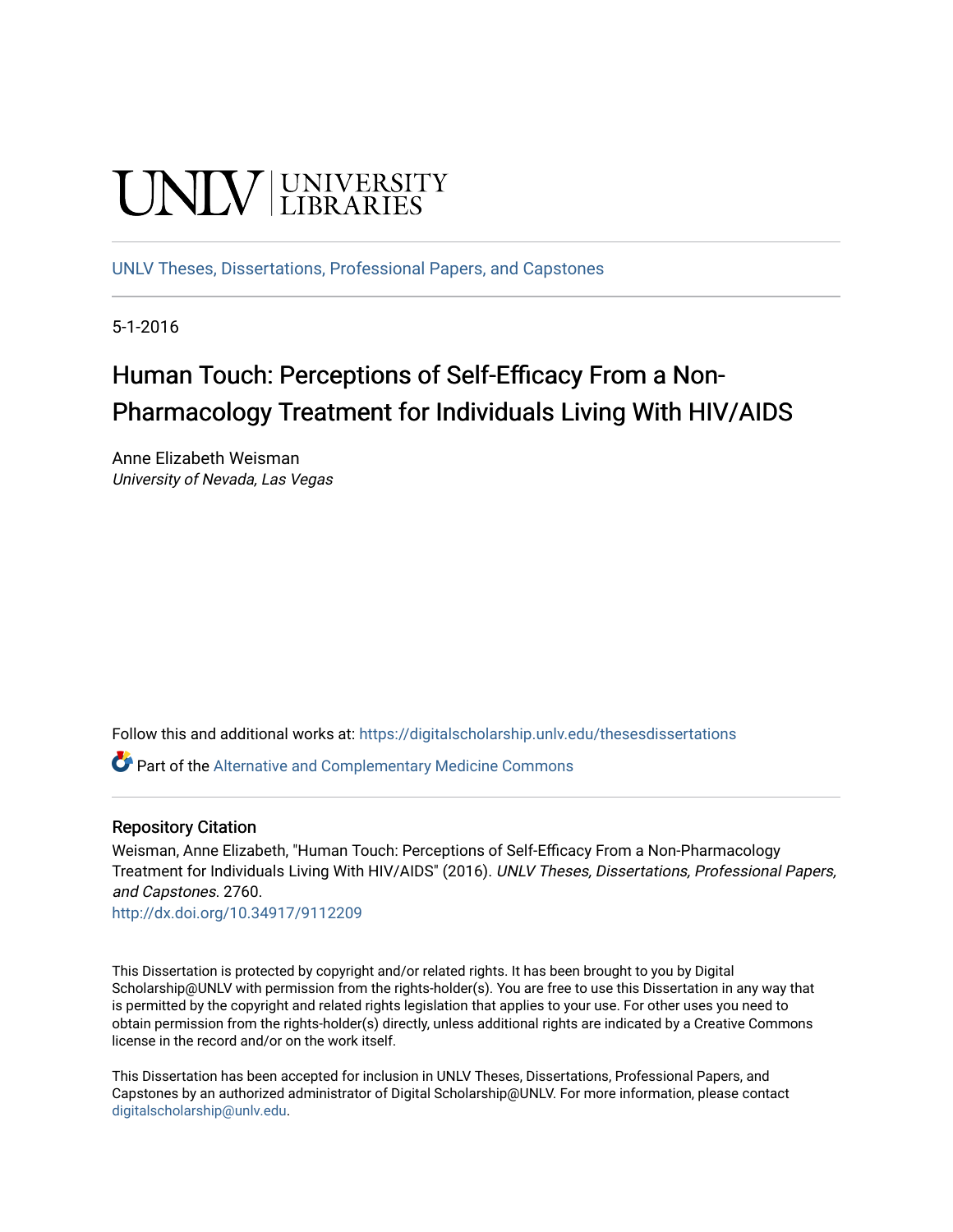## HUMAN TOUCH: PERCEPTIONS OF SELF-EFFICACY FROM A NON-PHARMACOLOGY TREATMENT FOR INDIVIDUALS LIVING WITH HIV/AIDS

By

Anne E. Weisman

Bachelor of Arts-Communications University of Nevada, Las Vegas 2002

Master of Public Health University of Nevada, Las Vegas 2011

A dissertation submitted in partial fulfillment of the requirements for the

Doctor of Philosophy-Public Health

Department of Environmental and Occupational Health School of Community Health Sciences Division of Health Sciences The Graduate College

> University of Nevada, Las Vegas May 2016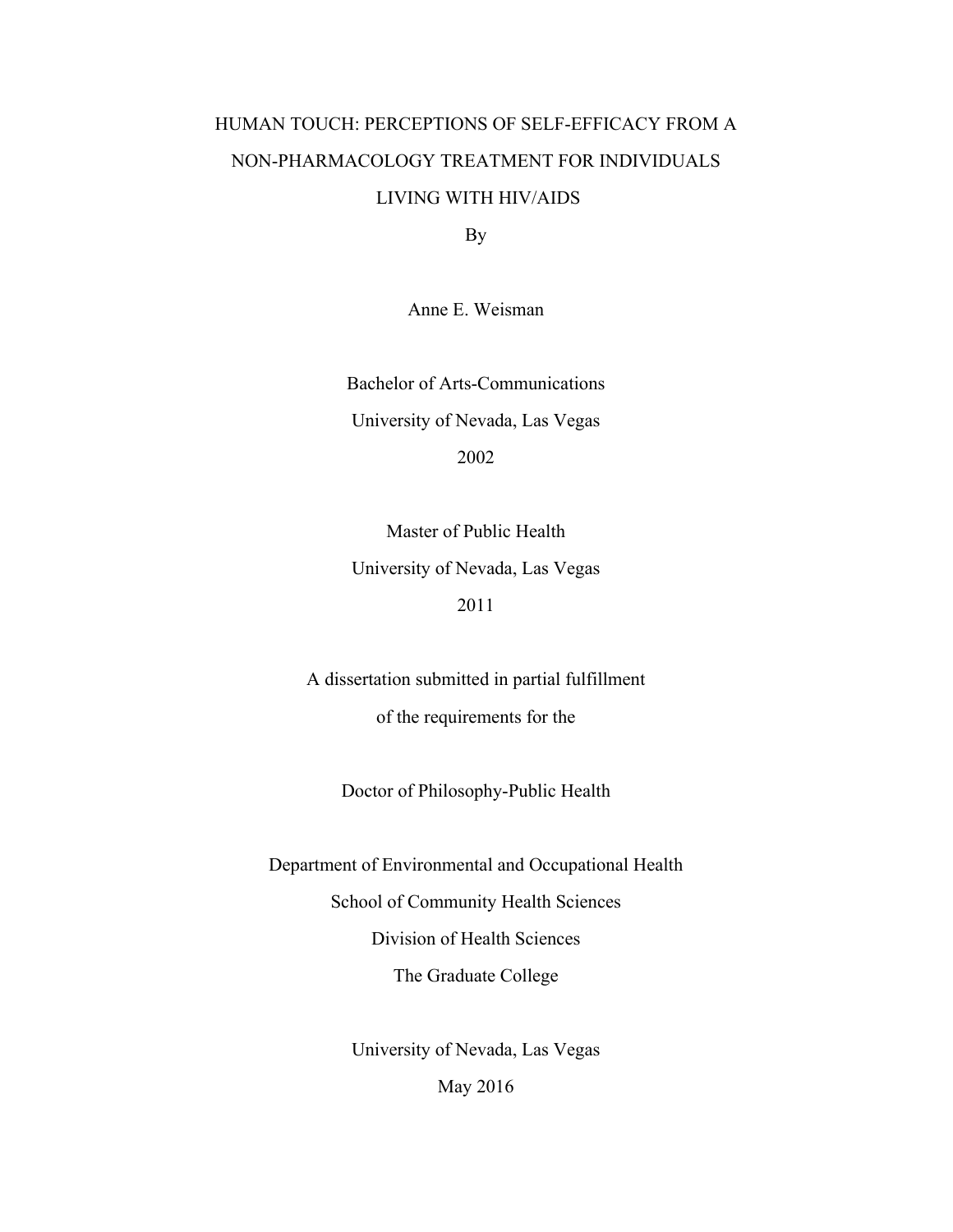Copyright by Anne Weisman, 2016

All Rights Reserved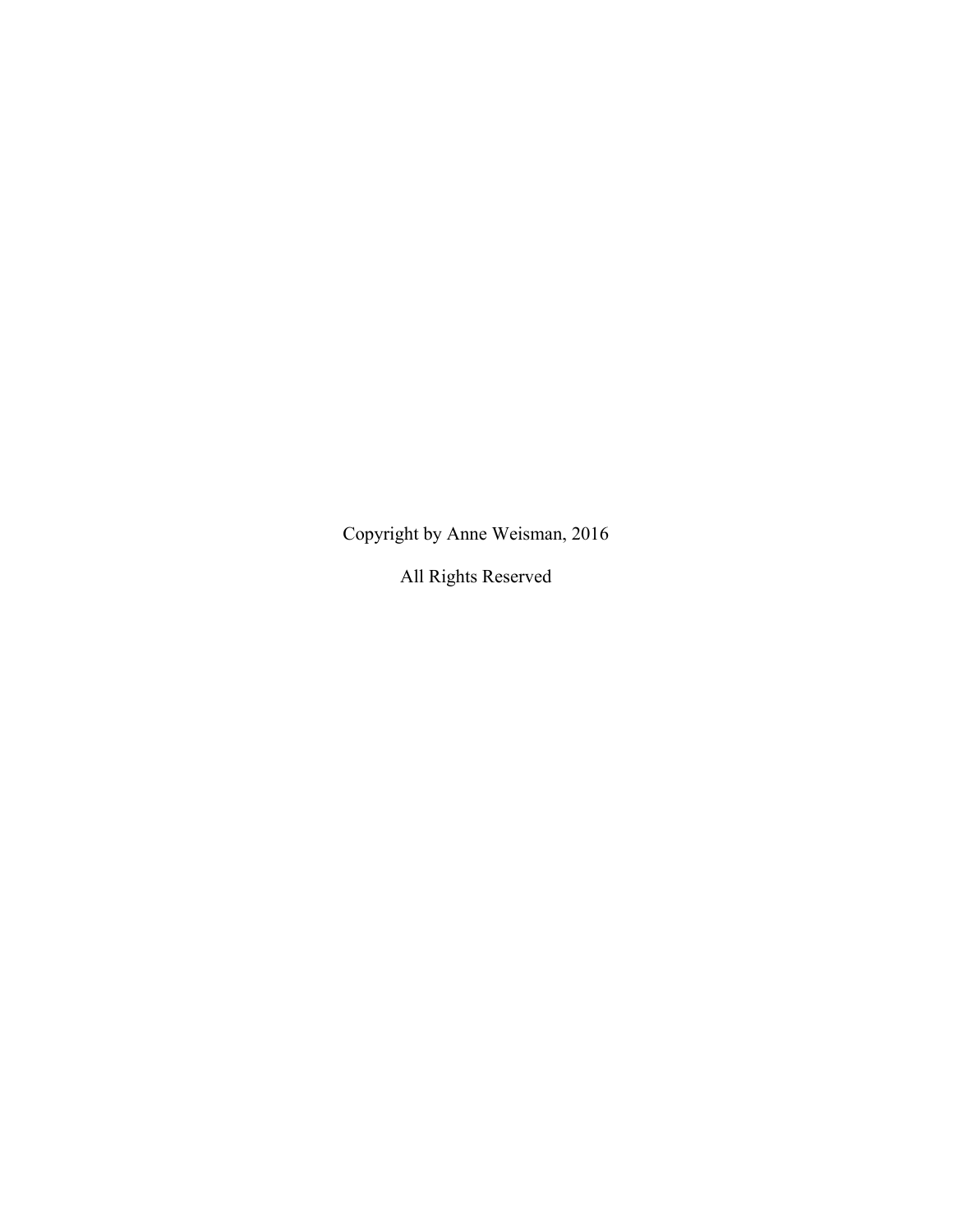

### **Dissertation Approval**

The Graduate College The University of Nevada, Las Vegas

April 8, 2016

This dissertation prepared by

Anne E. Weisman

entitled

Human Touch: Perceptions of Self-Efficacy from a Non-Pharmacology Treatment for Individuals Living With Hiv/Aids

is approved in partial fulfillment of the requirements for the degree of

Doctor of Philosophy-Public Health Department of Environmental and Occupational Health

Sheila Clark, Ph.D. *Examination Committee Member*

Michelle Chino, Ph.D. *Examination Committee Member*

Karl Kingsley, Ph.D. *Graduate College Faculty Representative*

Carolee Dodge Francis, Ph.D.<br> *Examination Committee Chair*<br> *Craduate College Interim Dean Examination Committee Chair Graduate College Interim Dean*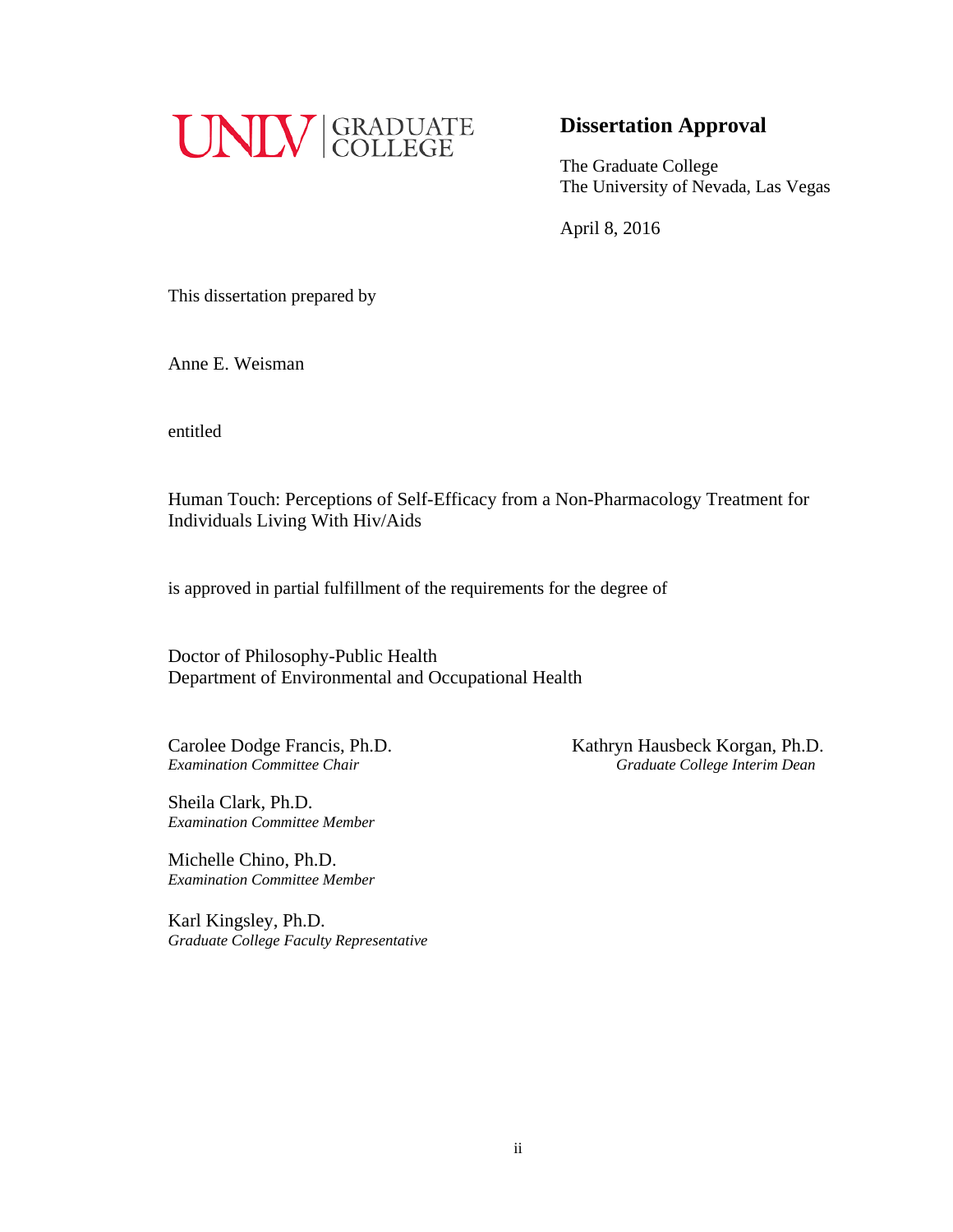#### **Human Touch: Perceptions of self-efficacy from a non-pharmacology treatment for individuals living with HIV/AIDS**

**B**<sub>V</sub> Anne E. Weisman

#### **Abstract**

HIV/AIDS and a subsequent drug regimen can create many negative symptoms and side effects that lead those infected to seek out alternative and complementary therapies as treatments. Massage therapy is an ancient form of treatment that is now gaining popularity as part of the integrative medicine movement. A phenomenological, qualitative research study was conducted at Aid for AIDS of Nevada (AFAN). Participants received a massage and rich descriptive narratives were captured from the 12 participants, six female and six male, ranging in age from 30-67 years of age. The interviews were transcribed and coded for themes. For the purpose of this qualitative study, the research design included field observations and one on one interviews. Data was analyzed using a phenomenological lens. The data was coded for themes that emerged from the data and grouped. Four thematic themes resulted from this data analysis Self-efficacy, Human Connectivity through Touch, Physical & Mental Responses, and An Emotional Roller Coaster. Bandura (1993) states "perceived self-efficacy is concerned with people's beliefs in their ability to influence events that influence their lives." Many of the participants expressed statements that the non-pharmacology treatment of massage therapy assisted them in making a variety of positive decisions, thus alluding to the question of self-efficacy.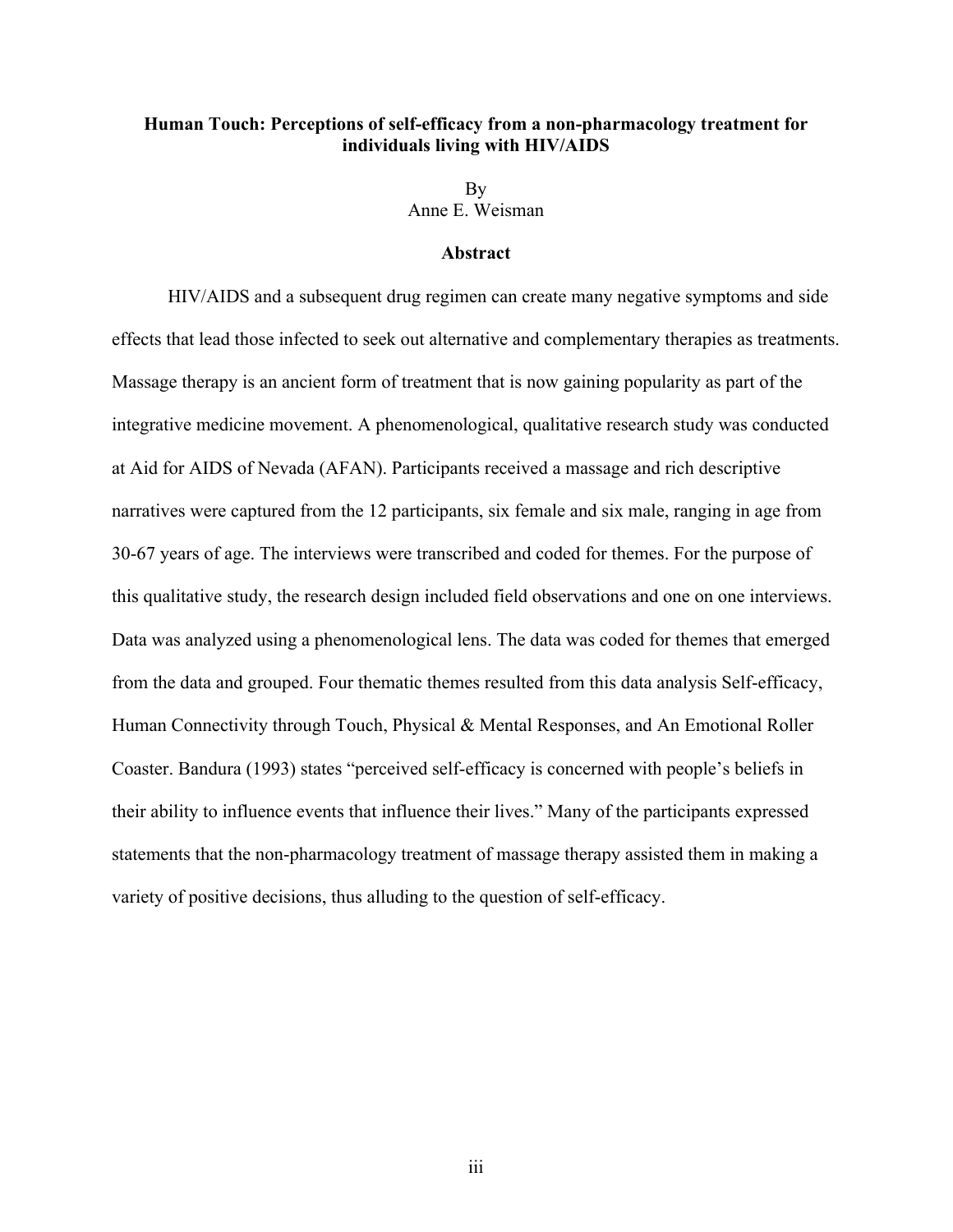#### **Acknowledgements**

The path that led me to this research has been one with many obstacles, suffering and growth. When I sustained a severe traumatic head injury in 1999, it was unclear how this injury would change my life. I am grateful today that this injury and the years before and after led me to learn more about healing and the human condition. It was my teacher of compassion, empathy and love.

Thank you to my husband and son for never letting me quit. Your love, continuous support and encouragement made this a reality. I would not have made it this far without each of you by my side. Thank you to my family for the love and laughter that got me through these years.

Thank you Dr. Dodge Francis for being my guiding light through this last part of the journey. Thank you to my wonderful committee members, Dr. Chino, Dr. Clark, and Dr. Kingsley for your support and feedback. Thank you Dr. Guinan for taking the time to talk with me years ago while I was a massage therapy student and encouraging me to become a researcher. Thank you Dr. Thompson-Robinson for bringing me into this world of academia. It is a world unlike any other. Thank you to AFAN for allowing me to work with your clients. Thank you to each participant that came to be a part of this study. Your time and insights are invaluable.

iv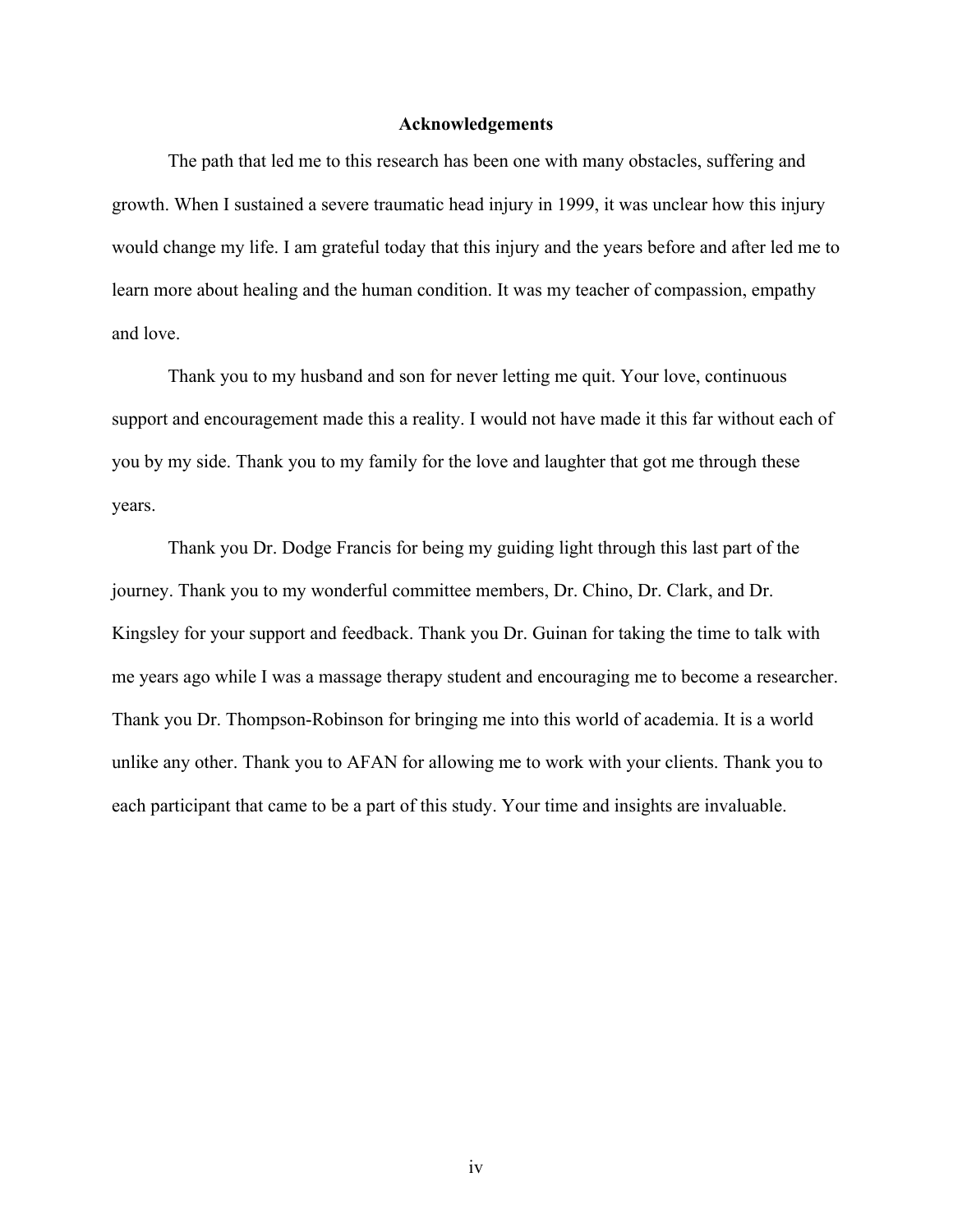| Chapter Five-Discussion, Correlations, Limitations, & Conclusion75-81 |  |
|-----------------------------------------------------------------------|--|
|                                                                       |  |
|                                                                       |  |
|                                                                       |  |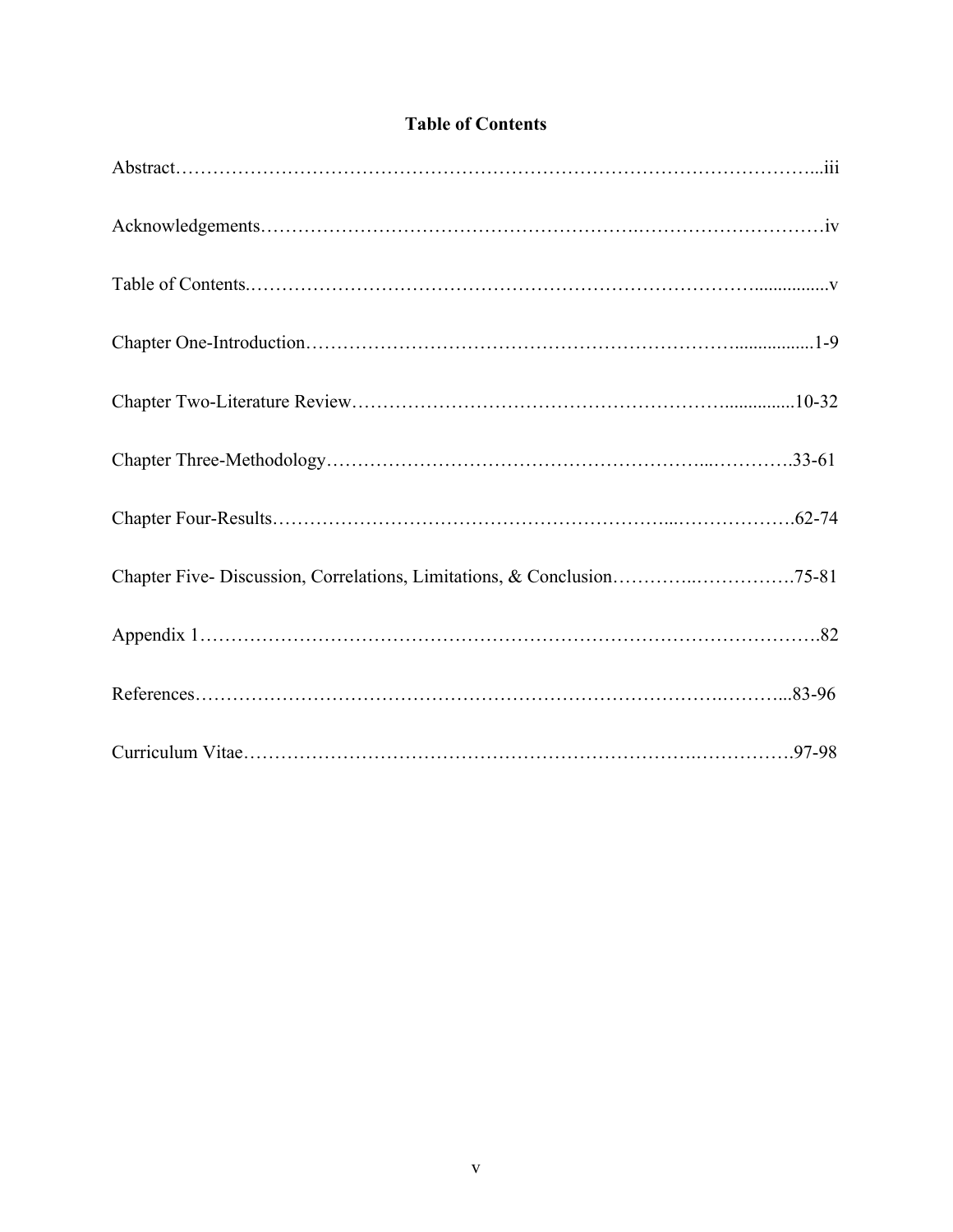## **Key Terms**

HIV-Human Immunodeficiency Virus

AIDS-Acquired Immune Deficiency Syndrome

CAM-Complementary & Alternative Medicine

Massage Therapy- defined as the manipulation of soft tissue by trained therapists for therapeutic purposes

Self-efficacy- the perceived capability of a person to perform a specific action required to achieve a concrete goal

IPA- Interpretive Phenomenological Analysis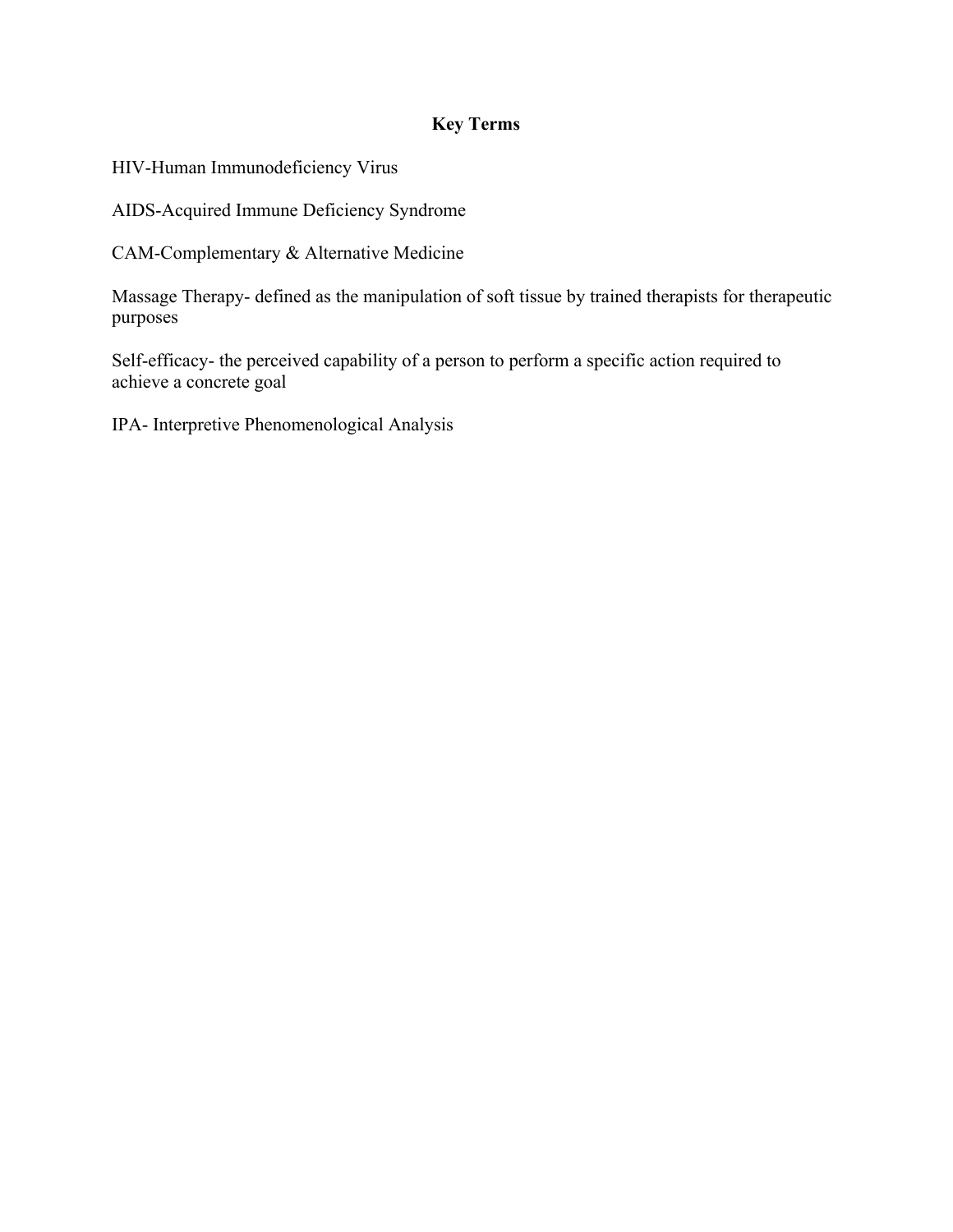#### **Chapter One**

#### **Introduction**

People living with HIV/AIDS face many challenges managing the multiple symptoms that accompany infection. In a clinical trial study among HIV-positive patients seeking relief from complementary and alternative therapies, the most commonly reported symptoms were nausea, insomnia, dermatological problems, depression and weakness (Sparber et al., 2000). To date, much of the research about living with HIV/AIDS focused on prevention and treatment, symptom management, and quality of life. There has been a surge in massage therapy research recently. However, no research exists to examine how receiving massage therapy could impact self-efficacy for people living with HIV/AIDS. Finch and Becker (2007), in preliminary work investigating changes in self-efficacy in MS patients receiving massage therapy, found significant improvement after an 8 week series of treatments. Self-efficacy has been found to be a predictor of health status (Riazi et al., 2004), and the concept is implicitly linked to psychoemotional morbidity. Notably, a negative perception of control [a key component of selfefficacy] has been associated with both decreased optimism and increased hopelessness (Sinnakaruppan et al., 2010). These findings suggest that massage therapy has the potential to positively impact people with HIV/AIDS who receive massage therapy and will explore how self-efficacy is impacted.

A gap in the literature was identified concerning self-efficacy for individuals with HIV/AIDS who receive massage therapy as part of their treatment. Benefits with symptom management for people living with HIV/AIDS and massage therapy are known; however, we do not know why the individuals reported the changes or what they felt in response to the treatment.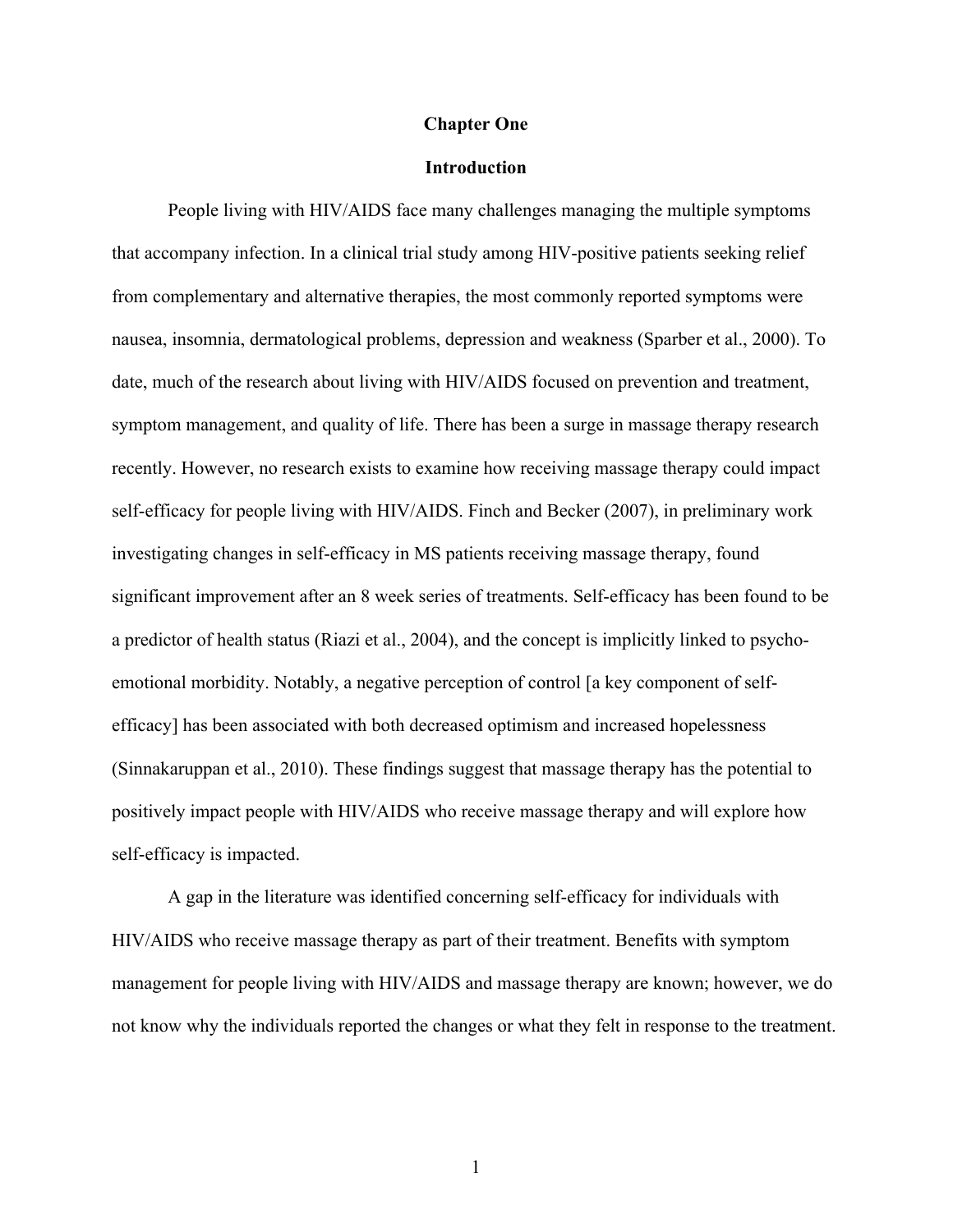Throughout the years of the HIV/AIDS epidemic, scientists, the medical community, and those infected have been searching for ways to alleviate the symptoms and manage the disease. HIV-infection presents individuals with multiple challenges which may overwhelm their coping resources and impair psychosocial adjustment to the ongoing demands of managing this stigmatized, chronic illness (Heckman et al., 2004 & Weaver et al., 2005). Prior to the invention of highly active antiretroviral treatment (HAART), without any curative treatment options available, patients relied heavily on complementary and alternative therapies for symptom management.

Since the beginning of the epidemic, almost 78 million people have been infected with the HIV virus and over 39 million have died, making it one of the most destructive viruses in recorded history (WHO, 2014). HIV/AIDS is the number one cause of death by infection worldwide (WHO, 2014). Last year HIV/AIDS claimed the lives of 1.5 million people around the globe (WHO, 2014). In the United States, more than 1.2 million people are living with HIV infection, and almost 1 in 7 (14%) are unaware of their infection (WHO, 2014). Southern Nevada has over 10,000 people living with HIV/AIDS (SNHD, 2015).

In 1996, HAART was approved by FDA and found to be an effective pharmacological treatment. Patients and researchers began to focus heavily on this new treatment. Western medicine provided (HAART), and where available and taken properly, great advances in mortality and morbidity have been recognized (UNAIDS, 2010). Patients who were taking HAART were living longer and different symptoms began to emerge that were thought to be side effects of either the drugs or the virus and patients began to return to the complementary and alternative healing methods as an additional way of treating or managing the disease. HIVinfected individuals use CAM therapies for relief from a variety of HIV-related symptoms.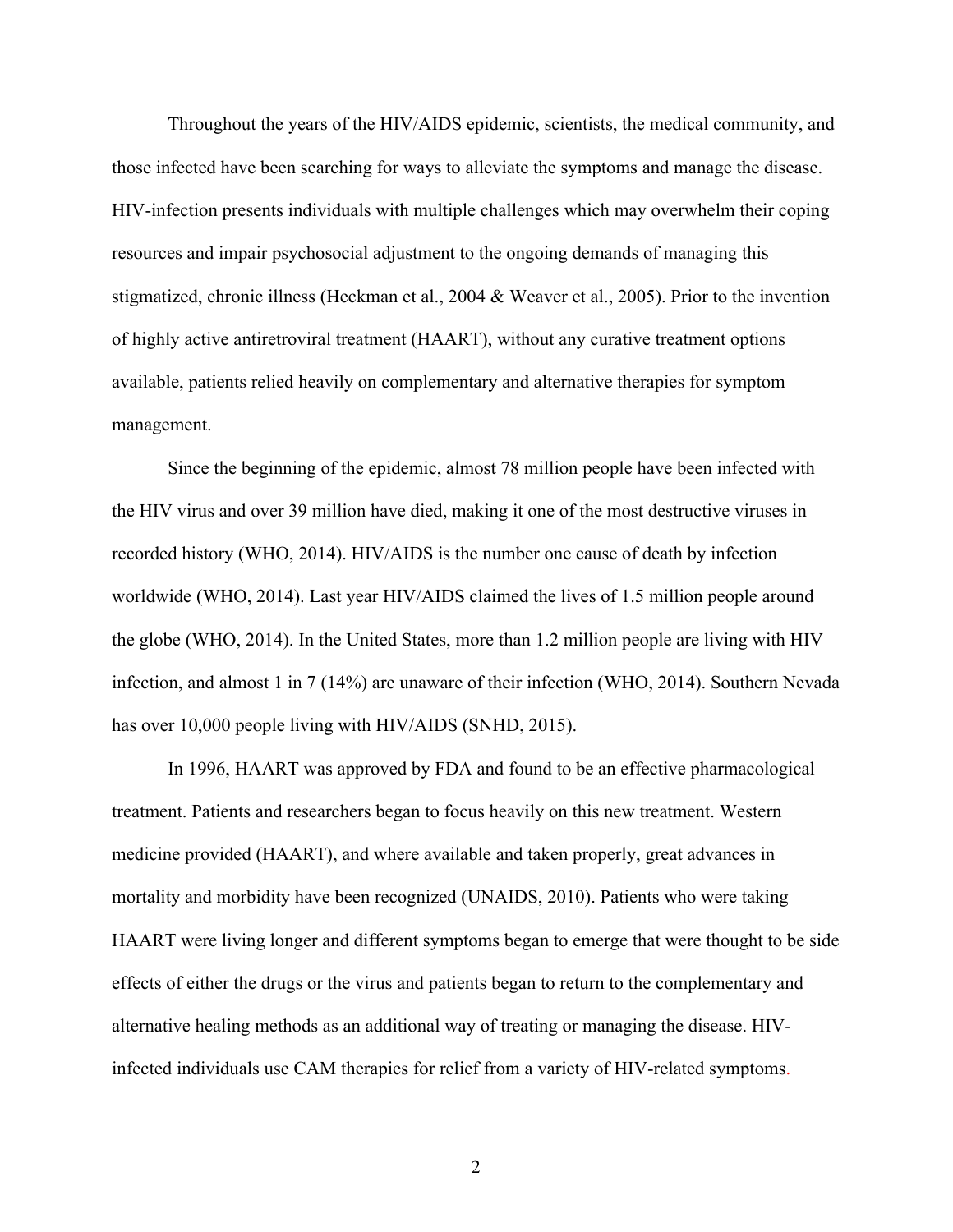In October of 1998, the National Institute for Health established The National Center for Complementary and Integrative Health (NCCIH). NCCIH is the Federal government's lead agency for scientific research on complementary and integrative health approaches. It defines complementary medicine as a non-mainstream practice that is used together with conventional medicine. Alternative medicine is defined as a non-mainstream practice used in place of conventional medicine. Complementary and alternative medicine are usually grouped together and known by the acronym CAM. In recent years, the use of CAM has been transitioning to the term "Integrative". NCCIH states that there are many definitions of "integrative" health care, but all involve bringing conventional and complementary approaches together in a coordinated way (nccih.nih.gov).

Massage therapy is one form of integrative care that has been found to be beneficial to individuals living with HIV/AIDS. According to Fairfield et. al., after learning that they were HIV-positive, 72.7% of the patients surveyed started visiting alternative providers in addition to the conventional therapies they were using, the most commonly reported CAM providers visited were massage therapists, acupuncturists and acupressurists (Fairfield, et. al., 1998.) Massage therapy has reduced the symptoms of the disease and the side effects from the medication, relieved pain, neuropathy, and has reduced stress, anxiety, and depression. Fairfield et. al. (1998) reported that those that used CAM providers found the treatments to be "extremely" or "quite a bit" helpful. Immune function, stress and HIV play a dangerous and delicate role with each other. According to the 2012 National Health Interview Survey, 33.2% of U.S. adults used complementary health approaches. The mind and body approaches most commonly used by adults include yoga, chiropractic and osteopathic manipulation, meditation, and massage therapy (NCCAM, 2015).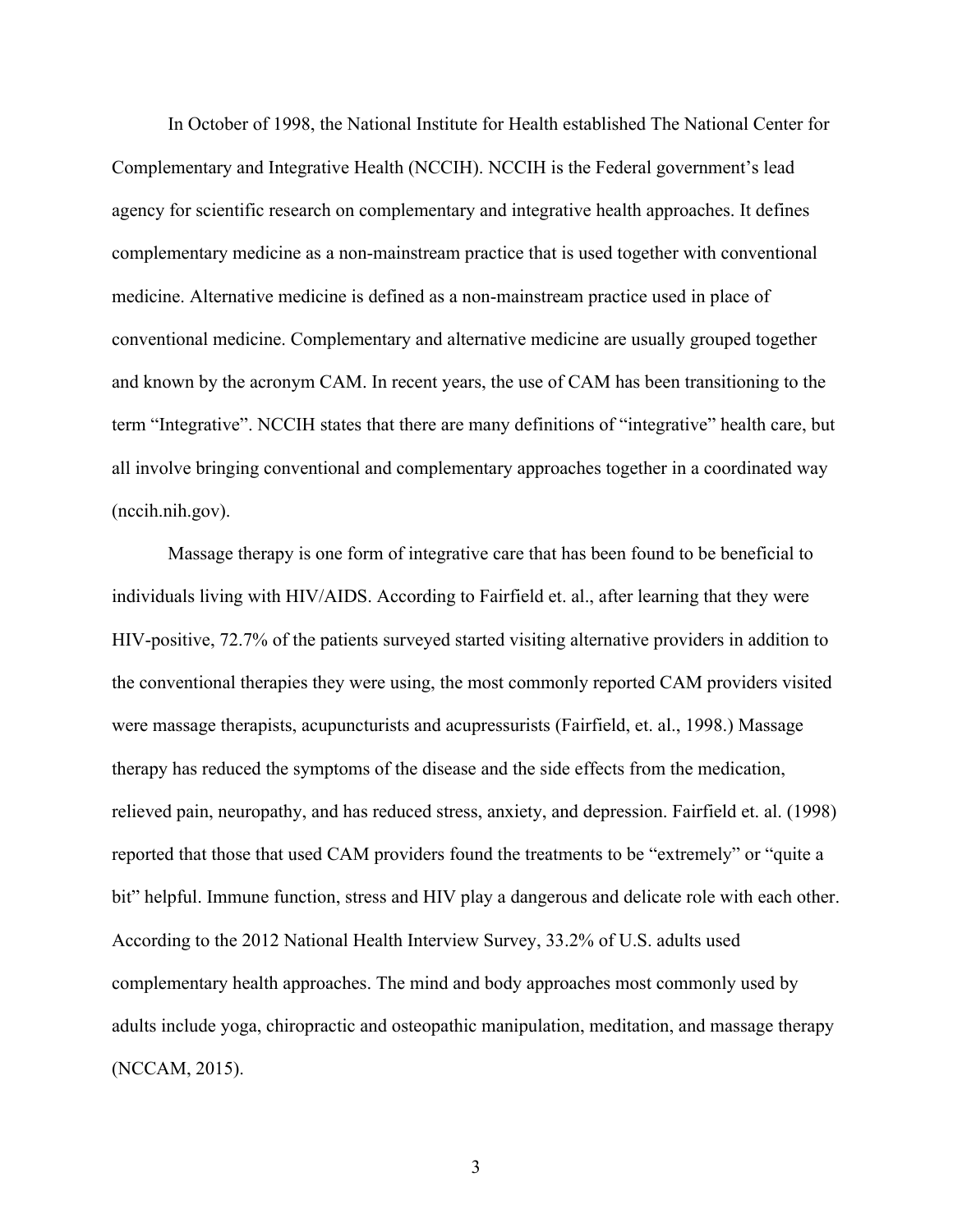Throughout history, human beings have been laying hands on one another. The laying-on of hands has a long tradition, extending beyond recorded history, and has been a symbol of power in many cultures (Touch p.9 Field, 2014). As far back as 1553 BC, the Ebers Papyrus showed the early practice of healing by touch (Older, 1982). In the Greece of Hippocrates' time, around 400 BC, there were hand healers (comparable to today's internists) called *kheirourgos.*  This is the origin of the word *surgeon*, even though the kheirourgos used the palm and the fingers, rather than surgical methods, to heal (Field, p.11, 2014). One of the most famous Roman healers, Galen (AD 130), used massage as a medical treatment (Field p. 11, 2014). Touch researchers offer several reasons why touch has fallen out of favor, including sexual taboos and the development of drugs and treatment technologies that dramatically changed the field of medicine (Field, p. 12, 2014). In his book, *Touching is Healing,* Jules Older claims, "Touch has become taboo and that is the reason it does not appear in medical textbooks or curricula."

During this past century, many new discoveries were made with diseases, their transmissions, and treatments. These discoveries led to great advances in the treatments of transmissible disease, but largely removed the human interactions that throughout history were part of the healer and patient relationship. As new and unknown pathogens emerged, new ways of treating and isolating patients became the standards of care. However, the patient's whose bodies were harboring these pathogens were also still human beings that require touch and care from other human beings for physical, mental, emotional, and psychological reasons. The advent of drugs was also a problem that negatively affected touch healing (Field, p. 12, 2014). As Voltaire said, "Physicians pour drugs, about which they know little, to cure diseases, about which they know less, into humans, about whom they know nothing (Montagu. (1986, 270)." The greatest example of this isolation and its consequences in our lifetime is the HIV virus and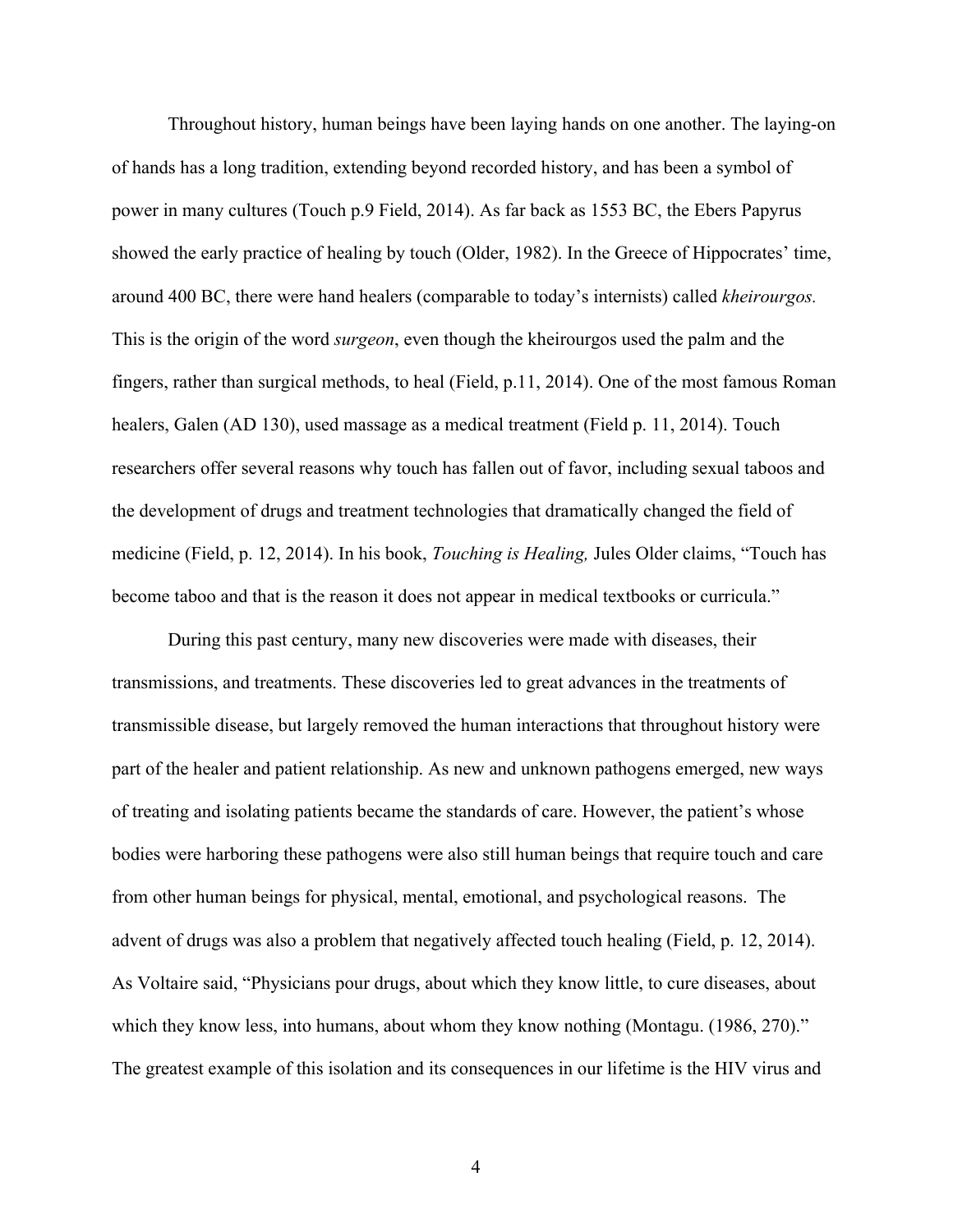subsequent AIDS epidemic. Although touch is an effective healing agent, it is underused by healing practitioners, from neurologists to social workers, and has been generally ignored by institutions and neglected by researchers (Older. (1982).

During the past 30 years, researchers have looked at the ways in which patients manage HIV infection and some of the benefits of complementary and alternative therapies for patients. In a study of HIV-positive clinical trial patients who used CAM, 98% reported that they were feeling better, and 94% believed CAM therapies had improved their treatment outcome (Sparber et al., 2000). Moreover, 32% of the patients stated that CAM was equally or more effective than conventional treatment (Sparber et al., 2000). This is consistent with other research among HIVpositive individuals in that most (70%) of the sample reported that the use of alternative therapies had improved their quality of life (Duggan et al., 2001).

Up until the invention and FDA approval of the antiretroviral drugs in 1996, individuals infected with HIV had only palliative measures for their symptom management. Once the drug regimen was introduced, little attention was paid to the benefits of the treatments outside of the medications. This study will attempt to capture the phenomena of change that occurs in HIV positive individuals who receive massage therapy and study if it affects their self-efficacy.

Massage therapy is defined as the manipulation of soft tissue by trained therapists for therapeutic purposes (Field, 2008.) Massage therapy involves the application of combinations of specialized strokes, rubbing, and pressures applied in varying intensity to the soft tissues of the body and tailored to the individual's particular situation or condition. This therapy creates a broad range of psychological and physiological changes including improvements in blood and lymph flow, reduction of blood pressure, and relaxation of the mind (Ernst, 2008.) Currently,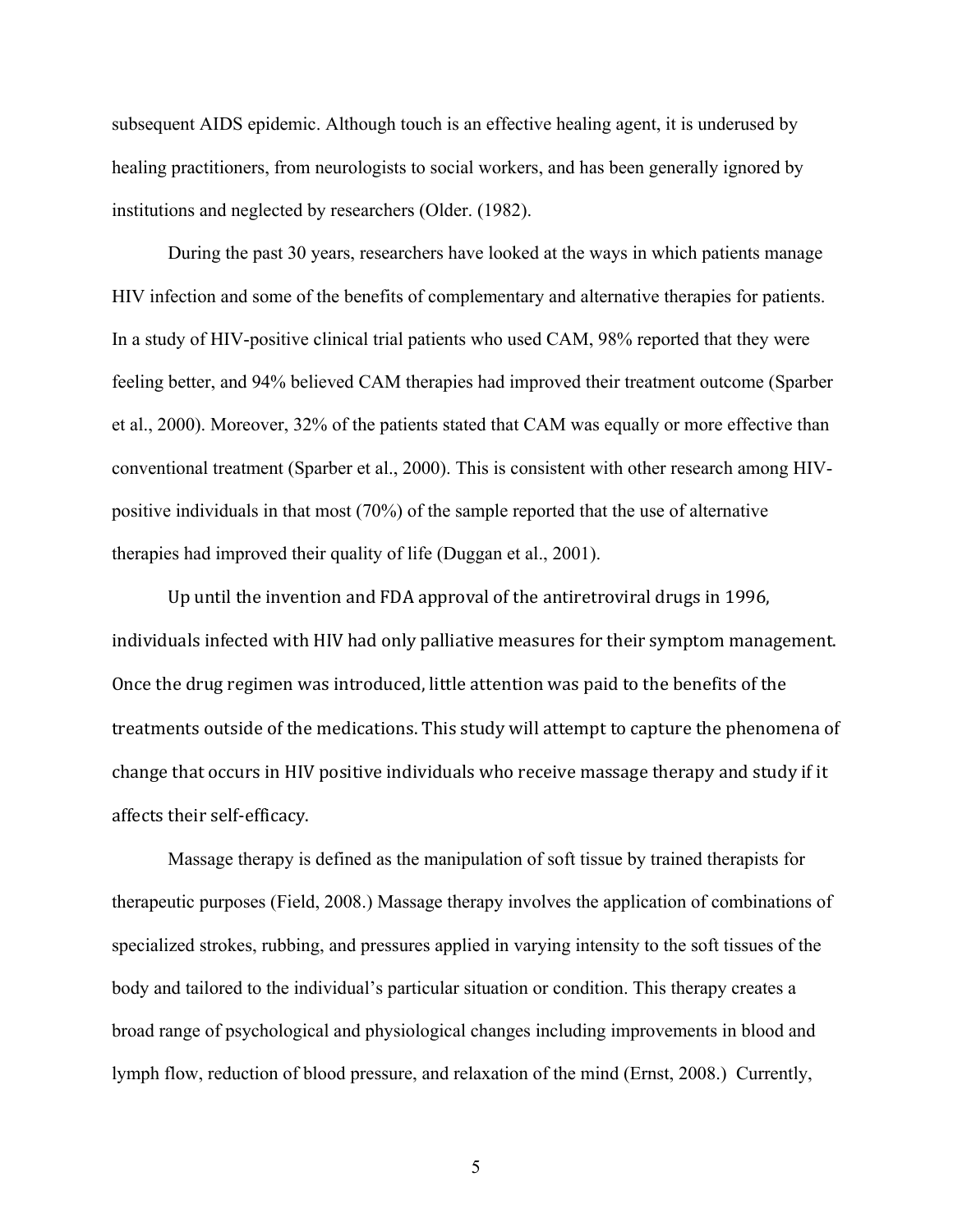massage therapy is one of the most used complementary and alternative therapies. According to Duggan, Peterson, Schutz, Khuder, & Charkraborty, a nationwide survey indicates that over the last decade the use of complementary and alternative therapies has increased 42% in the general population (Duggan et. al., 2001). The reasons cited for the use of complementary and alternative therapies by these patients are: expectation of a cure, reduction of symptoms, or reduction of the side effects from medicine, and a desire for increased control over the disease process (Duggan et. al., 2001).

Massage therapy and other integrative therapies use continue to be common practice among those living with HIV and this use may be reflective of the chronic, non-curative nature of this disease. The benefits from massage therapy could help to alleviate additional health care costs and burdens on the health care system by providing patients with an alternative, comforting option. According to Fairfield et. al., patients who visited complementary and alternative therapy providers made more visits to those providers than to their nurses and physicians combined. It was found that a single application of massage therapy reduced anxiety, blood pressure, and heart rate, but not negative mood, immediate assessment of pain and cortisol level (Moyer, Rounds, & Hannum, 2004). According to Whooten & Sparber (2001), early surveys of HIV-positive people identify the use of alternative and unapproved drug therapies. After 1995, surveys found an increase in the use of CAM such as relaxation techniques, massage therapy, diet, prayer and imagery (Whooten & Sparber, 2001). The increased use of CAM suggests that people are searching for alternatives to the traditional Western medical treatments prescribed by their physicians. This research will explore how massage therapy affects self-efficacy for people living with HIV/AIDS.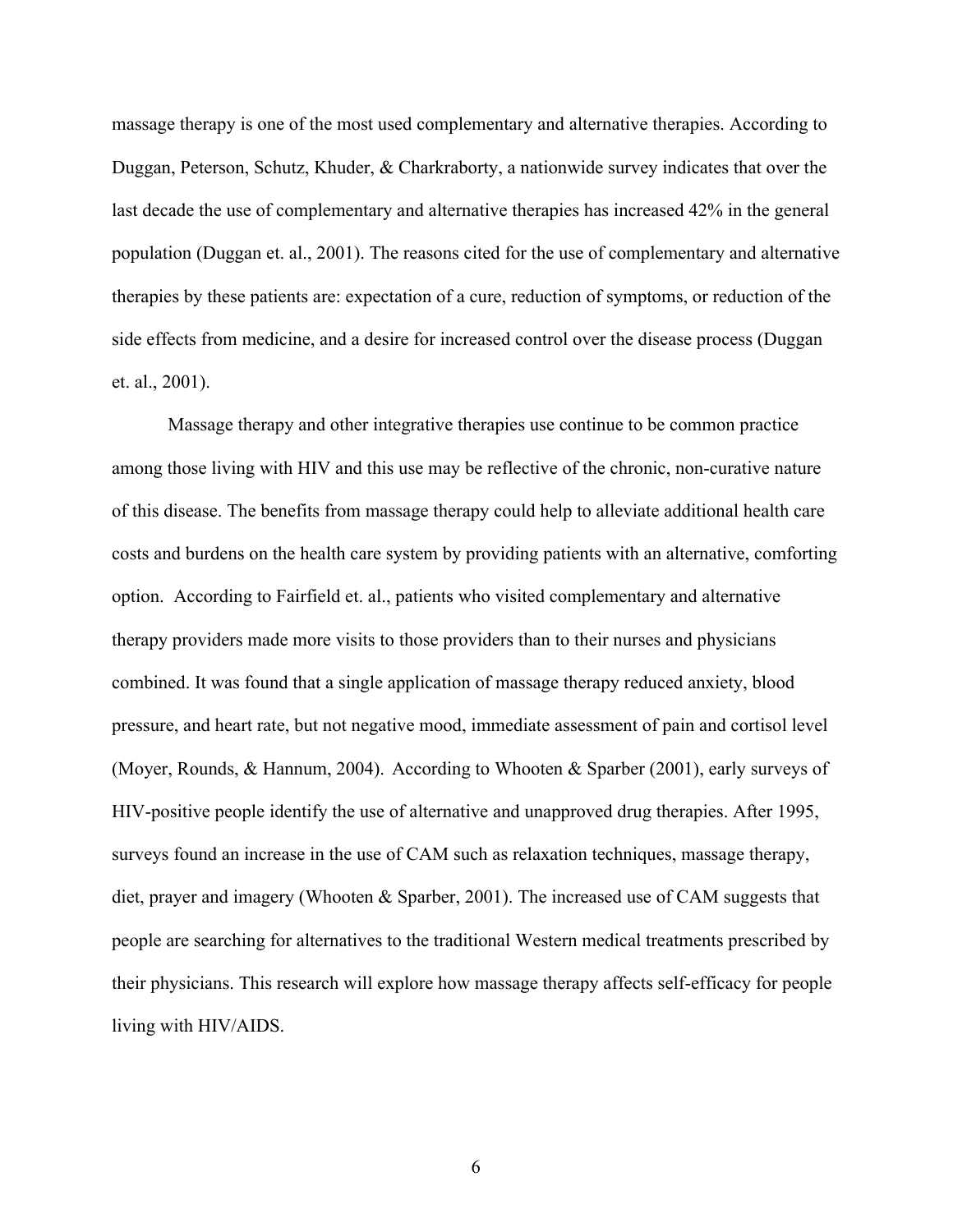In the beginning of the HIV/AIDS pandemic, there were no pharmacological options for people who were fighting the disease. Misconceptions, fear and misinformation were pervasive and often those infected were also suffering from isolation and abandonment from physical contact with other people because of the lack of understanding and fear. As the treatments have changed, research has been conducted examining massage therapy and various other complementary and alternative medical options for people living with the virus. Currently, there is a lack of data about massage therapy and self-efficacy. The purpose of this research is to explore in depth the physical, mental, emotional, and spiritual changes that people experience by adding massage therapy to their care and see if these changes affect their self-efficacy.

A qualitative research design is preferred when questions about 'what', 'how' or 'why' a phenomenon exists rather than 'how often' or 'how many' are asked (Green & Thorogood, 2009). Social Cognitive Theory (SCT) addresses both the psychosocial dynamics influencing health behavior and methods for promoting behavioral change (Baranowski, Perry & Parcel). Within SCT, human behavior is explained in terms of triadic, dynamic, and reciprocal model in which behavior, personal factors (including cognitions), and environmental influences all interact (Baranowski et al.,). Among the crucial personal factors are the individual's capabilities to symbolize behavior, to anticipate the outcomes of behavior, to learn by observing others, to have confidence in performing a behavior (including overcoming the problems in performing the behavior), to self-determine or self-regulate behavior, and to reflect on or analyze experience (Bandura, 1997). Social cognitive theory produced the concept of self-efficacy as the perceived capability of a person to perform a specific action required to achieve a concrete goal (Bandura, 1997). This concept is competence-based, prospective and action-related (Bandura, 1997).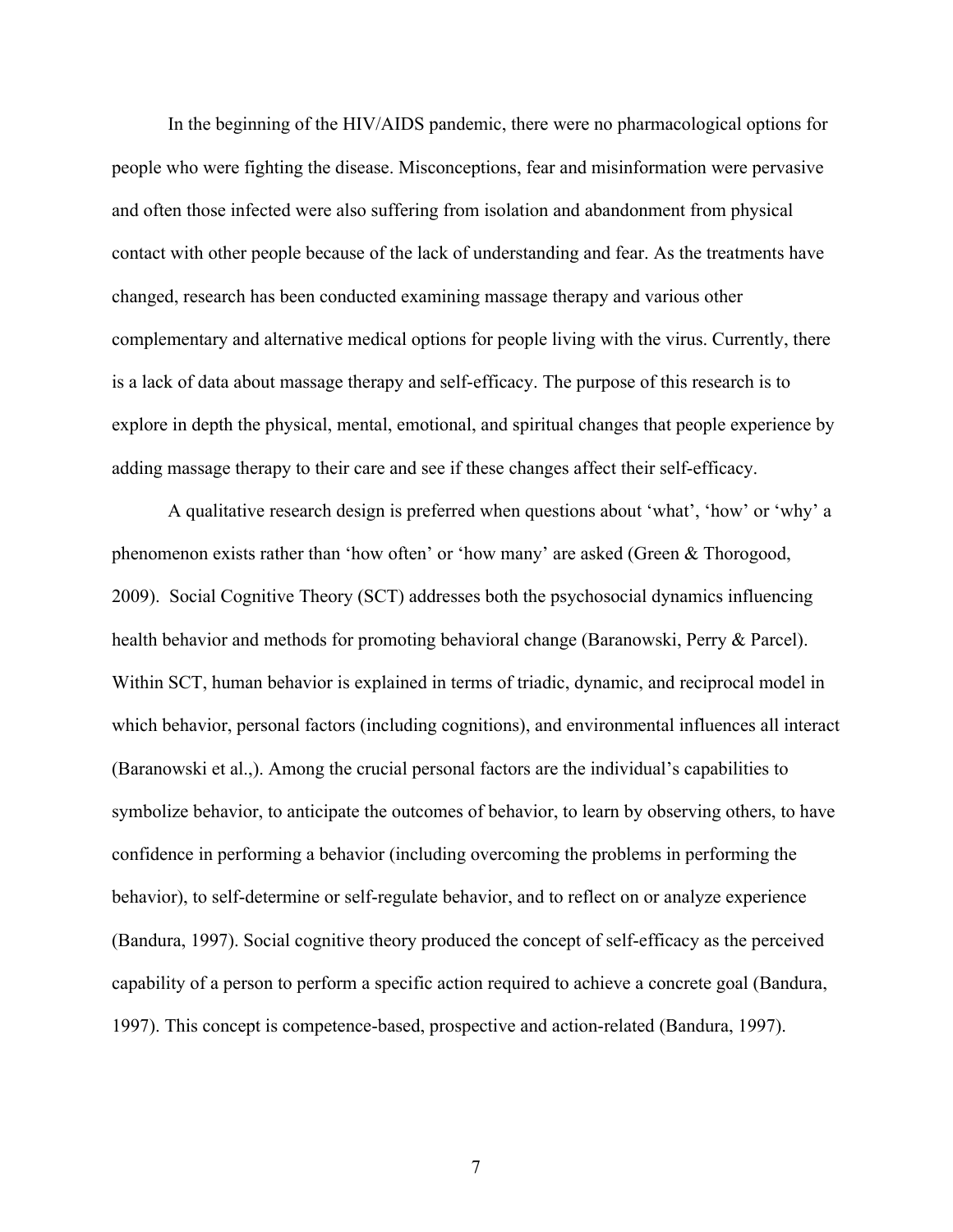Human behavior has often been explained in terms of one-sided determinism (Bandura, 1986). In such modes of unidirectional causation, behavior is depicted as being shaped or controlled either by environmental influences or by internal dispositions. SCT favors a model of causation involving triadic reciprocal determinism (Bandura, 1986). In this model of reciprocal causation, behavior, cognition and other personal factors and environmental influences all operate as interacting determinants that influence each other bidirectionally (Bandura, 1986). Reciprocal causation does not mean that the different sources of influence are of equal strength.

Expectations, beliefs, self-perceptions, goals, and intentions give shape and direction to behavior (Bandura, 1986). What people think, believe and feel affects how they behave (Bandura, 1986; Bower, 1975; Neisser, 1976). The natural and extrinsic effects of their actions, in turn, partly determine their thought patterns and emotional reactions (Bandura, 1986). The personal factor also encompasses the biological properties of the organism. Physical structure and sensory and neural systems affect behavior and impose constraints on capabilities. Sensory systems and brain structures are, in turn, modifiable by behavioral experiences (Greenough, Black, & Wallace, 1987). Human expectations, beliefs and emotional bents and cognitive competencies are developed and modified by social influences that convey information and activate emotional reactions through modeling, instruction and social persuasion (Bandura, 1986).

In SCT, people are neither driven by inner forces nor automatically shaped and controlled by their environment (Bandura, 1986). They function as contributors to their own motivation, behavior and development within a network of reciprocally interacting influences. Self-efficacy is a major factor and research has shown the stronger the instilled sense of coping self-efficacy, the bolder the behavior (Bandura, 1982). According to Bandura, among the types of thoughts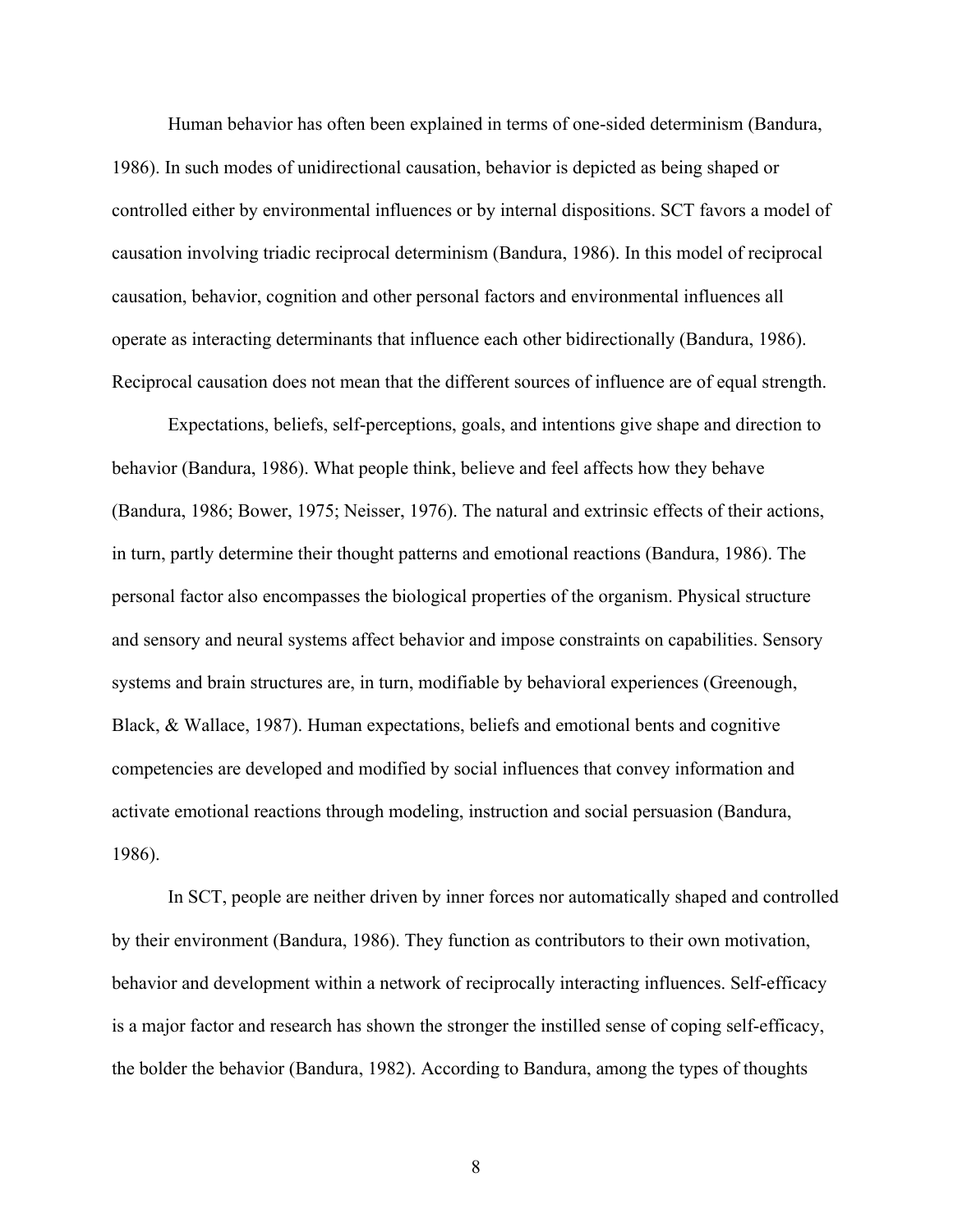that affect action, none is more central or persuasive than people's judgments of their capabilities to exercise control over events that affect their lives. The self-efficacy mechanism plays a central role in human agency (Bandura, 1982; 1986). People's judgments of their capabilities additionally influence whether their thought patterns are self-hindering or self-enhancing, and how much stress and despondency they experienced during anticipatory and actual transactions with the environment (Bandura, 1986). Seen from the perspective of SCT, human nature is characterized by a vast potentiality that can be fashioned by direct and vicarious experiences into a variety of forms within biological limits (Bandura, 1986).

#### **Summary**

Chapter one provided the background to the purpose of this study. Chapter one also described the theoretical framework for the study. Chapter two provides a comprehensive review of research-based literature in the fields of early touch research, HIV/AIDS, massage therapy, complementary and alternative therapies, self-efficacy, & qualitative research. Chapter three will outline the methodological approach and design of the proposed study.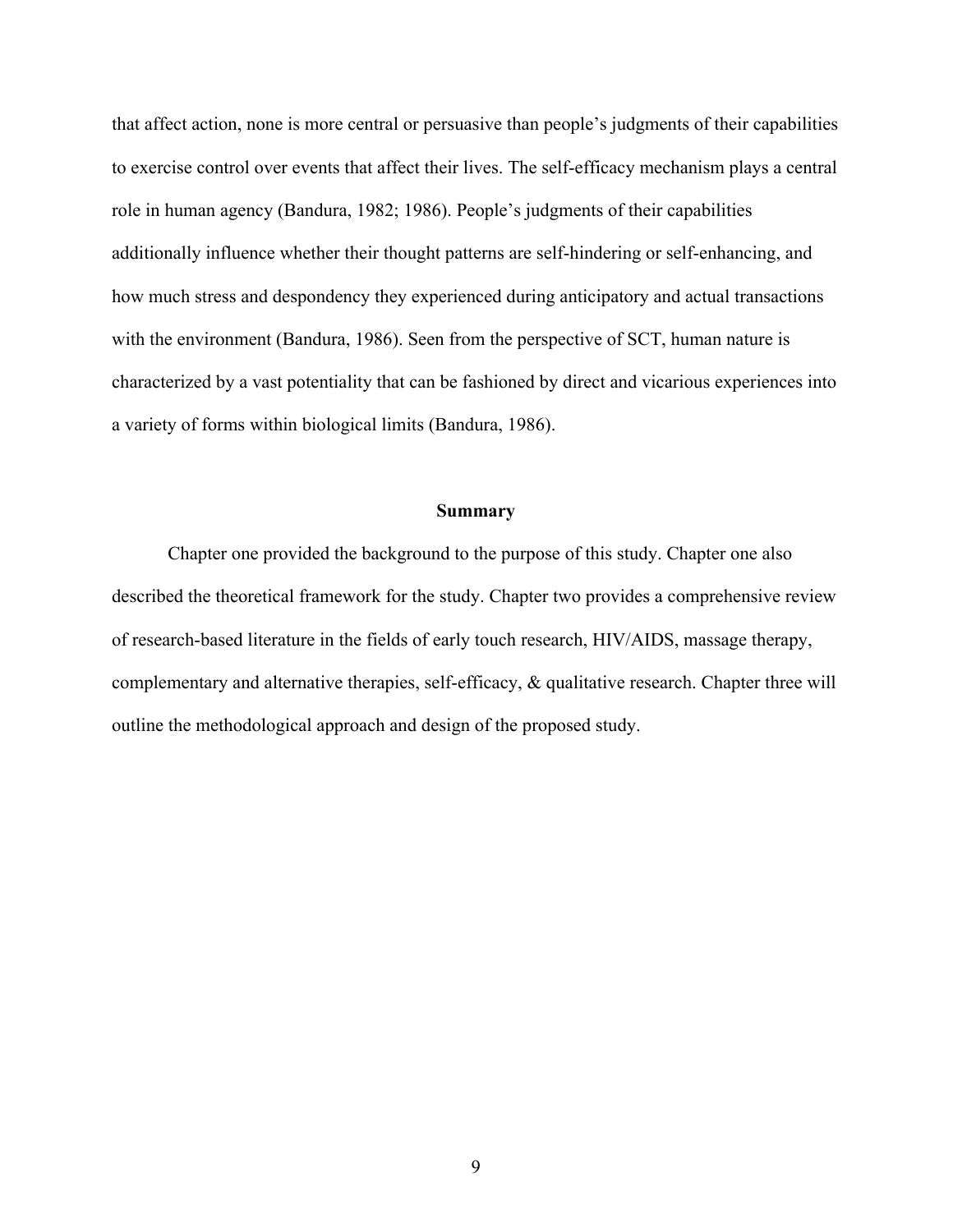#### **Chapter Two**

#### **Literature Review, Background & Significance**

Massage therapy is one of the oldest forms of healing modalities and has been used for thousands of years to treat a variety of afflictions. Throughout the world, documents have been discovered that describe massage therapy. The first documented account of massage therapy as a healing treatment was found in China during the second century B.C. Similar writings have been found in India, Egypt, Greece, Rome, Arabian nations and Japan (Baxter, 2010). In 400 B.C., Hippocrates defined medicine as "the art of rubbing (Field, 1998)." Massage therapy disappeared from the American medical scene at approximately the same time as the pharmaceutical revolution of the 1940's. Now considered an "integrative" therapy, it is becoming popular again as part of the integrative medicine movement.

Early research conducted about the impacts of touch on health were done following World War II when researchers & psychoanalysts John Bowlby and Renee Spitz noticed that infants who were not held or touched had significantly higher mortality rates than those who were held. The World Health Organization published a controversial report on this in 1951 authored by Bowlby. The report suggests a detrimental effect on human health with the absence of touch and is the basis of the research about touch via massage therapy that this paper will examine. During the 1940's, one of the first researchers of child development found strong evidence of the importance of touch and human connectedness. Rene A. Spitz learned that infants, well fed and warm but not held or touched, tended to wither away and die. Of the 91 such babies observed, twenty-seven died within their first year of life, followed by 7 more in their second year of life. In other homes, he observed up to 90% died in early infancy (Cassileth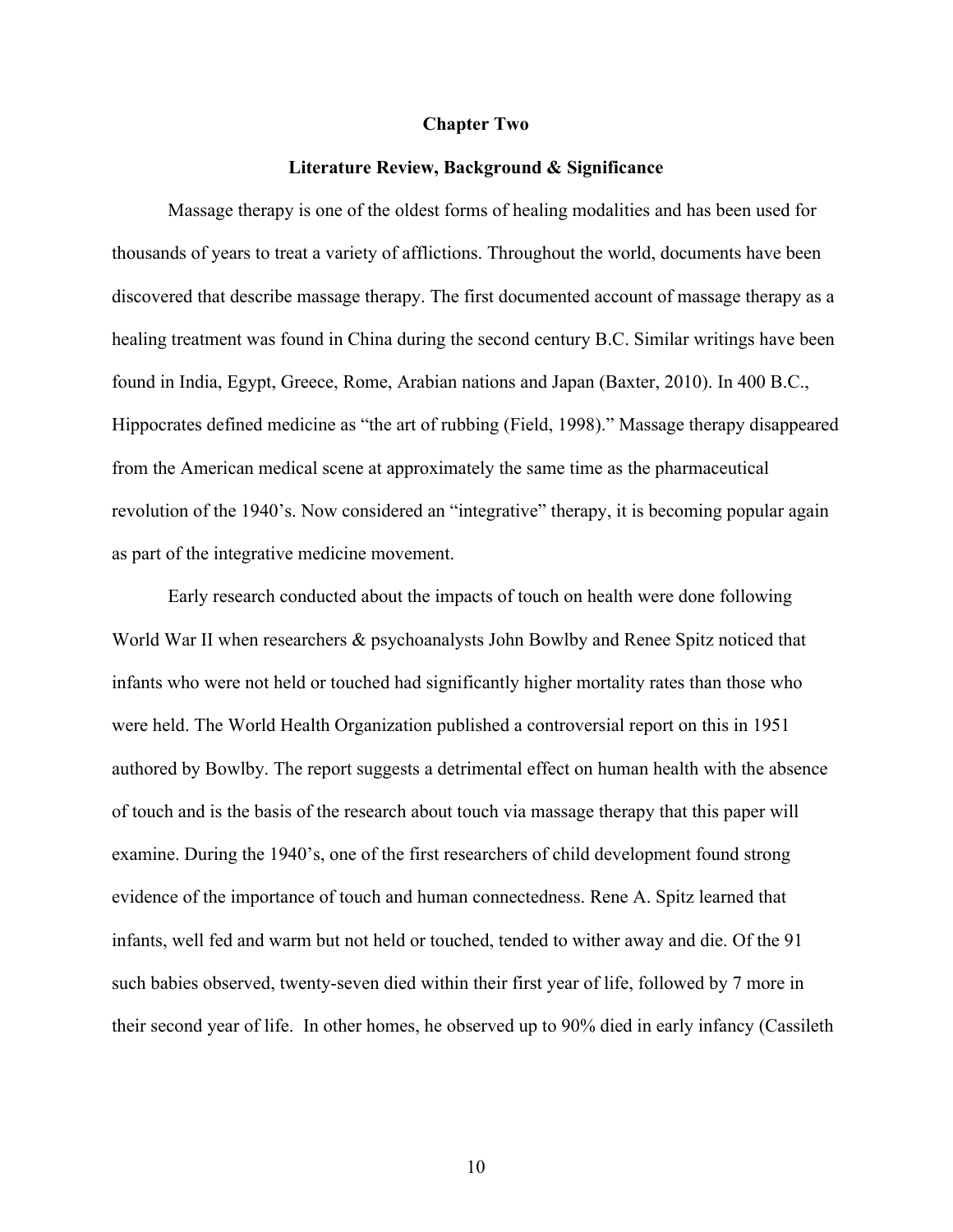& Vickers, 2003). His observations and research was very important and helped to begin the understanding of the importance of human touch.

Studies were conducted around the same time Rene A. Spitz was working with touch using rats and monkeys as the subjects and these studies also support the use of touch as a therapy and show how detrimental a lack of touch can be. One study by Saul Schenberg had rat pups removed from their mother to investigate touch deprivation (Schenberg, 1994). The mother's behavior was simulated to restore the physiology and biochemistry of the rat pups to normal. It was noted that a decrease in growth hormones occurred when the pups were removed from their mothers. This decrease was observed in all of their body organs including the heart, liver, and brain and in all parts of the brain including the cerebrum, cerebellum, and brain stem. These values returned to normal when the pups were stimulated using techniques approximating the mother's behavior. One example of these techniques involved petting the rat with a paintbrush, simulating a mother's touch. Schenberg and his colleagues discovered a near immediate gene underlying protein synthesis that responds to tactile stimulation, suggesting genetic origins of this touch-growth relationship (Schenberg, 1994).

In a separate study of monkeys conducted during this same time period, it was shown that monkeys that had been removed from their mothers showed similar results, plus major dysfunctions as they developed and when they themselves became mothers. The author of this study, H. Harlow, was also a pioneer in this field and created his major work, "Touching: The Human Significance of the Skin, " which clarified a major message: tactile stimulation is essential to normal development and even to survival (Cassileth & Vickers, 2003). The premise that touch is critical to development and survival is widely known but seems to be widely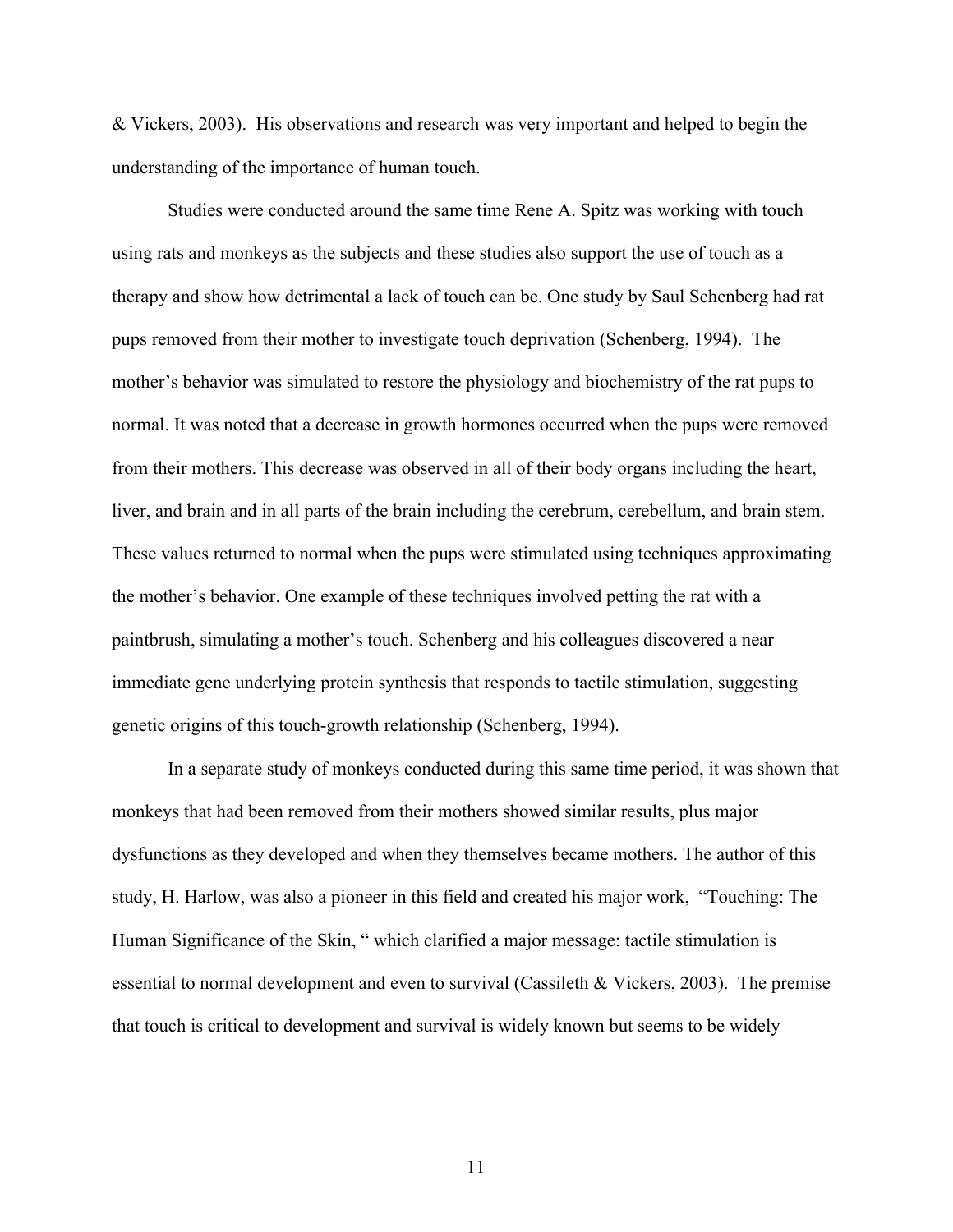underutilized. Perhaps with greater awareness and discussion, this will lead to an increased use and acceptance of massage therapy as a preventative and treatment tool.

According to the Touch Research Institute, massage therapy is older than recorded time and rubbing was the primary form of medicine until the pharmaceutical revolution in the 1940's (Field, 1998). Up until that time, massage was used and referenced as a medical therapy and faded away as the focus of medical care shifted to the biological sciences. Recently, massage therapy has become popular again as a part of the integrative medicine movement.

According to Moyer, Rounds, and Hannum (2004), massage therapy is an ancient form of treatment that is now gaining popularity as part of the complementary and alternative therapy movement. Several recent studies have studied the effectiveness of massage therapy as a treatment for HIV patients. Single applications of massage therapy reduced anxiety, blood pressure, and heart rate (Moyer, et. al., 2004). Multiple applications of massage therapy have been shown to reduce the delay in assessment of pain in HIV patients. The greatest effects of massage therapy are the reductions in trait anxiety and depression, which are similar in magnitude to the benefits provided to those that would undergo psychotherapy. Massage therapy helps HIV/AIDS patients in many different ways and had great potential as a treatment method. However, none of the available literature examined massage therapy and self-efficacy.

Over the past 34 years, massage therapy has been found to be beneficial to individuals living with HIV/AIDS. In the beginning of the AIDS epidemic, the only treatment options were palliative. Touch or human contact was reported as being one of the most comforting treatments and was often the only treatment available. When patients received massage therapy, they reported positive changes in the immune system, along with improved attitudes and feelings (Field, et. al., 2001). Massage therapy has also allowed them to feel they have more control of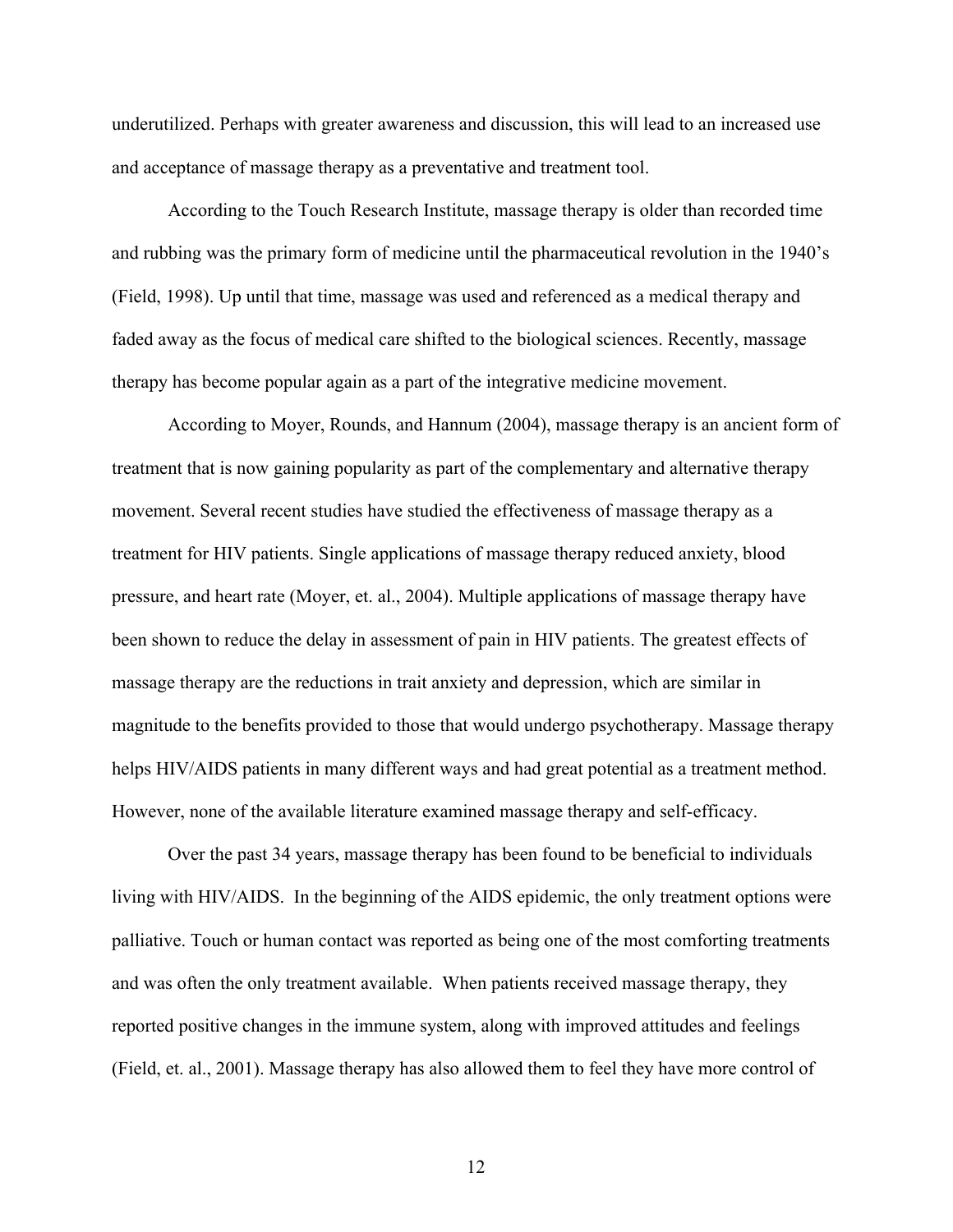the disease process. These changes are all important medically and to the quality of life. Many HIV-infected persons are exploring alternative medical therapies as a means to relieve HIVrelated symptoms and in come cases, even to inhibit viral activity (Patrick, 2000; Wu, Attele, Zhang, & Yuan, 2001). Massage therapy has been used for thousands of years to help people with many different afflictions.

The individual use of massage therapy and other forms of integrative therapies are becoming widespread and its' effects on the recipients is often evident and immediate. The investigation into the use of complimentary therapies as a viable addition to the treatment of HIV-related infections arose in the mid-1980's. Since that time, these therapies have increasingly been used as adjuncts to medical treatment regimens for HIV-related illnesses (Ostrow, 1997). Evidence of physical, social, and emotional benefits from the addition of massage therapy into the care and treatment of HIV/AIDS patients has been observed by those that have treated patients. Primary reasons for seeking CAM therapies such as acupuncture and massage were pain, depression, and stress (Fairfield, et al., 1998). Most recent studies report CAM therapy utilization rates to be between 67% and 84% in the HIV-infected population (Knippels & Weiss, 2000; Sparber et al., 2000; Standish et al., 2001.)

Complementary and alternative therapy such as massage therapy continues to be a common practice among those with HIV, even if they have stable immune responses. This use may be reflective of the chronic, non-curative nature of the disease. Studies have shown patients with non-curative diseases such as cancer or AIDS tend to be high users of complementary and alternative therapies. Use among HIV-infected patients may not diminish even with the availability of increasingly effective medical therapy. Therefore, physicians should provide information to their patients about complementary and alternative therapy and its benefits. These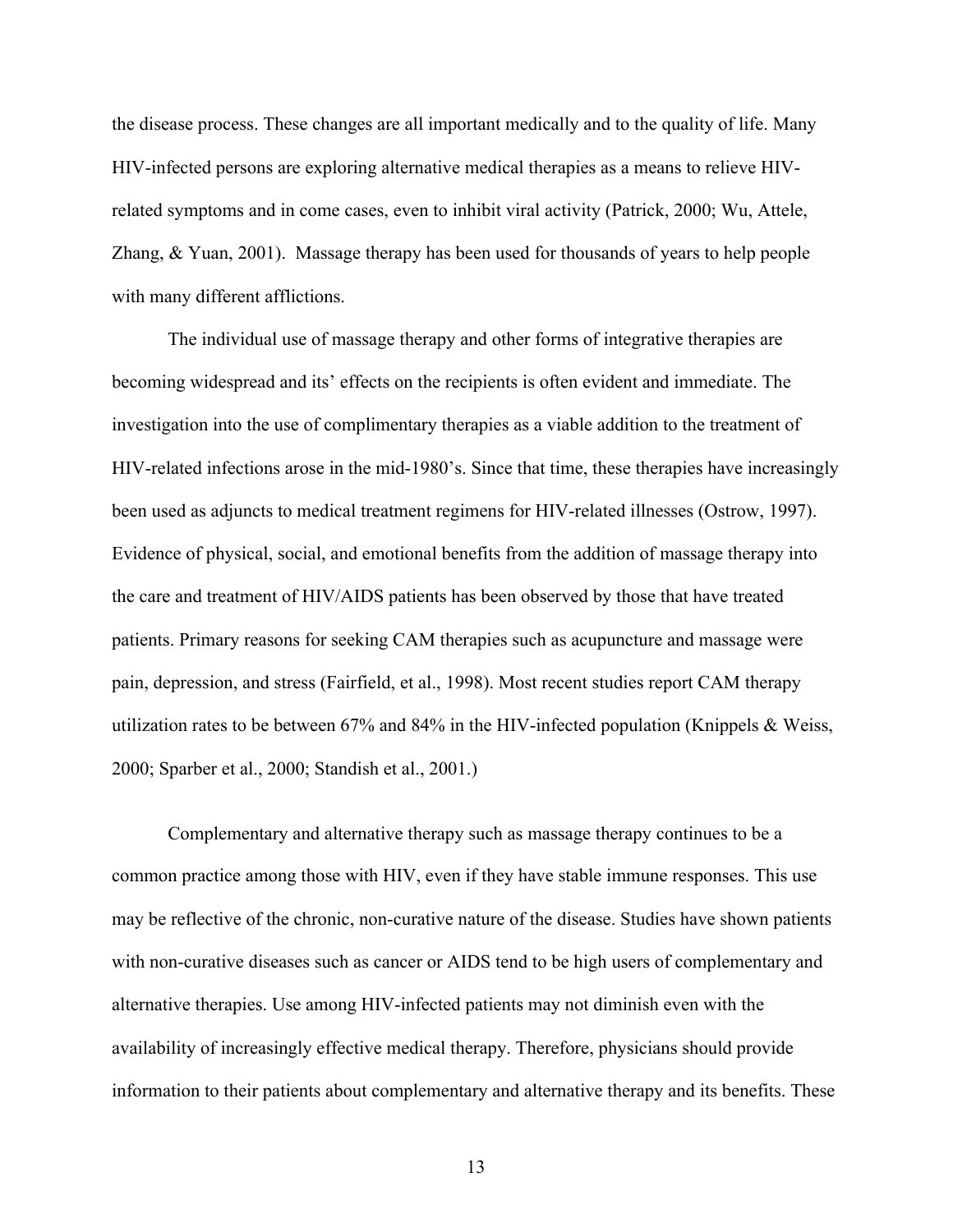explanations are also found in HIV-specific research, which reports a number of barriers to using CAM: cost; access; the time, discipline, and energy connected with CAM use; the wide degree of choice involved with CAM; lack of scientific data; the fear of being associated with deviant groups; experiencing non-health-related life problems; and lack of effectiveness (Furin, 1995; Pawluch et al., 1998).

Research was conducted to examine changes in self-efficacy in multiple sclerosis patients following a series of massage therapy treatments (Finch  $\&$  Bessonnette, 2012). This quantitative study was a small practical trial that investigated the effects of a pragmatic treatment protocol using a prospective randomized pretest posttest waitlist control design. Self-efficacy scores were obtained before the first treatment, mid-treatment, after the last treatment, four weeks after the last treatment and eight weeks after the treatment series ended. Self-efficacy was the outcome for the study, measured using the Multiple Sclerosis Self-Efficacy survey [MSSE]. Statistically significant improvement in self-efficacy was noted between treatment and control groups at mid treatment series, post treatment and at the four-week follow up. The eight-week follow up was not statistically significant. This study results support that massage therapy increases the selfefficacy of clients with multiple sclerosis, potentially resulting in a better overall adjustment to the disease and an improvement in psycho-emotional state (Finch & Bessonnette, 2012).

A pilot study using a quasi-experimental pretest-posttest design to examine if participation in a chronic disease self-management program improved self-efficacy, self-efficacy health, and self-management behaviors in an underserved, poor, rural population. Trained lay leaders with chronic illnesses worked with an interactive model based on Bandura's self-efficacy theory that included strategies for personal exercise program development, cognitive symptom management, problem solving, and communication skills. Significant improvements in self-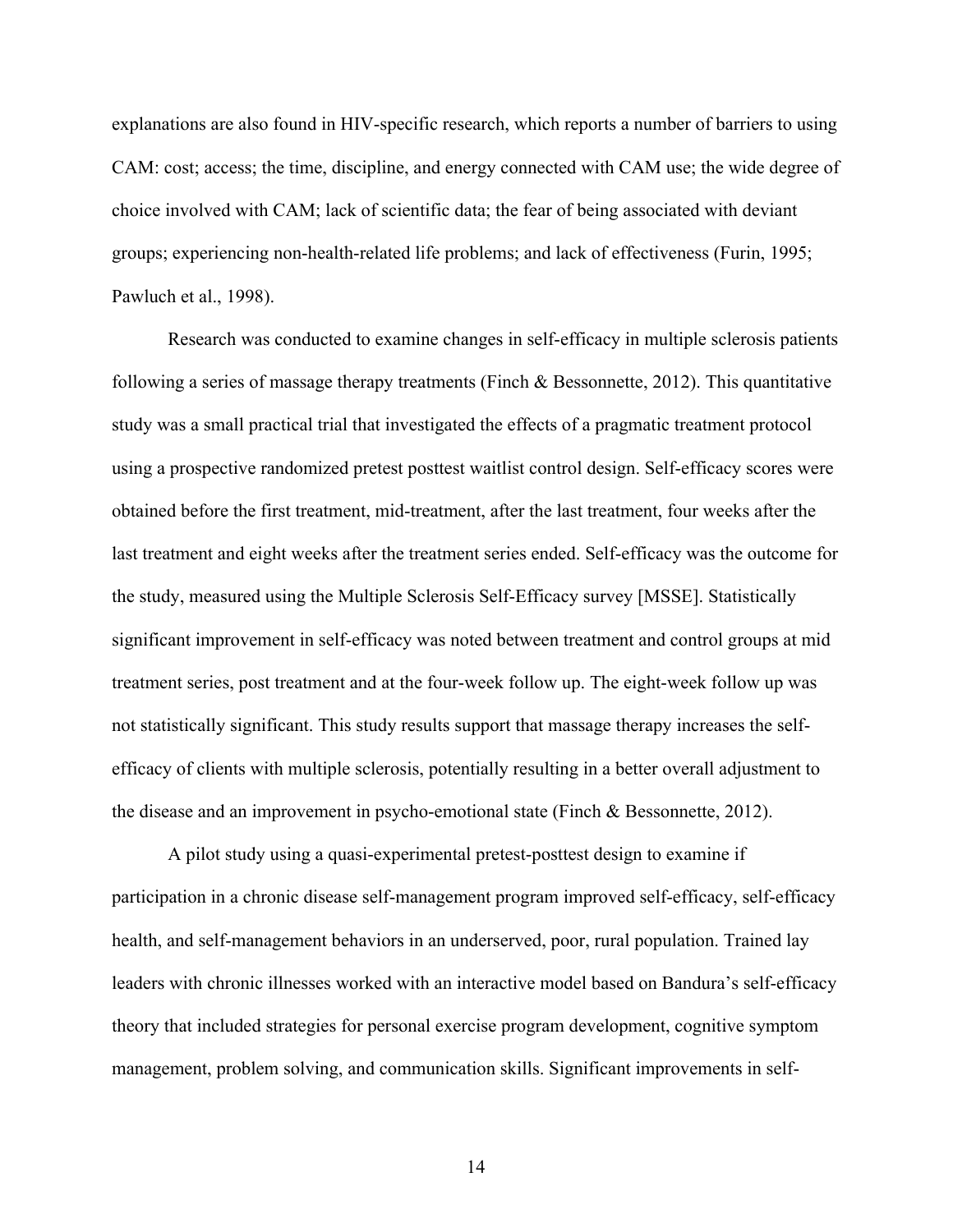efficacy, self-efficacy health, and self-management behaviors occurred. Results underscore the need to evaluate intervention programs for specific populations and for a new paradigm that focuses on patient-provider partnerships that can improve health outcomes in underserved, poor, rural populations (Farrell, Wicks & Martin, 2004).

Research by Ho, Robles & Pawluch explored cultural resources for health participation. Their qualitative research was conducted using individual and group interviews. Participants reported that biomedical pills were an important context for understanding decision- making regarding neuropathy treatment. Peripheral neuropathy is not generally recognized by members of the lay public and is poorly understood even by medical professionals, yet it is the most common neurological disorder associated with HIV and is found in 30-38% of HIV-positive patients (Sadosky, McDermott, Brandenburg, & Strauss, 2008) and is often very difficult to treat, in part because certain regularly prescribed HIV drugs are believed to cause neuropathy (Sadowsky et al., 2008). Peripheral neuropathy manifests in a wide variety of ways, often as some combination of pain, burning, numbness, or pins and needles in the extremities that can range in severity from mildly irritating to constantly and permanently disabling. Some in this situation choose to use holistic therapies such as acupuncture and massage to manage their neuropathy. However, these "alternative" treatments are not always available, given public health and insurance funding that value a biomedical standard of treatment.

While most people spoke of the necessity of drugs for their survival, they also expressed deep resentment and frustration with biomedically prescribed pills. Complaints about the pills worked to frame the holistic alternatives of acupuncture and massage therapy as better options for neuropathy and to establish a foundation for understanding how participants made particular health treatment decisions. Through strategically refusing certain drugs and choosing holistic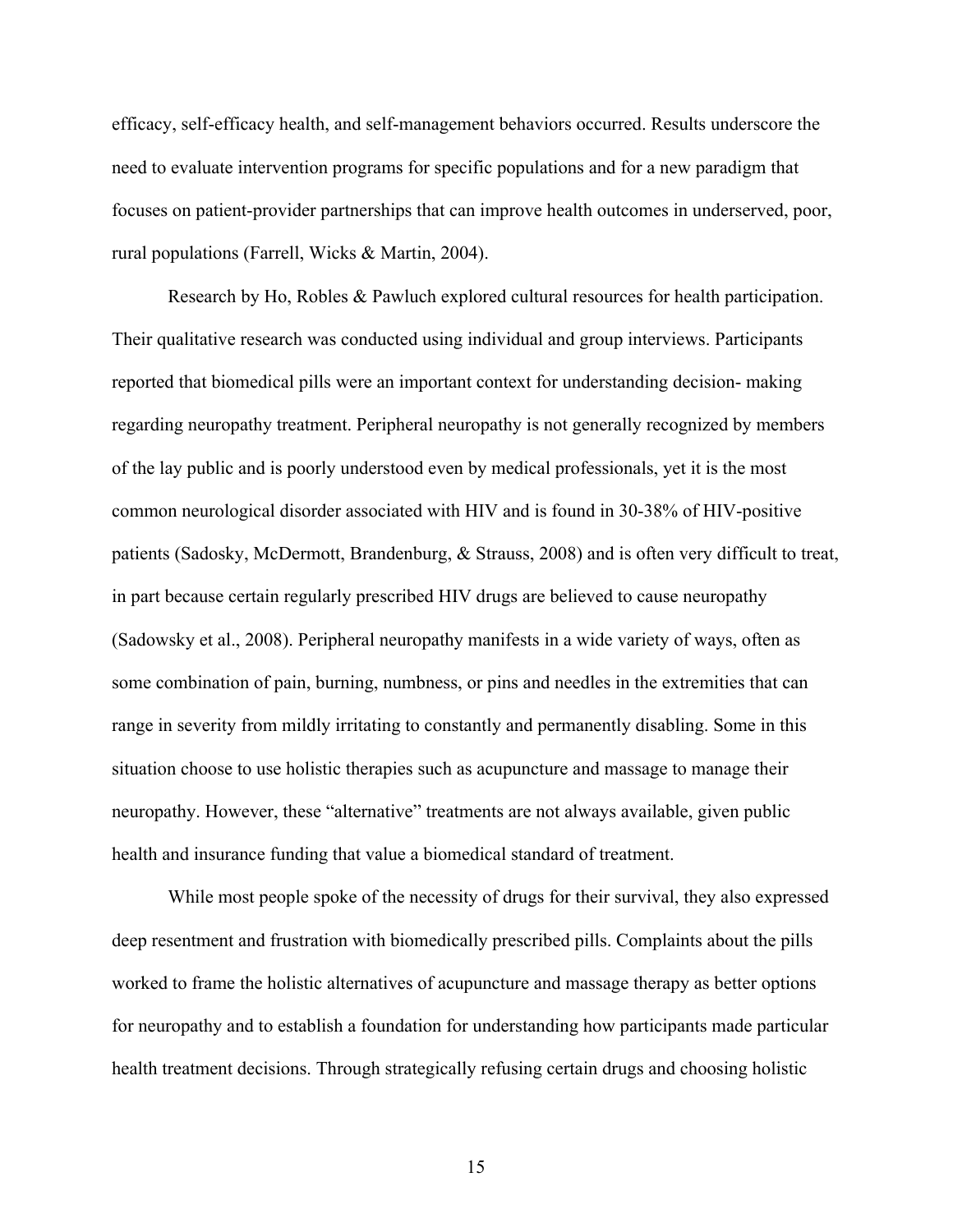treatments instead, participants asserted agency and control over their health decision-making. By choosing holistic therapies, these clients were able to make choices about their neuropathy treatment in light of the many issues surrounding drug toxicity and treatment efficacy.

This study used dialogue with patients to understand the culturally meaningful ways that patients made treatment decisions regarding their neuropathy and actively participated in their own health care process despite various forces of marginalization. Born out of a spirit of participatory health research (Cornwall & Jewkes, 1995) and aligned with a culture-centered approach (Dutta, 2008), this study was conducted in collaboration with staff and clients at a public health holistic therapy clinic called Healing Touch Clinic (HTC) in northern California.

Based on group and individual interviews, clients described their experiences with the use of biomedical drug treatments as a double-edge sword. On the one hand, all of the clients were or had previously been taking biomedically prescribed HIV medications and recognized the necessity of these drugs. On the other hand, because these drugs may have given them side effects like peripheral neuropathy, clients expressed feelings of betrayal by those same drugs and the doctors/medical system who prescribed them. This dialectical tension between the necessity and frustration aimed at pills established the health context for understanding how clients made decisions regarding the use of holistic therapies, specifically acupuncture and massage therapy.

Especially in the case of the elderly and people with multiple morbidities, studies found that patients often feel conflicted about their drug intake (Moen et al., 2009; Townsend, Hunt, & Wyke, 2003). On the one hand, patients recognized that taking the multiple pills that they take are keeping them alive (Moen et al., 2009; Townsend et al., 2003). However, at the same time, the drugs were also regarded as "unnatural"(Moen et al., 2009), poisonous (Moen et al., 2009; Townsend et al., 2003) and as a marker of illness (Townsend et al., 2003).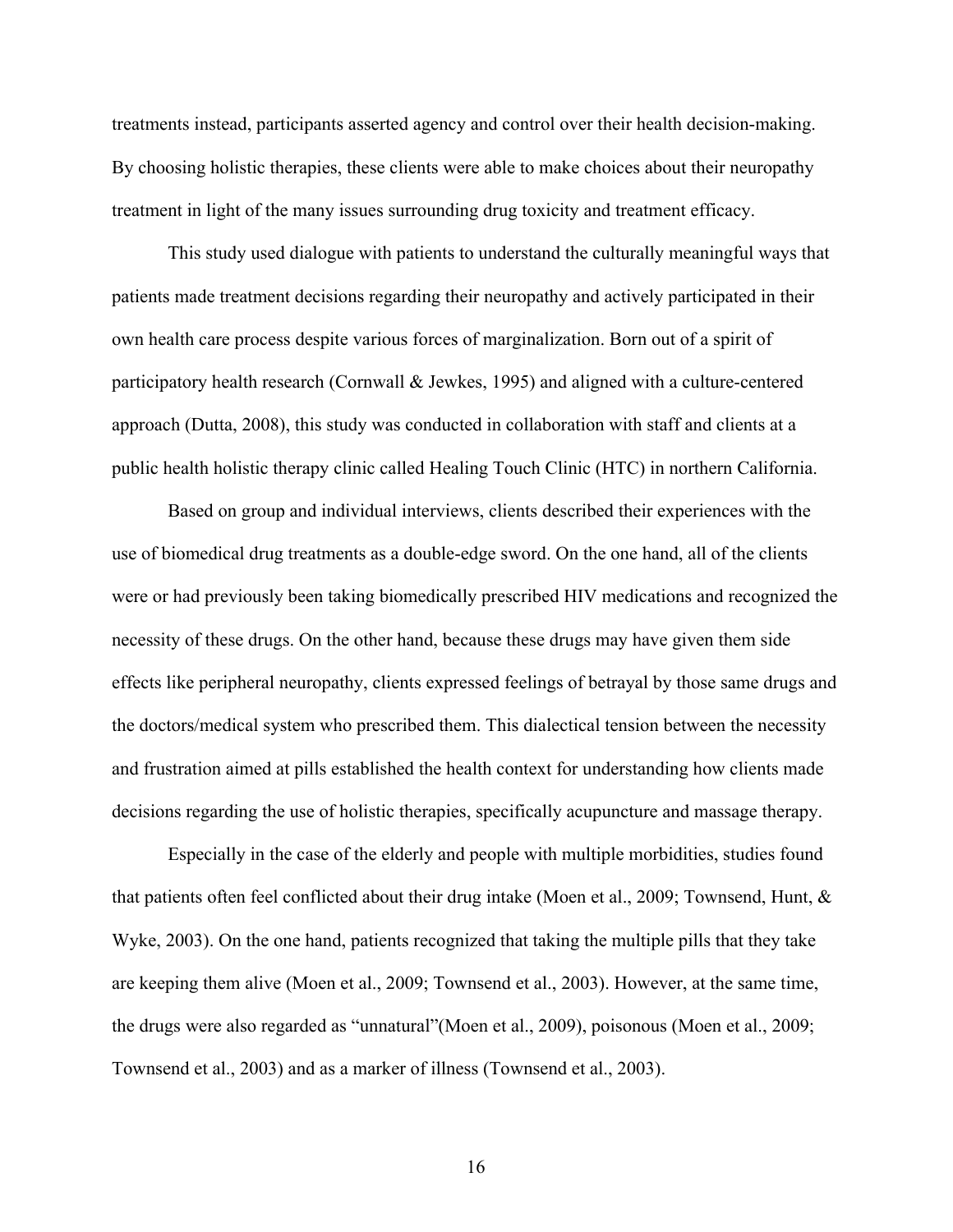A review of qualitative studies of patient perceptions of treatments confirmed that neuropathy is a common side effect of antiretroviral treatments (ART) and has led to both fear and distrust in biomedicine (Pound et al., 2005). Despite an understanding that ART is also extremely useful for health and survival, these side effects often led patients to initiate HIV drug holidays and/or use alternatives because they are deemed to be less harmful and more natural (Pawluch, Cain, & Gillett, 2000; Pound et al., 2005).

#### **HIV/AIDS Medical Information**

In May 1986, the International Committee on the Taxonomy of Viruses declares that the virus that causes AIDS will officially be known as *Human Immunodeficiency Virus* (HIV). It is the virus that can lead to the acquired immune deficiency syndrome (AIDS). HIV affects specific cells of the immune system, called CD4 cells or T cells. Over time, HIV can destroy so many of these cells that the body can't fight off infections and disease. The HIV virus establishes a latent infection at a very early stage and the T cell memory of the patient is rapidly destroyed. During HIV infection, a progressive loss of function and numbers of CD4+ cells reduces the host's immune capacity. The most effective way of improving the clinical course in HIV appears to be to reduce the viral load and thereby counter the deterioration of CD4+ cells (Gudmundsdotter et al., 2006).

Touch modalities are purported to increase circulation, alleviate pain, promote relaxation, and stimulate the immune system. Touch therapy involves manual manipulation of soft tissues, which is reported to have an effect on pain reduction and sense of well-being. Swanson et al., argue that increased blood flow, which maximizes oxygen and nutrients to pain sites, may be a possible mechanism for the therapeutic benefits of massage therapy. Additionally, massage and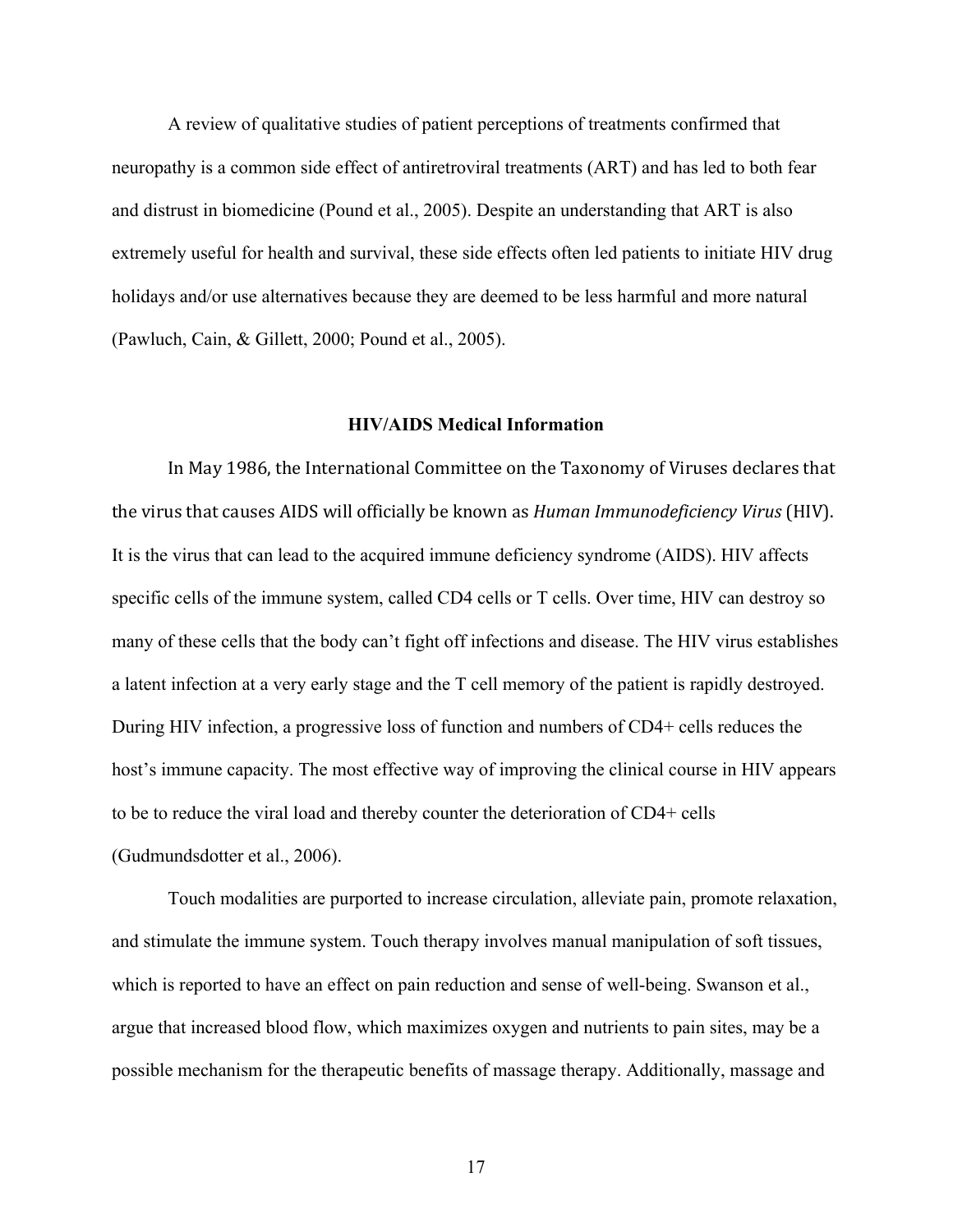other touch modalities lead to a reduction in muscular tightness and tension. Moreover, touch modalities can stimulate the release of endorphins. Ironson et al. reported that massage therapy significantly decreased anxiety in a small sample of HIV-positive persons (Ironson, et al., 1996).

In a study from the Touch Research Institute with HIV positive adults, Natural Killer cells (NK), and natural killer cell cytotoxicity activity increased following 20 days of massage therapy (Ironson, et al.) This suggests massage therapy as a strong addition to HIV/AIDS treatment. Several studies have suggested that stress and anxiety might over-activate the hypothalamic pituitary adrenal axis (HPA) resulting in the increased production of Cortisol and neuropeptides (Lutgendorf, 1996). This increase in hormones may further suppress the immune system, in particular Natural Killer Cells, the most aggressive of the white blood cells (Lutgendorf et al., 1996; Madhavan, & Shwartz, 1995;Zorilla et al., 1996). Integration of massage therapy can alleviate or break these cycles of stress in HIV/AIDS patients (Field, et. al., 2001). Patients with a greater desire for medical information and involvement in medical decision making and with a negative attitude toward antiretrovirals were more likely to use complementary and alternative therapies.

#### **Complementary and Alternative Therapy Use & HIV/AIDS patients**

According to Whooten and Sparber (2001), early surveys of HIV-positive people identify the use of alternative & unapproved drug therapies. After 1995, surveys found an increase in the use of complementary & alternative therapies, such as relaxation, massage, diet, prayer, and imagery (Whooten & Sparber, 2001). These alternative methods not only increased within the HIV/AIDS community, but other groups began to use them. The increased use of complementary therapies in many different groups suggests that people would like alternatives to the traditional Western medical treatments. Limited research has been conducted on the efficacy of CAM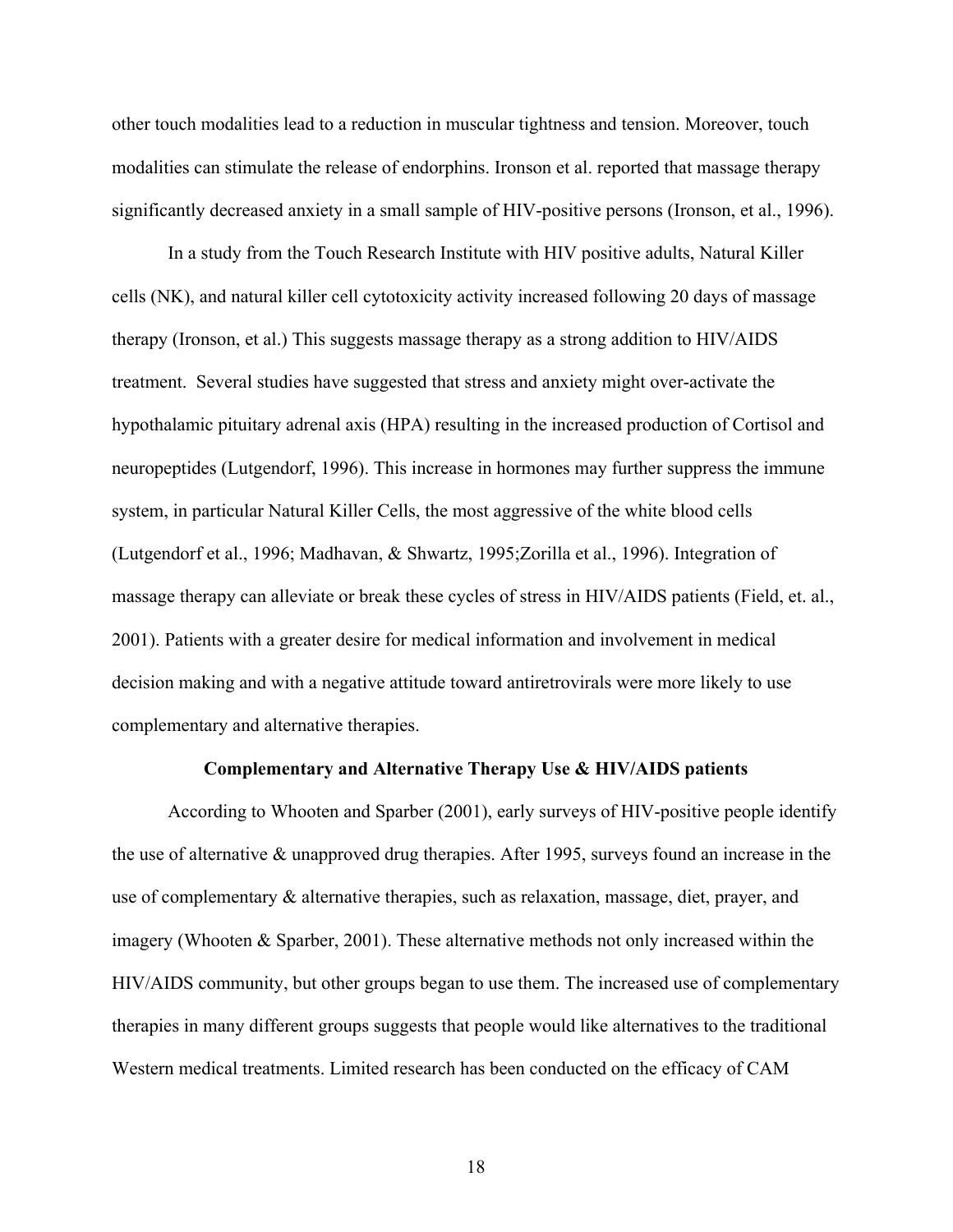therapies for reducing HIV-related symptoms and delaying disease progression (Ozsoy & Ernst, 1999; Patrick, 2000; Swanson, Keithley, Zeller, & Cronin-Stubbs, 2000).

In another study with late-stage HIV/AIDS patients, the patients were evaluated with Metta Meditation, massage therapy and their effects on quality of life in people with AIDS (Williams, Selwyn, Liberti, Molde, Njike, McCorkie, Zelterman & Katz, 2005). It was found that the combination of meditation and massage therapy has a significantly favorable influence on overall and spiritual quality of life in late-stage disease. The use of complementary therapies in conjunction with HIV/AIDS medications appears to be most prevalent in young and highly educated individuals and to be associated with the debilitating and chronic nature of HIV disease (Williams et al., 2005). Across all of the studies examined in this paper, there are sets of common findings, depressed mood was decreased and anxiety levels and stress hormones (norepinephrine, epinephrine, cortisol) were reduced in all states.

Research that examines HIV patients' perceptions of their CAM use found that while there are distinguishable patterns, understandings of CAM are better studied as a dynamic process within an individual's particular social context (Pawluch et al., 2000). In a Canadian study of HIV-positive individuals who already used CAM therapies, Pawluch et al. (2000) found two ironic situations. First, unlike some studies that speculated that patients turn to CAM as a last resort, the participants in this study often turned to "Western medicine" as a last resort. Second, the reason people avoided Western medicine was because they felt that Western medicine was toxic and dangerous while CAM therapies were safer and more natural (Pawluch et al., 2000).

Mills, Wu & Ernst conducted a review of the studies about complementary therapies in the treatment of HIV and cited a nationwide survey of HIV+ individuals in the United States and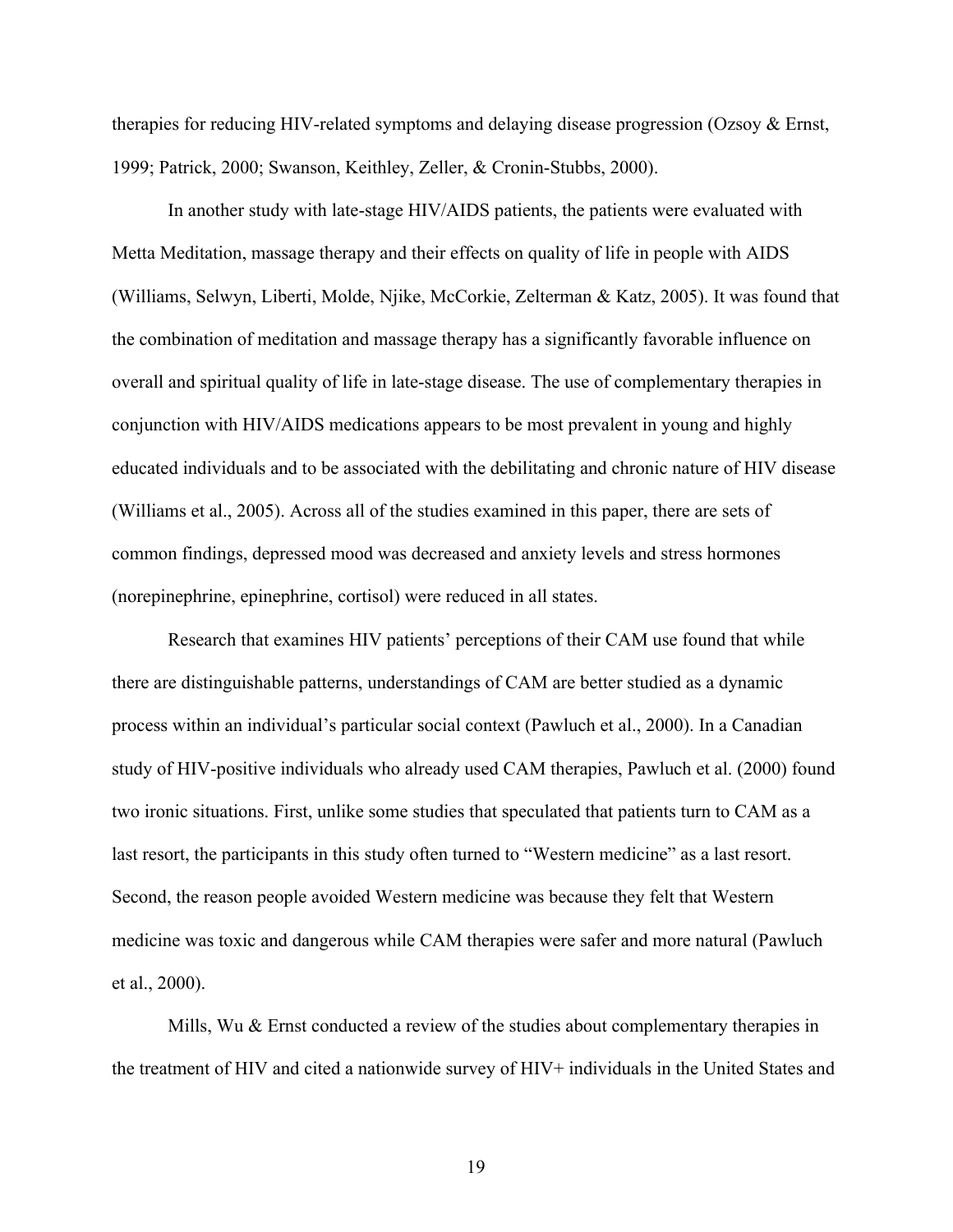found that up to 68% of participants admitted to using some form of complementary and alternative medicine (CAM) within the previous 12 months. In addition, many of the reports reviewed have suggested that the HIV patients do not tell their physicians about their use of CAM. Reasons for CAM use include managing symptoms, medications and emotions; selfexperimenting to evaluate disease progression; gaining freedom from medical regimens; and managing AIDS stigma (Mills et al., 2005).

#### **Massage Therapy and Bodily Assessments**

It was found that a single application of massage therapy has been found to reduce state anxiety, blood pressure, and heart rate, but not negative mood, immediate assessment of pain and cortisol level (Moyer, Rounds & Hannum, 2004). This same study found that multiple applications reduced delayed assessment of pain. The two largest effects noted in this study were significant reductions of trait anxiety and depression with a course of treatment providing benefits similar in magnitude to those of psychotherapy (Moyer, Rounds & Hannum, 2004).

HIV-infected individuals frequently choose therapy that is outside the realm of traditional medicine (Alan, 1990; Sutherland, et al., 1990). Chronic anxiety and depression have been associated with immune suppression in otherwise healthy individuals. Corticosteroids such as cortisol, which is released in response to perceived stressful situations, may block the receptor on the T-and B-lymphocytes, which in turn impedes the ability of these cells to combat the infectious agent or antigen (Darko et al., 1988; Daurna and Morgan, 1990).

Relaxation and maintenance of positive mood have been associated with enhancement of immunological function. In a short-term study of healthy medical students during summer vacation, biofeedback-assisted relaxation produced increases in functional activity of CD4+ lymphocytes in the treated group in comparison to untreated controls (McGrady et al., 1992).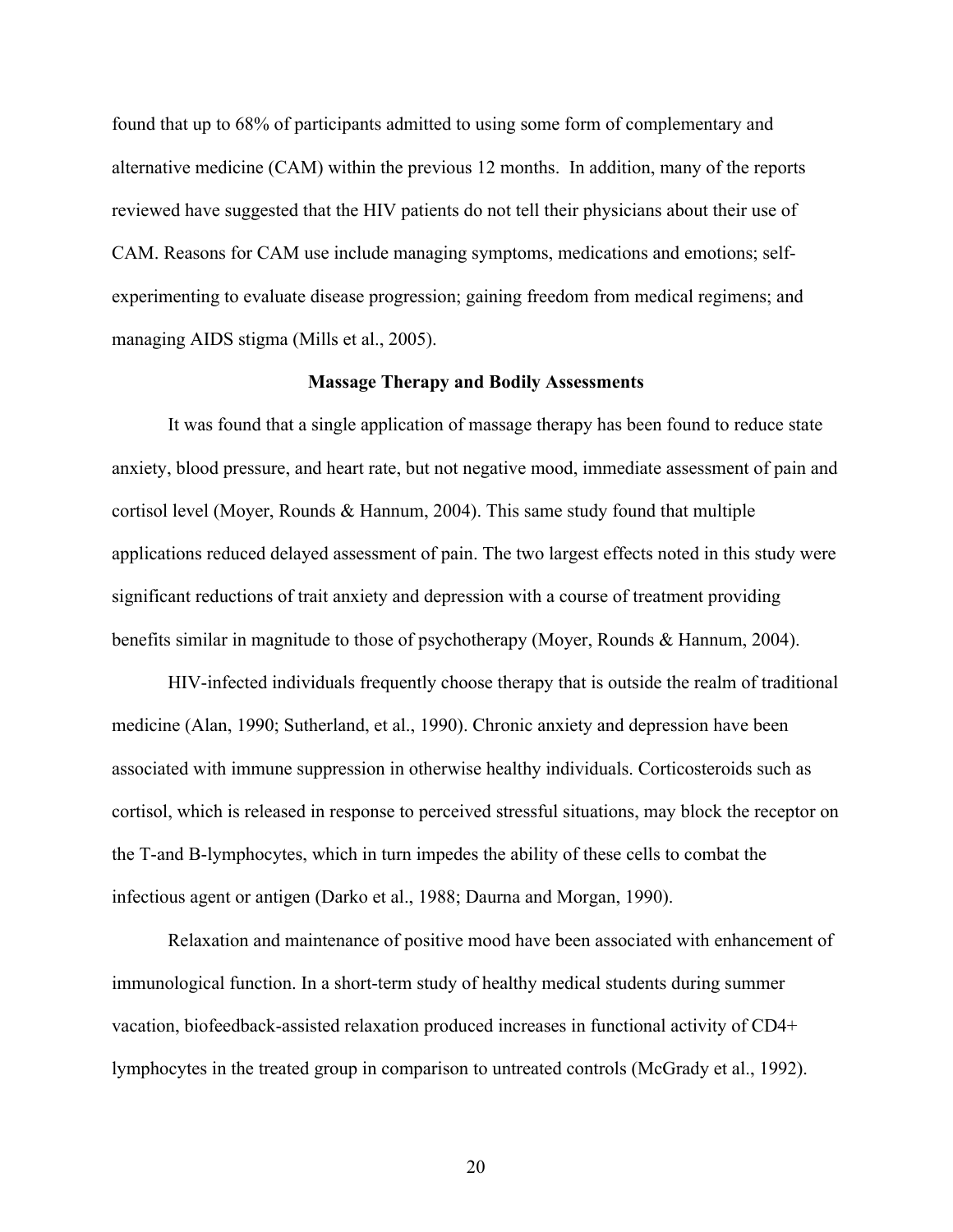Relaxation-based interventions also have been correlated with improved mood state and decreased psychological symptoms of stress (Dillon et al., 1985; Green et al., 1988). Although some HIV public health clinics have begun to offer alternative therapies such as massage, yoga, acupuncture and Chinese herbs as an adjunct to conventional treatment, these services are costly and only available through private providers. Recent research reported only 26% of physicians discuss CAM during initial visits and only 5% at follow-up visits (Rose, O'Toole, Skeist, Pfeiffer, & Carlsen, 1998; Wynia, Eisenberg & Wilson, 1999.)

Poland, Gertsik, Favreau, Smith, Mirocha, Rao, & Daar conducted a study to determine whether massage therapy reduces symptoms of depression in subjects with human immunodeficiency virus (HIV) disease. Subjects were randomized non-blinded into one of three parallel groups to receive Swedish massage or to one of two control groups, touch or no intervention for eight weeks. Swedish massage and touch subjects visited the massage therapist for one hour twice per week. The touch group had a massage therapist place both hands on the subject with slight pressure, but no massage, in a uniform distribution in the same pattern used for the massage subjects. The Hamilton Rating Scale for Depression score was used along with the Beck Depression Inventory to assess the participants. Results showed that massage significantly reduced the severity of depression beginning at week 4 and continuing at weeks 6 and 8 compared with no intervention and/or touch. The results indicate that massage therapy can reduce symptoms of depression in subjects with HIV disease. The durability of the response, optimal "dose" of massage, and mechanisms by which massage exerts its antidepressant effects remain to be determined.

As with other serious illnesses, human immunodeficiency virus (HIV) infection often is accompanied by psychiatric complications, particularly depression. It is estimated that as many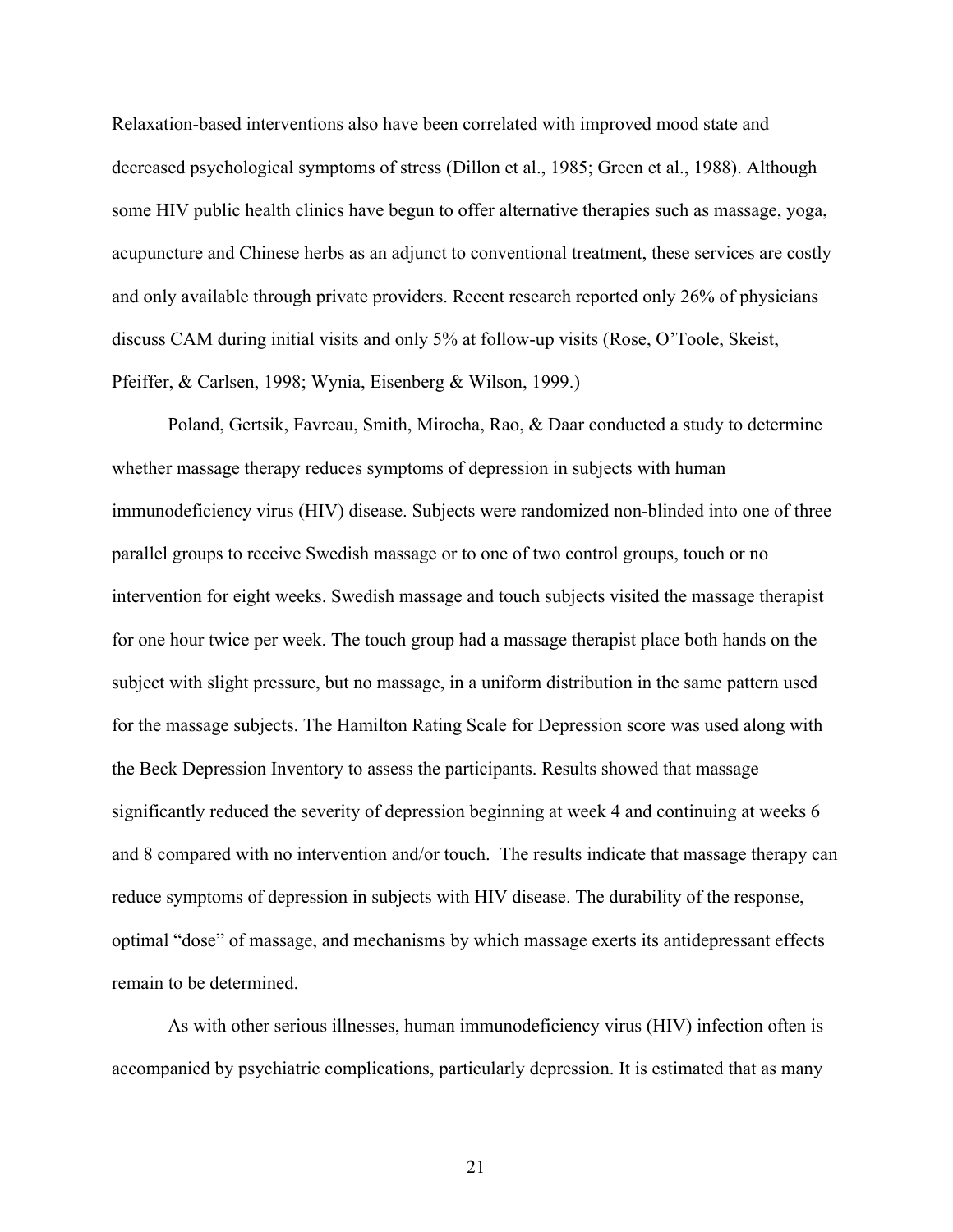as one in three HIV-infected persons suffer from depression. Not only is depression itself a leading cause of disability but also the combination of depression and HIV disease is an even larger and growing contributor to the burden of disease worldwide (Jewett & Hecht, 1993). Polypharmacy is common among those with HIV disease and the addition of another medication only increases the potential for serious drug interactions and adverse events. Accordingly, new, safe, and efficacious nonpharmacologic treatments for depression, particularly in subjects infected with HIV, are needed. One such treatment modality that has received increasing attention is massage therapy.

There have been several studies investigating the efficiency of massage therapy in psychiatric syndromes. As reviewed, extant data indicate that massage therapy decreases symptoms of anxiety and depression in a wide array of childhood and adult neuropsychiatric disorders. However, many of these studies only compared massage to a non-intervention (NI) group, which does not adequately address the possibility of a "placebo" effect. Using a novel dual-control group design, which included a light "touch" group to control for some of the nonspecific effects of massage and therapist-subject interaction, the efficacy of Swedish massage on symptoms of depression was assessed in HIV-positive patients with comorbid major depression. The hypothesis was that massage therapy would reduce depression in subjects with HIV disease. Post-hoc analyses showed that massage treatment was more effective in reducing HAM-D scores compared to both touch and NI, with the treatment effect emerging by week 4 and maintained through week 6 and 8.

Major depression and dysthymic disorders are particularly problematic among HIVinfected patients. Drug therapy in these patients can result in toxicity and important drug-drug interactions with other medications used to manage HIV or its complications. Because these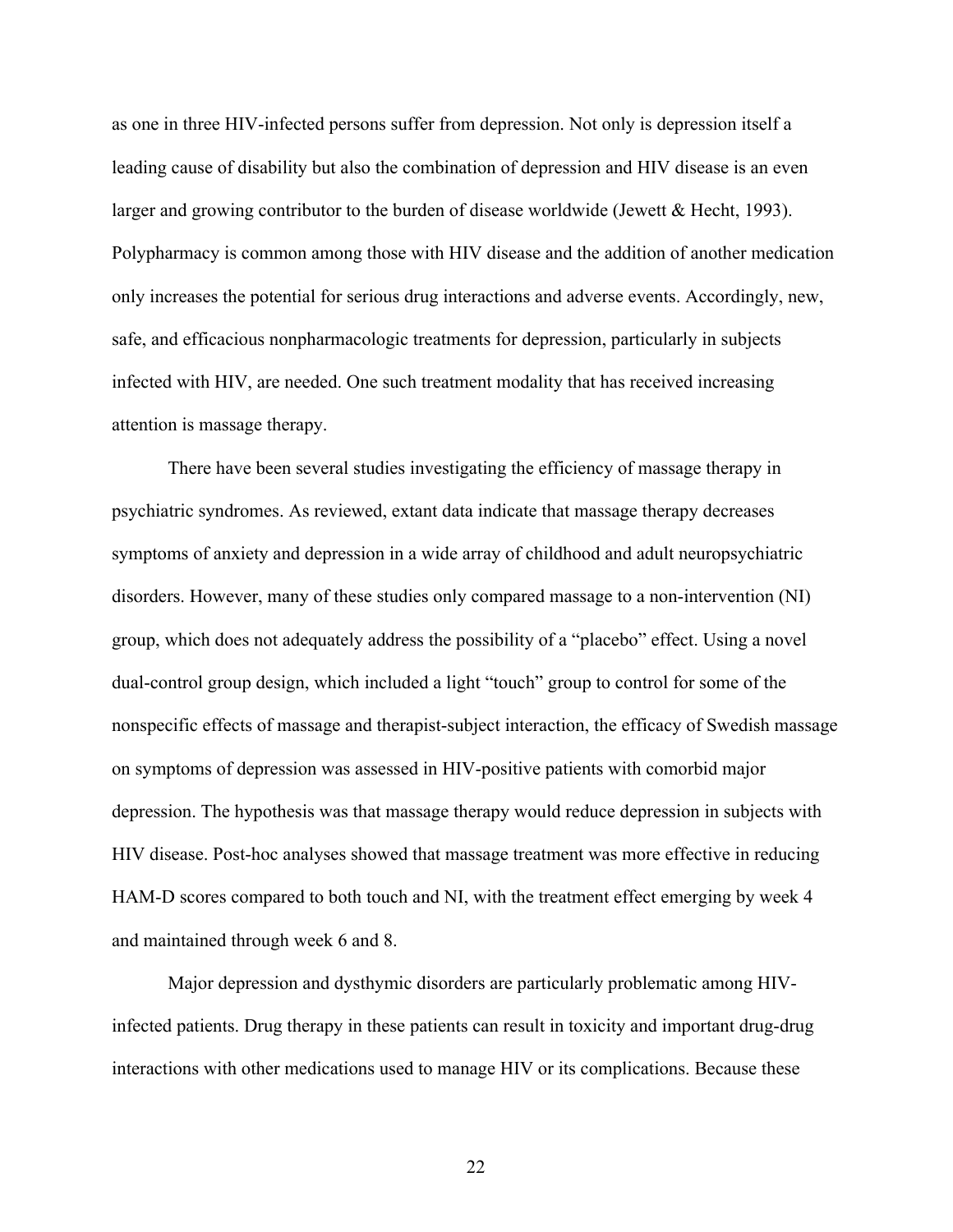complications can be particularly troublesome for those in advanced stages of HIV disease, many individuals are utilizing complementary and alternative medicine (CAM) therapies for a variety of reasons, including the treatment of depression. This trial showed highly significant improvements in relief of depression in those receiving massage versus touch or NI.

The results from this study are consistent with other studies indicating that Swedish massage might be useful for the treatment of depression in HIV-uninfected individuals. However, rigorous trials of many CAM interventions including massage are somewhat limited and difficult to interpret because participants in the study are usually not "blind" to the interventions. Accordingly, two control groups were incorporated into the design of this study, a touch group and a NI group. The touch was utilized, along with an NI arm, to account for the potential effects associated with human contact independent of massage therapy. Although subjects were not told that the antidepressant response to massage might take weeks, this is what was observed. Since massage can produce a number of positive subjective effects acutely (e.g., reduced anxiety, peripheral vasodilation, muscle relaxation), one might expect an antidepressant effect earlier, but this did not occur (Poland et al., 2013).

Birk et al. designed a randomized, controlled trial to demonstrate the effects of massage therapy alone compared with massage therapy in combination with exercise on functional health status, mental health, symptom distress, and immune measures in HIV-infected persons. The massage-only group received a 45-minute whole-body using a Swedish technique massage once a week for 12 weeks. The second and third groups received massage paired with either aerobic exercise or stress management. The control group received the usual standard of care. Results from this study indicated no significant difference between groups in functional health status or symptom distress. The group that received massage therapy combined with stress management,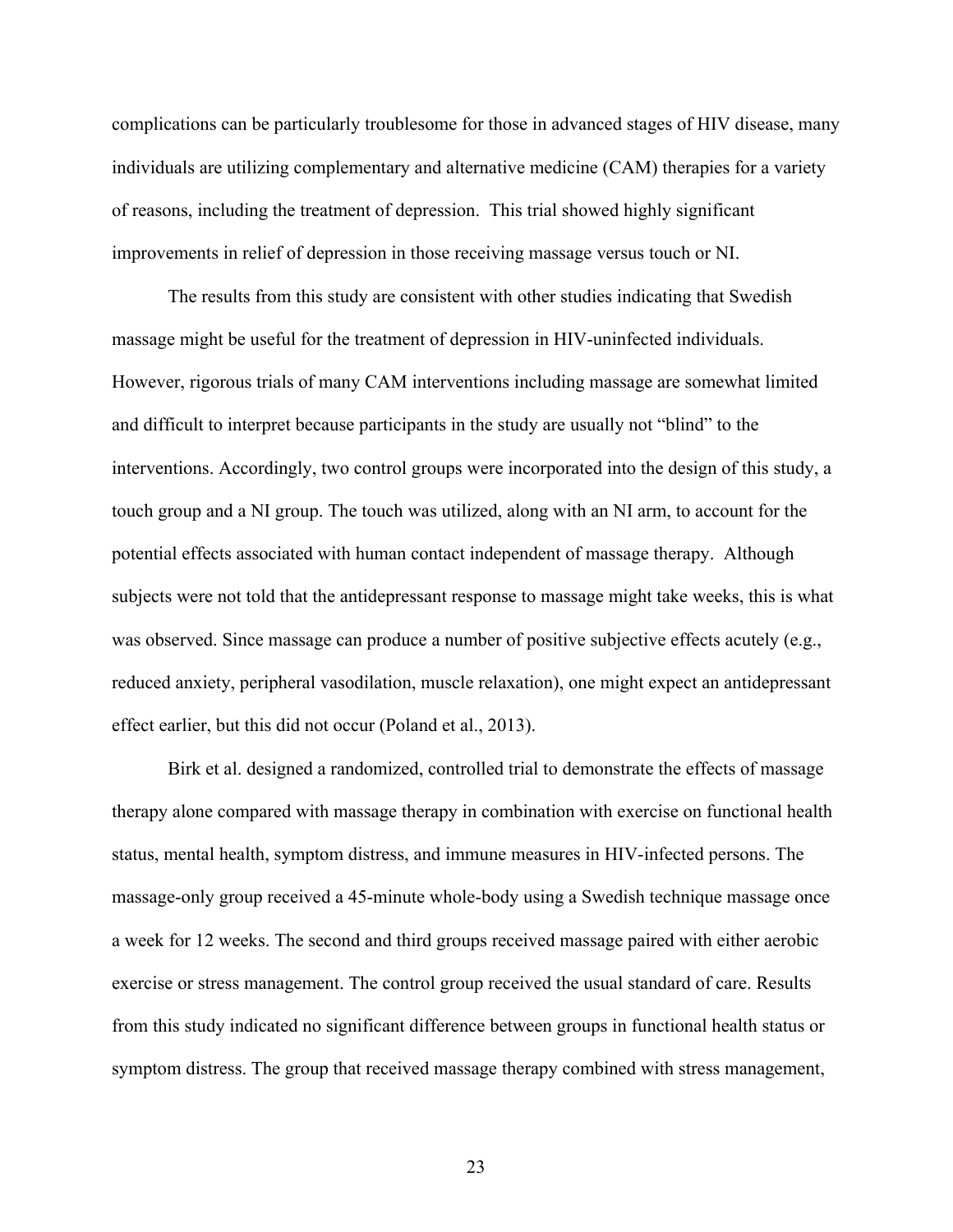however, exhibited a decrease in medical care use and an increase in health perceptions when compared with the massage only group.

#### **Massage Therapy and Quality of Life**

Major research and clinical initiatives are addressing prevention and cure strategies; issues of quality of life for survivors have received less attention (Hillier, Louw, Uwimana, & Statham). Massage therapy is proposed to have a positive effect on immune function through stress mediation. The objective of this systematic review was to examine the safety and effectiveness of massage therapy on quality of life, pain and immune system parameters in people living with HIV/AIDS. Studies were identified based on the trial design and participants. This review found that further studies are needed using larger sample sizes and rigorous design/reporting before massage therapy can be strongly recommended for people living with HIV/AIDS. People living with HIV/AIDS may experience a lower quality of life due to complications from the disease. Massage therapy may help people by improving their overall health and their ability to deal with stress.

Hillier et al., investigated studies that compared massage therapy with other forms of therapy or no therapy. Four randomized controlled trials were included that used children, adolescents or adults with HIV or late-stage AIDS. The review supports that massage therapy benefits people with HIV/AIDS by improving quality of life, particularly of they receive the therapy in conjunction with other techniques, such as meditation and relaxation training, and provide more benefit than these techniques individually. The review hypothesized that massage therapy may improve the body's ability to fight the disease, however, conclusive proof is still needed. Hillier et al., recommended further research to investigate this question and recommends that in the meantime, people with HIV/AIDS use massage therapy to improve quality of life.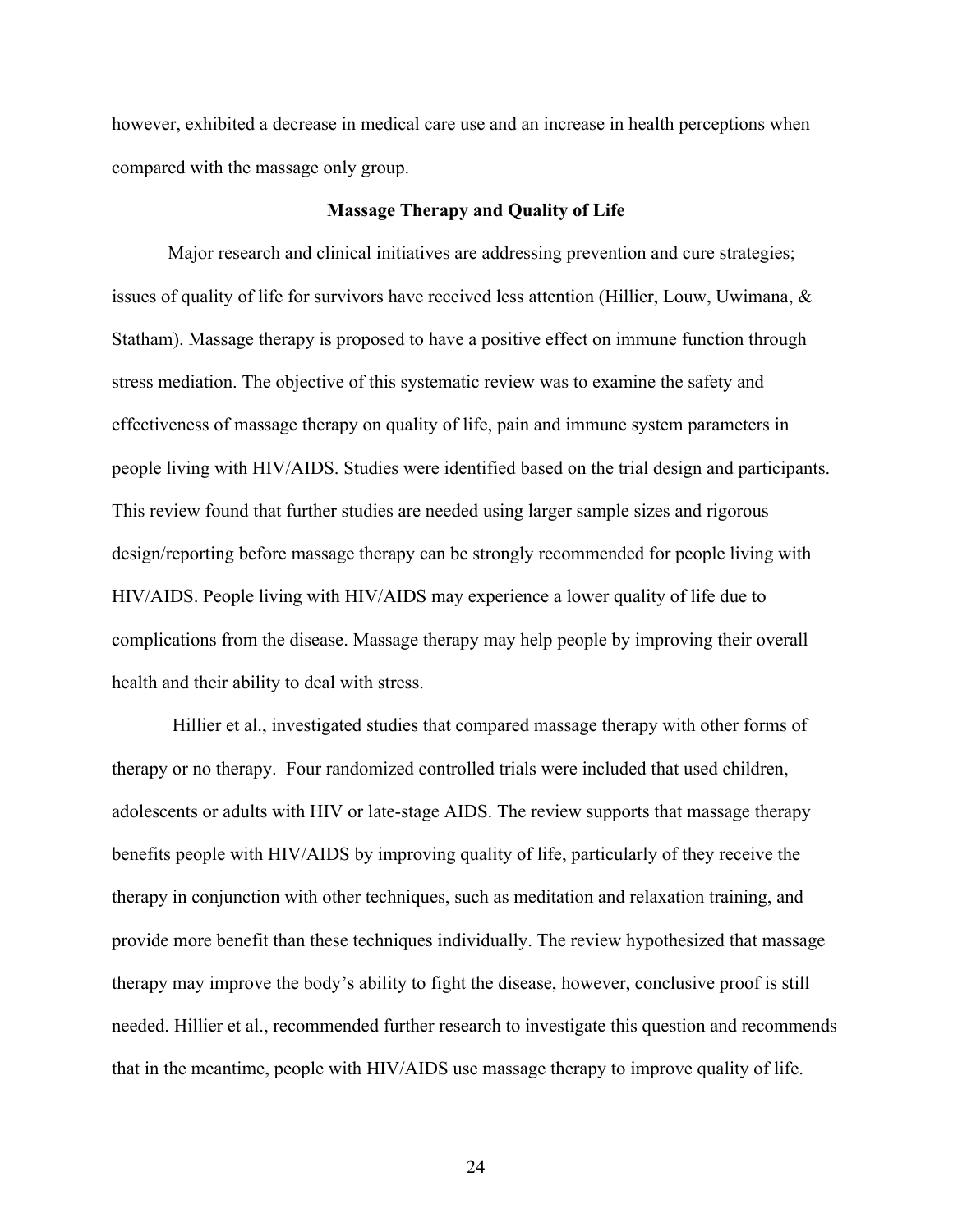Two of the trials investigated the primary outcome of quality of life, massage therapy in combination with other modalities, such as biofeedback stress reduction (Birk, 2000) and meditation (Williams, 2005) was reported to be superior to massage therapy alone, the other modalities alone, or the control group. The overall findings reflect the general conclusions of most other studies: there appears to be a positive effect on the quality of life of people living with HIV/AIDS particularly when massage therapy is delivered as a package of care, and that there is limited and conflicting evidence about the effects of massage therapy on immunological status. There are no other systematic reviews solely of massage therapy for people living with HIV/AIDS and the extant literature has mainly consisted of small studies of low methodological quality.

The other two systematic reviews evaluated complementary and alternative therapies, of which massage therapy is considered a part, in relation to effects on people living with HIV/AIDS (Ozsoy, 1999; Mills, 2005). Both studies reported that, despite the widespread use of complementary and alternative therapies by people living with HIV/AIDS, there is a paucity of clinical trials and a low level of methodological quality. Both reviews found more evidence for the use of complementary and alternative therapies in the "care" rather than the "cure" of HIV/AIDS, meaning that the overall effect of complementary and alternative therapies including massage therapy may lie mostly in improving quality of life. One (non-systematic) review article (Field, 2005) concluded that massage therapy does have physiological stress-reduction effects for a broad spectrum of people by decreasing cortisol and increasing serotonin and dopamine.

Holistic therapies, despite being called complementary and alternative medicine (CAM) or integrative therapies, are in fact used in quite mainstream ways in the United States. The most recent National Health Interview Survey report found that in 2007, 38.3% of adults and 11.8% of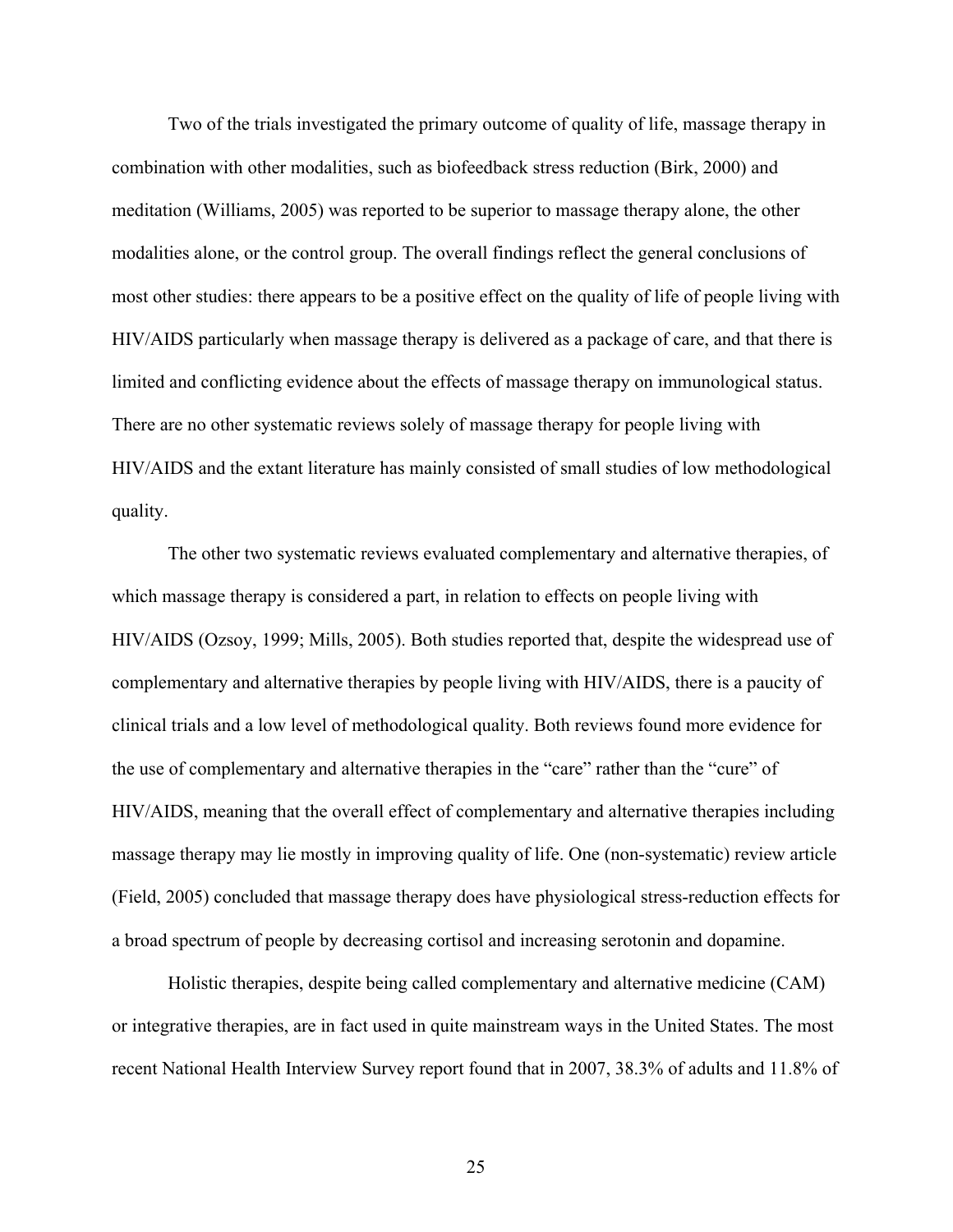children used some form of CAM in the last 12 months (Bares, Bloom, & Nahim, 2008). The high cost of both biomedical HIV treatments and holistic treatments often materially restricted participant agency in health decision-making. Equally important, the participants also had to negotiate their health decision-making given relevant cultural understandings of what treatments are appropriate and what are considered extravagant and/or ineffective.

#### **Benefits of Massage Therapy**

HIV infection is commonly accompanied by psychological distress, often manifested as depression and anxiety, which may increase HIV symptomology (Jewett & Hecht, 1993). The psychological burden could be decreased with the integration of complementary or alternative therapies such as massage therapy into the plan of care. Several studies have suggested that stress and anxiety might over-activate the hypothalamic pituitary adrenal axis (HPA) resulting in the increased production of Cortisol and neuropeptides (Lutgendorf, 1996). This increase in hormones may further suppress the immune system, in particular Natural Killer Cells, the most aggressive of the white blood cells (Lutgendorf et al., 1996; Madhavan, & Shwartz, 1995;Zorilla et al., 1996). Integration of massage therapy can alleviate or break these cycles of stress in HIV/AIDS patients (Field, et. al., 2001).

Studies have demonstrated that 35% to 40 % of HIV-positive individuals use some form of complementary therapy in conjunction with traditional Western medicine regimens (Ostrow, et. al.1997). Additional data suggest a more widespread use of complimentary and alternative therapies for individuals living with HIV/AIDS than for those individuals that do not have this disease. A study conducted through the University of Washington in Northern California from 1988-1990 found that of 2 groups of HIV –infected patients that 70% of those surveyed had used complementary and alternative therapies at some point. (Dwyer, et al., 1995). The large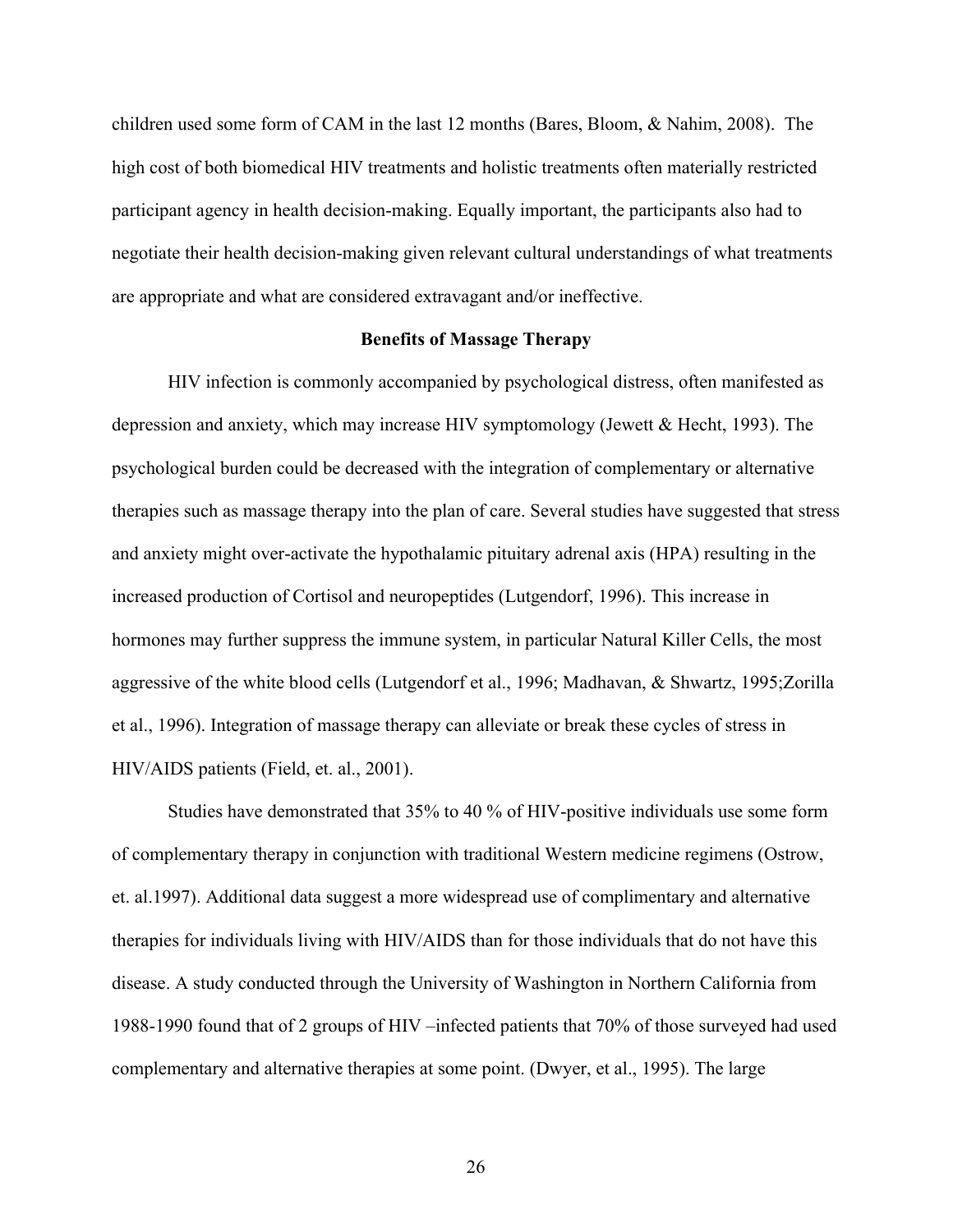percentages reported in these studies indicate that massage therapy is a welcome addition to treatment in HIV/AIDS patients.

According to Fairfield et al., (1998), "Massage therapists, acupuncturists, and acupressurists were the most commonly reported complementary and alternative therapy providers visited. Those that used CAM providers found the treatments to be "extremely" or "quite a bit" helpful. After learning they were HIV-positive 72.7 % of the patients surveyed started visiting alternative providers in addition to the conventional therapies they were using (Fairfield, et. al., 1998)."

An important finding from this survey is that patients who visited complementary and alternative therapy providers made more visits to those providers than to their nurses and physicians combined (Fairfield, 1998). These additional alternative therapy visits could provide a more comprehensive picture of HIV treatment and its' effects for further research. Patients report substantial benefits from their use of complementary and alternative therapies, whether they used it alone or in combination with conventional treatment.

#### **Improvements to Immune Responses**

HIV patients perceive differences in their health with the use of massage therapy and studies have demonstrated substantial improvements in HIV markers, like T-cell counts and viral loads (Ironson, 2001). It was found that the massage treatment group counts showed improvement when comparing the mean of the pre- and post- CD4 counts of the non-treatment control group to the treatment group pre- and post- CD4+ counts (Ironson, 2001). The treatment patients were interviewed and all reported a positive experience stating that massage had the greatest effect for pain-relief and improved sleep (Hendrickson, 2001).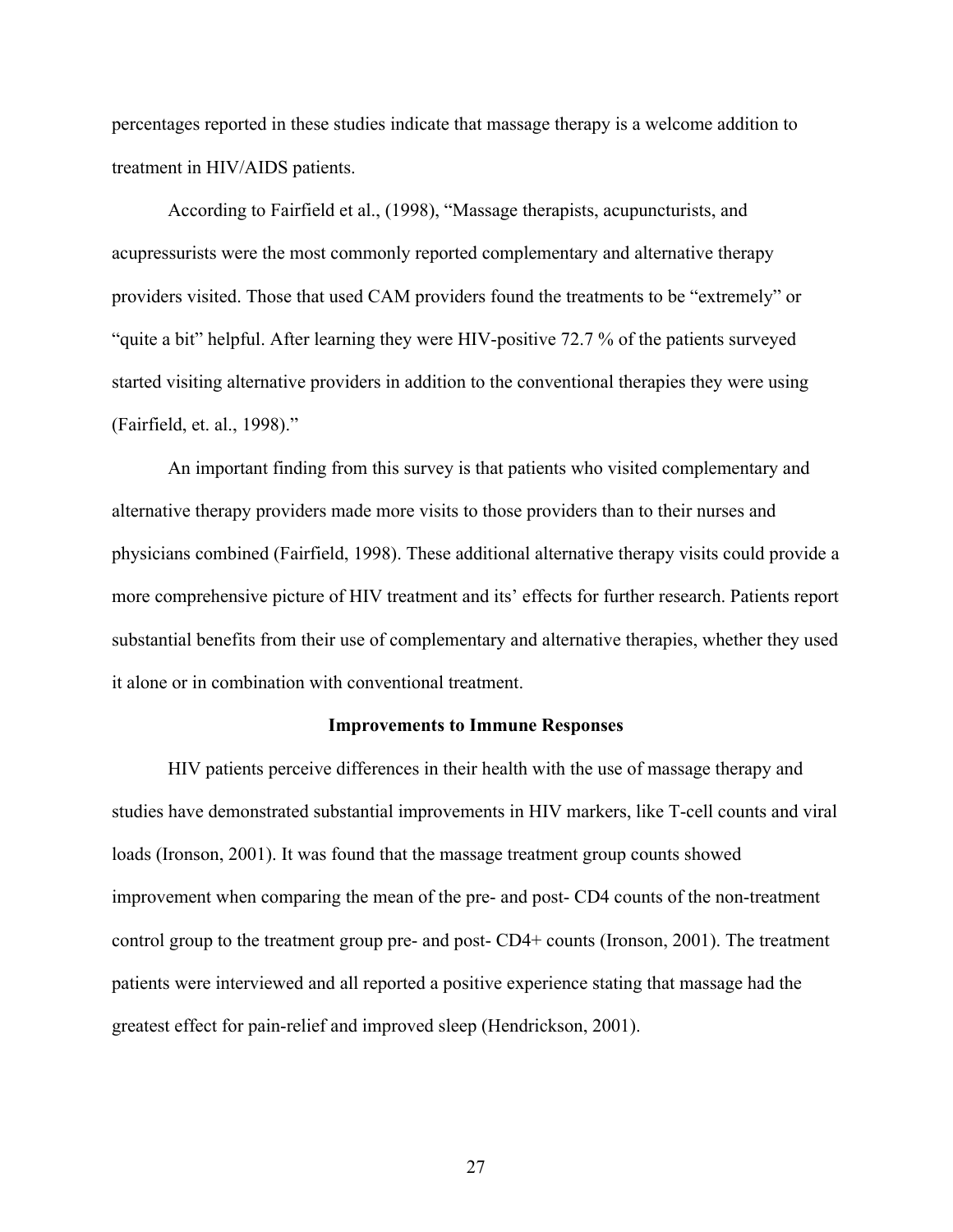A study from the Dominican Republic looked at HIV positive children that were not receiving ART but were receiving massage therapy and how massage therapy influenced behavior and development (Hernandez-Reif, Shor-Posner, Baez, Soto, Mendoza, Castillo, Quintero, Perez, & Zhang, 2008). It was found that the children in the massage therapy group improved in self-help abilities and communication. This suggests that massage therapy may enhance daily functioning for these children. The HIV infected children who were 6 or older showed a decrease in internalizing behaviors; specifically anxious/depressive behaviors and negative thoughts were reduced (Hernandez-Reif, et al., 2008). Due to these findings Hernandez-Reif et. al. suggests massage therapy as an alternative immune therapy for children without access to ART. Reif et al., studied forty-eight children (M age=4.8 years) infected with HIV/AIDS and living in the Dominican Republic were randomly assigned to a massage therapy or a play session control group. The children in the massage therapy group received two weekly 20-minute massages for 12 weeks; the children in the control group participated in the play session (coloring, playing with blocks) for the same duration and length as the massage therapy group. Overall, the children in the massage therapy group improved in self-help abilities and communication, suggesting massage therapy may enhance daily functioning for children with HIV/AIDS. Moreover, the HIV infected children who were six and older also showed a decrease in internalizing behaviors; specifically depressive/anxious behaviors and negative thoughts were reduced.

Dr. Tiffany Field, Director of the Touch Research Institute (TRI) at the University of Miami, Florida, is a pioneer for research about massage therapy and its' effects on human health. She conducted a study in 2001 with HIV- positive adolescents that showed improved immune function following massage therapy. In this study, HIV positive adolescents were recruited from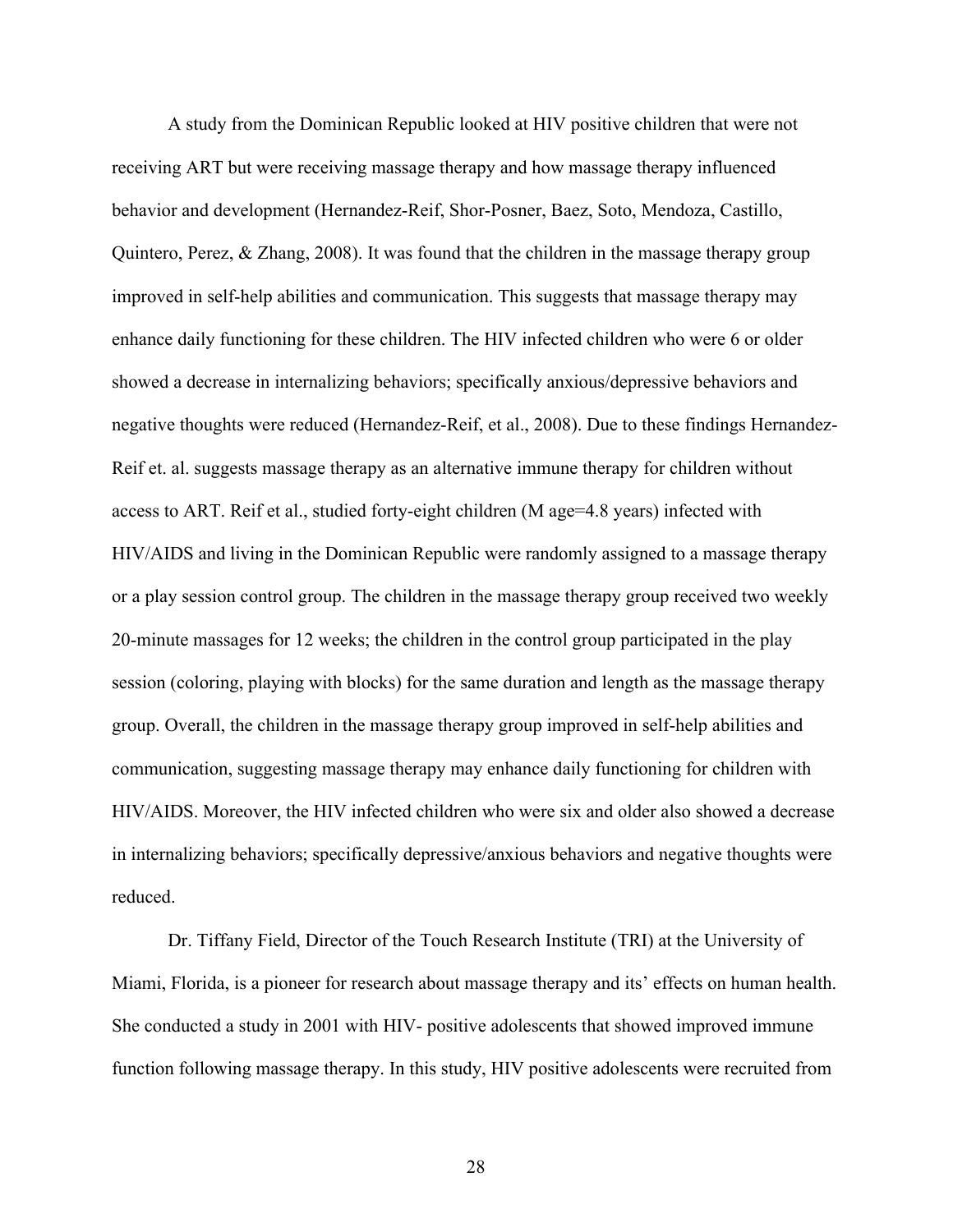an outpatient clinic in a large urban university hospital. They were randomly assigned to receive massage therapy or progressive muscle relaxation two times per week for twelve weeks. To assess the effects of massage therapy treatment, participants were observed for depression, anxiety, and immune changes before and after treatment for the twelve-week treatment period. At the end of the twelve- week study, adolescents who received massage therapy were compared to those that experienced only relaxation therapy and they reported feeling less anxious & depressed. For the massage therapy group, immune changes included increased Natural Killer cell number (CD56 & CD3) along with an increase in the HIV disease progression markers  $(CD4 + /CD8 + \text{ratio}$  and  $CD4 + /-$ ) (Field, 2001).

In another study from Dr. Field in 1996, it was found that massage therapy was associated with enhancement of the immune system's cytotoxic capacity. Key HIV markers were selected that indicated progression of the HIV disease. A key marker of HIV progression is the decline of CD4+ positive (CD4+) T cells, which are the immune system's "helper" cells. HIV's propensity is to attach to  $CD4+$  cells. These cells mobilize  $\&$  replicate to fight infection causing more HIV copies to be made. These CD4+ cells are now infected and disarmed, causing other parts of the system to become disabled, such as the communication that stimulates B cells (antibodies) into action. CD8+T cells, cytotoxic or suppressor cells, are also thought to be involved. Research has shown that these cells are mobilized into defense mode against HIV replication (Field, 1996). Another marker of HIV is the ratio of CD4+ to CD8+ cells, which are indicators of immune status. A healthy ratio is about one to two CD4+ cells to every CD8+ cell. Although values range from one individual to another, typically in HIV infection there is a dramatic drop in CD4+ count and also in the CD4+  $\&$  CD8+, which indicates a serious depletion of T-helper cells (Geijtenbeek, 2000). CD4+ cell counts normally range from 500 to 1,600 but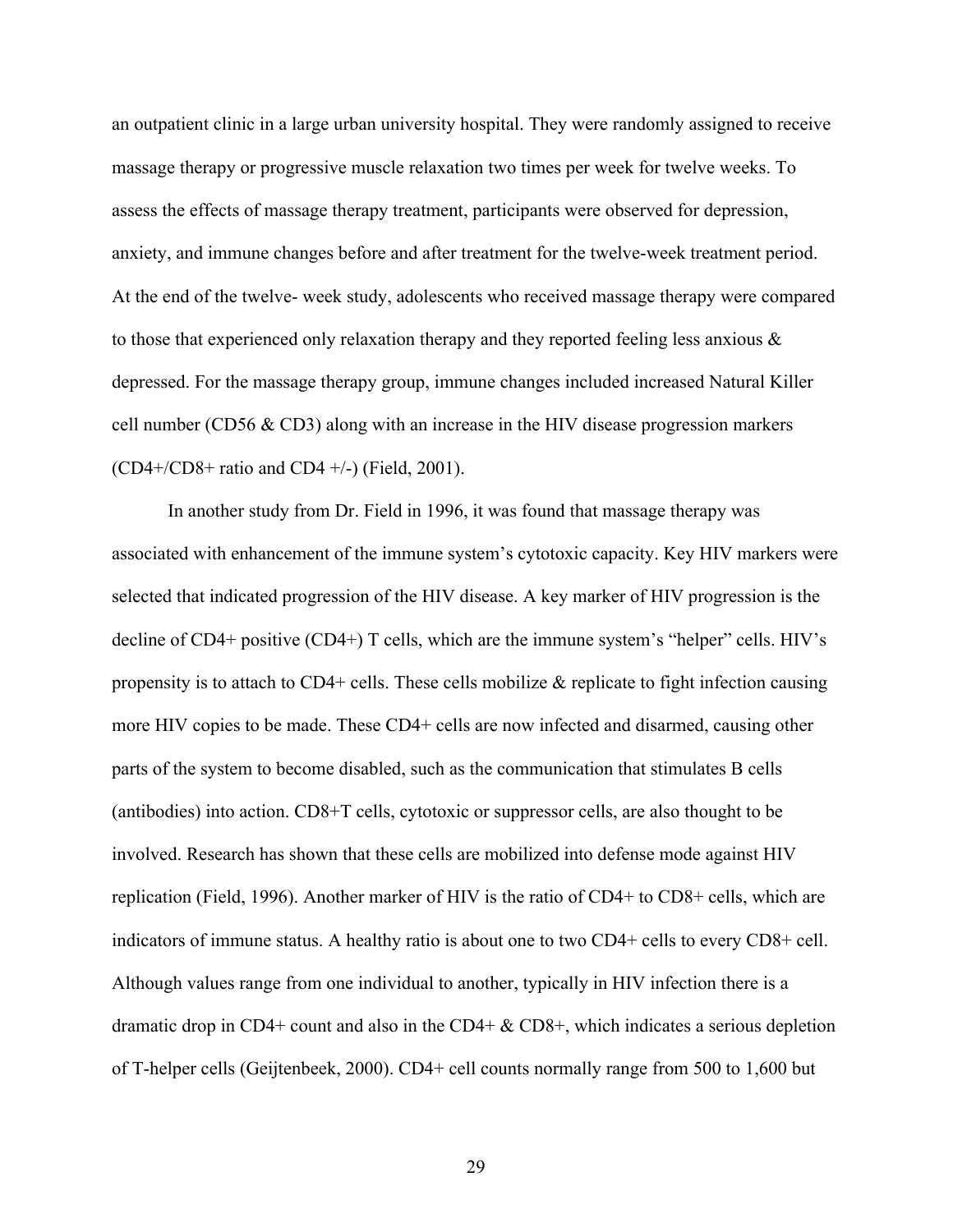average around1, 000 per mm3 of blood (Geijtenbeek, et al, 2000). According to the Centers for Disease Control and Prevention (CDC) 2010 standards, a CD4+ count > 200, along with other symptoms, define the progression to AIDS and is considered the most advanced stage of HIVinfection. At this stage, immune depletion is set and life-threatening opportunistic infections like pneumonia and cancer take over. The TRI has conducted research proving the power of massage therapy to induce relaxation, decrease anxiety, and decrease stress hormones. These effects are a large part of TRI's HIV research and the following article explores massage therapy in context with the specific markers of HIV cellular activity.

In 1996, 29 gay men (20 HIV+, 9 HIV-) received daily massages for one month. A subset of 11 of the HIV + subjects served as a control group, they received massages for one month followed by one month without massage. Major findings after a month of massage included an increase in natural killer cell numbers, natural killer cell cytotoxicity, soluble CD8+ cells, and the cytotoxic subset of CD8+ cells. There were no changes in HIV disease progression markers such as CD4+ cells and CD4+/CD8+, Beta-2 microglobulin or neopterin). Major endocrine findings, measured through 24-hour urinalysis include a noticeable decrease in Cortisol, and a slight trend toward a decrease in cateoholamines. There were also noticeable decreases in anxiety along with increases in relaxation. These have a direct correlation with increases in natural killer cell numbers. This study shows that there is an increase in cytotoxic capacity associated with massage therapy (Field, et. al., 1996).

#### **Summary**

The overwhelming benefits from massage therapy could alleviate additional health care costs and burdens on the health care system by providing an alternative option for infected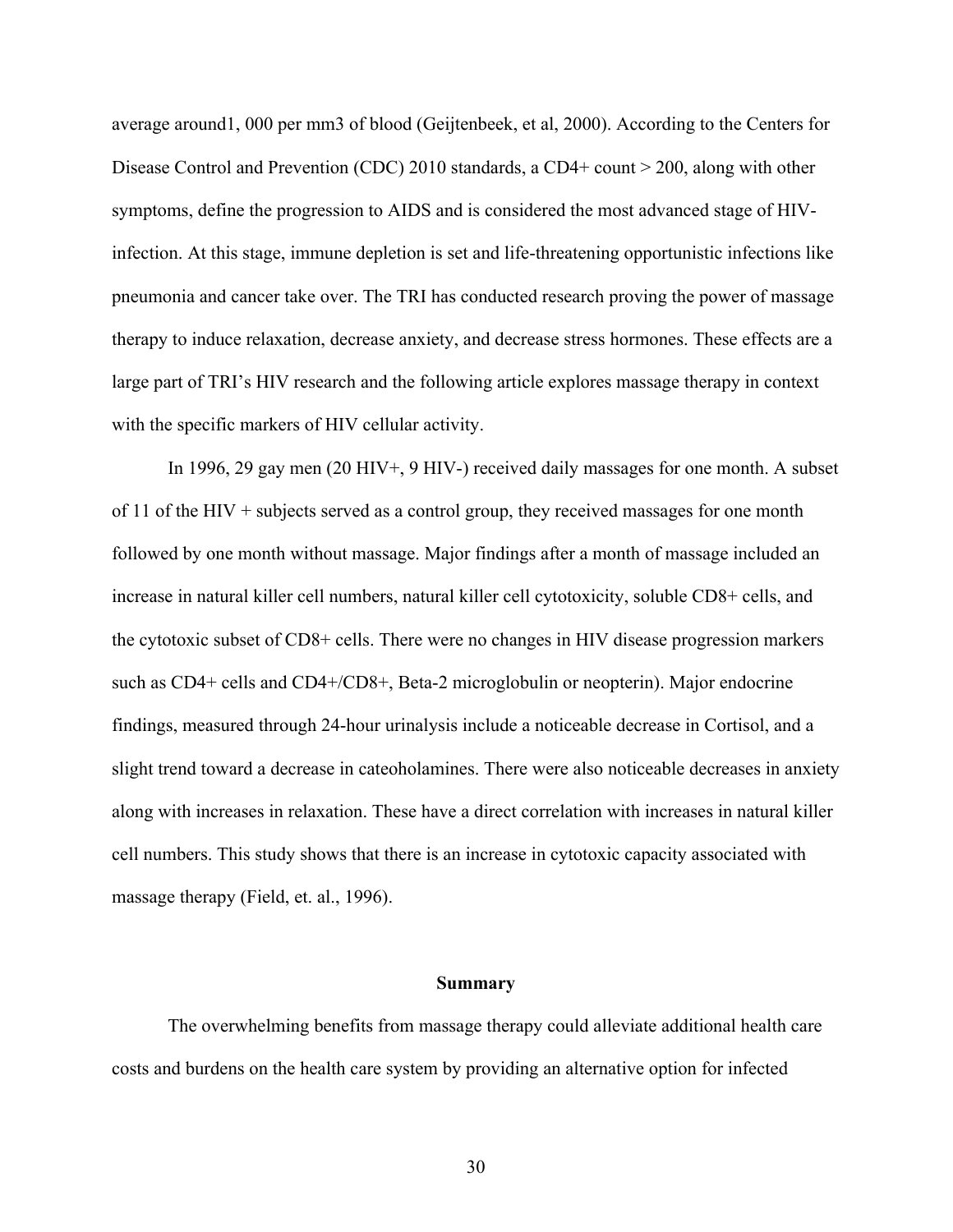individuals. Findings from the literature review include that HIV patients most commonly used CAM for nausea, insomnia, dermatological problems, depression and weakness (Sparber, et.al., 2000). This same study reported that 98% of the respondents that used CAM reported feeling better and 94% believed CAM improved their treatment outcome (Sparber, et al., 2000). Duggan et al., 2001 reported that 70% of HIV positive people reported that the use of CAM had improved their quality of life. Fairfield et.al., 1998 reported that 72.7% of HIV patients surveyed reported starting to visit CAM providers.

The psychological and physiological changes reported from the literature review include improvements in blood & lymph flow, reduction of blood pressure, and relaxation of the mind (Ernst, 2008). It was reported that a single application of massage therapy reduced anxiety, blood pressure, and heart rate, but not negative mood (Moyer, Rounds & Hannum, 2004). When patients received massage therapy, they reported positive changes in the immune system, along with improved attitudes and feelings (Field, et.al., 2001). Swanson et. al., argues that the increased blood flow, which maximizes oxygen and nutrients to pain sites, may be a possible mechanism for the therapeutic benefits of massage therapy. Ironson reported a significant reduction in anxiety from massage therapy for HIV patients. Ironson et al., reported natural killer cells (NK), and natural killer cell cytotoxicity activity increased following 20 days of massage therapy. Massage therapy appears to have a positive effect on the quality of life for people living with HIV/AIDS (Williams, 2005). Research by Hillier, Louw, Morris, Uwimana, & Statham recommends people with HIV/AIDS use massage therapy to improve their quality of life.

Medical schools in the United Stated are increasingly involving complementary and alternative therapy education as part of elective and required curriculum. This recognizes the continued public interest in alternative therapies along with the continued patient use of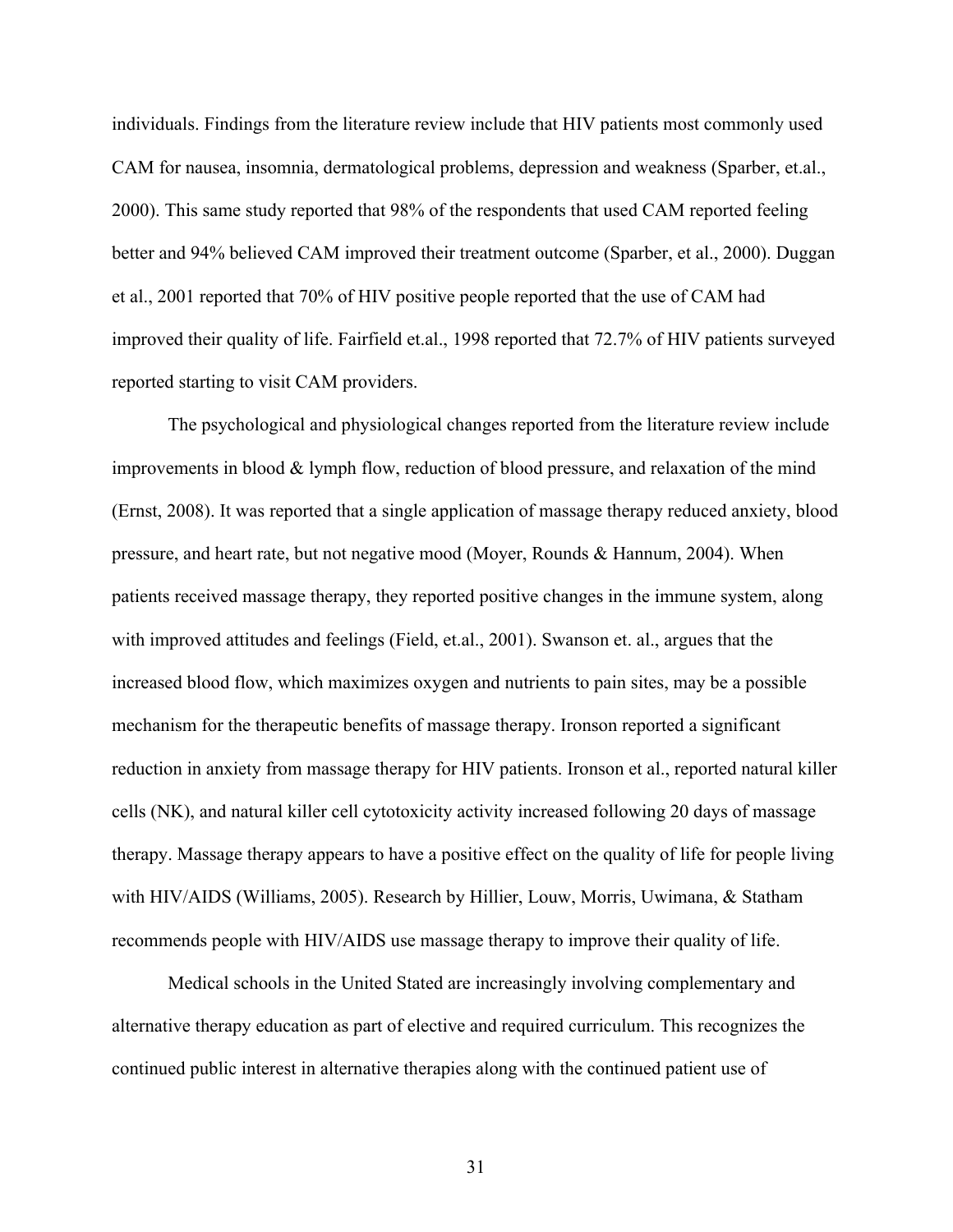complementary and alternative medicine. Until HIV infection is eradicated, it seems likely that patients will continue to use complementary & alternative medicine. Physician awareness and acceptance of this treatment also appears to be increasing. The increasing use & questions to physicians about complementary & alternative therapies along with the increase in curriculum training to new doctors suggests that massage therapy could become more mainstream in the prescribed treatment of HIV/AIDS. Further research and a comprehensive plan to implement more complementary and alternative therapies into the care of HIV/AIDS patients is necessary in order for more patients to be aware of and receive this treatment.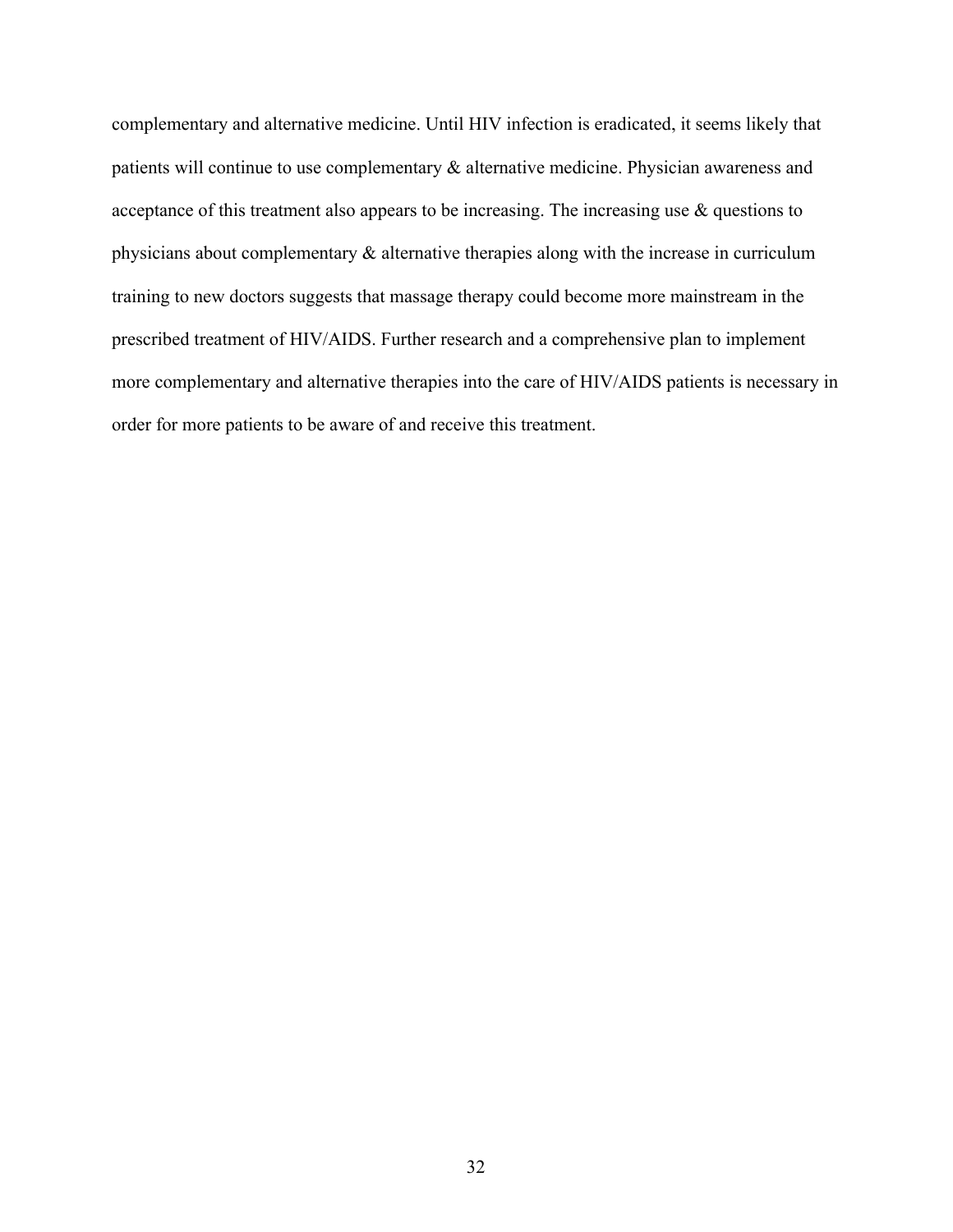#### **Chapter Three-Methods**

The primary purpose of this study was to explore how massage therapy affected selfefficacy for people living with HIV/AIDS who received it. This was explored through the lens of Social Cognitive Theory using qualitative methods. This study attempted to identify the changes in self-efficacy that occurred for the patients who received massage therapy using the Social Cognitive Theory as the framework. This study intended to document and better understand the relationship between massage therapy for people with HIV/AIDS and how it affected their selfefficacy. This study gained insight into how self-efficacy was impacted by massage therapy and how beneficial this therapy can be for people living with HIV/AIDS.

As a public health professional and massage therapist, the researcher began her massage therapy research with AFAN twelve years ago after volunteering there while a student of massage therapy. The researcher voluntarily massaged clients of AFAN for a school project when she began to notice significant changes with the clients who were receiving massage therapy and the clients were expressing many changes they were experiencing. She became interested in how the addition of massage therapy could impact the client's health and self-efficacy. As a result of the researcher's work and the research presented in this literature review, it is imperative to find out more about how massage therapy affects the self-efficacy of this population, the members of which are often marginalized.

#### **IRB**

A research protocol proposal was filed and approved by the University of Nevada, Las Vegas Institutional Review Board (IRB). The IRB protocol number for this study is 804375-1. Immediately following the IRB approval, participant recruitment began. Recruitment was conducted by placing copies of the IRB-approved fliers on the community resource table in the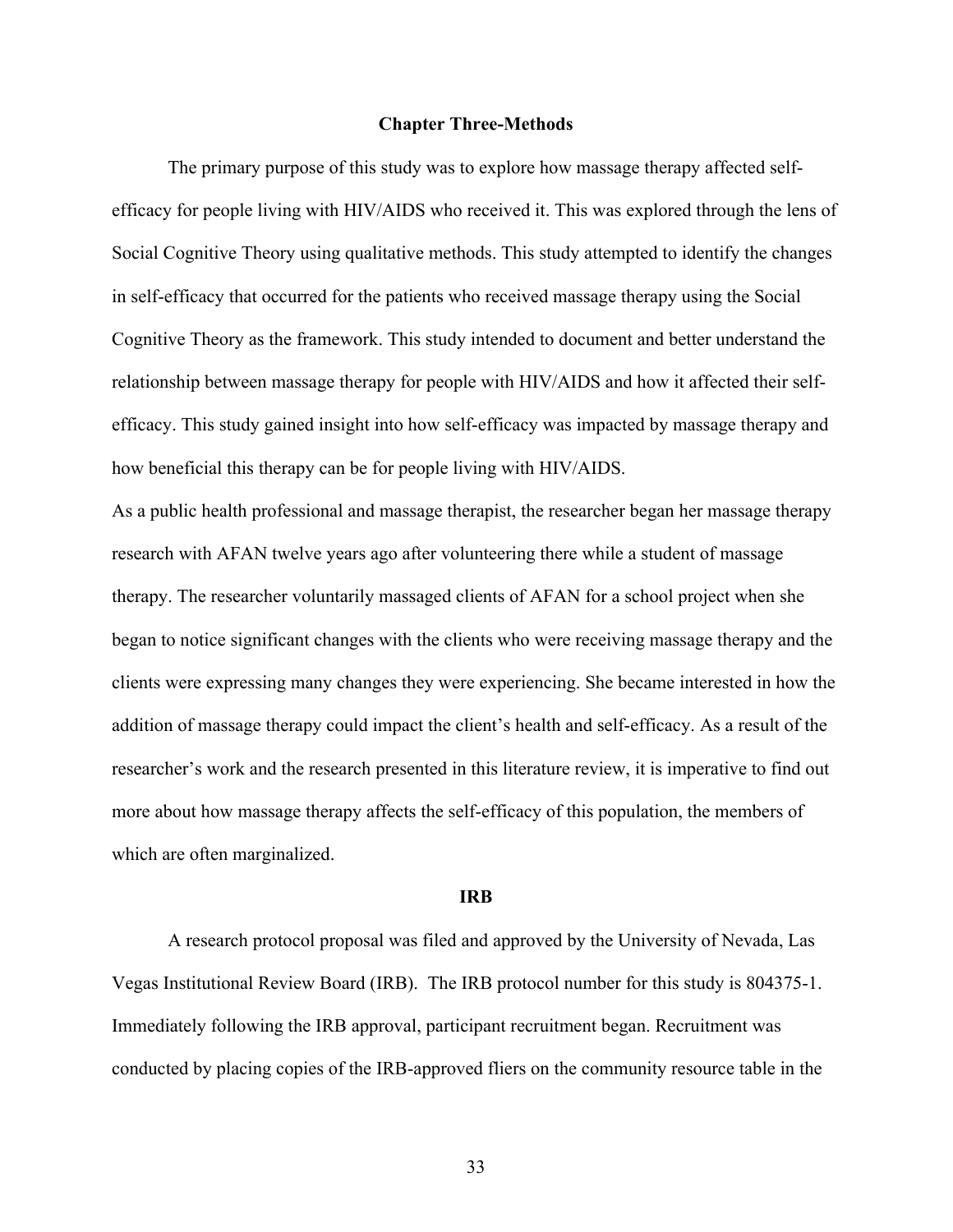lobby of AFAN as well as hanging up fliers around AFAN. Clients of AFAN who were interested in participating in the study picked up the flier and then called to become a participant. When calls were received the researcher explained the study to the interested participant and the time commitment. An explanation of the participant inclusion criteria was discussed to ensure that the interested participant fit the criteria. Interestingly, the recruitment began before Thanksgiving and by Christmas, saturation was close to occurring. Data was collected using observations, journals & interviews.

### **Site of study**

The study was conducted at an HIV/AIDS agency in southern Nevada; Aid for AIDS of Nevada (AFAN). AFAN is well established in the Las Vegas and Henderson areas. Aid for AIDS of Nevada (AFAN) provides support and advocacy for adults and children living with and affected by HIV/AIDS in southern Nevada. AFAN works to reduce HIV infection through prevention education to eliminate fear, prejudice and the stigma associated with the disease. AFAN is committed to a system that nurtures personal growth and dignity of persons served, which is emphasized during orientation, ongoing staff trainings and the culture of our organization.

Founded in 1984, Aid for AIDS of Nevada (AFAN) is the oldest and largest AIDS service organization in the state of Nevada. Over four thousand men, women and children infected with HIV are registered as clients. AFAN provides direct client service programs, food programs, prevention and education programs, and community outreach. It is the mission of AFAN's client service programs to enhance the physical health and psychosocial wellness of the individuals served, while promoting their dignity and improving the quality of their lives.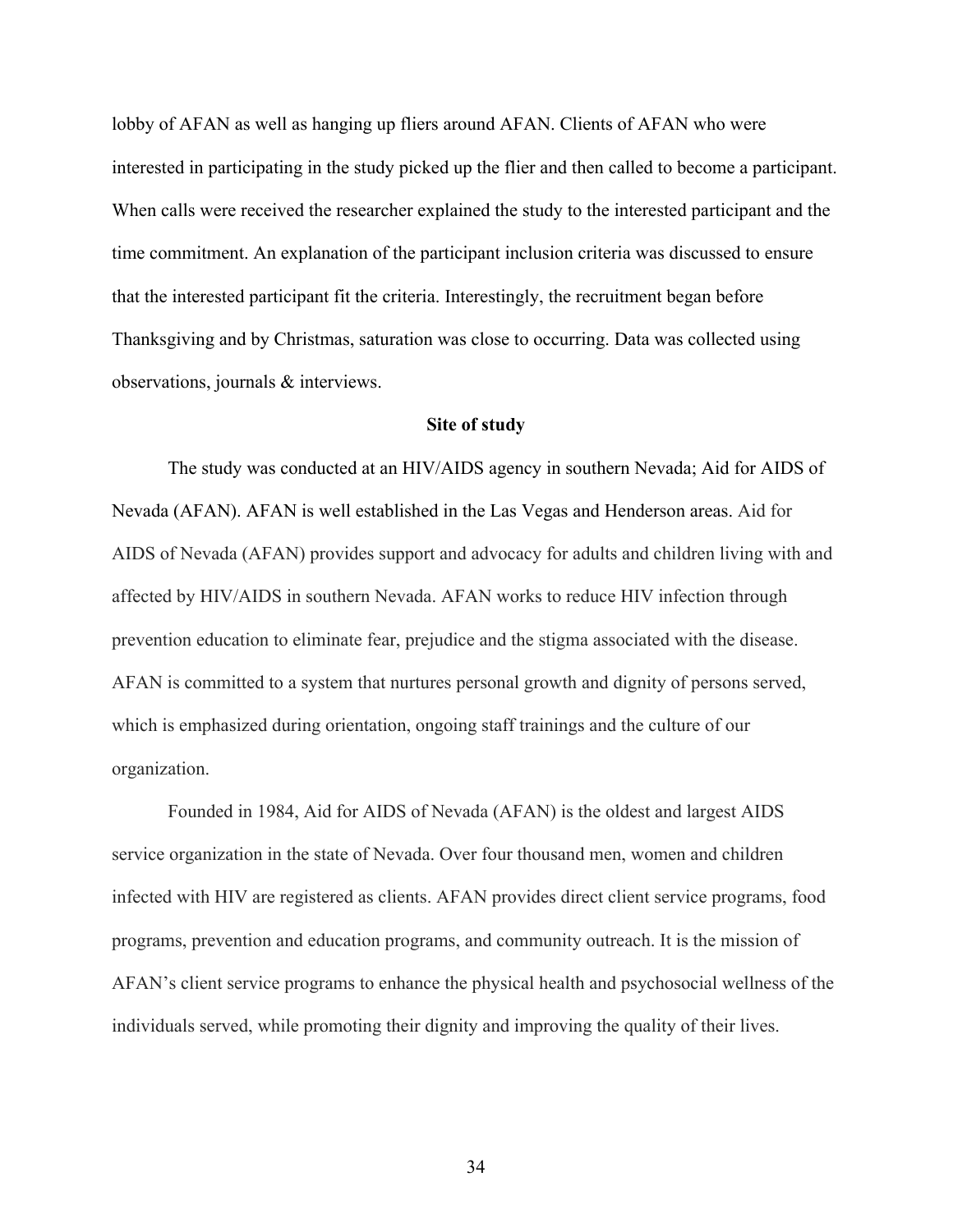#### **Qualitative Methods**

In order to better understand the affects of massage therapy and self-efficacy for people living with HIV and AIDS, this study utilized qualitative methods. The term qualitative research is used to refer both to techniques (of data collection and analysis) and to a wider framework for conducting research, or paradigm (Brown & Clarke, 2013). Qualitative approaches including feminism (Crawford & Unger, 2004), post-structuralism (Gavey, 1989), hermeneutics (Schwandt, 2000), and phenomenology (Langdridge, 2007) in different ways questioned or rejected the idea of an observable, independent (singular & universal) reality, where humans understood as responding to external and internal influences (Braun and Clarke, 2013). One thing absolutely fundamental is that it tends not to assume there is only one correct version of reality or knowledge (Braun & Clarke, 2013). A quantitative research design is appropriate when questions about 'how many' or 'how often' are asked while a qualitative research design is preferred when questions about 'what', 'how' or 'why' a phenomenon exists are asked (Green & Thorogood, 2009).

A good qualitative research design is one in which the method of analysis is appropriate to the research question, and where the method of data collection generates data that are appropriate to the method of analysis (Carla Willig, 2001 p. 21). There are four types of qualitative data collection methods: "observations, interviews, documents, and audiovisual materials" (Creswell, 2013, p.159) For the purpose of this study, the methods most appropriate were observations, interviews and documents. Documents included the interview questions, answers to the questions, notes from the massage therapy sessions, final interview questions and the journals. Data collection included the transcribed notes, interview notes, observation notes,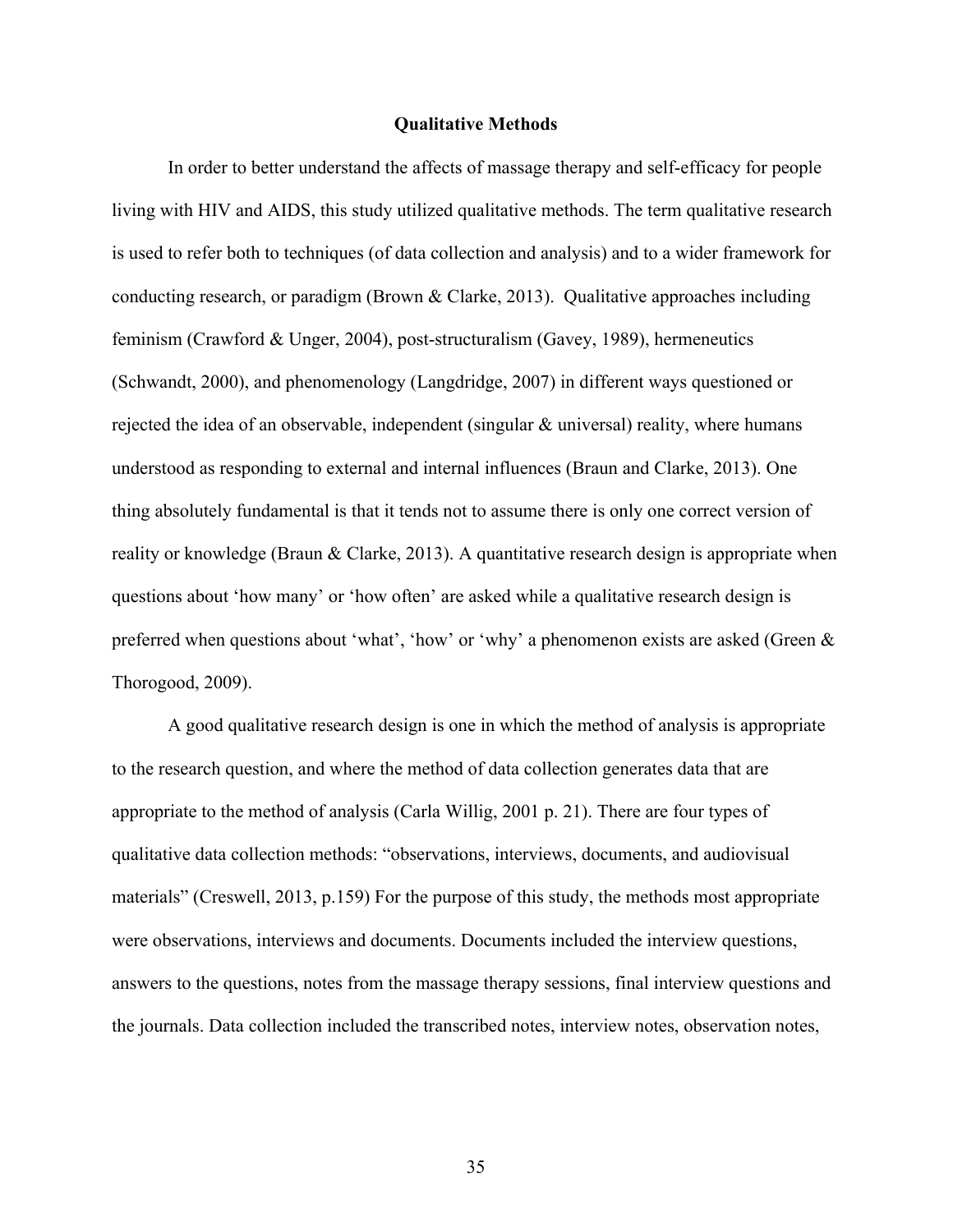participant generated documents, document analysis and semi-structured interviews all related to the study.

## **Phenomenology**

The research design most appropriate for this study was phenomenology. Phenomenology is the study of lived experiences (Creswell, 2013). Herbert Spiegelberg explained phenomenology as "the name for a philosophical movement whose primary objective is the direst investigation and description of phenomena as consciously experienced, without theories about their causal explanation and as free as possible from unexamined preconceptions and presuppositions." Phenomenological research is a strategy of inquiry in which the researcher identifies the essence of human experiences about a phenomenon as described by participants (Creswell, 2009). Understanding the lived experiences marks phenomenology as a philosophy as well as a method, and the procedure involves studying a small number of subjects through extensive and prolonged engagement to develop patterns and relationships of meaning (Moustakas, 1994).

In this process, the researcher brackets of sets aside his or her own experiences in order to understand those of the participants in the study (Nieswiadomy, 1993). Phenomenology lets the researcher "enter another's world and to discover the practical wisdom, possibilities, and understandings found there" (Polit & Beck, 2008, p. 229). An advantage of the phenomenological approach is that it focuses on how the individual experiences the world and how this human experience is lived (Dowling, 2007).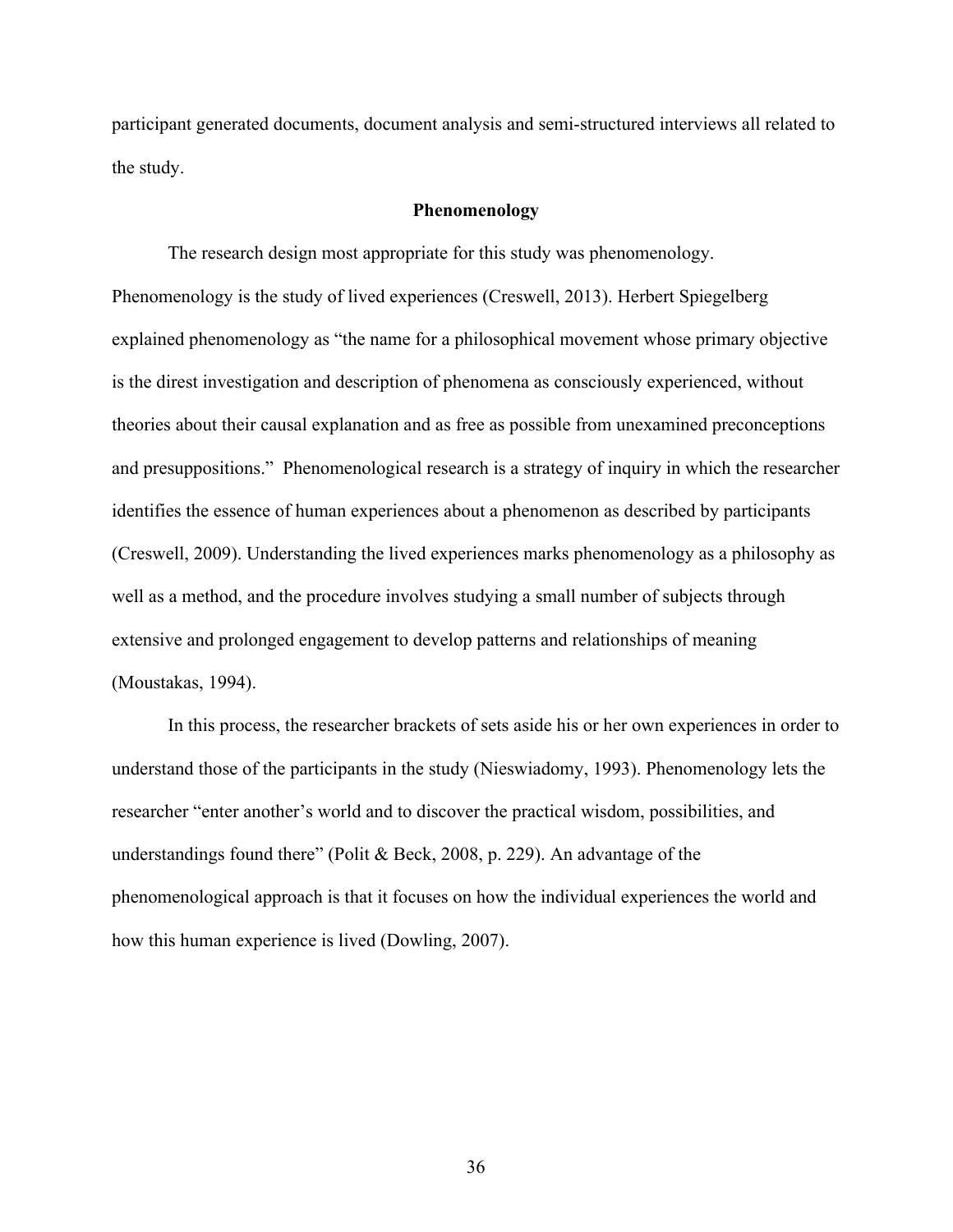## **Social Cognitive Theory**

Social Cognitive Theory (SCT) addresses both the psychosocial dynamics influencing health behavior and methods for promoting behavioral change (Baranowski, Perry & Parcel). Within SCT, human behavior is explained in terms of triadic, dynamic, and reciprocal model in which behavior, personal factors (including cognitions), and environmental influences all interact (Baranowski et al.,). Among the crucial personal factors are the individual's capabilities to symbolize behavior, to anticipate the outcomes of behavior, to learn by observing others, to have confidence in performing a behavior (including overcoming the problems in performing the behavior), to self-determine or self-regulate behavior, and to reflect on or analyze experience (Bandura, 1997). Social cognitive theory produced the concept of self-efficacy as the perceived capability of a person to perform a specific action required to achieve a concrete goal (Badura, 1997). This concept is competence-based, prospective and action-related (Badura, 1997).

#### **Self-efficacy**

To date, much of the research about massage therapy and HIV/AIDS has been quantitative and focused on symptom-specific findings such as those mentioned previously. Only a small number of the studies were done with a qualitative methodology and of all of those, none of them have examined the benefits of self-efficacy for people living with HIV/AIDS. Selfefficacy is defined as "the conviction that one can successfully execute the behavior required to produce the outcomes"(Bandura, 1977b). Bandura and colleagues (Bandura, 1977b, 1978, 1982, 1986, 1997) proposed that self-efficacy is the most important prerequisite for behavior change because it affects how much effort is invested in a given task and what level of performance is attained. Bandura moved SCT from the domain of mechanistic theories of human behavior to the views of the person as an agent in control of his or her own life. A growing body of literature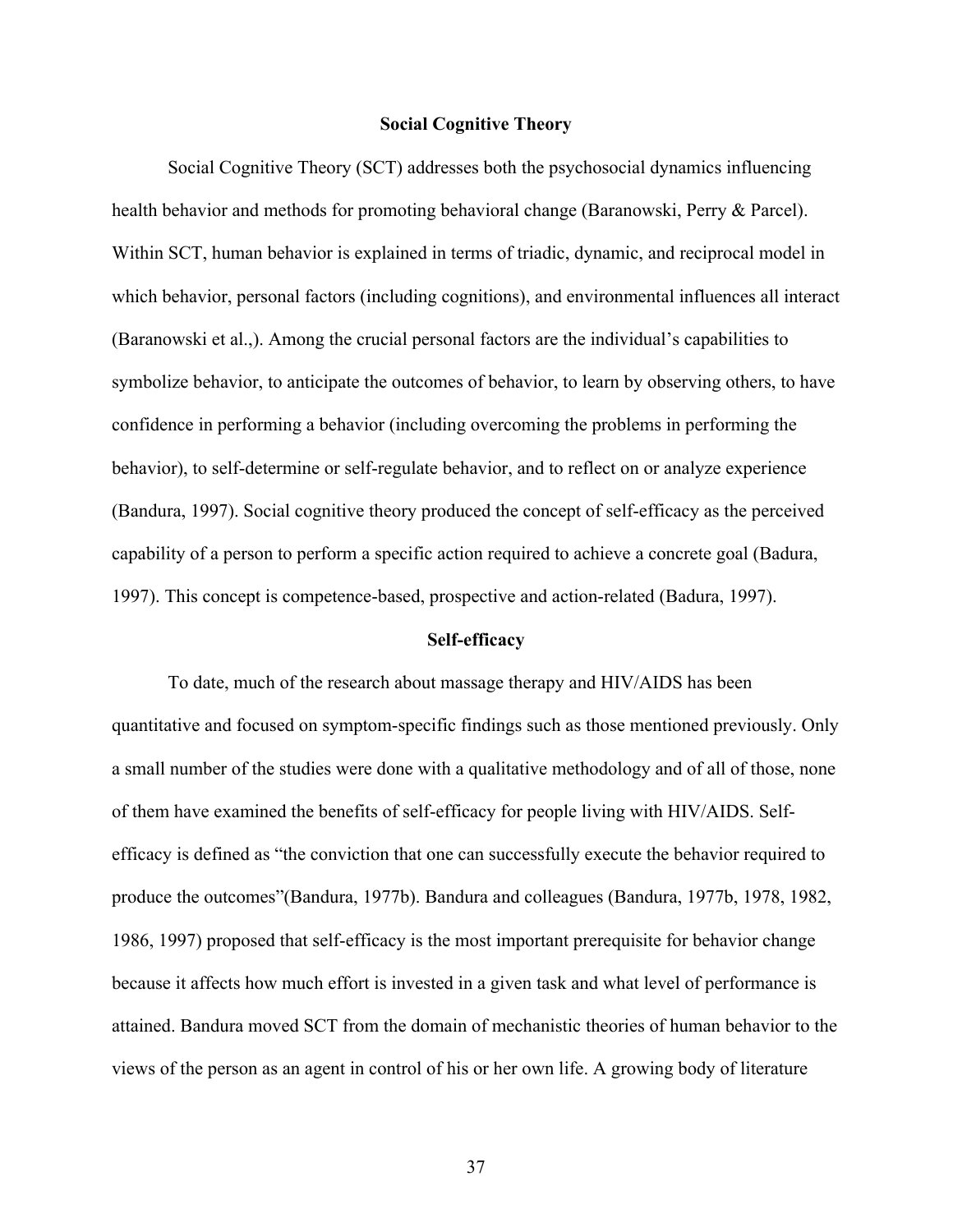supports the importance of self-efficacy in accounting for initiation and maintenance of behavioral change (Bandura, 1995, 1997).

#### **Research Question**

The primary question that guided this study was: *How does massage therapy affect the self-efficacy of people living with HIV/AIDS?* The goal of this qualitative study was to identify how massage therapy might affect the self-efficacy for people living with HIV/AIDS.

#### **Sampling Method**

For the research study, convenience sampling was used from AFAN. Convenience sampling is a very common approach in participant-based research (Patton, 2002), both qualitative and quantitative, and refers to a sample selected because it is accessible to the researcher. This was done by hanging up fliers inside AFAN and by leaving fliers on the community resource table. The fliers consisted of the information regarding the study, the contact information for the principal investigator and researcher and the IRB protocol number. Potential participants called the researcher to discuss the study and schedule the appointments after inclusion verification.

Fourteen participants called the researcher and of those, 12 completed the study. Of the two that did not complete, one received massage and never came back to be interviewed. This participant did not respond to any phone calls to try to reschedule. The other participant scheduled and never showed up or answered any follow up telephone calls.

The study had a couple of interesting components to contend with. Once the researcher received IRB approval, recruitment began at AFAN by placing copies of the IRB-approved fliers at AFAN as well as on the community resource table in the lobby. This happened to coincide with the beginning of holiday season and the researcher was anticipating a slow start. The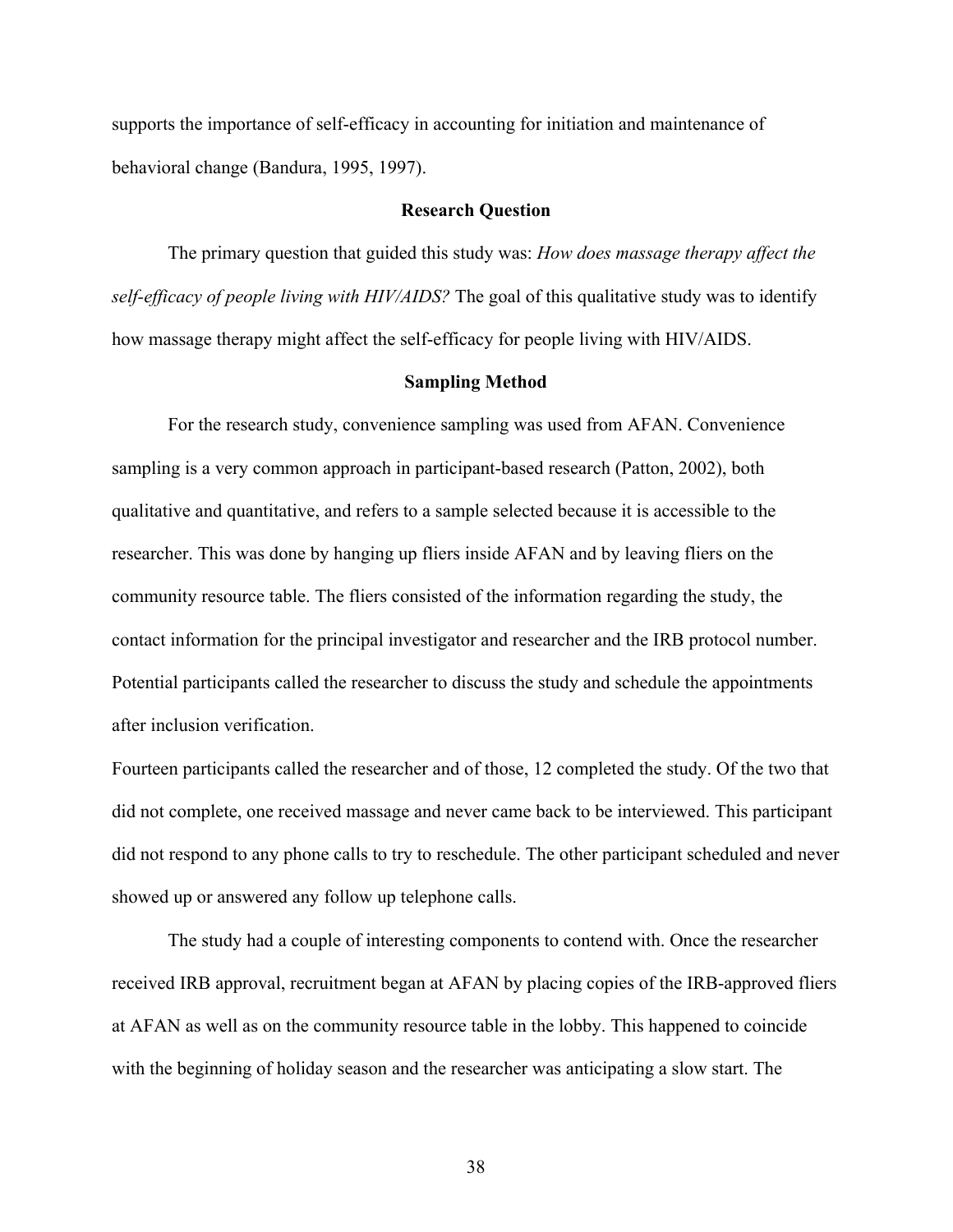opposite occurred, with ten of the participants completing before the Christmas holiday. A systematic recruitment strategy for inviting participants from a sampling frame was employed to obtain enough participants to answer the research question (Green & Thorogood, 2014). Of the fourteen inquiries, twelve completed the study.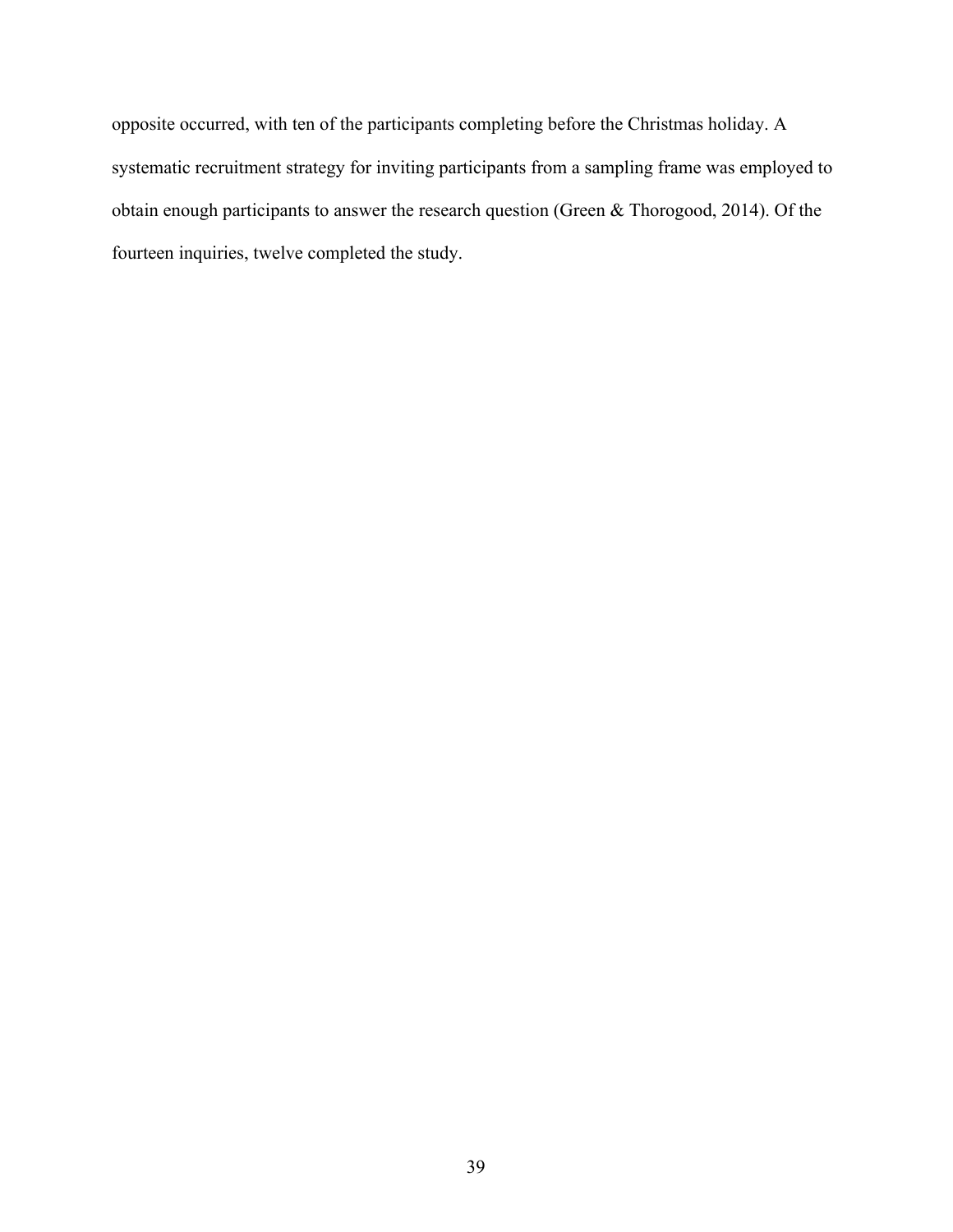**Table 1.** Demographics of study participants

| Participant    | Gender | Age             |
|----------------|--------|-----------------|
| Participant 1  | Male   | 67              |
| Participant 2  | Female | N/A             |
| Participant 3  | Male   | 55              |
| Participant 4  | Female | 30              |
| Participant 5  | Male   | 57              |
| Participant 6  | Male   | 40              |
| Participant 7  | Male   | 54              |
| Participant 8  | Male   | $\rm N/A$       |
| Participant 9  | Male   | 48              |
| Participant 10 | Female | 60              |
| Participant 11 | Female | 51              |
| Participant 12 | Female | $\overline{55}$ |
| Participant 13 | Female | 48              |
| Participant 14 | Female | 36              |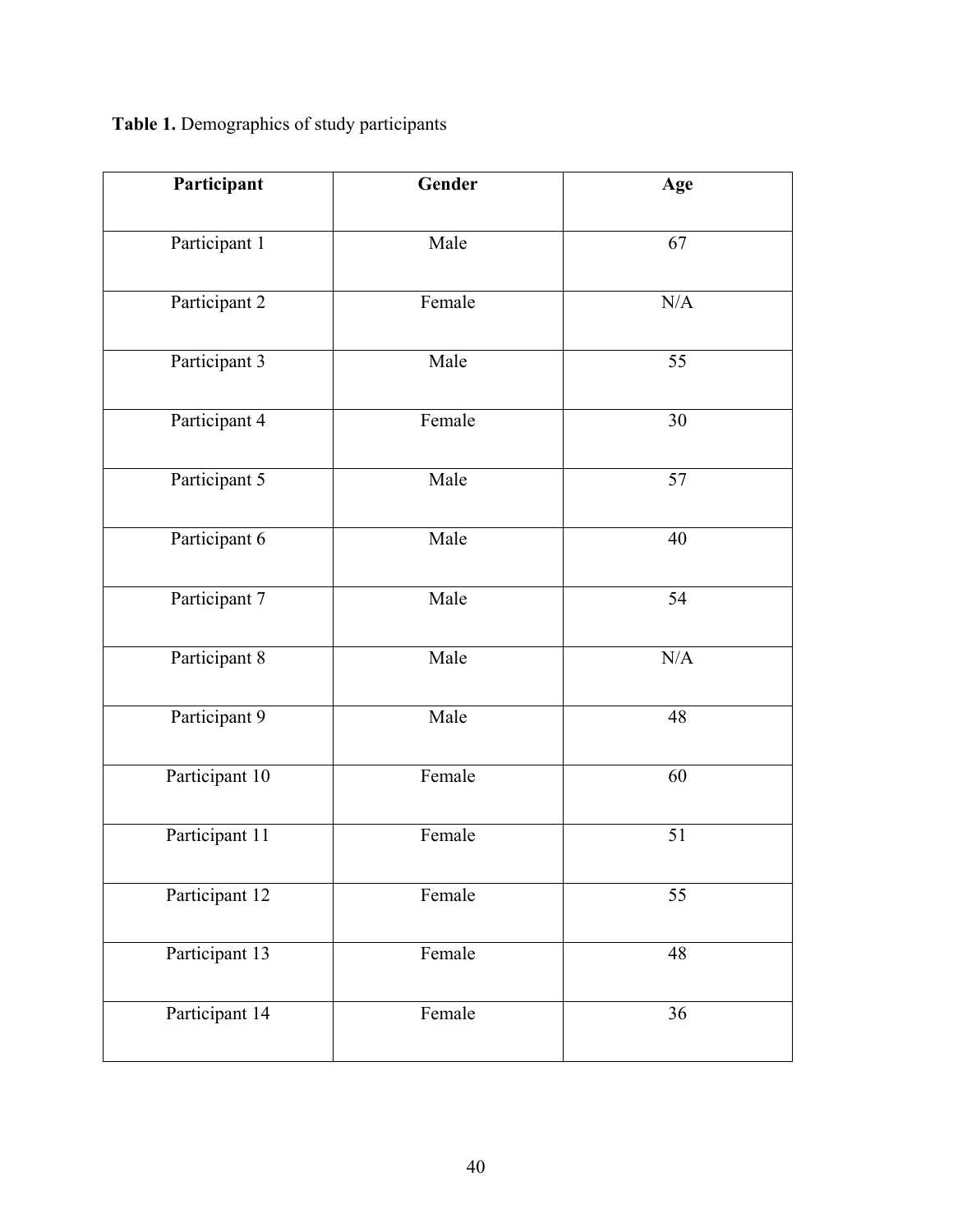#### **Summary**

Convenience sampling was effective for this study. The participants were self-selected with the exception of the participant who was referred to the study by his social worker. Recruitment was not difficult and many of the participants noted that the offer of a free massage was their reason for participating.

### **Data Collection**

AFAN was supportive about the request to conduct this research from the initial interaction. The researcher met with the patient education supervisor, Andrew Evanski to explain the research design and process. He was receptive to the study and introduced her to the director, Antiocho Carrillo. He agreed to allow AFAN and its' clients to participate in the research; once IRB approval was obtained and participants were recruited and scheduled, the researcher was provided a designated massage therapy treatment room at AFAN. The researcher set up the room to create a relaxing and tranquil space where the participants could relax and unwind. A portable massage therapy table was in the center of the room with a couple of chairs and a small table in corners of the room. The researcher carried the IRB at all times, related documents, participant journals, and a researcher journal for participant observation field notes.

As each participant was picked up, the researcher would introduce herself and speak with the participant asking the intake questions approved by the IRB and again obtain verbal consent. The participants would tell the researcher how they were feeling as well as where they were experiencing pain. Once they reached the massage room, the participants often expressed surprise that the room was so different from the rest of the building and some were surprised that is was a full-body massage.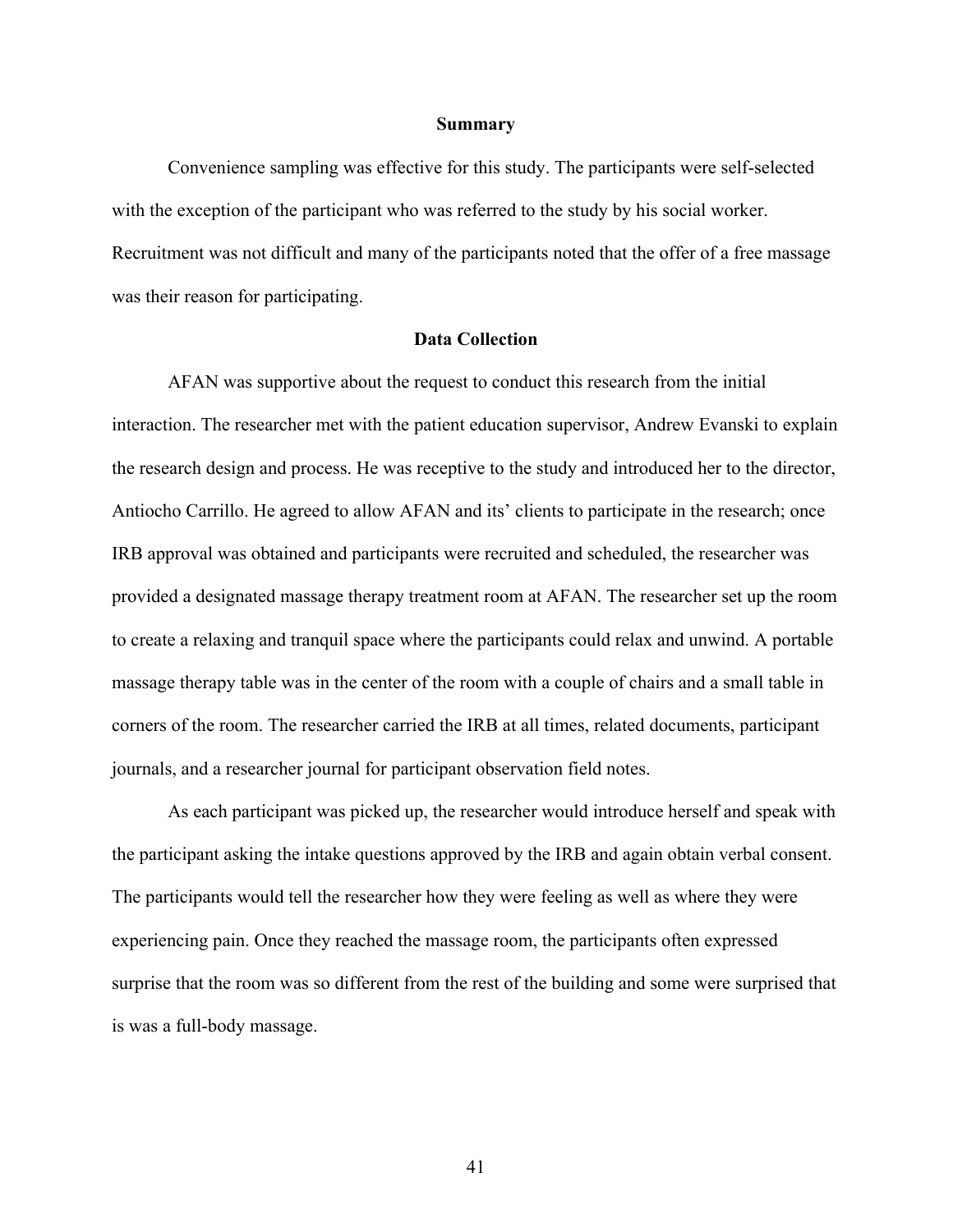A pre-assessment was conducted with each participant by the massage therapist to determine the client's needs on the day of the massage so the massage therapist could provide the best care. The therapist wrote down what the participant told her and performed the massage accordingly. The researcher spoke with the participants about where to place their belongings, and how to lay on the table for the massage. As the researcher stepped out of the room, to wash hands, jot down a couple of notes from the observations and intake questions and mentally and physically prepare for the session. The researcher had various relaxing spa-like music selections to listen to and would ask the participant if they wanted music and would play those as the massage began. Each massage followed the protocol approved by the IRB and concluded with the researcher thanking the participant and stepping out of the room.

## **Data Collection Observations**

The researcher arrived at AFAN and there was a man in the lobby in a wheelchair and all of his belongings fell off of his lap as the researcher entered the lobby. The researcher stopped and picked up the belongings and began speaking with the man. They introduced themselves and his speech was difficult to understand. He wondered if he could participate in the study? The researcher scheduled him for a massage and interview and proceeded into the back to set up for appointments.

Participant one and two showed up early and expressed positive remarks about the massage, the treatment room and how differently they felt coming out of the massage than they did coming in. When the massage had ended and each participant was finished, they were given a bottle of water, the journal and instructions about how to use it. The interview date and times were confirmed. Both participants agreed to return on the scheduled date and time for the interview.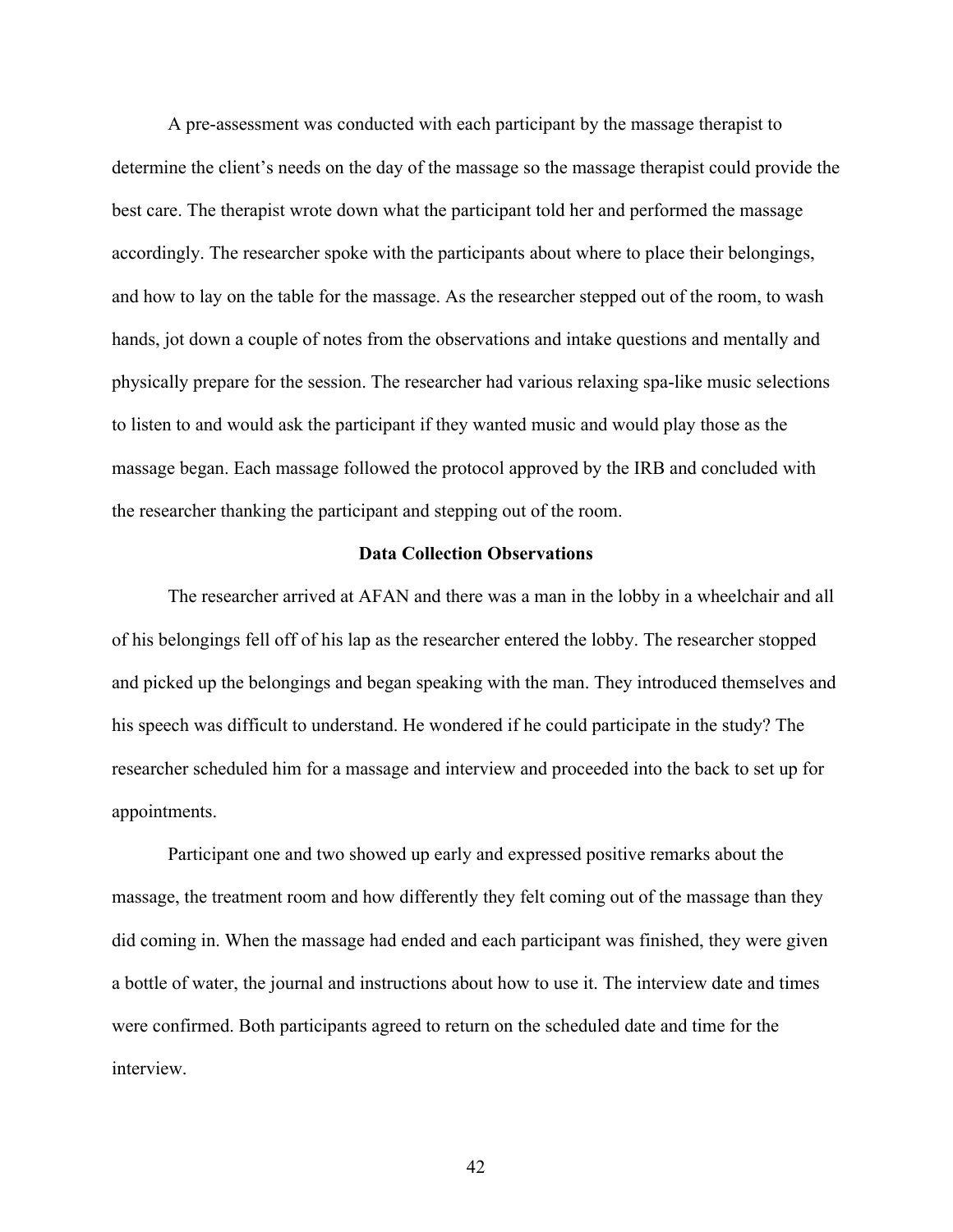Participant one returned for the interview and had a lot to say about this experience and his experiences from his former home because massage therapy was offered as a standard part of care. Participant two did not return for her interview and never returned the phone calls or messages left for her trying to reach her. This was surprising to the researcher as this participant expressed that she was unaware that the massage would be a full-body massage. During the treatment and following the treatment, she expressed such gratitude and told the researcher how much better she felt.

In between the first day of data collection and the date of the interviews for the first two participants, the third participant called and we were able to schedule her massage on the same day as the first two participants completed their interviews. The third participant was quite interested in the study and was verbose. She spoke throughout most of the massage and expressed many thoughts about her body, the disease and how long it had been since she had experienced a professional massage.

When she turned over and was supine on the table, she became very quiet and seemed able to relax into the remainder of the treatment. As the treatment ended, the researcher closed the session and thanked her for participating and left the room. When she was dressed, the researcher came back in with a bottle of water and spoke about how she was feeling. In the course of the discussion, the researcher forgot to give her the journal. The interview date and time were confirmed and the third participant thanked the researcher and left.

The day the researcher was interviewing the third participant one of the social workers at AFAN approached her and asked if she would be willing to work with a client of hers. A flier was given to pass along to him as they spoke about what he was going through and how he might benefit from massage therapy. The third participant arrived early for her interview and the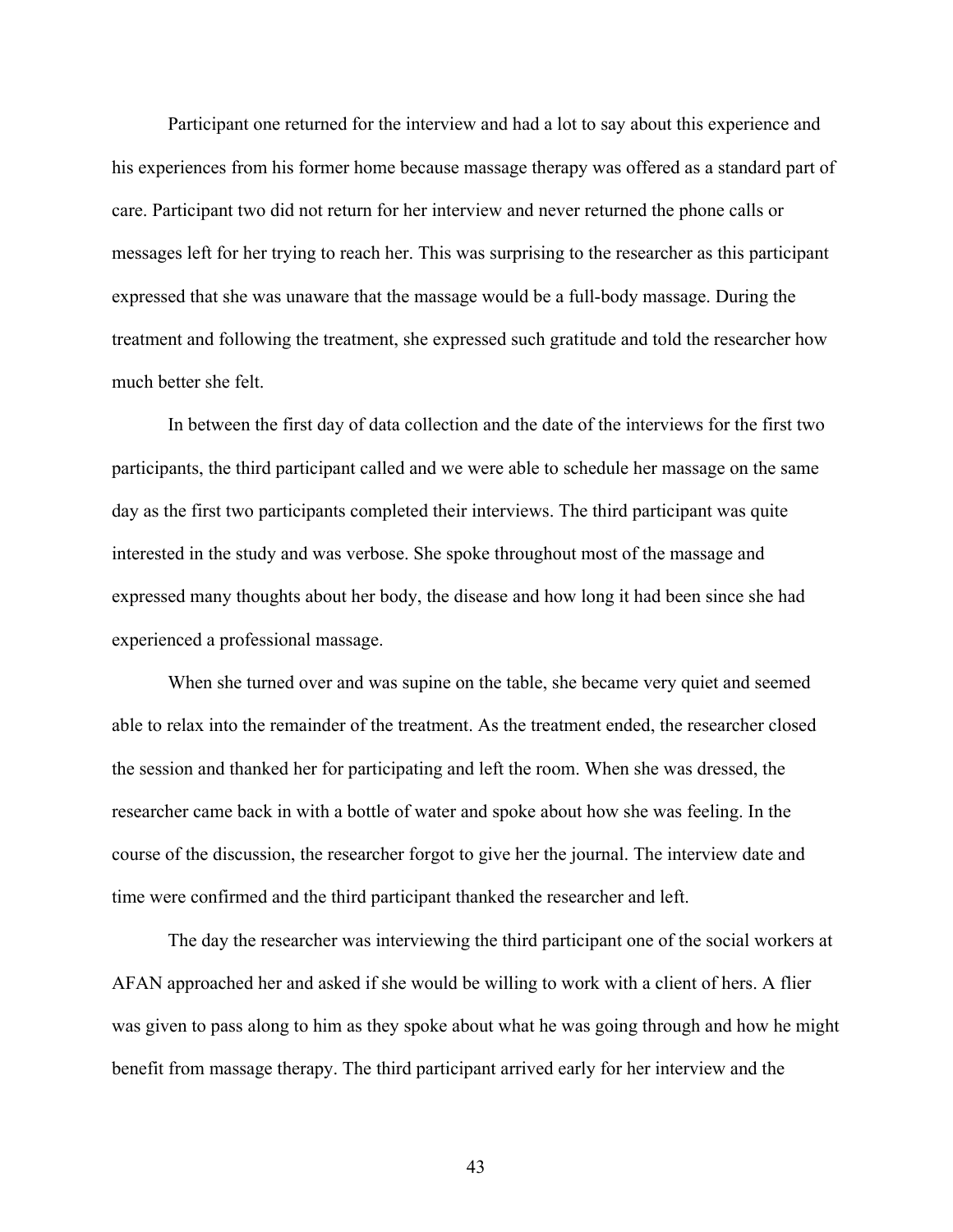researcher apologized for forgetting to give the participant the journal. The third participant laughed and said that she had told her mom and friends all about the experience and said that she could have stayed on the table for hours and that the researcher could have just worked on her back the whole time because she has so many problem areas there.

The researcher made the third participant a cup of hot chocolate and the interview began. The third participant had been a massage therapy student when she was younger and expressed how much this could help her. The interview went very well and the participant spoke at length about her experiences and how she thinks regular massage therapy could help her and others.

The fourth participant referred by the social worker called several days later and we were able to schedule his appointments for the following week. On the day of his massage, the researcher picked him up from the lobby and they spoke briefly on the way back to the treatment room. He appeared skeptical and uneasy. The researcher explained exactly what she would be doing and asked him about his body and pain.

He expressed a long history of trauma and seemed to relax more as he spoke. The researcher left the room as he got onto the table and returned with the relaxing music on and began the massage. The fourth participant expressed some relief during the treatment and when the session ended, he appeared visually more relaxed. He said he did not realize how much pain he was carrying. The researcher gave him a bottle of water as well as the journal and we confirmed the interview date and time.

The fourth participant arrived early for the scheduled interview and said that he was in a lot of pain on this day. The researcher asked him where he was hurting and he said that his head hurt him. As we entered the massage treatment room, the fourth participant asked the researcher if she could turn the lights out during the interview because of the pain in his head. The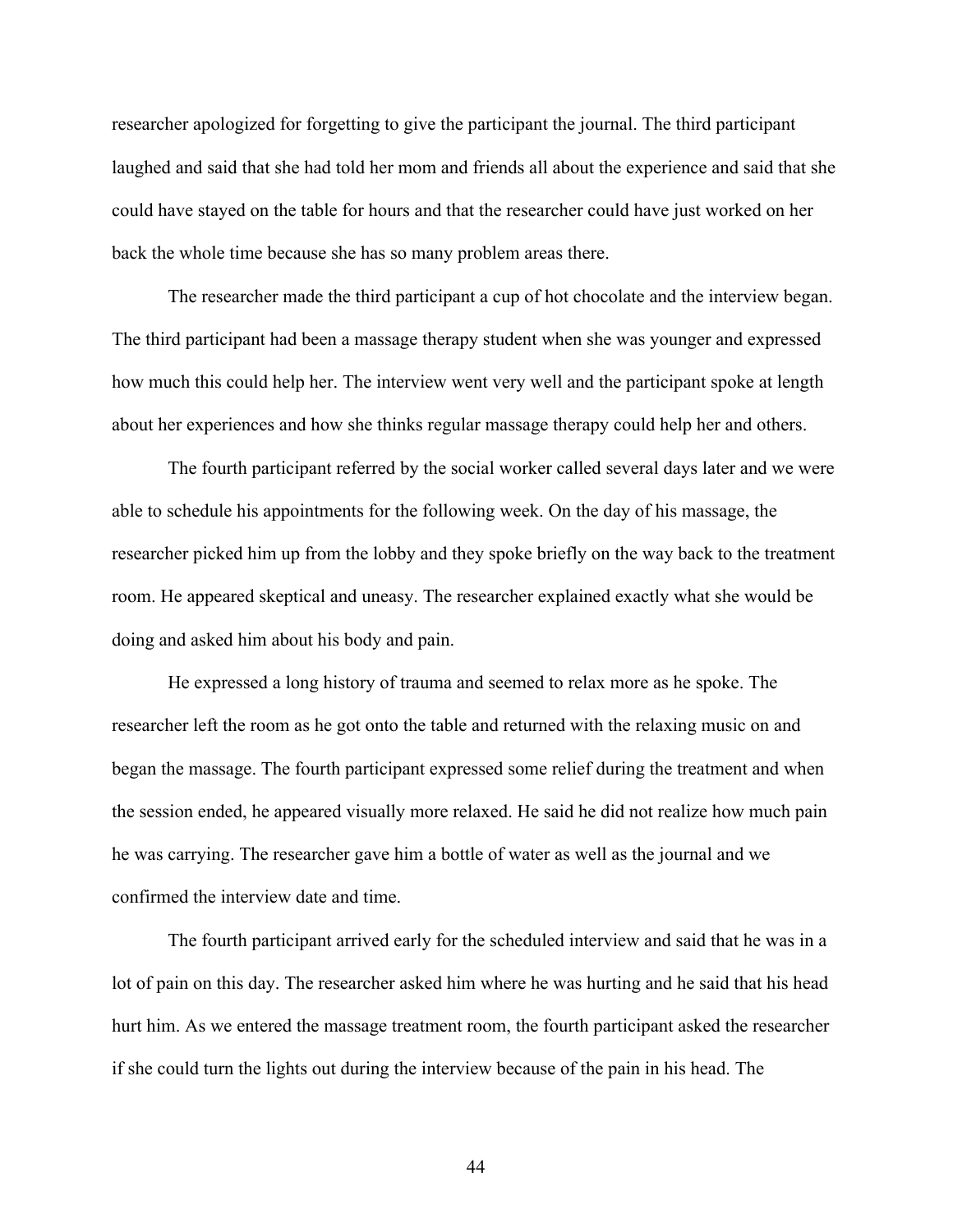Himalayan salt lamp to provide some soft lighting. Not having the overhead light provided some difficulty in reading the questions and the interview was conducted. The fourth participant expressed his isolation and his unwillingness to let anyone be close to him. Throughout the interview, the fourth participant expressed pain in all areas of his life and an overwhelming detachment from others. He thought the massage might have helped, but that his life just was the way it was. He was unsure if this treatment could help him if it was provided regularly but said he would try it.

The fifth and sixth participants called during the week of Thanksgiving and the researcher scheduled them for their massage therapy appointments and interviews. The fifth participant ended up cancelling his appointment time and rescheduling for another date and time as there was a death in his partner's family. The sixth participant showed up for the massage and was early. The researcher picked up the sixth participant from the lobby and conducted the preassessment questions.

The sixth participant stated that he felt alright but just wanted to have massage. The researcher and sixth participant spoke for a bit about what his body has been through and then the researcher left the room while the sixth participant undressed and got onto the table. The massage protocol was followed and the sixth participant expressed relief throughout the massage. When the session ended, the researcher closed the massage session and left the room while the sixth participant got dressed. When the sixth participant was dressed, she gave him a bottle of water and a journal. They spoke about his experience during the massage and he felt really good.

When the sixth participant left the treatment room and returned to the front lobby, there was a man seated in the lobby who inquired about the study. The researcher spoke with the man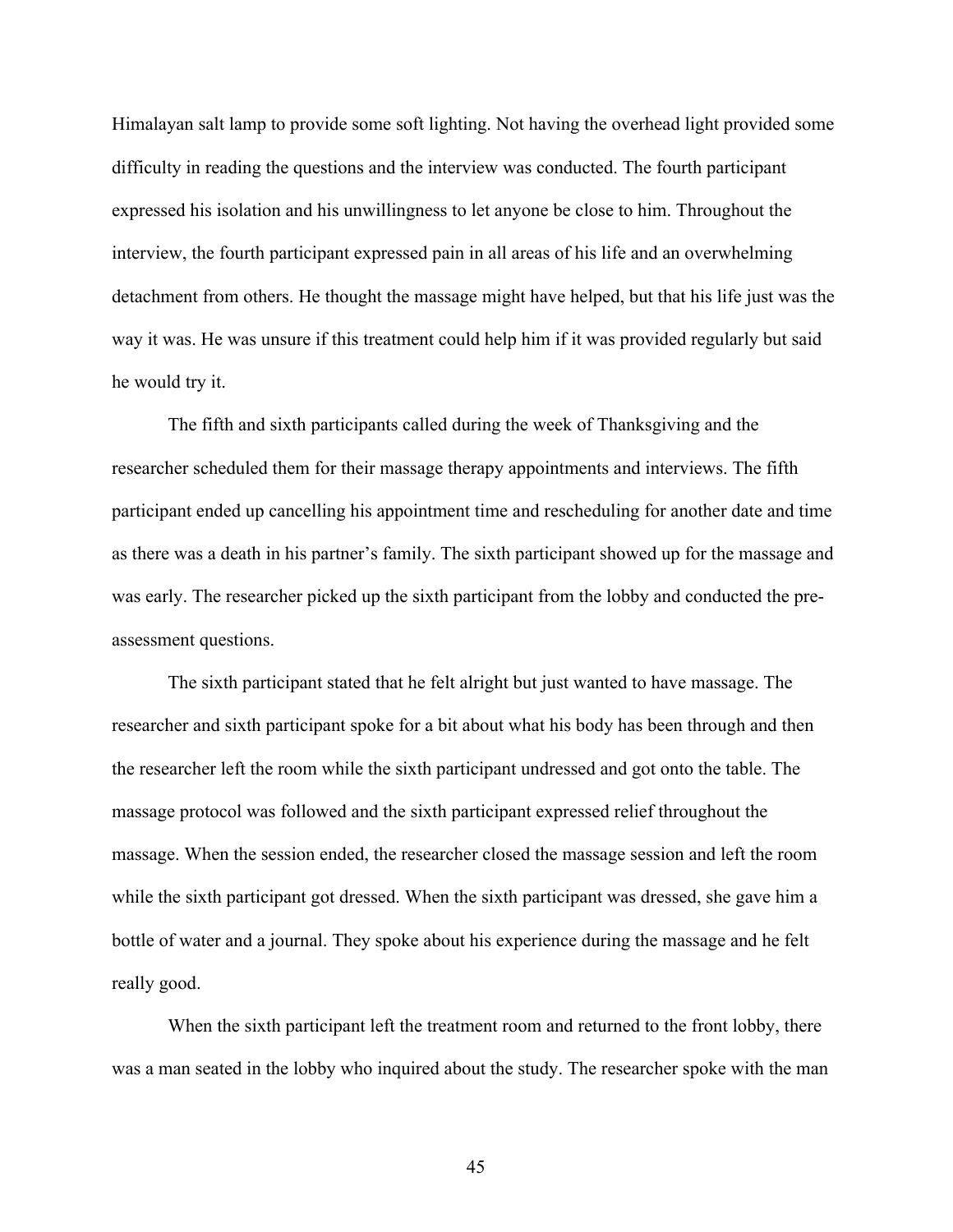and he asked if he could participate. They set the dates and times up for both the interview and massage the following week and he became the seventh participant. The seventh participant never showed up and did not return phone calls to attempt to reschedule. However, the sixth participant arrived for his scheduled interview and spoke about how different he felt the day he received the treatment.

The eighth participant called and scheduled for massage and the interview. The first participant for this day was the first gentleman that met the researcher in the lobby when his belongings dropped off his lap a couple of weeks earlier and is listed as the third participant. He is wheelchair bound and requested the massage be done without him transferring to the table and the researcher agreed.

The protocol was followed with modifications for the third participant and he seemed to relax with the treatment. When the session ended, he expressed gratitude and said he felt much better. The researcher left the room and got him a bottle of water and a journal and then confirmed the interview date and time.

The third participant expressed trouble with transportation, so it was decided that they would do the interview by phone at the same time and date they had agreed upon. The third participant was happy to not have to come so far again. The researcher thanked him for his time and efforts and went with him to the lobby where the ninth participant was seated. After the introduction and allowing a few minutes while the room was changed the massage began.

When the researcher returned and picked the ninth participant up, they went through the pre-assessment questions and he said that he had been having some trouble with his back. When asked which part of the back he was referring to, he said the whole thing. The researcher explained the study again and the massage protocol and left the room while the ninth participant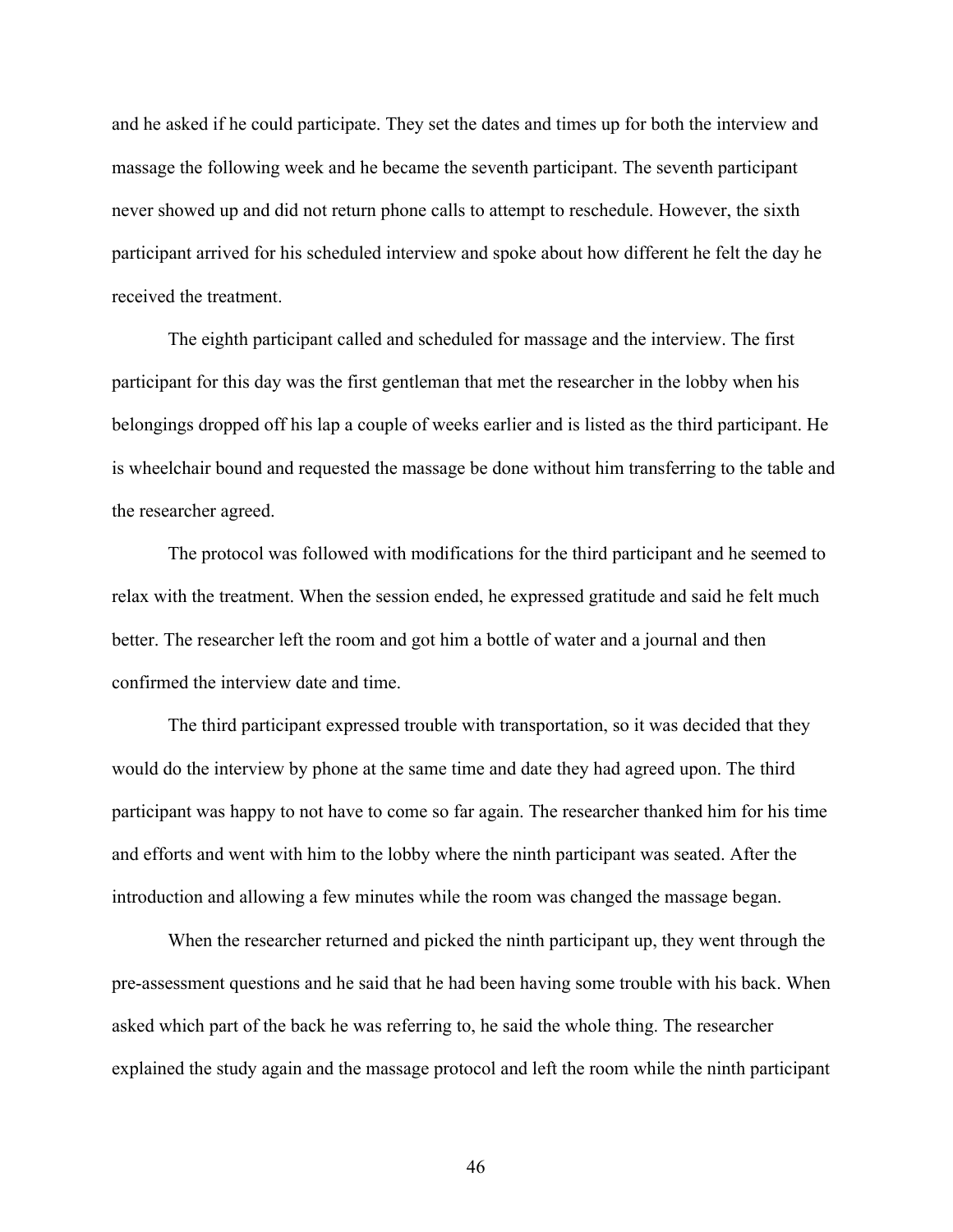undressed and got onto the table. The massage went well and the participant seemed to relax. When the session ended, the researcher closed the session and left the room. Once the client was dressed, the researcher gave him a bottle of water and a journal. He thanked her and said how much better he felt and that he had never had a massage before. He then asked for a hug and left. The researcher walked him to the lobby and thanked him for his time.

About 30 minutes after the session ended and the researcher had left AFAN, the phone began to ding with the indication that text messages were coming in. The researcher parked and read through the messages and they were from the ninth participant and were sexually explicit. The researcher promptly wrote back that this massage is for research and contacted her Principal Investigator, Dr. Carolee Dodge-Francis, to let her know what was happening. Dr. Dodge-Francis advised the researcher to either not interview this participant in person or to drop him from the study. The researcher wrote back to the participant and asked that they interview by phone at the same date and time the in-person interview was scheduled and he agreed.

When the scheduled phone interview date and time occurred, the ninth participant did not answer his phone. Later that evening, the ninth participant sent the researcher a text message stating that he was ill and that is why he did not answer the phone. He wrote that he had lost his voice but would do the interview by text. The researcher agreed and immediately proceeded through the questions. The ninth participant answered each of the questions and as the massage was ending, asked the researcher if she was flirting with him. The researcher wrote back no and the ninth participant said he was going to bed and ended the interview.

The third participant's interview was on the same day as the ninth participant was scheduled. He answered the phone and the interview was conducted. The third participant's speech was difficult to understand but the researcher and participant were able to get through the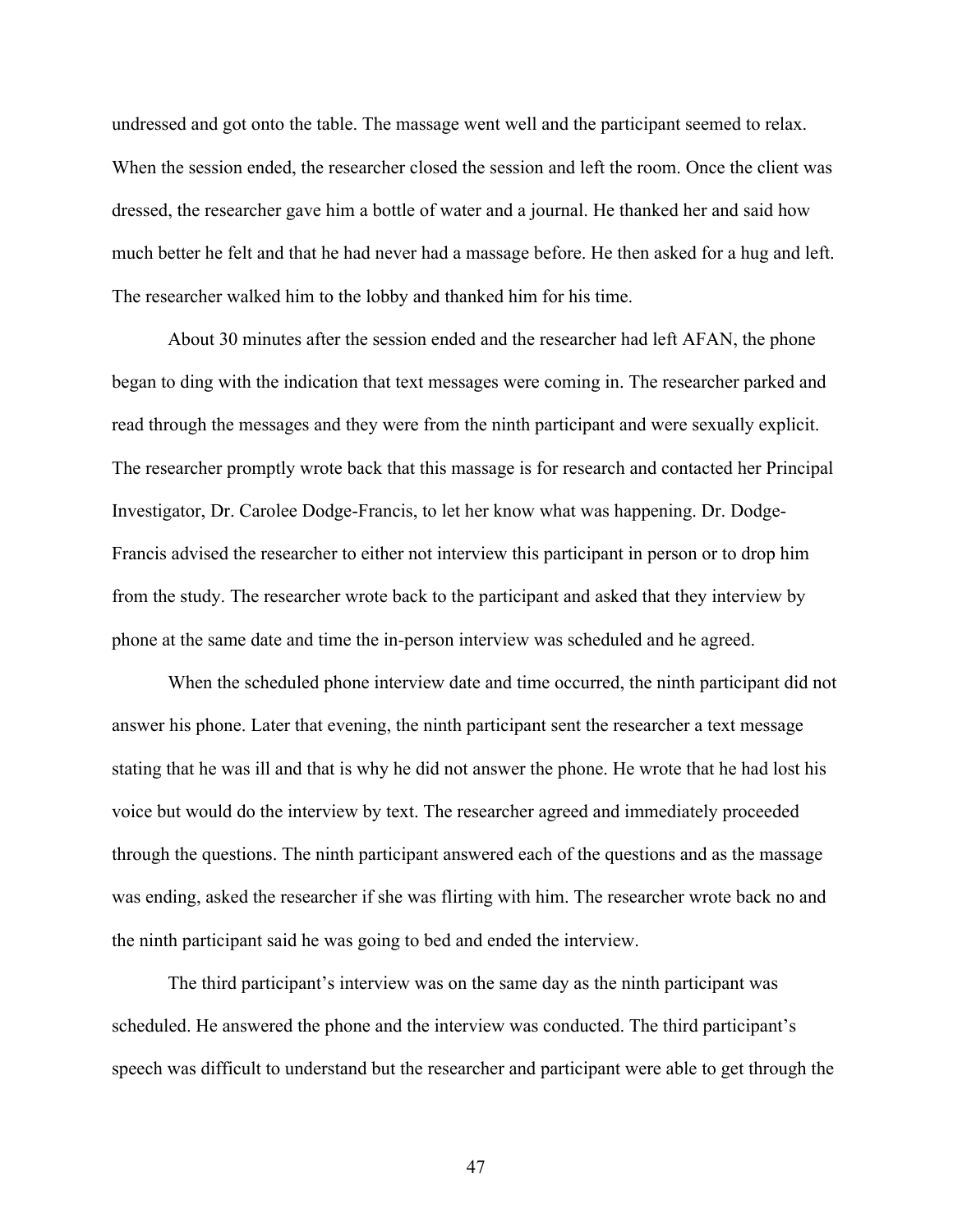interview. The third participant was very disappointed about his living situation, the lack of services in Las Vegas and hoped that massage would be able to be added to the care. He said that he slept much better in the days following the treatment and was able to relax.

Participants ten, eleven and twelve called and their massages and interviews were scheduled. The first two, ten and eleven, were scheduled for their massages at the end of the week before Christmas. Participant ten was in the lobby and the researcher went to pick her up and they had a good conversation and intake questioning prior to the massage.

Participant ten expressed how long it had been since she had been able to have a massage and said her body needed this. The researcher lest the room while she undressed and got onto the table. When the researcher returned the tenth participant was all ready for the treatment and seemed to relax during the treatment. There was one point during the session that the client began to cry and told the researcher that she has been dealing with so much since moving to Las Vegas.

The researcher held her hands on the client's back and listened while she cried and spoke. When the session ended, the participant was tearful and spoke of the isolation and stress of the disease. She said how much she thought massage therapy would help people feel better and handle their stress. The researcher listened and gave the tenth participant some water and a journal. The researcher and tenth participant agreed and confirmed the date and time for the interview.

The eleventh participant was in the lobby when the tenth participant and researcher returned to the lobby. The researcher said goodbye to the tenth participant and then introduced herself to the eleventh participant. The research let her know that she needed a few minutes to change the room over and would be up to pick her up as soon as she finished. As the researcher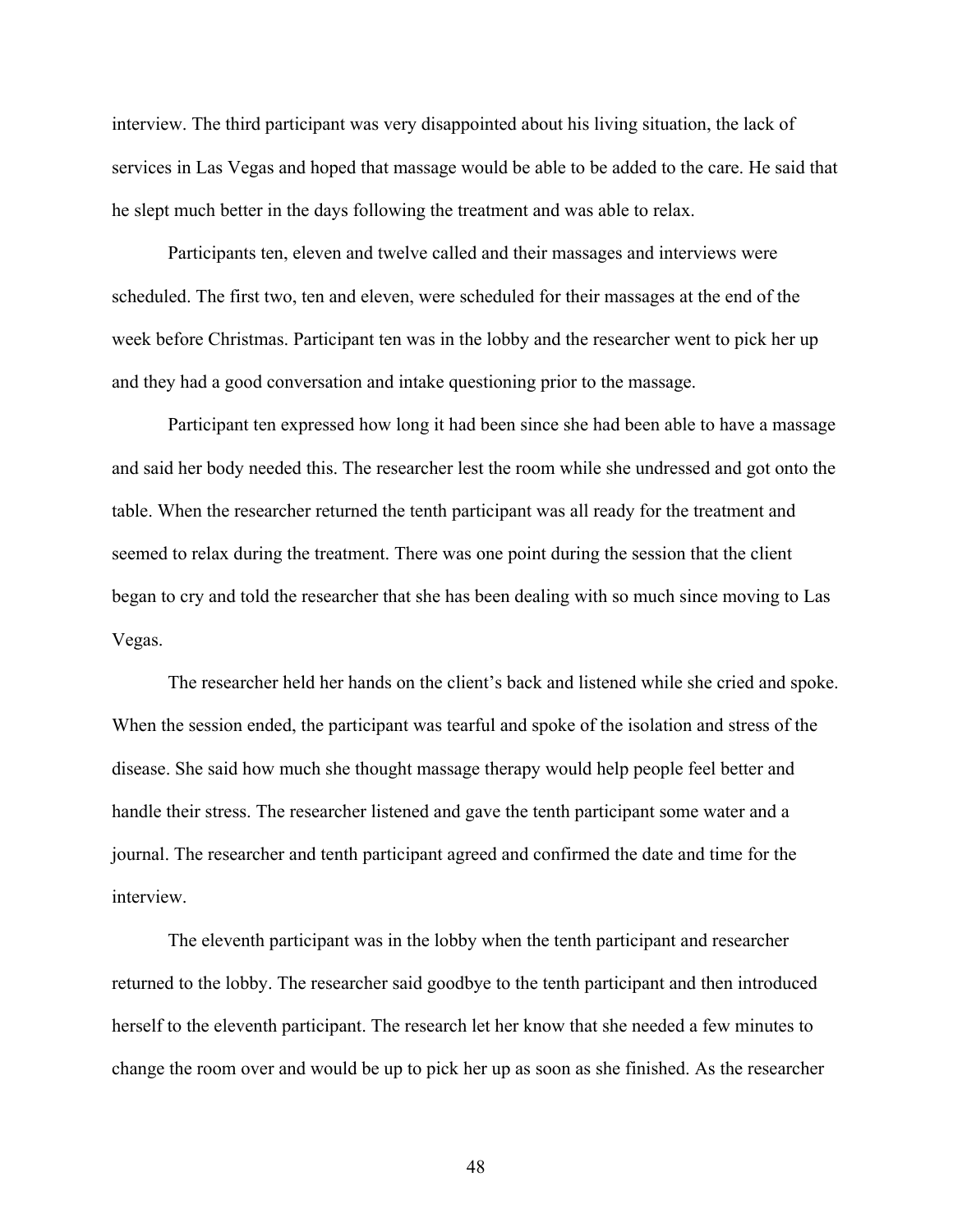picked up the eleventh participant, they discussed the pre-assessment questions and the eleventh participant did not have any major problem areas and told the researcher it had been a long time since she had her last massage.

The eleventh participant was looking forward to this treatment and the researcher explained the process and left the room while the eleventh participant undressed and got onto the table. As the researcher returned, the eleventh participant said she already felt better just being in the room. The massage protocol was followed and the eleventh participant did very well and relaxed. When the massage ended, the eleventh participant and researcher confirmed the interview date and time.

The twelfth participant was scheduled for her massage on the same day as the previous two were scheduled for interviews. She arrived on time and completed the pre-assessment with and said sometimes it hurts in her legs when she is walking and said she stated that her stress levels are very high. The researcher followed the protocol and adjusted some of her techniques to help the client relax. The session went very well and the twelfth participant expressed relief when the massage was over. The researcher left the room and returned with water and the journal for the participant. The twelfth participant thanked the researcher and confirmed the date and time for the interview.

The tenth and eleventh participants both arrived for their interviews on time. The tenth participant's interview went very well and the participant addressed how much better she felt following the treatment and how much more connected to her emotions she felt on the days following the treatment. The eleventh participant had never experienced massage before and spoke of her life and the struggles she is having. She expressed anger at the person who knowingly infected her and at the person who she and her son are currently living with. She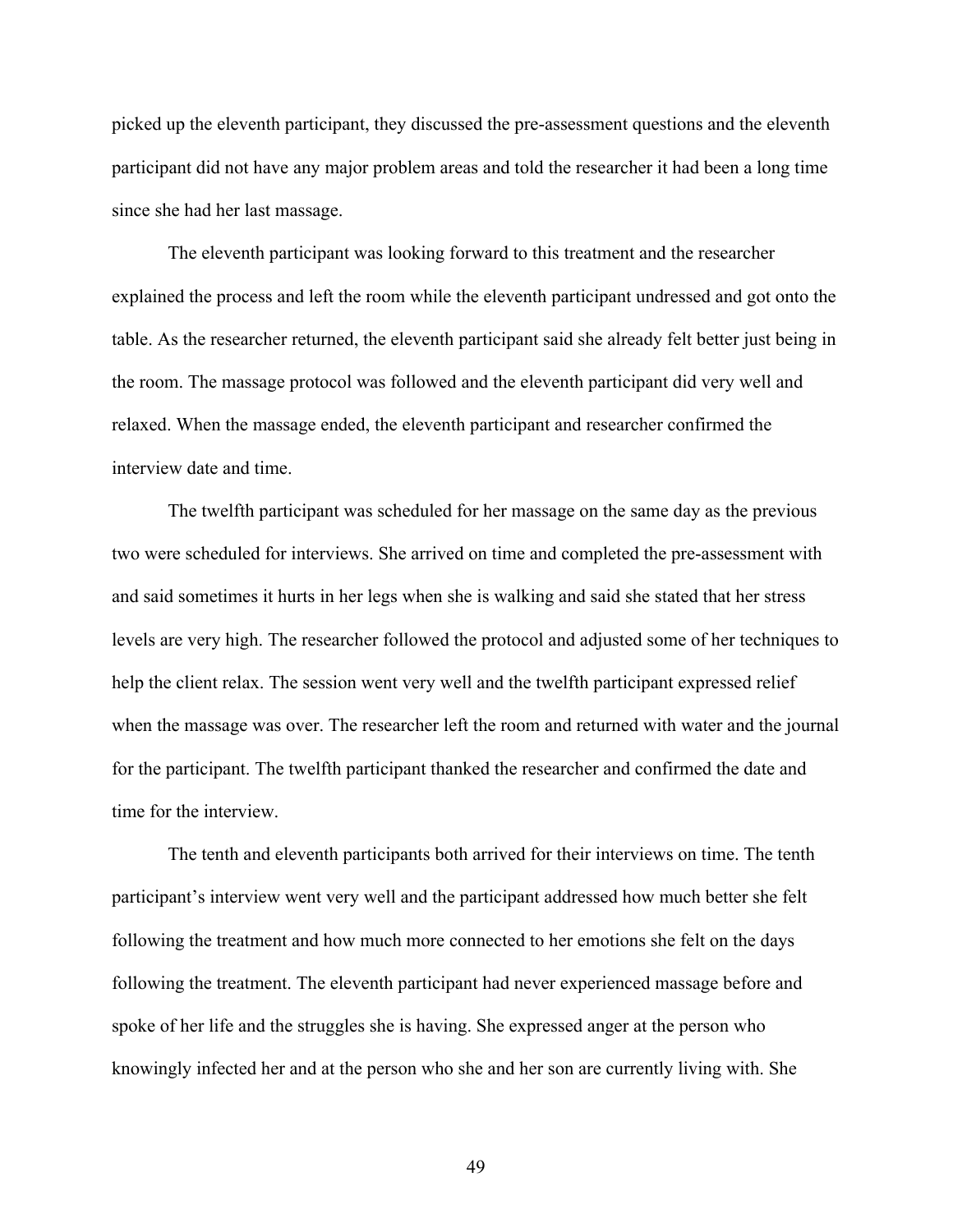spoke about how this massage was something different, something where she didn't feel like, "a rat in a lab." The thirteenth participant was interviewed by phone due to the holiday. The interview was conducted and the participant expressed relief from the pain in her legs and reported feeling more peaceful.

A couple of weeks passed between the holidays and no potential participants had called. The researcher went over to AFAN to check the fliers to make sure they were still there. The researcher brought more of the approved fliers to leave out on the community table and then left. Several days later, the thirteenth and fourteenth participants called and the researcher discussed the study with each of them and as they agreed to participate, they were each scheduled for the massage sessions as well as the interviews.

The thirteenth participant arrived for her massage and the pre-assessment questions were asked. She did not have any physical complaints and just said she gets stressed and has some anxiety. The researcher explained the massage and then stepped out of the room while she got ready for the massage. When the researcher came back into the room and did the massage, the thirteenth participant stated how relaxed she felt. When the session was over, the researcher left the room while the participant got dressed. She returned with water and a journal for the participant. The participant told the researcher that se felt so much better and thanked her for the massage. They returned to the lobby and confirmed the interview date and time.

The thirteenth participant and researcher's schedules conflicted so they agreed to interview by phone. The interview with the thirteenth participant went well and she told the researcher that one of her good friends commented on how her energy was so different following the massage. She was interested in this research and hopeful that it will continue for the clients at AFAN.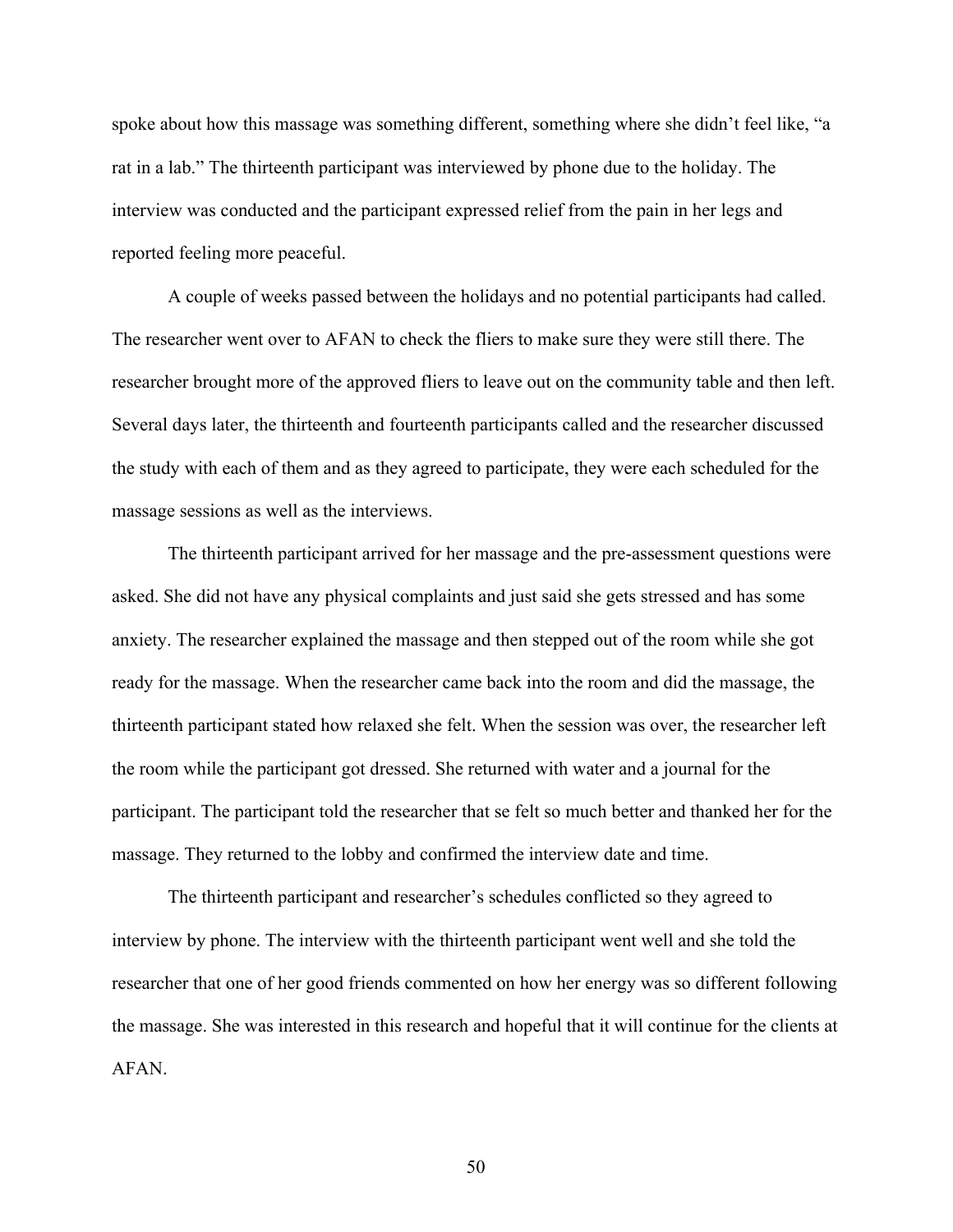The fourteenth participant was sitting outside smoking when the researcher arrived. The researcher and participant introduced themselves and the researcher let the participant know it would be a few minutes while the room was set up for the treatment. When the researcher was finished with the preparations, the participant came up from the lobby and they went back to the treatment room and discussed the pre-assessment questions.

The fourteenth participant said that her muscles are tense and she has a lot of anxiety. The researcher left the room while the participant undressed and got onto the massage table. When the researcher came back in, the participant said that she already felt better and the massage began. The participant was relaxed throughout the session. When it was over, the researcher thanked the participant and left the room. When the participant was ready, the researcher gave her a bottle of water and confirmed the interview date and time. The interview with the fourteenth participant was done by phone and the participant answered all of the questions. She felt much more relaxed following the treatment and reported less anxiety.

The study followed the four types of qualitative data collection methods: "observations, interviews, documents, and audiovisual materials" (Creswell, 2013, p. 159). This study utilized observations, interviews and documents. The field observations were especially helpful in collecting data with each participant that could have been missed without the documentation on the day of the intervention.

### **Data Collection-Interviews**

Each participant was asked to participate in a 50-minute massage, to journal that week about the experience and to be interviewed at the end of the week. The massage was administered for 50 minutes and followed the protocol listed in the appendices. Following the massage, the participant spoke with the therapist briefly to describe their experience and was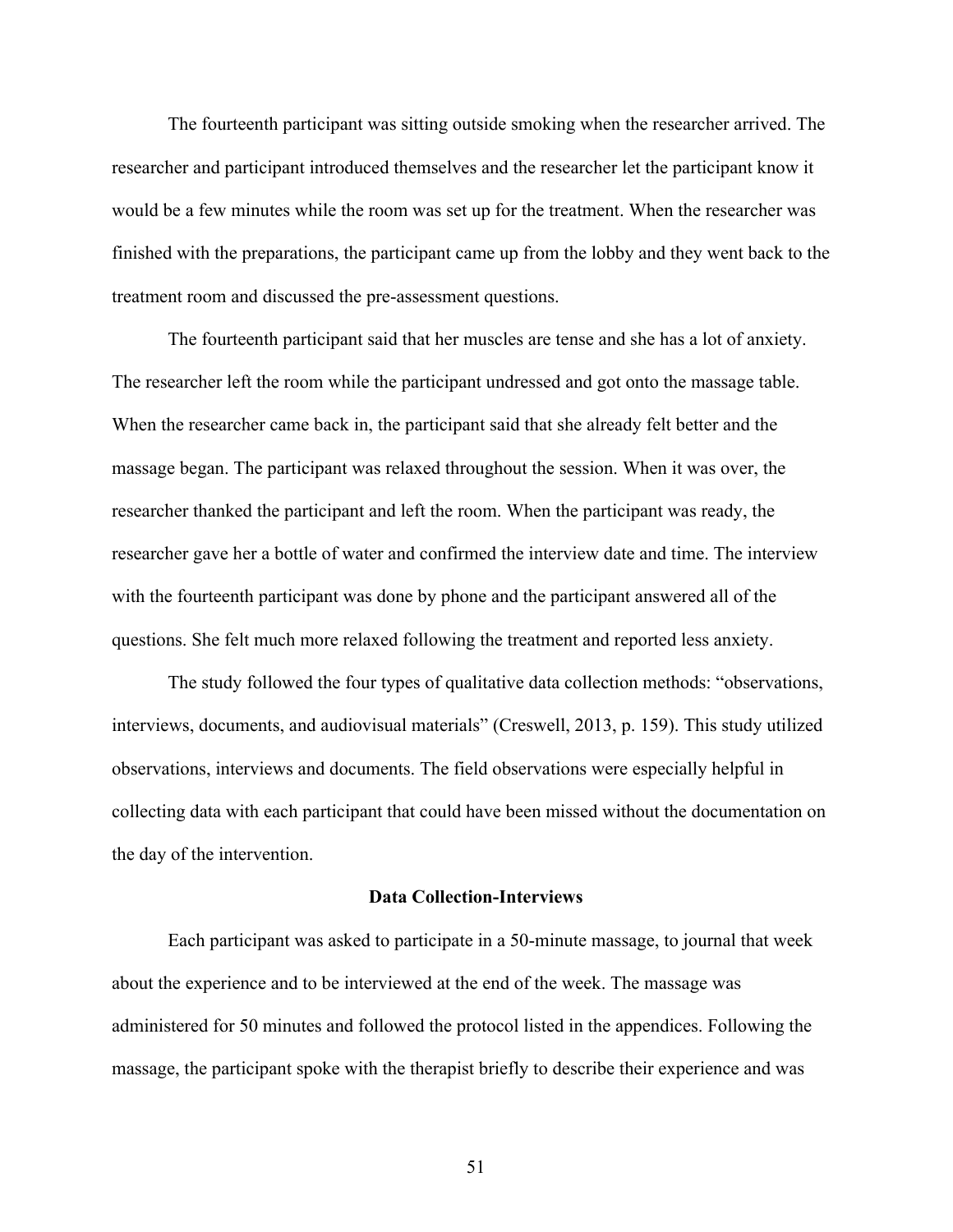given a journal to record thoughts. At the end of the week, the massage therapist interviewed the participants. The researcher wanted the interviews conducted with a week so that the participant had a strong memory of the experience. The data was recorded, transcribed and coded. This continued for each of the participants until saturation occurred. The participants' privacy was of utmost importance and in alliance with IRB and HIPPA regulations.

#### **Interviews**

Interviews were utilized as a data collection tool for this research study after each participant received an hour massage one-week post. An interview is defined by Braun & Clarke as a one-on one method of collecting qualitative data, where a participant responds to a researcher's questions. Interviews are traditionally conducted in person, but can also be conducted virtually (Braun & Clarke, 2012).

According to US sociologists Gubrium & Holstein, 2002, we live in an, 'interview society'. The social prevalence of interviewing means that interviews are perhaps the most familiar data collection tool both for new qualitative researchers and for participants (Braun  $\&$ Clarke, 2012). Interviews are certainly one of the most common methods of data collection within the social and health sciences (Briggs, 1986), and the most common qualitative method of data collection (Braun & Clarke, 2012).

We define interviewing as a 'professional conversation' (Kvale, 2007), with the goal of getting a participant to talk about *their* experiences and perspectives, and to capture *their*  language and concepts, in relation to a topic that *you* have determined (Rubin & Rubin, 1995). This study used the semi-structured interview. The semi-structured interview is an approach in which the researcher has prepared an interview guide before the interview, but does not rigidly adhere to it, either in terms of precise wording or questions, or to the order in which questions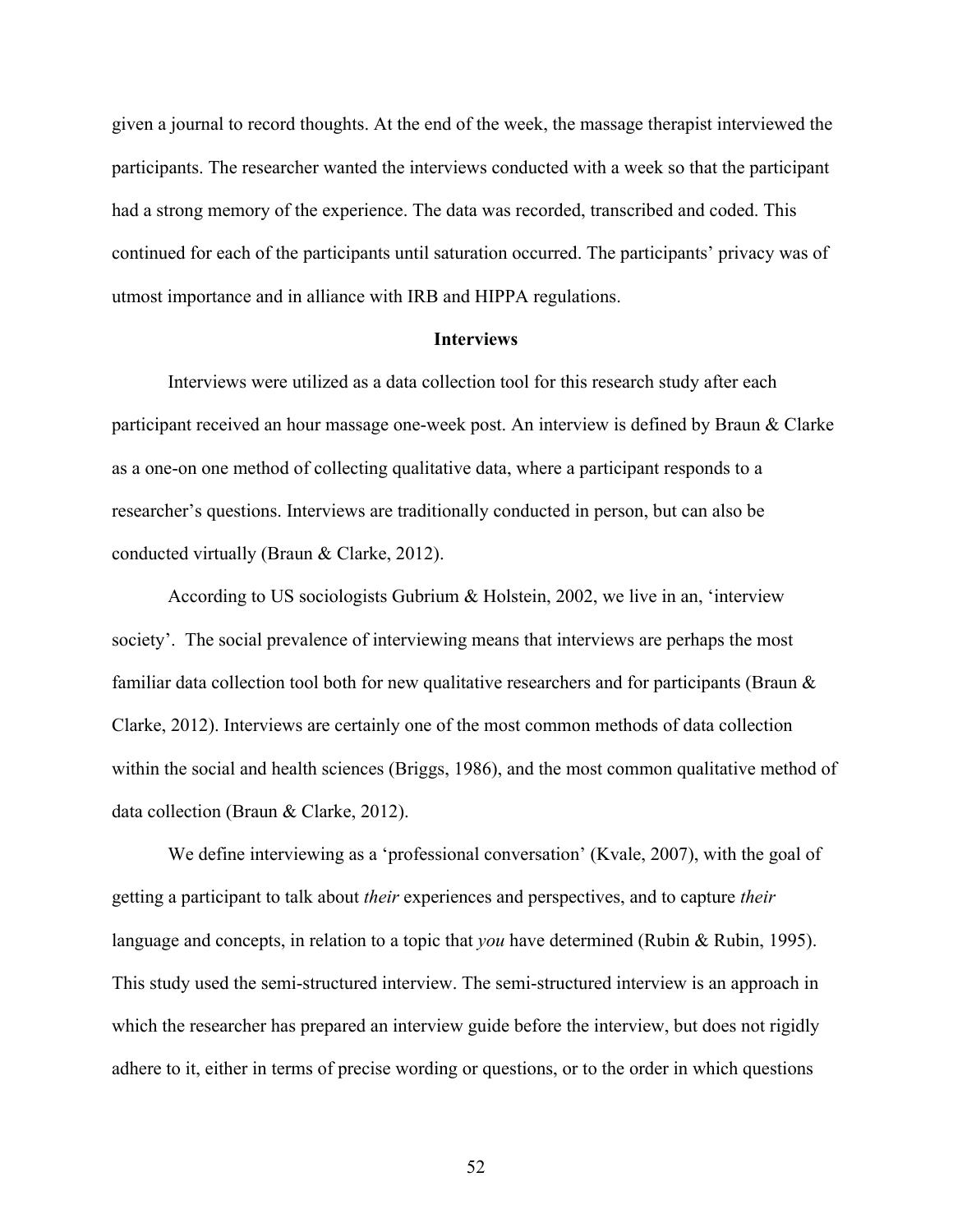are asked (Braun & Clarke, 2012). This technique proved to be valuable and many of the participants shared experiences that helped shape the understanding of their experiences living with HIV/AIDS. Question wording and order are contextual and responsive to the participant's developing account (Braun & Clarke, 2012). Often, while listening to the interviews during transcription, the researcher's thoughts would echo those of the participant with regard to tone, inflection and wording. In the words of US sociologists Rubin  $\&$  Rubin (1995:42), the ideal qualitative interview is 'on target while hanging loose.'

In semi-structured interviews, participants are given the opportunity to discuss issues that are important to them and that the researcher has not anticipated and are not on the interview guide, the researcher needed to be flexible (Braun & Clarke, 2012). The semi-structured format sometimes led to very long interviews that would veer off topic. This researcher learned while transcribing some of the earliest interviews to try to get the participants back on track a bit sooner. Partly because the qualitative interview arose as a method in response to critiques about the 'depersonalization' of (then) standard social scientific methods of data collection (Oakley, 1981), face-to-face contact between researcher and participant was typically viewed as the ideal way to collect interview data; the 'gold standard' (Novick, 2008).

The interviews that were conducted in person tended to be longer in duration, deeper in subject matter and much more personal. In a qualitative interview, the researcher asked the participants a series of (ideally) open-ended questions, and the participant responded using their own words. When interviewing face-to-face, the researcher and participant had a conversation, which was audio-recorded and the recording then transformed into written text, narrative transcripts, ready for analysis (Braun & Clarke, 2012).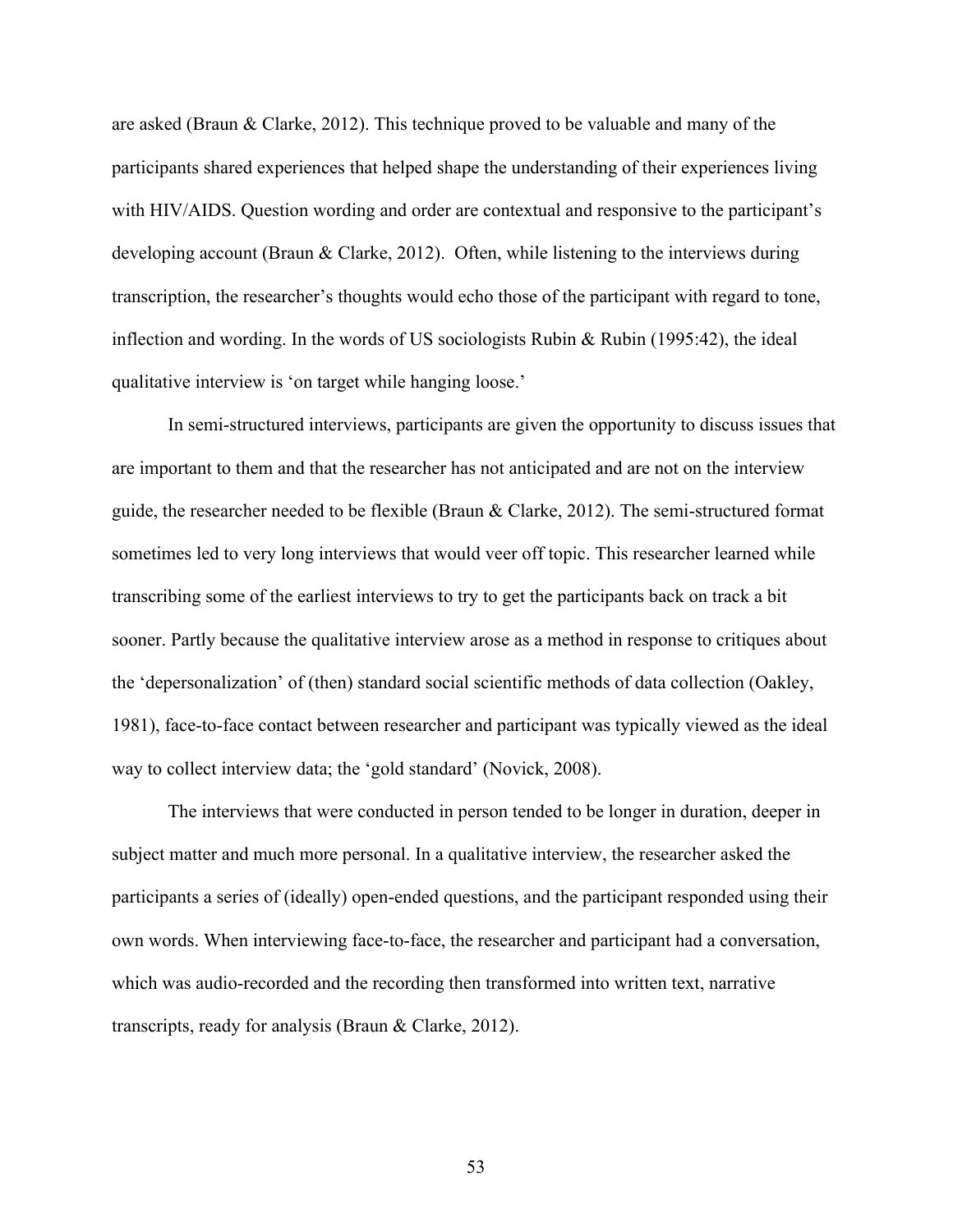#### **Written Documents: Journaling**

Journaling is used in phenomenological research studies to record participant experiences in their natural contexts. Research conducted by Hayman, Wilkes, & Jackson, (2012), identified the challenges associated with using journaling as a method of data collection and offered strategies for effectively managing the challenges. Journaling was defined in this paper as referring to the process of participants sharing thoughts, ideas, feelings and experiences through writing and/or other media. Haymen et al., found three main challenges that affect journaling as a method of data collection: poor participation, feeling exposed and staying on track.

They identified six strategies to promote participation in journaling as: coaching participants, limiting the journaling period, providing follow-up contact, promoting comfort, ensuring safety and providing clear content expectations. Journaling as a method of data collection has long been accepted as a valid method of accessing rich qualitative data. The authors noted that by acknowledging the common challenges associated with the process of journaling that are experienced by the participants, researchers employing this data collection method can promote constructive and valuable participation.

Researcher-directed (or solicited) diaries are diaries produced for the purpose of research (Braun & Clarke, 2013). They require participants to record their thoughts, feelings, experiences and/or practices over a specified period of time. Researcher-directed diaries can take many formats: hard copy, handwritten diary; typed online or emailed electronic diary; audio-recorded diary; 'performed' video diary; or a (creative) 'scrapbook' diary in which participants write, draw, and cut and paste in mementos, pictures from magazines, postcards, etc. (Thompson & Holland, 2005). Video (and email, online and audio) diaries are thought to be particularly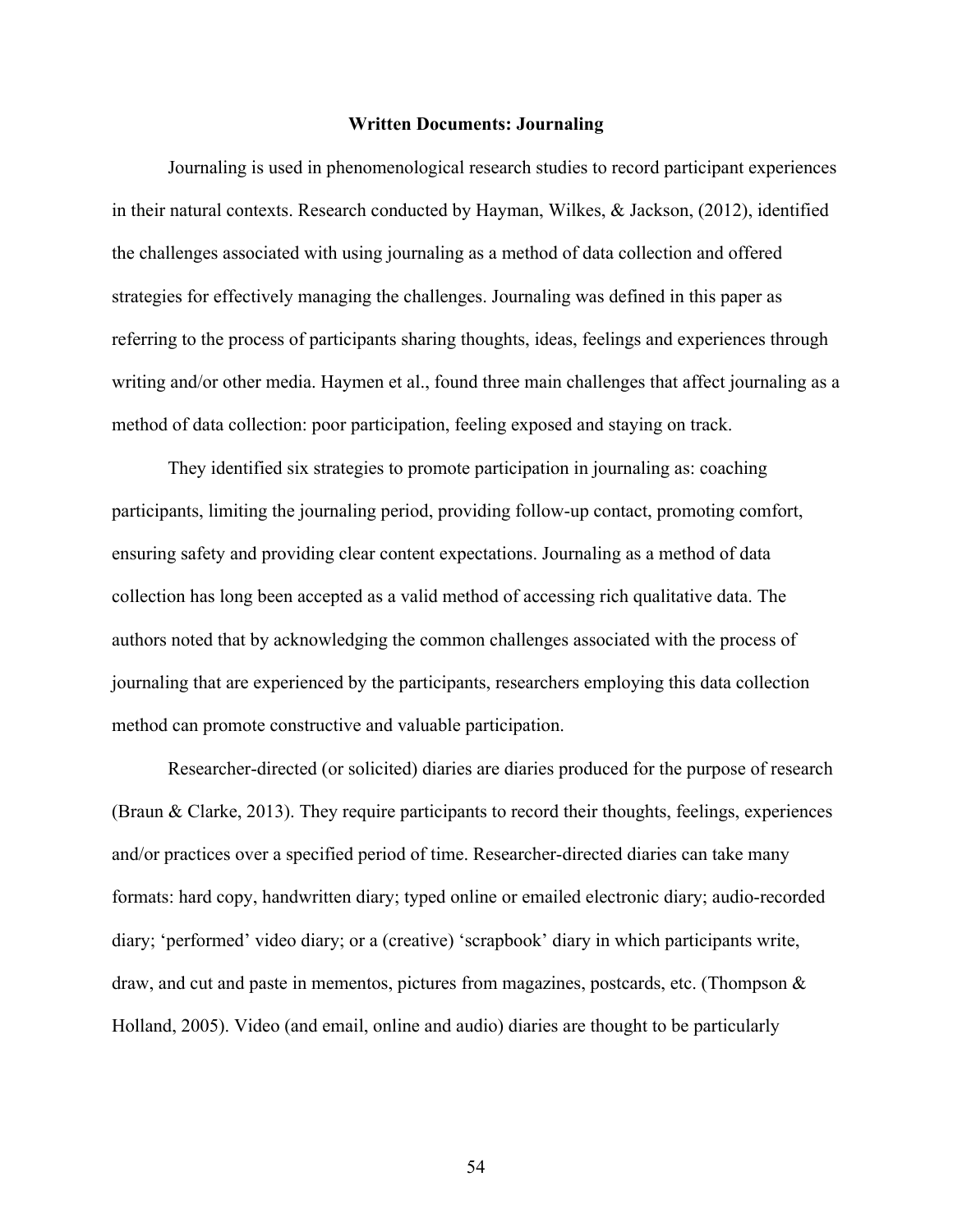'empowering' for participants because they can edit their entries before submitting their diaries, giving them control over what they submit as data (Holliday, 1999).

Diaries require regular entries over a period of time. Participants can be asked to make entries once (or more) a day, a week or a month, for periods as short as a week and as long as several months (Braun & Clarke, 2013). Diaries range from very structured, which specify exactly what information participants should record, and when, to very unstructured, which specify little more than the topic (e.g. Holliday, 1999). Phenomenological theoretical position, which is concerned with lived experience, this provides an umbrella under which certain types of questions (about lived experiences), methods (interviews), diaries and IPA analysis and answers fit.

U.S. ethnographers Zimmerman and Wieder (1977) pioneered the 'diary-interview method', where participants keep a diary for a particular period of time and then discuss and elaborate on their entries in an interview. The diaries are used to stimulate and enrich the interview method or as an additional data form. Journals were given to each of the participants following their massage treatment, with the exception of one participant. Of the fourteen participants, only one used the journal that was provided.

This data collection technique was not very useful for the study. Many participants shared that they had thought about using the journal, but then forgot or did not know what to say or how to say what they were experiencing.

Poor participation in journaling has been identified as a common barrier to the success of the method (Richardson 1994, Stone et al 2002, Taylor et al 2006, Välimäki et al 2007). Failure to participate can be attributed to participants lacking the confidence to write, the length of time it takes to complete a journal compared with a single interview, and anxieties associated with the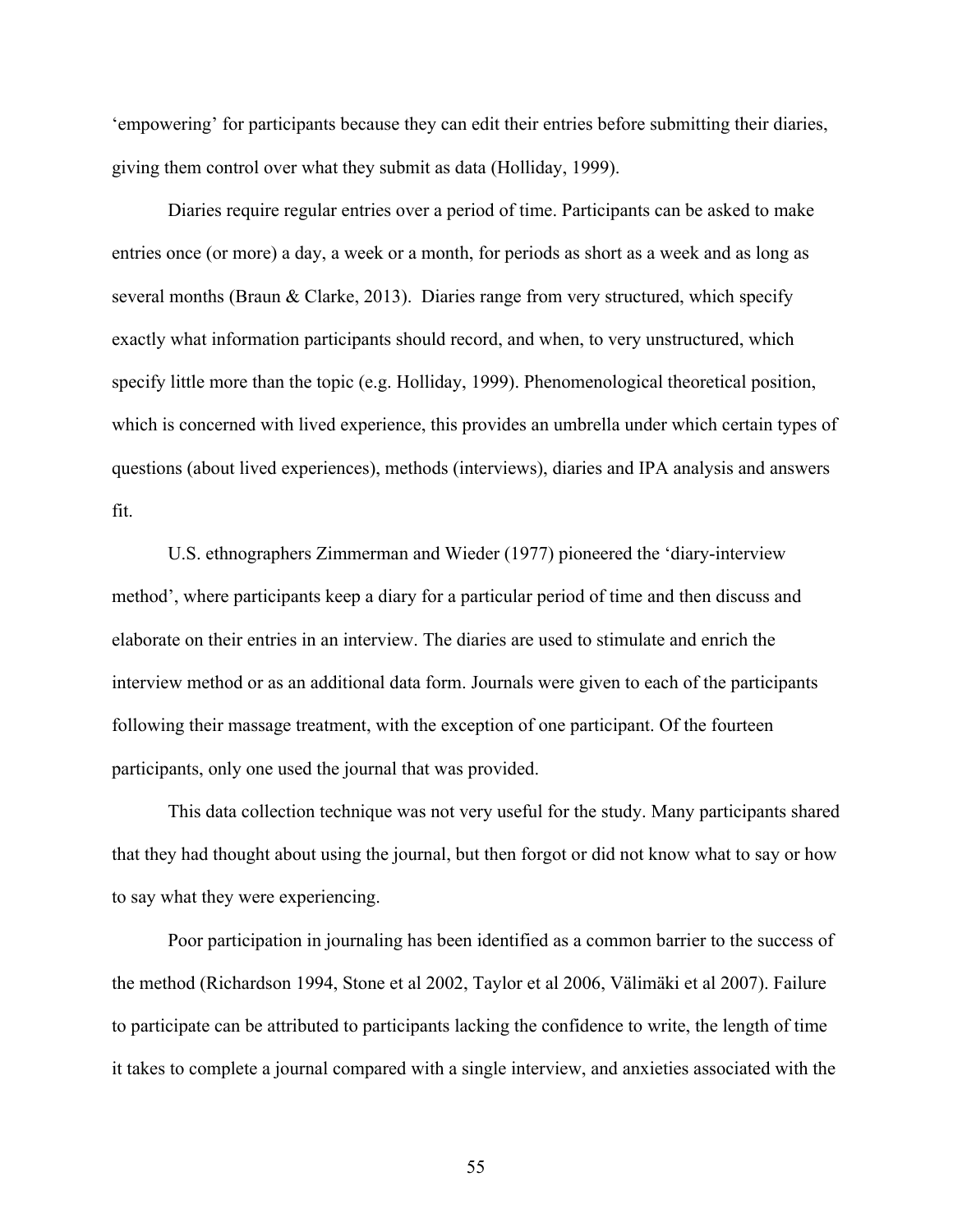participant writing his or her feelings and experiences as possible permanent records (Hayman, Wilkes, Jackson, 2012).

## **Data analysis & interpretation**

The researcher listened to the audio recording of the interviews before beginning transcription. As the transcription began by the researcher, each interview was transcribed word for word. Once the transcription was completed, the researcher listened to the interview again to ensure accuracy.

Data was analyzed using a phenomenological lens. This study utilized Interpretive Phenomenological Analysis (IPA). IPA was developed by British health psychologist Jonathan Smith and his colleagues; it focuses on how people make sense of their lived experiences; it can be used to analyze individual cases to generate themes across a small group of participants (Cresswell, 2012). IPA is phenomenological because it is concerned with how people make sense of their lived experiences (phenomenology is focused on how people perceive and talk about objects and events); it is interpretive because understanding how people make sense of experience is achieved through interpretive activity on the part of the researcher (Creswell, 2012.)

Data was coded for themes that emerged throughout the interviews and grouped by prevalence. Initially, there were themed by categories. These were condensed to four main themes. Dr. Dodge-Francis assisted as the intercoder and notes were compared for themes. The transcriptions were then sent to the participants for their review and any revisions or additions. None of the participants had any changes to the data set. The themes were agreed upon by the researcher and Dr. Dodge-Francis.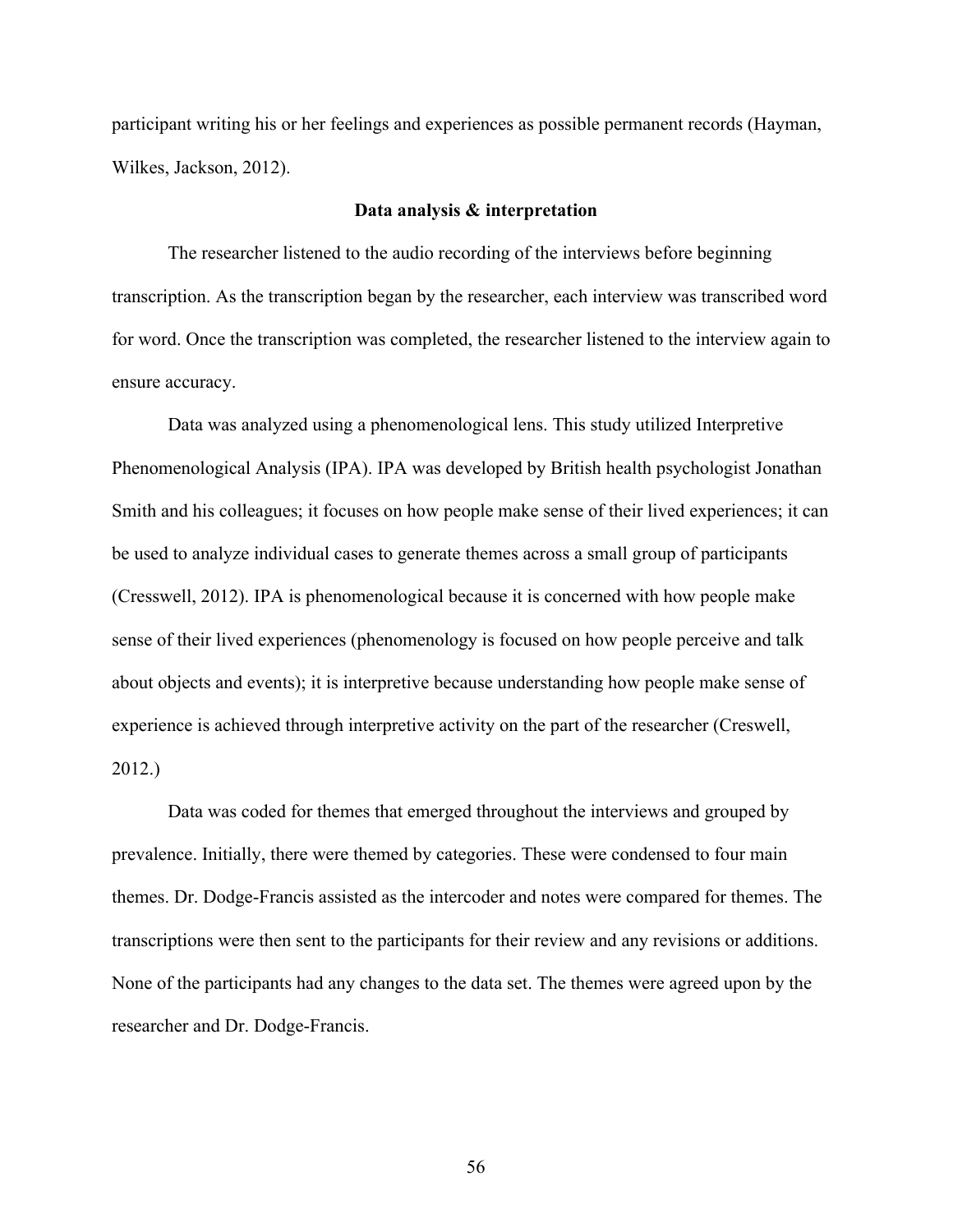## **Data Storage**

For data storage, pre-assessments, interview transcripts, journals and observational field notes were kept on a password- protected computer or in locked file cabinet with Dr. Dodge Francis. In accordance with a UNLV IRB protocol all interviews transcripts gathered in this study were kept confidential. Each participant was given a pseudonym for the interview data and then numbered in order of participation for the dissertation. The interviews were audio recorded and deleted following the transcription. All information will be kept for five years after completion of the study and the audio and transcriptions will be destroyed.

# **Role of the Researcher**

As one of the researchers in this study, the custodian of all data, and the data analyzer, researcher responsibilities included developing and implementing all aspects of the study. These aspects included developing the massage therapy protocol, participant recruitment and consent, creating all interview questions, conducting the massage therapy, conducting the participant interviews, and transcribing the interviews. Data analysis occurred with the phenomenological approach. To ensure objectivity and validity of data analysis, the assistance of an experienced research faculty member through an intercoder agreement with Dr. Dodge Francis was used.

#### **Gaining Access**

Gaining access to the participants was not an issue for this study as the researcher has a long-standing relationship with the organization and this is where the researcher interests began twelve years ago while volunteering as a massage therapy student. The researcher's involvement with AFAN began fifteen years ago while she was an undergraduate student of communications. The researcher volunteered at AFAN and provided help with their public relations. Following the years of volunteering in a public relations capacity, the researcher began to study massage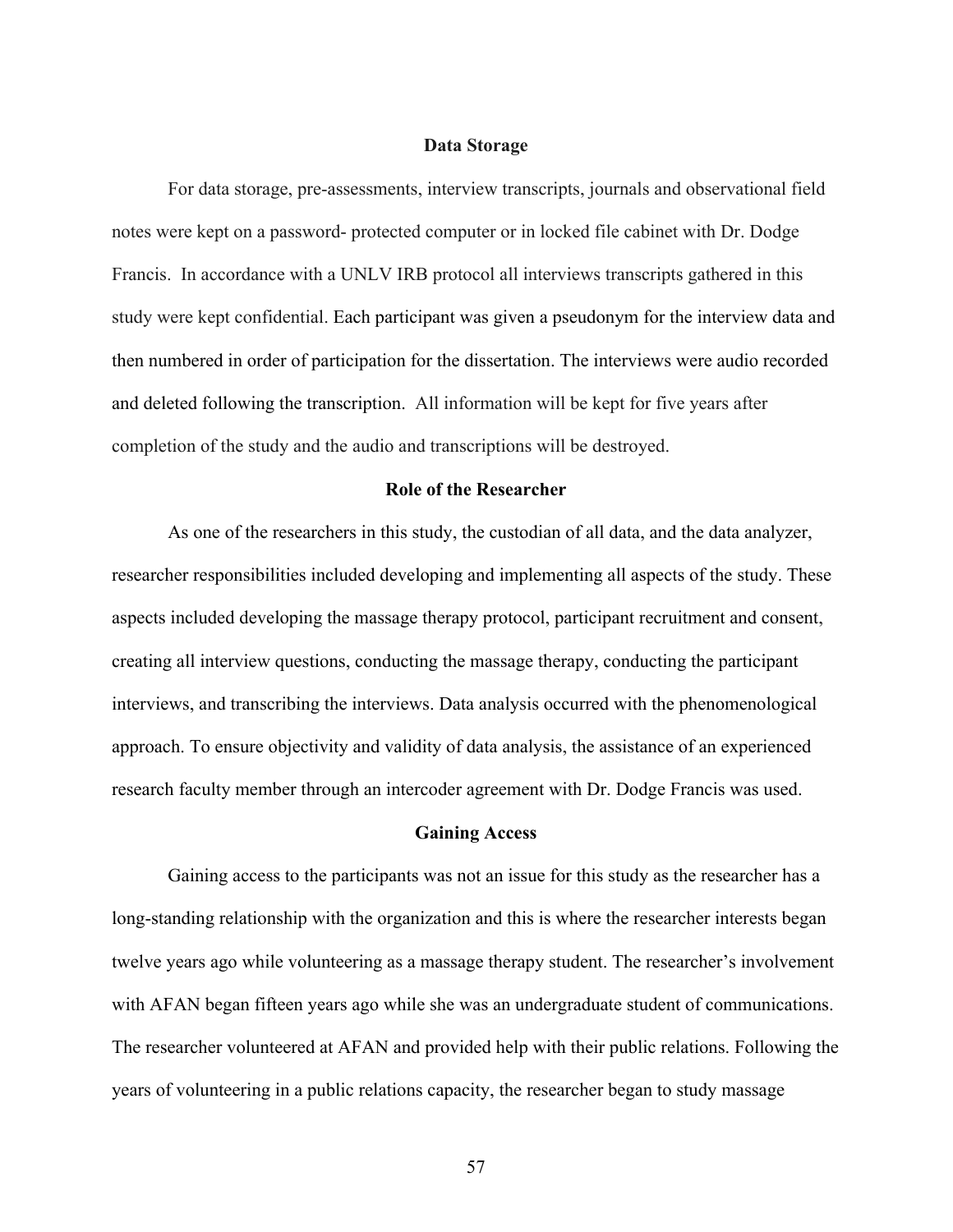therapy and then volunteer as a massage therapist at AFAN as part of her work for a Pathology course. That course began the researcher's journey back to UNLV to learn how to conduct this research.

## **Making Contact**

Participants had a telephone contact printed on the recruitment fliers that were posted at AFAN as well as on those that were on the community table. Participants initiated the contact by calling and then we would discuss the purpose of the study and what was required of them. If they agreed to participate, an appointment was scheduled for massage and interview.

#### **Inclusion Criteria**

Participants were recruited from AFAN's sites as convenience sampling. The inclusion criteria included adults 18 years and older that were HIV-positive and willing to participate in all three parts of the study including the massage, journal entries and interview. Each step was discussed with the participants when they called to inquire about participating in the study and then again at the massage session.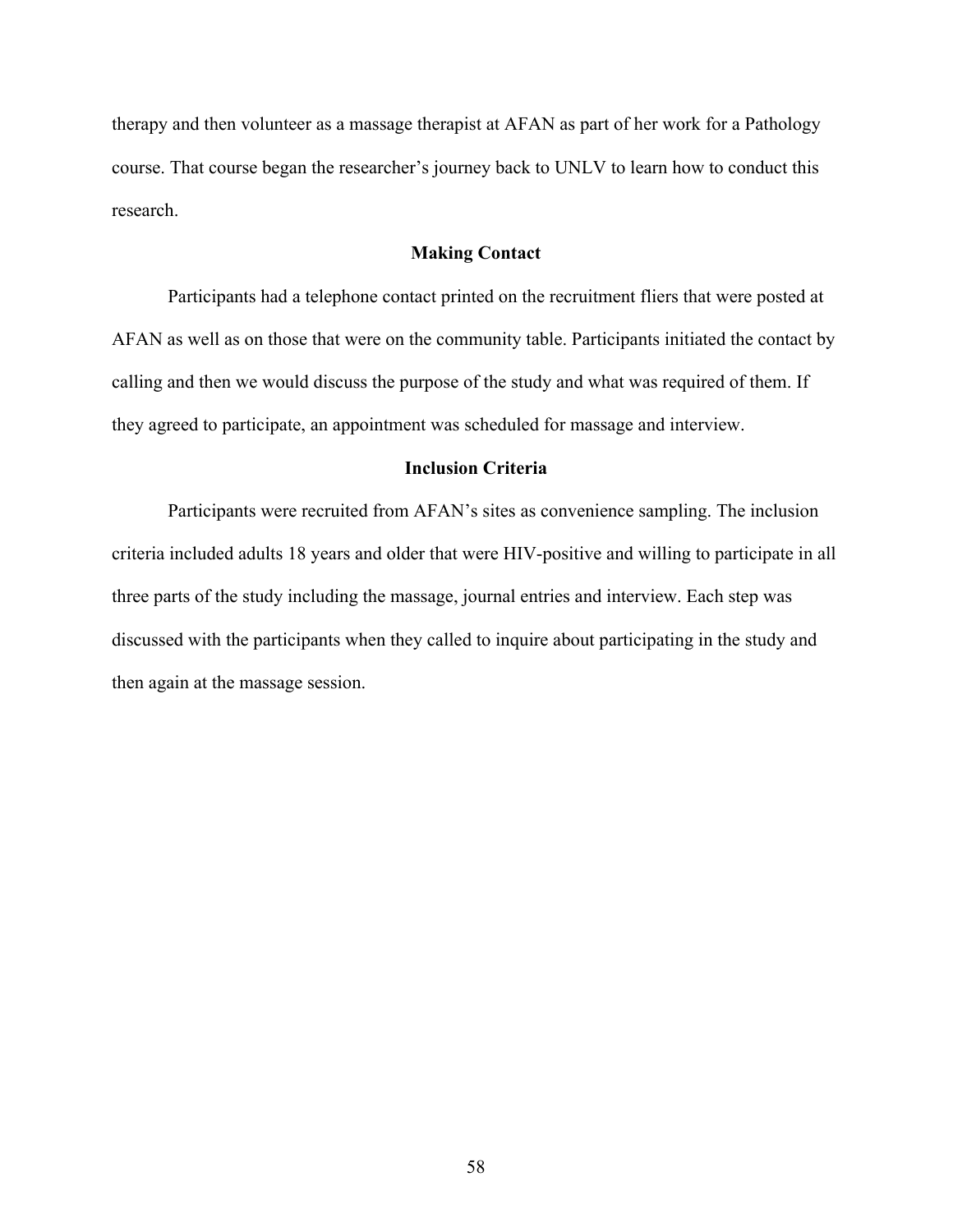# **Timeline & Data Collection Sources**

In order to secure sufficient data to answer the research question, a timeline and data collection process were outlined and followed.

| <b>Start Date</b> | <b>End Date</b> | <b>Steps</b>                                                                |
|-------------------|-----------------|-----------------------------------------------------------------------------|
|                   |                 |                                                                             |
| 08/28/15          | 09/08/15        | Complete IRB.                                                               |
| 08/24/15          |                 | Starting date for fall semester.                                            |
| 10/01/15          | 10/30/15        | Introduction to proposed research to AFAN clients and                       |
|                   |                 | recruitment.                                                                |
| 11/02/15          | 11/23/15        | Participants will receive massage therapy, questionnaire and<br>interviews. |
|                   |                 |                                                                             |
| 11/23/15          | 01/04/16        | Analyze, organize and transcribe data by themes.                            |
| 01/04/16          | 03/15/16        | Work with data to write chapters $4 & 5$                                    |
| 04/04/16          | 04/08/16        | Present research findings and dissertation to committee                     |

# **Reliability**

Several strategies were employed to ensure study reliability. Reliability in qualitative research refers to the strength of findings of data sets among more than one coder (Creswell, 2013; Merriam, 1998). To ensure the reliability for this research, this researcher employed an intercoder agreement. Intercoder reliability refers to the degree in which two or more independent coders agree on the coding of the data while using the same coding strategy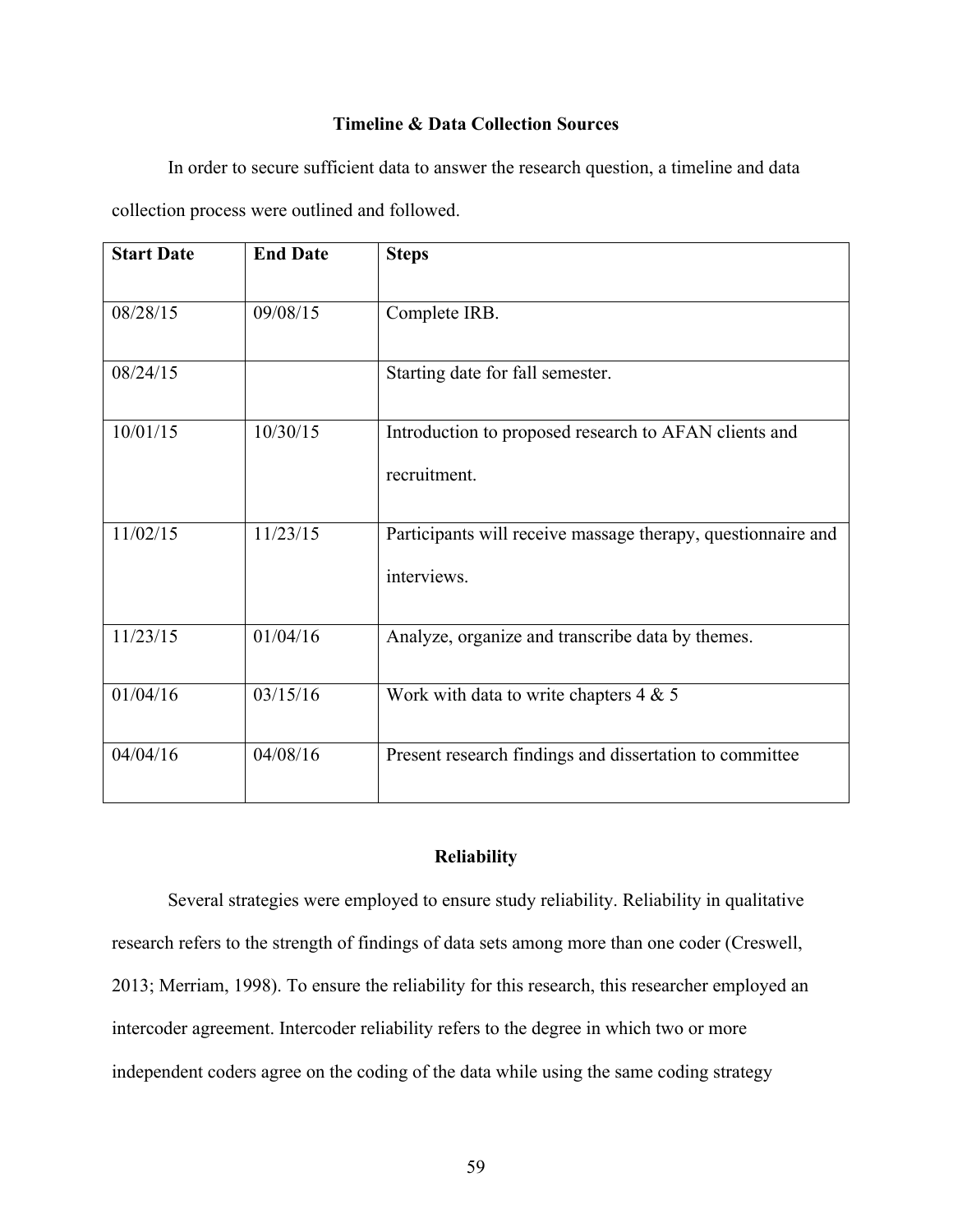(Armstrong, Gosling, Weinman, & Marteau; Creswell, 2013). Dr. Carolee Dodge-Francis, an experienced qualitative research faculty member was in the position of intercoder.

#### **Ethical Considerations**

Confidentiality is an ethical responsibility in social research (Green & Thorogood, 2009). Every participant's identity was protected by using password protected computers and software. Each participant was given a pseudonym for the interview data and then numbered in order of participation for the dissertation. All the interviews were audio recorded. Transcriptions and written materials were locked and stored on campus at the University of Nevada, Las Vegas. All aspects of the research abided by the IRB and HIPPA regulations. There was a safeguard in place for participants if needed. While AFAN gave permission for the study, some of their services were available if physical, mental or emotional responses arose.

#### **Limitations of the study**

This study was conducted with a sample population of AFAN clients. Because this study was limited to AFAN clients in care, the research could not make conclusions for all people living with HIV/AIDS. Furthermore, because this study was limited to AFAN clients in care, the researcher could not make generalizations about people living with HIV/AIDS that are not in care.

The topics and themes in the research study may also be a limitation. Self-efficacy changes can be difficult to understand, acknowledge and discuss, especially with only a one time massage intervention. Since this research study began with massage therapy provided from the sole researcher, AFAN clients may feel differently discussing how their experiences with the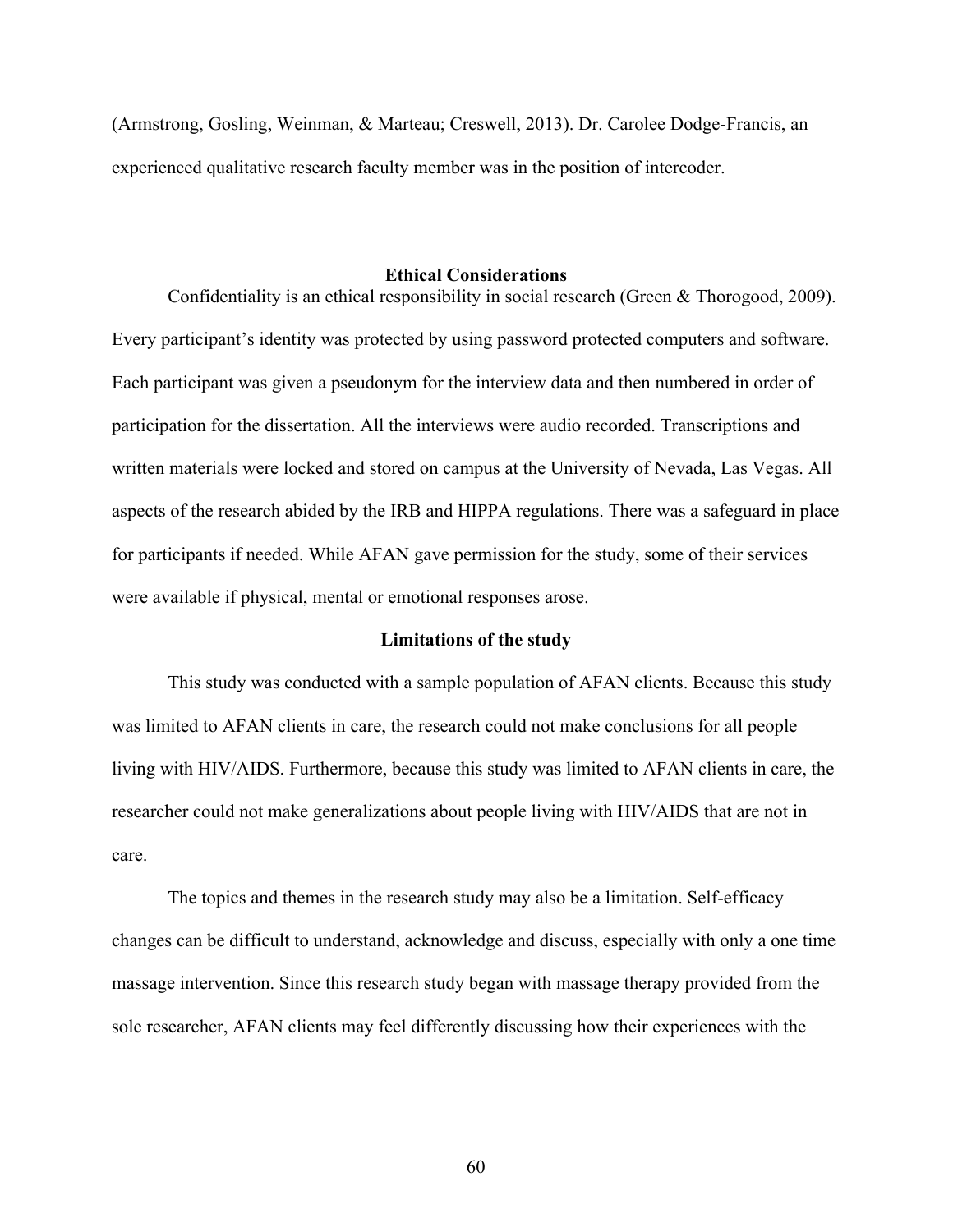practitioner. However, as the sole researcher and massage therapist, it was a honor to create a safe, healing environment where clients would feel safe to relax and unwind.

The academic connection to the proposed research study can also be viewed as a limitation.

## **Biases**

As a current doctoral student in Public Health and practicing massage therapist with twelve years of experience caring for terminally ill patients as well as those with HIV/AIDS, implicit biases are foremost. This awareness of biases was utilized in the approach for the proposed research study. Plus it provided an opportunity to address any biases that may have affected data collection and research.

This study was conducted using qualitative research where the interview responses were transcribed and coded by the researcher and an additional faculty member. Every effort was made to ensure neutrality from the biases of this researcher and how that could impact the interpretation of the results.

#### **Summary**

This research sought to know how receiving massage therapy affects self-efficacy for the people living with HIV/AIDS who received the care. This research will fill a gap in the current research about the self-efficacy benefits of massage therapy for people living with HIV/AIDS. This research also fills a gap where a strong link has yet to be made that would help establish touch as one of the ways to treat HIV/AIDS as well as to provide care.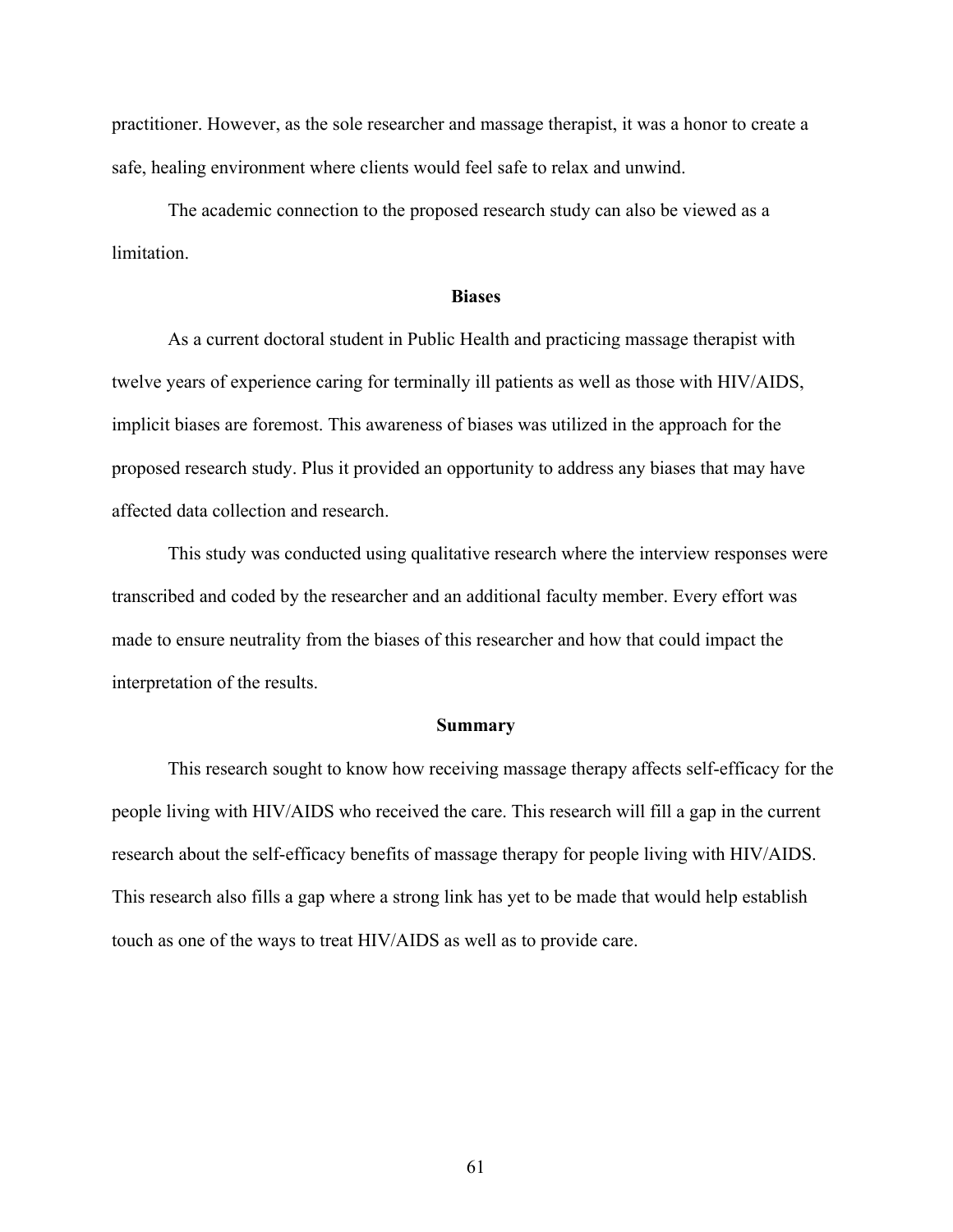## **Chapter 4 Results**

The research question that informs this study and provides reflection of the literature. *How does massage therapy affect the self-efficacy for individuals living with HIV/AIDS?* The qualitative data collected from this study attempts to answer the above research question. Four themes emerged from the narrative data analysis: self-efficacy, human connectivity through touch, physical responses, and emotional release.

## **Self-efficacy**

Bandura (1993) states "perceived self-efficacy is concerned with people's beliefs in their ability to influence events that affect their lives. This core belief is the foundation of human motivation, performance accomplishments, and emotional well-being. Many of the participants expressed within their narrative statements that were a reflection of these self-efficacy characteristics.

Participant 6 discussed how he keeps entirely to himself because he doesn't trust anyone he has met in Las Vegas.

> I don't want to make any friends. People here just want to take, take, take. (Participant 6, 11/30/2015)

He went on to tell stories about kind deeds unreturned or unnoticed.

Vegas has the weirdest people. It brings around a weird side of humanity. I have given people clothes, and no one calls to say how are you doing? What's going on? So you know, I don't need no friends out here. (Participant 6, 11/30/2015).

His narrative portrayed him as the most detached person socially from his environment. He did say that he thought massage therapy made a difference and if it were offered regularly, he would like to participate. His statements strongly correlate to Bandura's Social Cognitive Theory in which he states that people are neither driven by inner forces nor automatically shaped and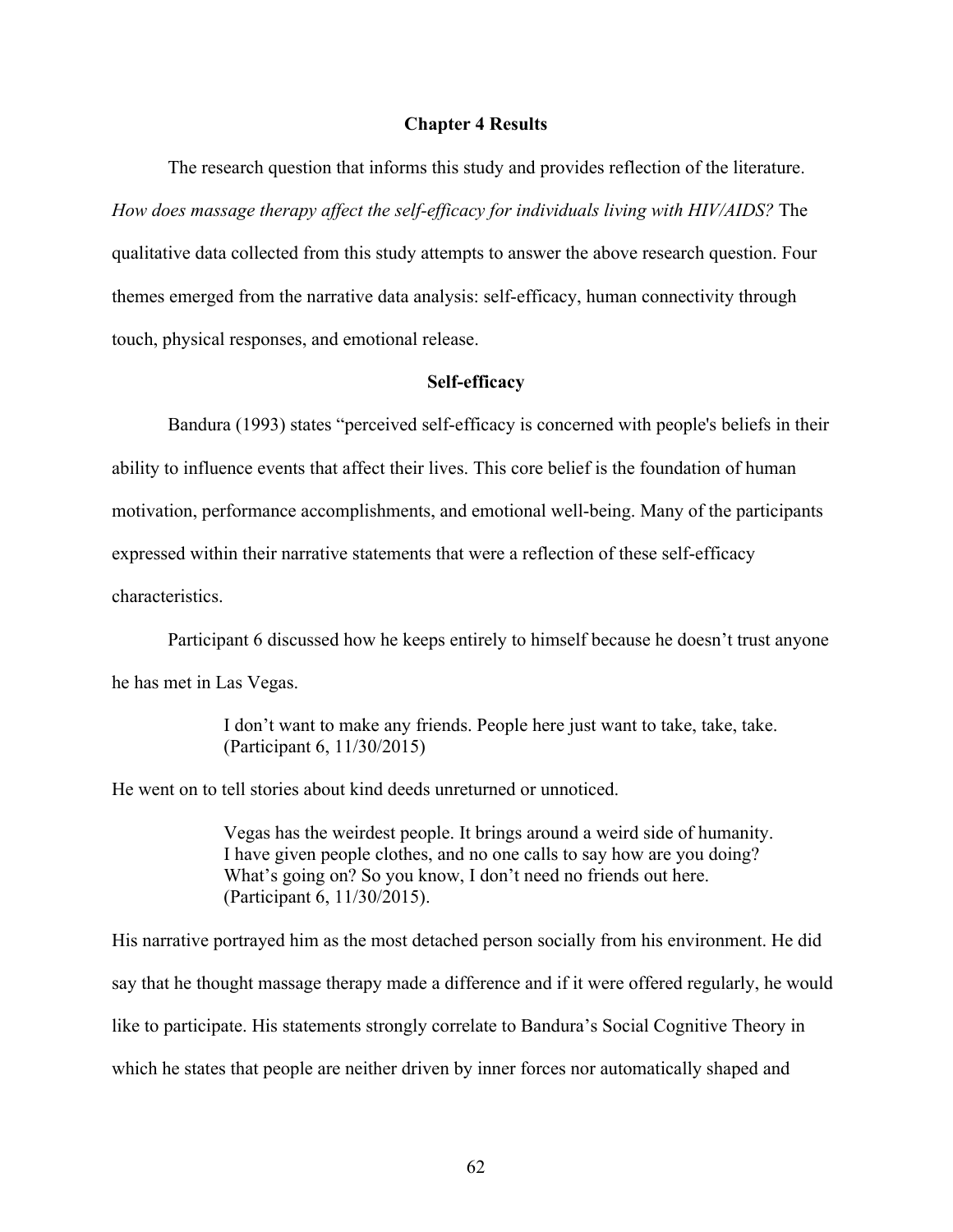controlled by their environment (Bandura, 1986). They function as contributors to their own motivation, behavior and development within a network of reciprocally interacting influences. Baranowski et. al., explain that within SCT, human behavior is explained in terms of triadic, dynamic and reciprocal model in which behavior, personal factors and environmental influences all interact. His statement of returning for massage therapy again contrasted the isolated person reflected in his statements about not needing friends or people. His commentary highlights this dynamic of SCT and his experience with receiving the massage contributed to his willingness to return and participate in more massage therapy when offered.

Moyer, Rounds & Hannum's (2004) found that the greatest effects of massage therapy are the reductions in trait anxiety and depression, which are similar in magnitude to the benefits provided to those that would undergo psychotherapy. Diego, Field, Hernandez-Reif, Shaw, Friedman & Ironson (2001), wrote about massage therapy affecting anxiety and depression in their research. Participants who received massage therapy versus those who experienced relaxation therapy reported feeling less anxious and they were less depressed and showed enhanced immune function.

> Yes, I mean I am kind of shy about saying this but I felt very loving, my normal loving self. I wasn't angry or cranky or anxious, or nervous or depressed. Yeah, I felt like a surge of love. (Participant 13, 01/22/2016).

She continued to say that her change in mood and energy was noticeable to a friend of hers that she was communicating with on the day of the massage. A friend wondered what was different and she told them that she had just had a massage.

The willingness to be part of his environment was expressed by Participant 7, when he spoke of the following:

> Oh yes! I never want to go out. When I do things, I just want to go back home and watch television, get in the bed and take off my clothes. But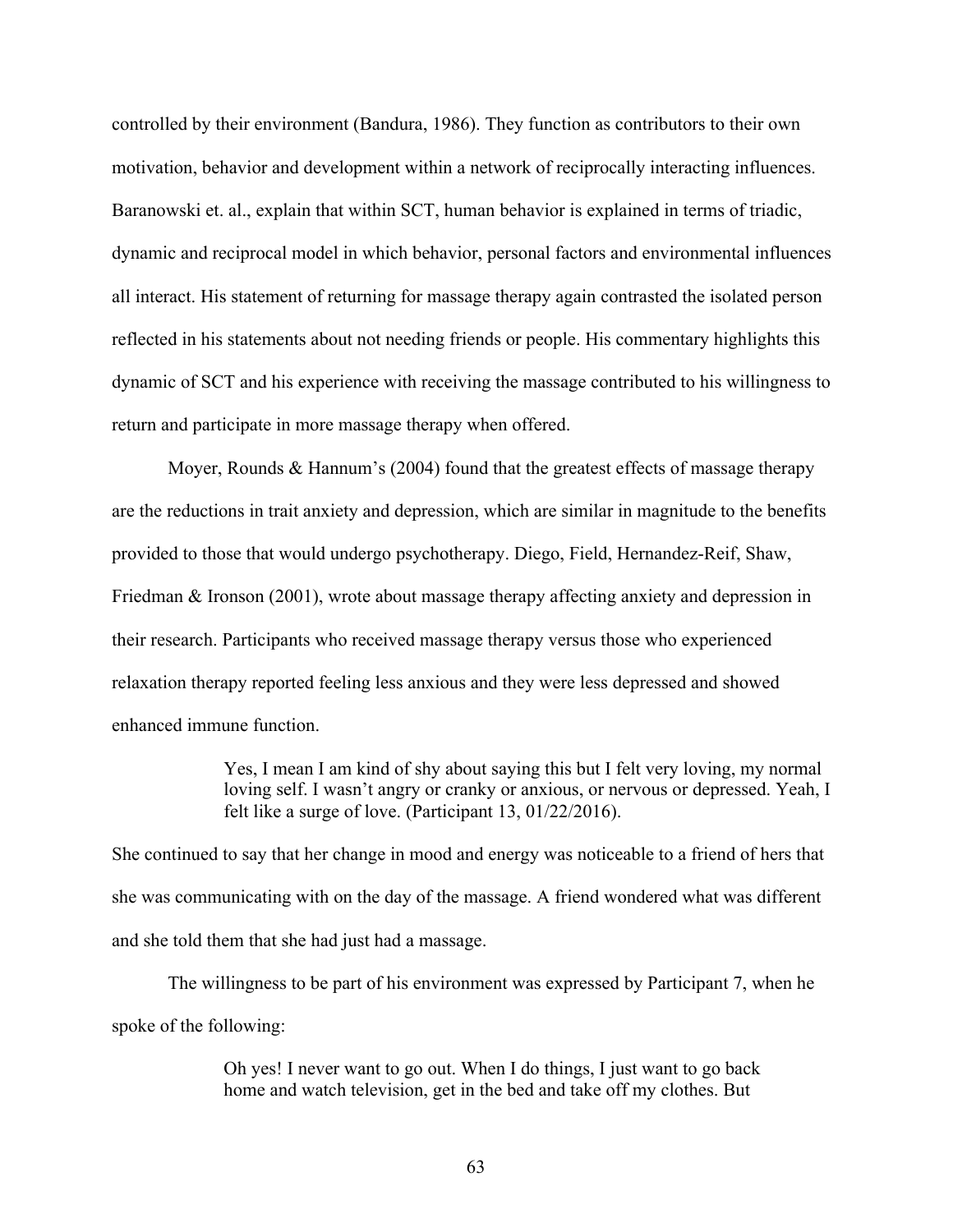when I left here, I went shopping. I had the energy, I had the attitude, you know, I was just talking to people. You know, I was just taking my time, enjoying myself and it felt really good. Then after that, I went and treated myself to Cane's. The Caniac. And I used to have to drive through the drive through and I thought no, I just want to sit and relax and eat and you know, so and it was just good and I just sat there and I just ate (Participant 7, 12/04/15).

These responses reflect how the experience of massage therapy might impact the selfefficacy for the participants. Massage therapy has also allowed them to feel as they have more control of the disease process. These changes are all important medically and to the quality of life.

#### **Human Connectivity Through Touch**

Since the beginning of the AIDS epidemic, massage therapy has been beneficial for those with the virus. In the beginning, the only treatment options were palliative. Touch or human contact was reported as being one of the most comforting treatments and was often the only treatment available. When patients received massage therapy, they reported positive changes in the immune system, along with improved attitudes and feelings (Field, et. al., 2001

One of the major themes that emerged was the sense or feeling of human connectivity through touch. The narratives substantiated previous literature with regard to massage therapy and HIV/AIDS. The early touch research by Spitz found strong evidence of the importance of touch and human connectedness. Spitz's research clearly demonstrated that while infants had the "necessary" elements of survival such as shelter and food, but with the absence of touch and human contact, many infants suffered increased mortality rates (Cassileth & Vickers, 2003). Research shows that human beings require touch to function and thrive.

Participant 11 spoke of an awareness and self-care realizations that she had following the massage. Her words illustrate the findings of Price, Diana, Smith-DiJulio, & Voss (2013) in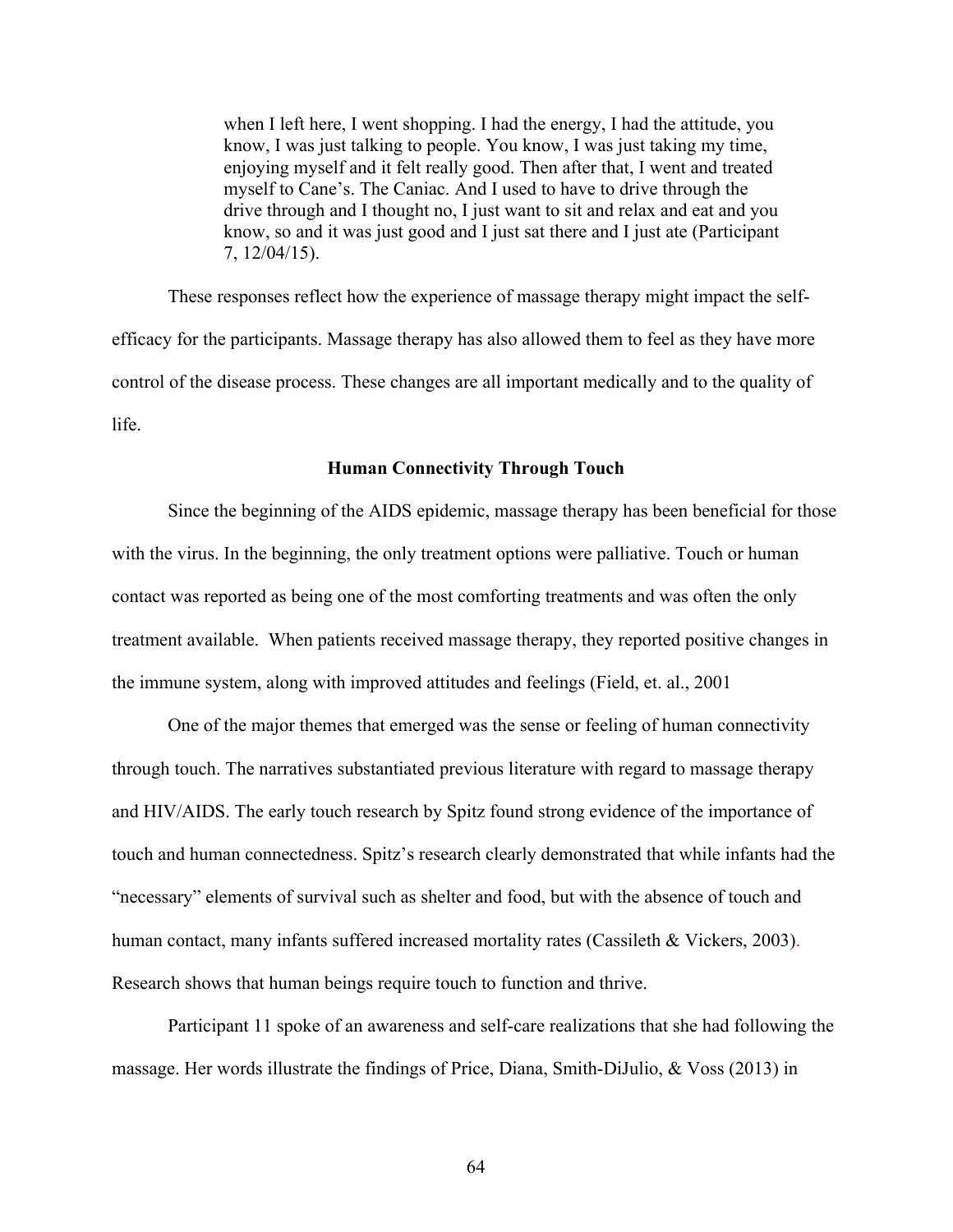which they stated that self-care skills for persons living with HIV are needed to better cope with the common symptoms and emotional challenges of living with this chronic illness.

> Yeah, its like you know you are the first person who has been able to touch me in like, 2 years.(Participant 11, 12/18/2015).

Her awareness of human touch and how she feels unable to do anything for herself is an important part of how human touch can change behavior outcomes. She expressed deep frustration and resentment about her condition.

Another pioneer in the touch field, H. Harlow, speaks of, "Touching: The Human Significance of the Skin, " which clarified a major message: tactile stimulation is essential to normal development and even to survival (Cassileth & Vickers, 2003). Without human touch, human beings suffer and do not thrive. The Touch Research Institute produced research supporting this and cites how massage therapy is older than recorded time and rubbing was the primary form of medicine until the pharmaceutical revolution in the 1940's (Field, 1998).

The following quote correlates with research conducted by Ho, Robles, & Pawluch that discussed the deep resentment and frustration HIV/AIDS patients feel about their medical care:

> I mean, everything I do is I feel like a test rat, I feel like a rat in a lab. (Participant 11, 12/18/2015).

Participant 11's comments reflect the de-humanization of health care and offered an insight as to how patients feel as they are being treated. Birk et al., (2000), found that massage combined with stress management favorably alters health perceptions and leads to less utilization of health care resources.

Participant 12 expressed sentiments that echoed Bowlby & Spitz's early research about the importance of human touch

> Physically, mentally, even with my sleep and waking up with a positive mood and you know I guess the connection you have with the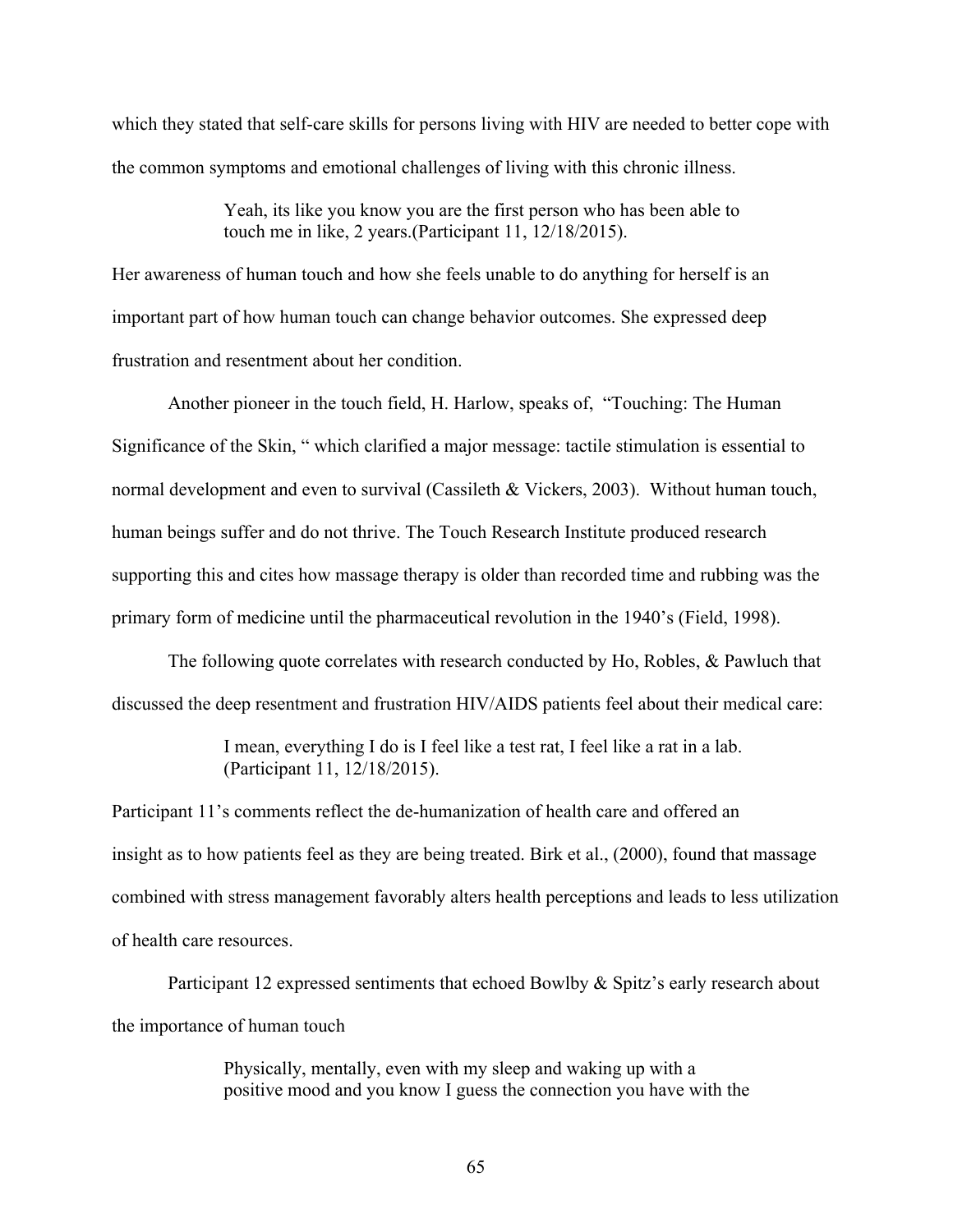human touch you know like a hug, you know how a hug makes you feel good, it puts you in the same kind of thing (Participant 12, 12/24/2015).

Many of the participants expressed feelings of reconnection in various forms, how the years of living with HIV infection have affected them, the essence of humanness, the importance and various meanings of human touch and how massage therapy helped them release emotions, states of mind and experiences.

Participant 10 expressed the experience of being touched that is an echo of what the early touch researchers had discovered. Research from Spitz (1940) showed that babies, well fed and warm, but not held or touched, tended to wither away and die:

> Just having your body, just by being physically touched all over your body it just created what's the word, I am trying to think of the word, of humanness, of humanness (Participant 10, 12/21/2015).

Participant 5's quote also expressed how the human contact made him feel. His words

reflect the same sentiment as Bowlby  $\&$  Spitz and the many others who followed in their

research footprints about human touch:

You know you just need to have some laying of the hands on you. (Participant 5, 12/05/2015).

He went on to say;

Oh, I felt wonderful. It's been 30 years of all of this shit (Participant 5, 12/05/2015).

Years of living with the disease and all of the hospitalizations this participant had

been through left him tired but upbeat. He expressed that his life is his to create.

These responses all speak to the need for human touch, wanting to experience a sense of belonging and to be able to participate in research. They speak of feelings of acceptance through human contact and reconnection.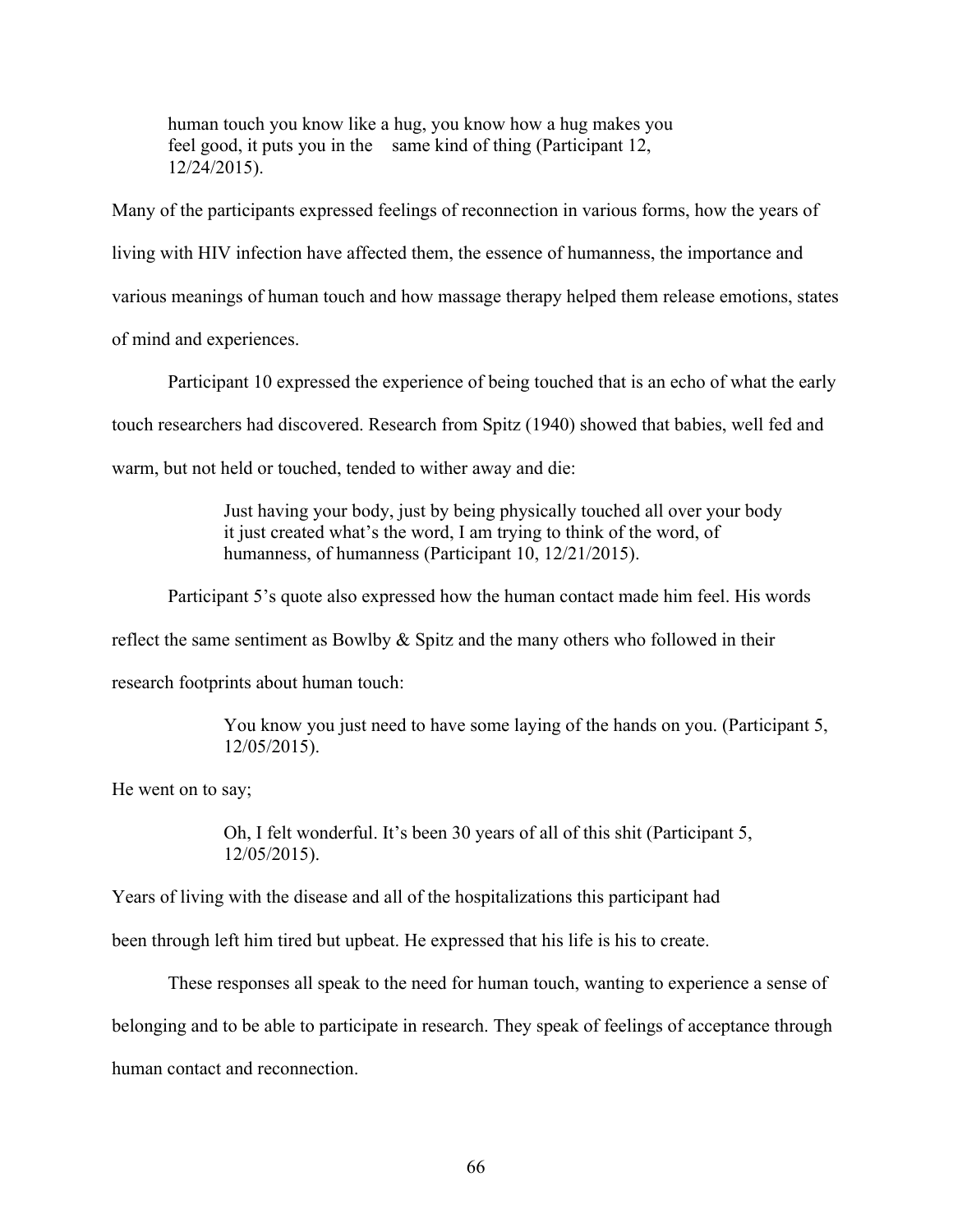A 67 year-old male expressed that massage therapy was one of the treatments he received while living and receiving HIV treatment in another state. Like the research from Fairfield et al., (1998), which identified that after learning that they were HIV-positive, 72.7% of the patients surveyed started visiting alternative providers in addition to the conventional therapies they were using. He spoke about massage being part of his care:

> I had inquired when I first got here, was there massage therapy because I knew massage therapy first hand, I knew the benefits of it. (Participant 1, 11/13/2015).

Many of the participants expressed how they wanted massage therapy and how they were open to trying other treatments for HIV.

#### The Cost of Touch

Gillett, Pawluch, & Cain (2002), discuss cost as a barrier in their research. The expression of no cost for the massage was articulated by several participants. They stated that cost was by far the greatest barrier to accessing complementary and alternative therapies. This one factor was unanimous among the participants from Gillett, Pawluch, & Cain (2002), and also this research group.

> Oh my God! I haven't had one in years so I was like yeah, that sounds good. I was like, oh my God! I am going for a free massage. (Participant 5, 12/07/15).

Overall, many participants stated that without cost as a barrier, it made participation in the study advantageous.

Participant 10's comment also echoed what Gillett, Pawluch & Cain's research presented about cost being the biggest barrier to accessing complementary and alternative therapies.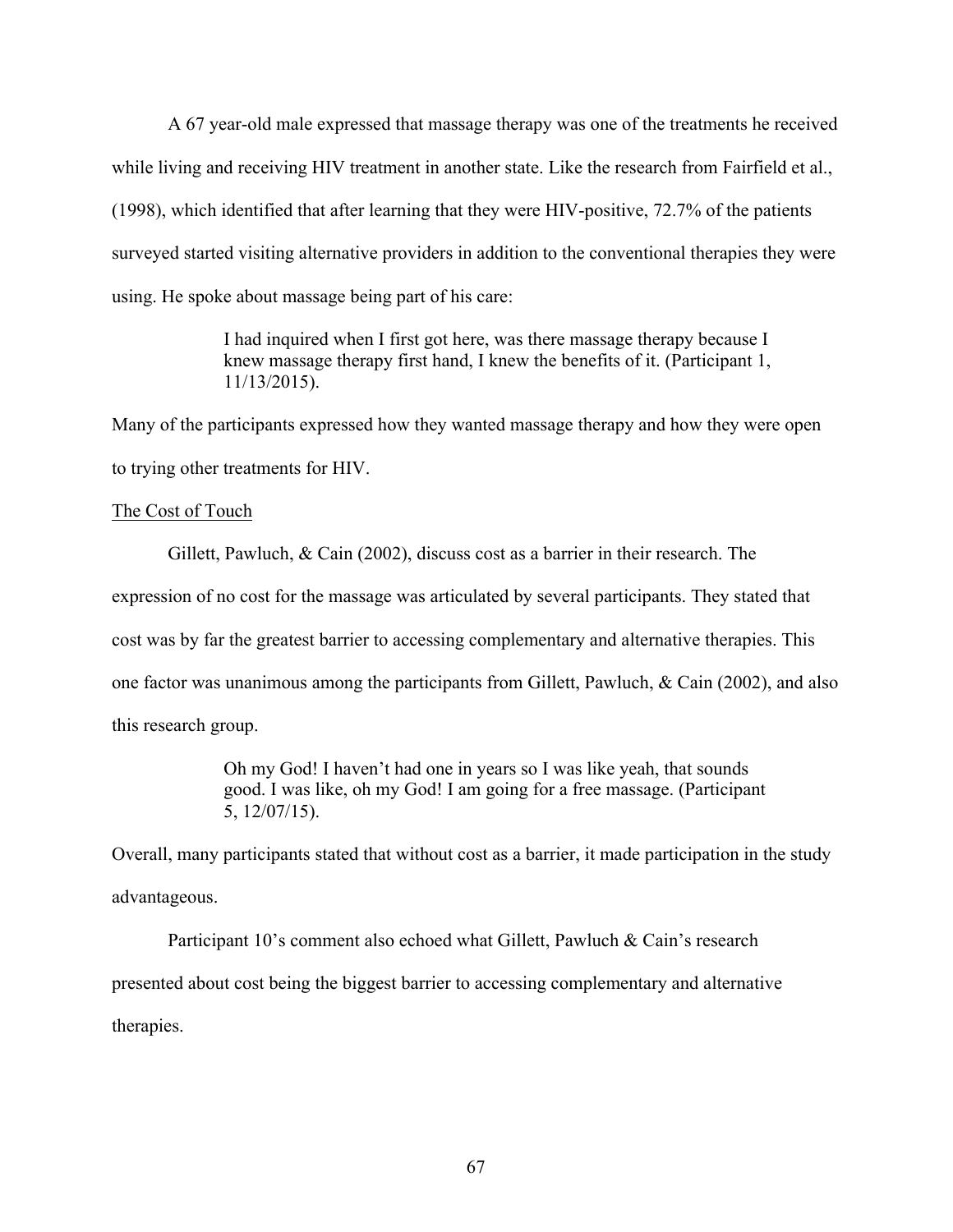Quite simple, I wanted a massage for free because you know financially, I don't have the finances and I know how they make you feel. (Participant 10, 12/21/15).

Cost was a factor for many of the participants and they spoke about the financial hardships that HIV-infection entails. When asked if they would continue participating in a massage therapy program, every participant was interested and said that they would.

Complementary and alternative approaches to caring for people living with HIV/AIDS and the symptoms associated with it have been a part of the treatment since the beginning of the epidemic. Research by Pawluch et al., (2000) presented findings that those interviewed viewed Western medicine as a "last resort" and relied on complementary and alternative methods before Western approaches.

Authors also stated that they viewed these approaches as safer and more natural. Research from Ho, Robles & Pawluch echo these same findings and expand to discuss the importance of community-based participatory research as well as how the participants in their study wanted to have options for treatment beyond just pharmaceutical options:

> I believe in the pharmaceutical and holistic part of medicines. So when I heard of it, there were all these plusses. (Participant 7, 12/04/2015).

His belief in both ways of healing helped him to participate in the study. Ho, Robles  $\&$ Pawluch address how the participants want to be involved in the care and treatments that affect them.

#### **Physical & Mental Responses**

Physical gratification from massage therapy was expressed as being relaxing, changing awareness and decreasing stress for the participants. His words strongly supported the research by Moyers, Rounds & Hannum (2004) in which they spoke about the benefits of massage therapy being similar in effect to those from psychotherapy: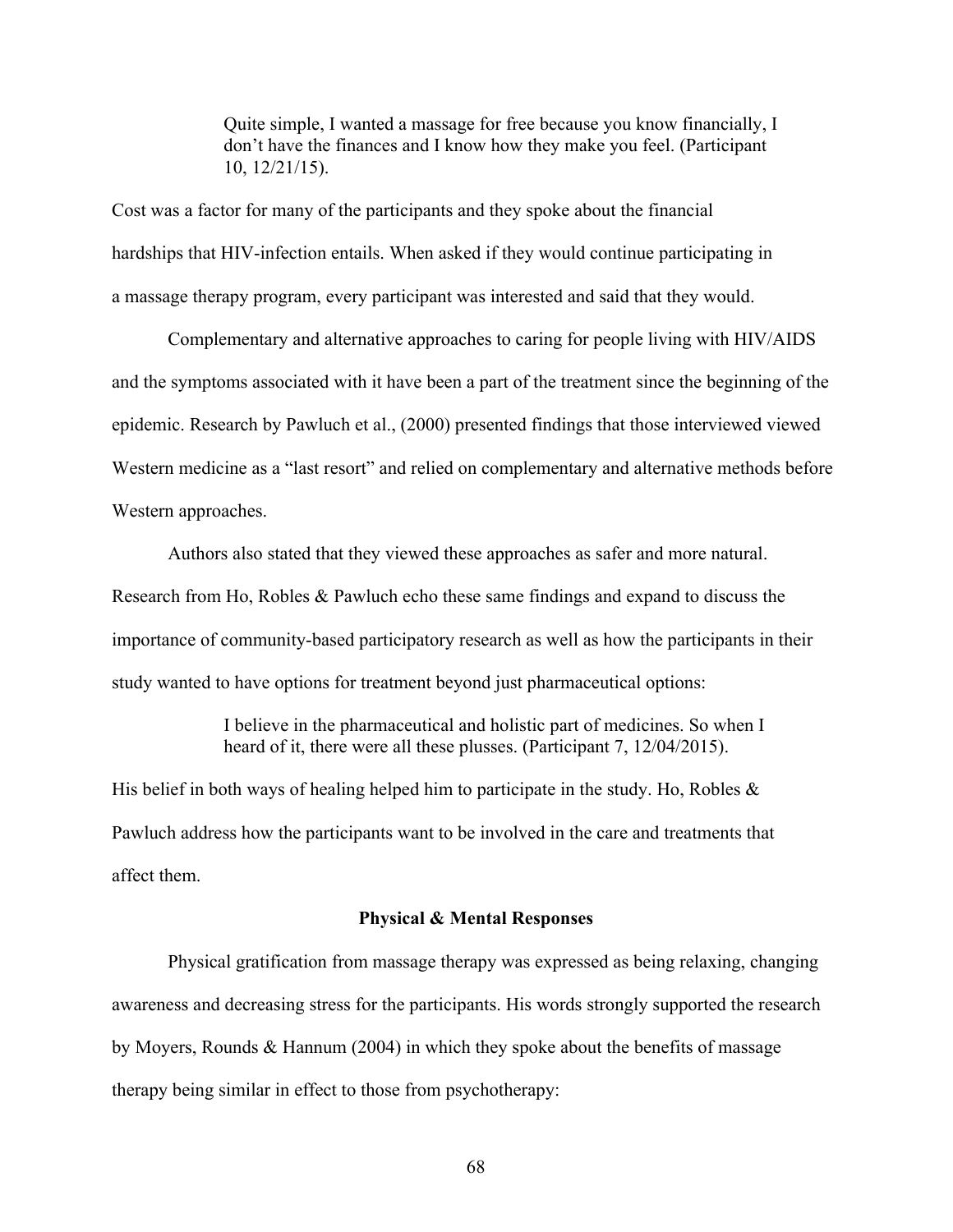It just, I just feel so much more relaxed. When I walk through the door, my stress level might have been a nine and a half or an eight. When I walk out of the door, it's like a five or six, so obviously I am approaching the situation entirely differently than I would have if I was so in the moment (Participant 1, 11/13/2015).

His sense of relaxation was evident from the end of treatment through the interview

process. In the observation notes from his session, I noted that he expressed relaxation

and was visibly relaxed leaving the treatment. He went on to talk about

spiritually and mentally the differences he noticed:

Spiritually and mentally it was just like a freedom. Like shaking off the shackles of this world and just the ability to just remove yourself and just go someplace where there's just no bills, no people, no bosses, no this, no that and just you know. Yeah...you just kind of drift away (Participant 1, 11/13/2015).

Moyer, Rounds, & Hannum's (2004) research discussed how just a single application of massage

therapy can affect anxiety and depression. Participant 4's statements correlated to their findings

and she commented on her feeling more relaxed:

Um, I think I felt more at ease, my muscles felt more relaxed, less tense, less tension. Yeah and once the dog stopped barking, I think the, like, I don't know, even the…maybe I stress up, maybe when I am going through something, you just get tense, but I felt more relaxed, and soothed. (Participant 4, 11/16/2015).

Her sense of being more relaxed is something that affects all of the systems in her body

and is a significant response. Her sense of relaxation could also help her manage her

stress in a different way and reinforce positive lifestyle choices.

The fourth participant's statement correlates with Poland et al., (2013) which stated that massage

could produce a number of positive subjective effects acutely:

When I texted you, I had not peed that night. I pee like four tines a night. Guaranteed and I didn't because it helped (Participant 4, 11/16/2015).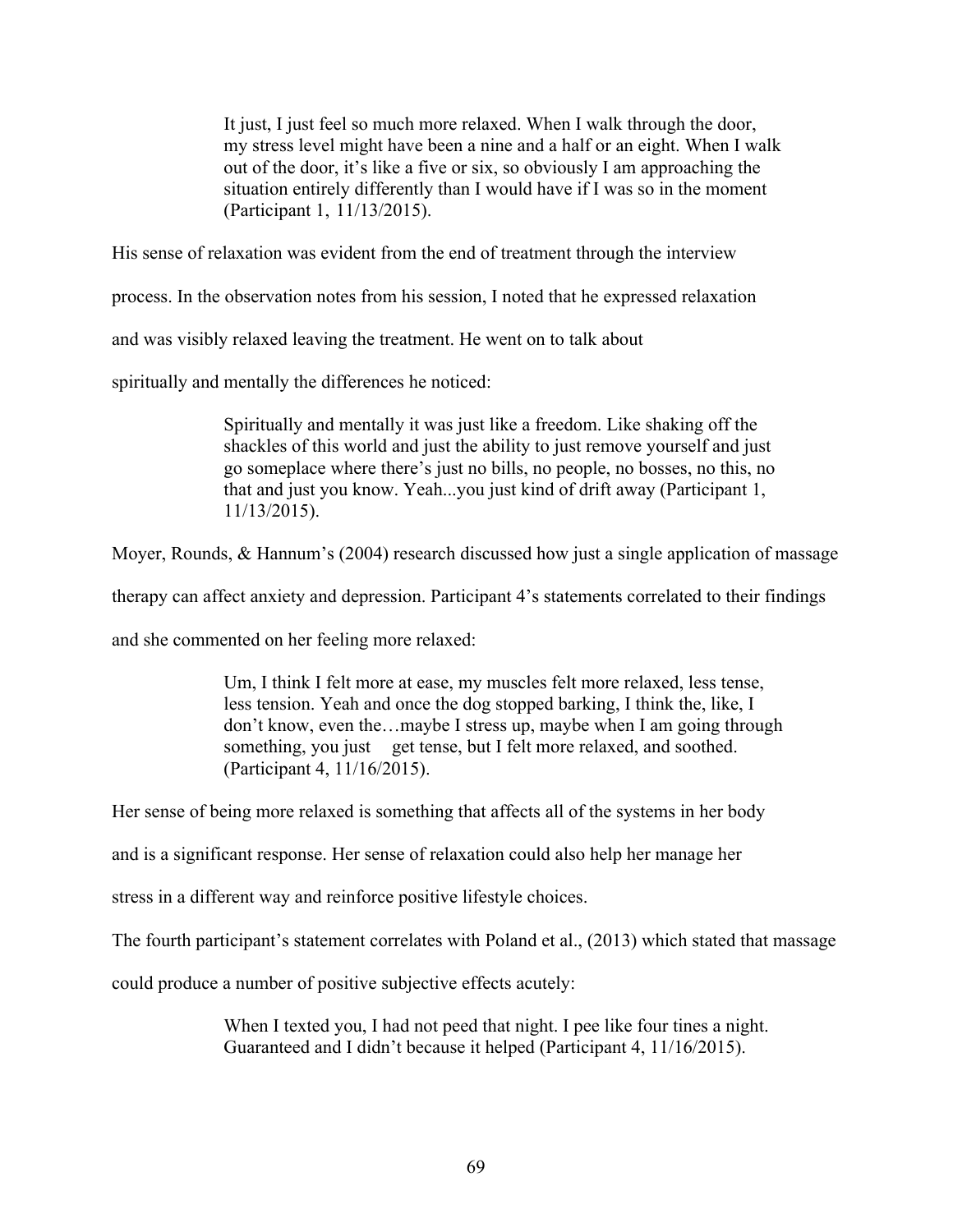Participant 5 expressed his sense of relaxation and how he wanted to experience something totally different from his normal routine following the massage:

> I just, I wanted to go to a park or something. I just wanted to go relax. Come home and do some incense and yoga…I would have just went home and meditated (Participant 5, 12/07/15).

This comment from him was a polar opposite from his previous statements of wanting to

be out and about shopping and being busy. His feelings of relaxation also could have

beneficial positive behavioral implications.

Participant 4 spoke about how the massage helped her with her emotions and mentally.

Her statement correlated with Moyers, et. al., 2004 about her relief from the massage. She

expressed:

I said bipolar too, in addition to, so the massage, oddly enough, slowed my head down a little (Participant 4, 11/16/2015).

The sensation of feeling her head slowing down following the massage is a powerful

statement of the benefits of massage therapy. It demonstrates how massage therapy

affects both the physical and mental bodies.

Two participants expressed similar feelings:

I think that it would help people to relax their bodies physically relax their minds emotionally and mentally and this that it would things that you think about would not necessarily be so dire, so serious (Participant 10, 12/21/2015).

Participant 11 expressed how she always feels dirty and how she did not feel that during the

treatment.

You didn't make me feel like, some people just make you feel dirty. And I already feel dirty, and I can't clean myself enough, I can't douche enough, shower enough. I just feel dirty. So I don't need somebody making me feel like I have this creepy crud (Participant 11, 12/18/2015).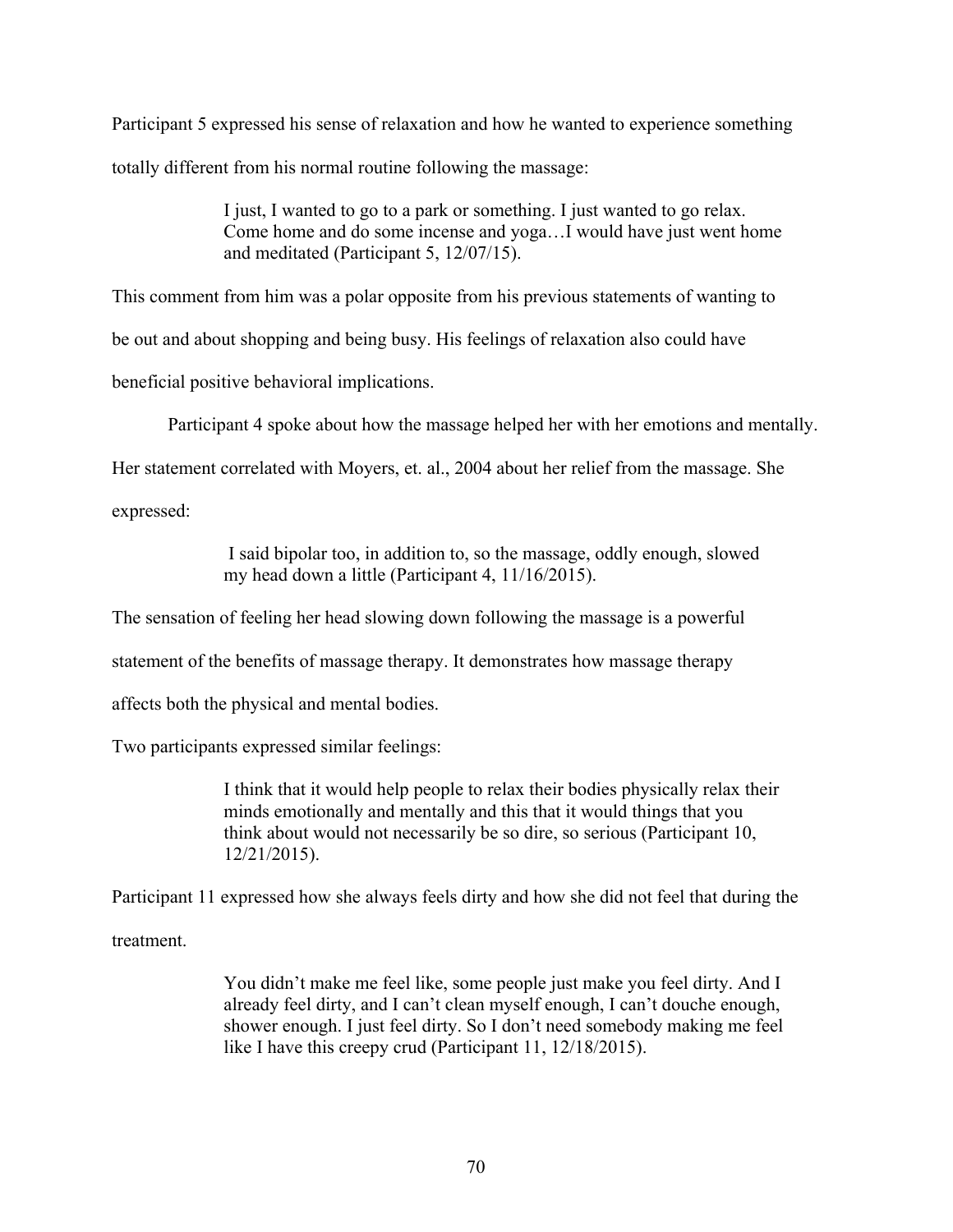Her expression of not feeling dirty while she was receiving the massage is an important piece of the results. Stigma is a huge part of living with HIV/AIDS. Some HIV-positive women have reported underutilizing health and supportive services because of negative experiences with providers where they have felt unsafe, unwelcome or discriminated against (Carter et al., 2013).

Whooten  $&$  Sparber (2001) discuss how complementary and alternative therapy use including massage therapy increases feelings of relaxation. She expressed a sense of emotional relief and a good feeling accompanying it.

> Yeah, it was a little different. I felt relaxed and at peace and I was able to pretty much let go of everything outside. Almost like, just very at peace and like not emotional, but a good emotion, like the touch or something about it…it was like a surge of relief or a good feeling inside (Participant 13, 01/22/2016).

#### Sleeping Again

In addition to the sense of relaxation many participants expressed, most of the participants spoke of how their sleep was impacted positively following the massage therapy session. Eight out of the twelve participants reported benefits to their sleep.

The fourth participant's comments about her improved sleep relates with Hendrickson's research

(2001) that found significant improvements in sleep for the participants who received

acupuncture and massage therapy. Her statement about her lymph correlated with the research by

Ernst (2008), which listed changes in lymph flow among the physiological changes from

massage therapy:

Yeah, that's why I was so happy when I actually could get some sleep, sleep, because I was like I don't know what the heck. I guess the lymph system got pushed into working the way it was supposed to? (Participant 4, 11/16/2015)

While not explicitly stated in Field (2001) and Sparber's (2000) research, it falls under the same umbrella of improved attitudes and feelings and feeling better with improved outcomes: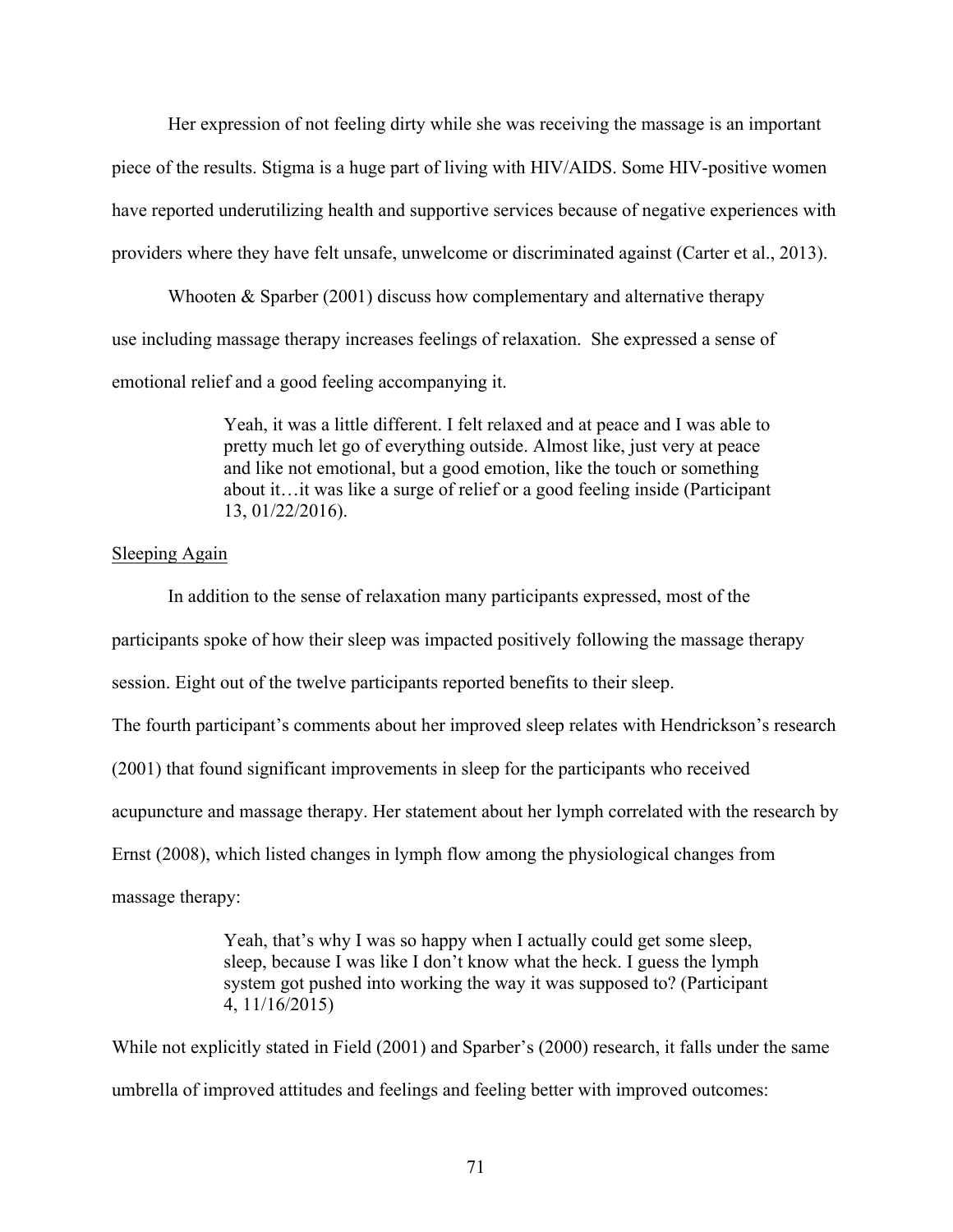Participant 13 expressed her sleep was affected as well which correlated to Gamaldo,

Spira, Hock, et. al. (2013) in which they discuss how HIV positive individuals are suffering with under diagnosed sleep disorders that are negatively impacting quality of life and functional capabilities:

> I usually have trouble getting to sleep usually and I just fell asleep around 9 which is not a usual thing for me and I didn't need to knock myself out of anything which was nice (Participant 13, 01/21/2016).

Gamaldo et al., (2013), discusses how the lack of sleep negatively impacts quality of life and other functional capabilities and discuss how mounting evidence is linking sleep disorders to conditions associated with increased morbidity & mortality They discuss how amongst HIV positive individuals, sleep complaints have been common and debilitating but have rarely been formally assessed.

> Yes, I slept really well. I have been sleeping really well ever since (Participant 12, 12/24/2015).

Participant 10 also experienced changes in her sleep and stated:

Yeah, I think I slept like a baby Friday night. Plus the massage that enabled me just to sleep like a baby that Friday night (Participant 10, 12/21/2015).

The changes in sleep are especially significant because the lack of quality sleep is

widely known to negatively impact health outcomes.

Field (2001) that stated that massage therapy positively impacted the immune systems of

people living with HIV/AIDS who received massage:

I think it is just a great thing cause it is great for the immune system, I have read about it and I just think it is a positive thing and I want to be a part of it. (Participant 13, 01/22/2016).

Participant 13 understood that people like to be touched and also that massage

therapy would help her immune system: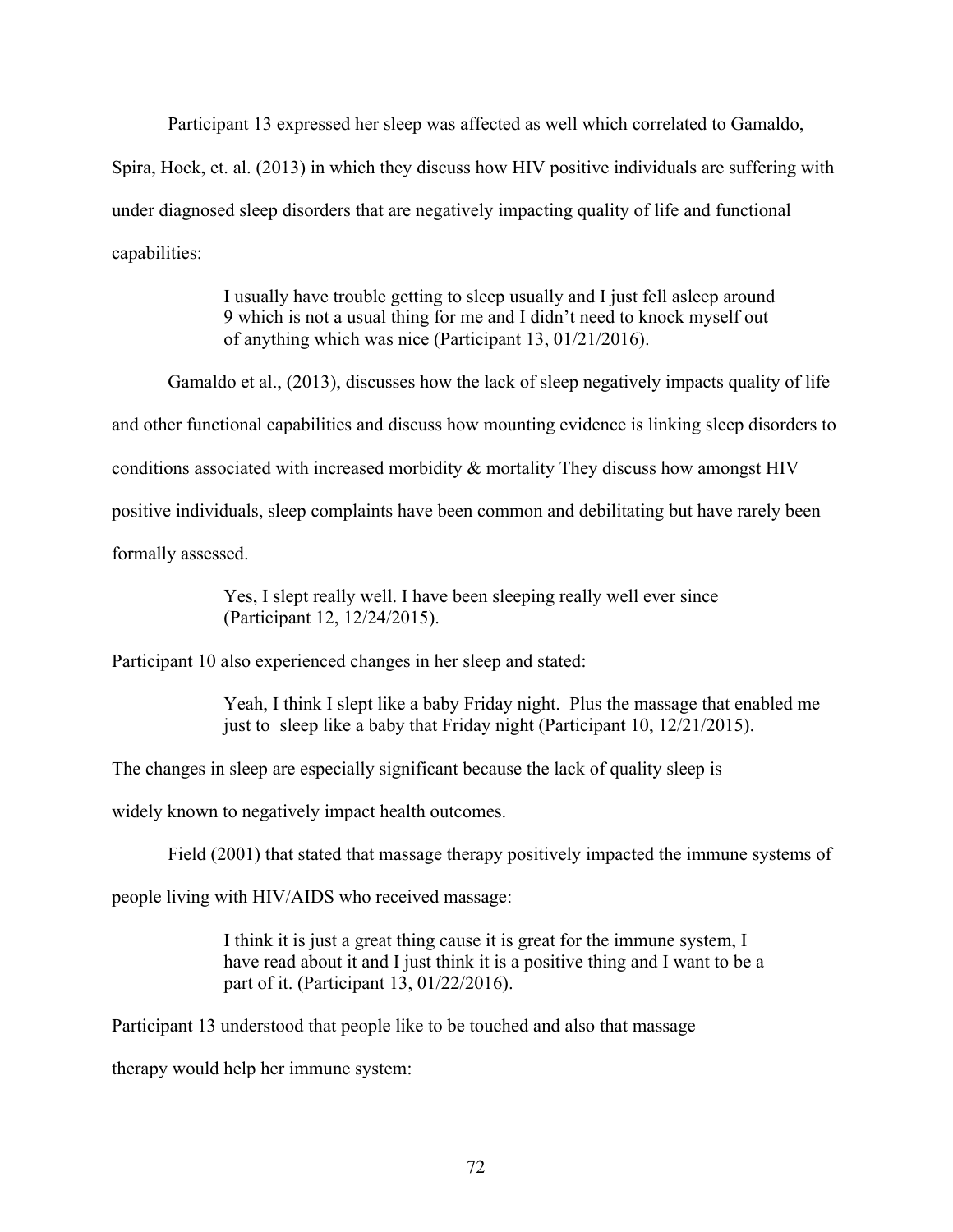I feel like just the touch part of it, even that, you know, people like to be touched. I think that people would really feel better and it would help their immune system obviously (Participant 13, 01/22/2016).

Her statement about touch helping the immune system has been shown in Diego et.

al., (2001), which found decreased anxiety and depression following massage

therapy along with enhanced immunity.

### **An Emotional Roller Coaster**

Many emotions were expressed throughout the duration of this study.

Participants' emotions ranged from anger, anxiety, depression and isolation to feelings of

happiness, sadness, love and gratitude. The wide range of emotions and feelings and the

catharsis that sometimes occurred for the participants' was incredible to witness.

Many of the participants spoke about their anxiety. The thirteenth participant's comments

correlated to Moyers, Rounds & Hannum's (2004) and Ironson et al., (1996) findings of

decreases in anxiety for participants that received massage therapy:

Immediately. Yeah, cause I was very…cause I get stressed and I have anxiety and different things in my body, you know, the muscles and this and that I just felt clear, I had energy and was ready to tackle the day, I felt peaceful, I felt really, really, amazing (Participant 13, 01/22/2016).

The thirteenth participant went on to say:

They were like, I feel your energy. Well it was actually one of my friends. We were texting a little and then we were talking before I went in for my appointment and he was like, I can feel you right now, your energy is so…and I was like, I just had a great massage, so…(Participant 13, 01/22/2016).

This change in her energy was meaningful to her and she continued to say how different she felt following the massage. The decreases in stress and anxiety could positively impact health outcomes for this population as well as many others.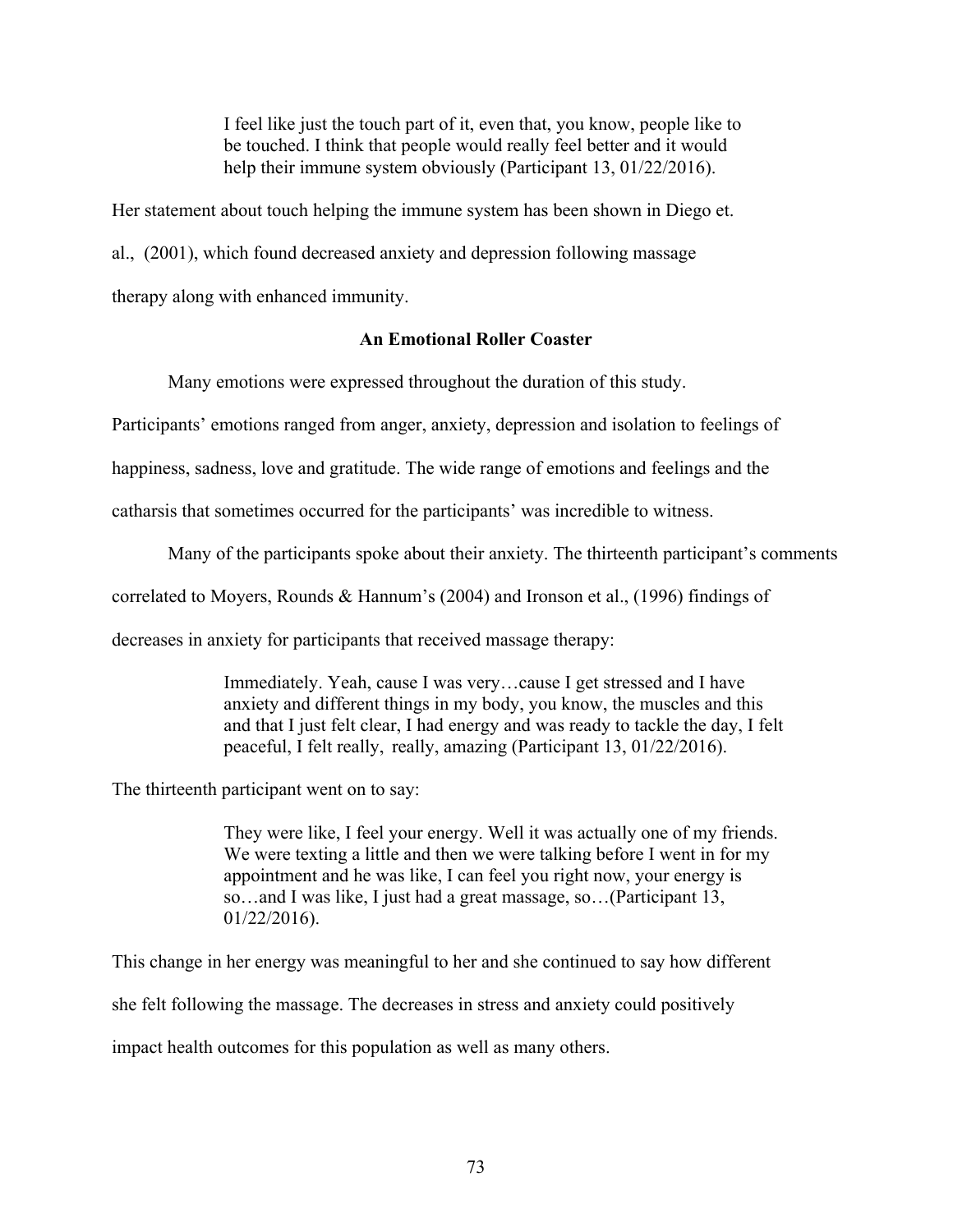Participant one expressed less feelings of stress, which correlates to Moyer et al., (2004) and Field (2001) whose research noted decreases in stress and anxiety levels for participants that receive massage (expand more):

> During the course of the day I know whatever was going on, I was in a whole different frame to deal with it. Because it didn't seem as stressful, it didn't seem as for lack of a better word, provocative. (Participant 1, 11/13/2015).

One participant expressed feelings of gratitude following the massage:

You know, oh I think I think this it made me realize after that massage how much gratitude I need to have I need to be more grateful for what I have in terms of not looking at what I don't have (Participant 10, 12/21/2015).

She spoke at length about this newfound gratitude and how she was moved following the massage to be more grateful and felt very empathetic and aware of those she was encountering post-massage.

#### **Results Summary**

Four main themes emerged from this study: self-efficacy, human connectivity through touch, physical and mental gratification, and the emotional roller coaster. All of these themes suggest that massage therapy can be a powerful addition to the care and treatment for people living with HIV/AIDS. These changes and themes could also assist the participants' to feel more empowered about their health and treatment of their health.. As far as medicine has come in the care and treatment of disease, the very basic human needs remain and one of the most important of those is human contact. Integrated approaches are being taken in medicine more often as patients request more holistic care.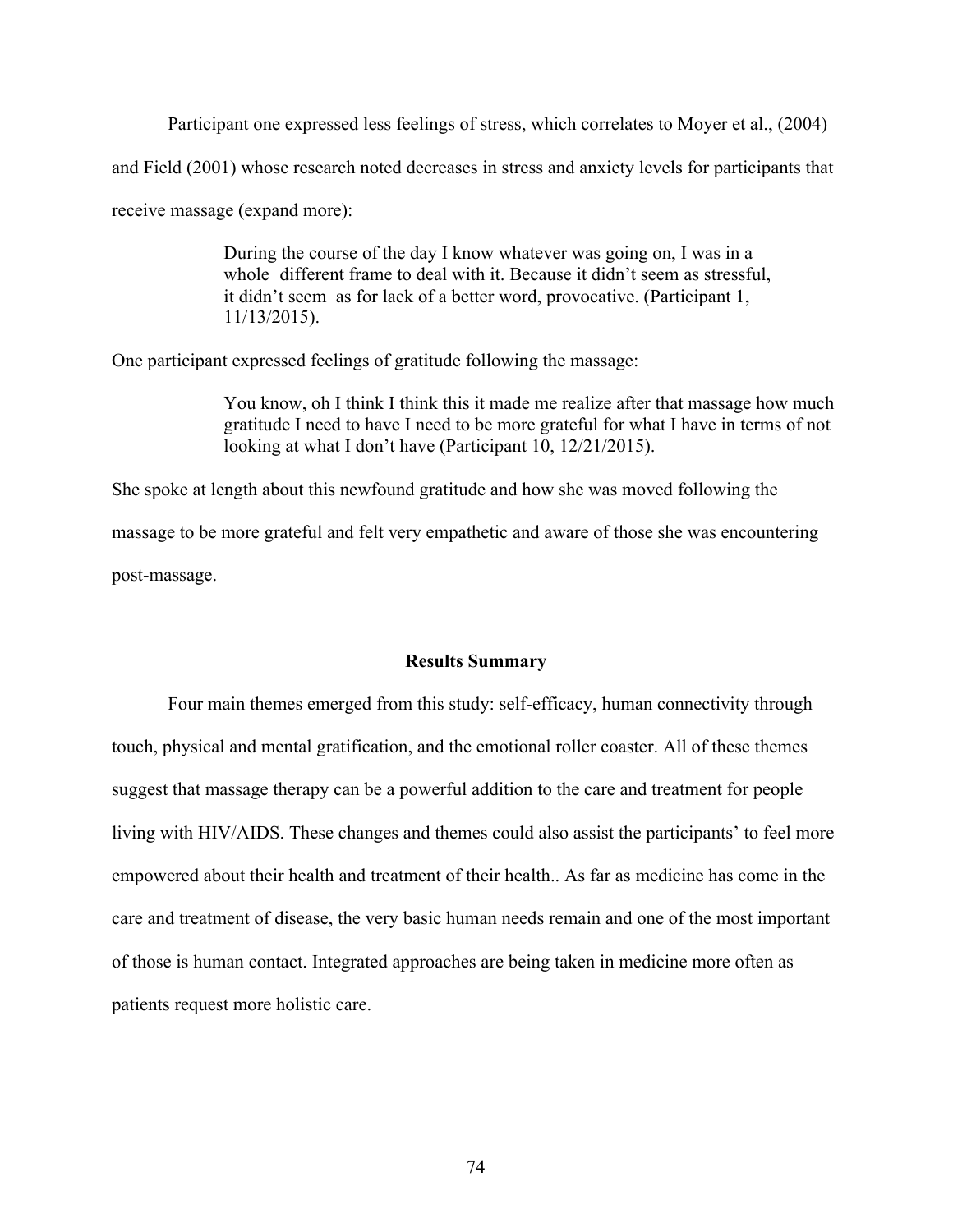#### **Chapter 5**

#### **Discussion, Correlations, Limitations, & Conclusion**

#### **Discussion**

This study is the conclusion of twelve years of exploration and study for the researcher. It began from a pathology project in massage therapy school, which led the researcher to providing massage in several area HIV/AIDS community organizations in Las Vegas. She began noticing changes within the clients that were coming in for massage treatment. The clients themselves told her about various changes they were noticing as well. The researcher then contacted individuals at the University of Nevada, Las Vegas to find out how to express what she was observing. Thus the journey of a Ph.D began.

The findings from this study and the implications for the care and treatment for individuals living with HIV/AIDS could also be extrapolated into the care and treatment of many other chronic diseases. The proposed recommendations for further exploration and implementation of massage therapy as a treatment to be included in the plans of care could provide further evidence of the effectiveness of human contact to provide meaningful change for influencing human behavior. The first part of the chapter, the findings from the interview questions are discussed and how they assisted in answering the research question. The connecting relationships from this study and the literature presented create a strong foundation to conduct more research on this topic.

The purpose of this phenomenological study was to explore how massage therapy affected the self-efficacy for individuals living with HIV/AIDS that were in care at AFAN in Las Vegas, Nevada. The phenomenological approach was used for this study because the researcher was interested in the participant's lived experiences in order to better understand how massage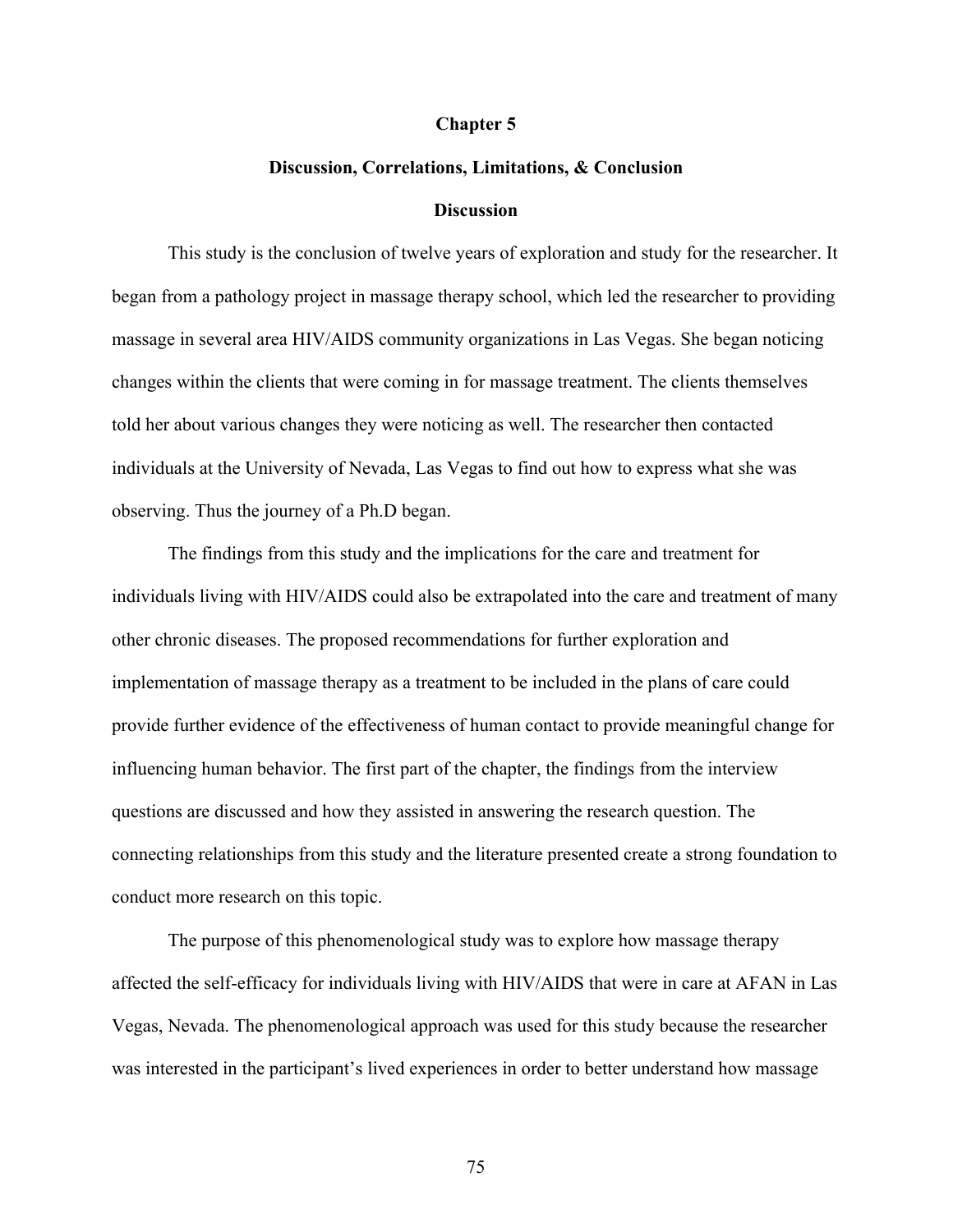therapy could affect their self-efficacy. The convenience sample included 14 participants, 7 male and 7 female. Four of the participants were African-American, 8 Caucasian, and 2 Latino. Of these 14 participants, 12 completed the study.

One of the most striking revelations from this study was how disenfranchised many of the participants felt. Many of the participants spoke of how this experience of receiving massage therapy helped their feelings of isolation, anxiety, how it allowed them to sleep better, how it reminded them of their "humanness," and how long it had been since they were touched by another human being, as well as the frustrations of accessing care and services in Nevada.

One participant spoke about how the anticipation of getting a massage was almost as good for him as the actual massage. The anticipation of looking forward to massage was a powerful part of the experience. Many of the participants expressed that receiving massage therapy reminded them that they needed to do more of self-care in addition to their daily routines. Another participant spoke of how it reminded her to be grateful and have gratitude for her life. Other participants' spoke of how living with HIV still continues to hold a strong stigma and that the world sees and treats you differently. They stated how the massage experience was a positive note and allowed them to transform past the disease during the session.

This sense of isolation and the ensuing anxiety are contributing factors to depression and harmful health behaviors. If massage therapy was able to be a regular part of individual care for people with HIV/AIDS, it is possible that the positive effects could be maintained. The changes in self-worth, self-esteem and increase in awareness and healthy behaviors could dramatically enhance their quality of life and potentially change their behaviors. Many of the participants from this study spoke of such an awareness and how they made different choices following the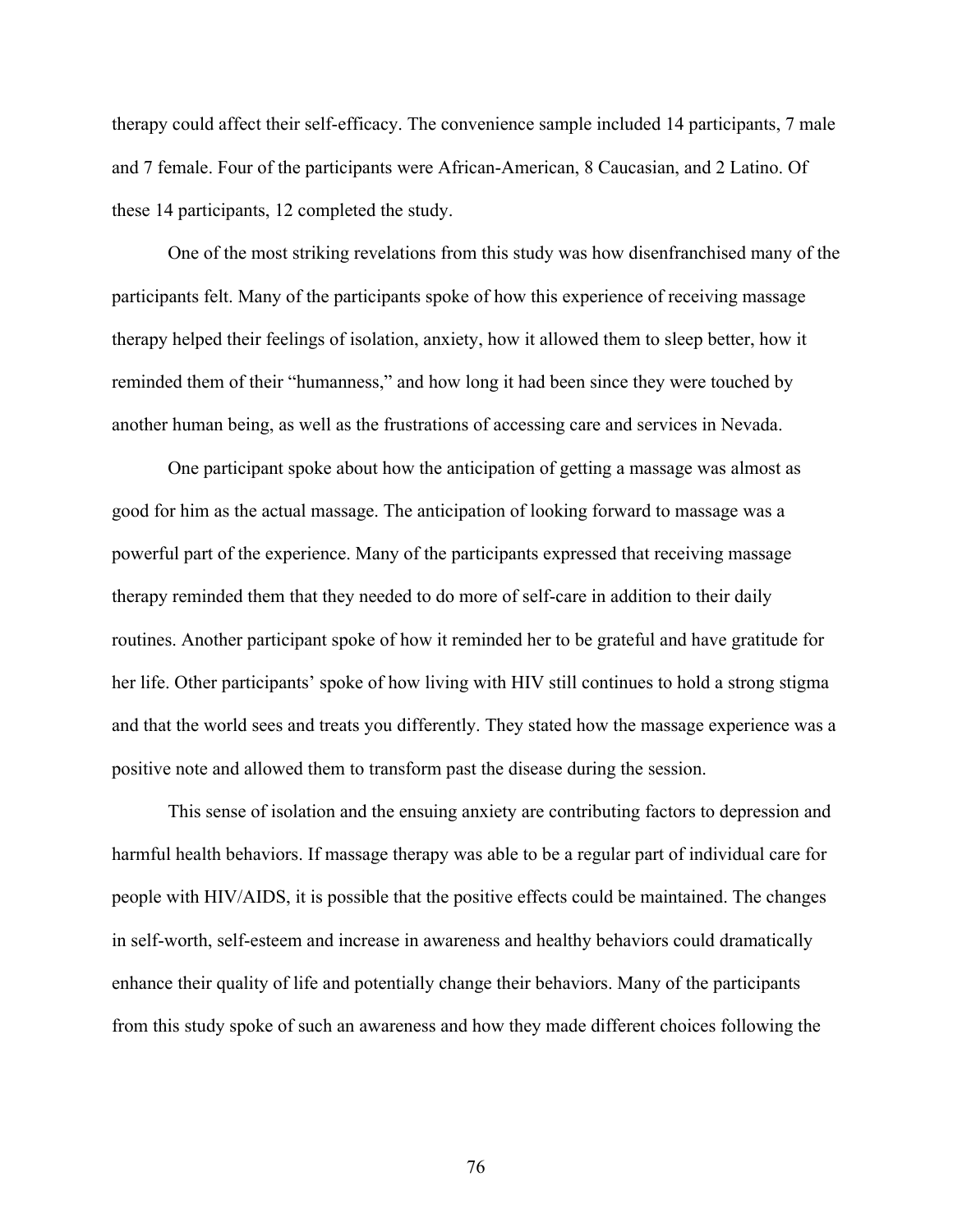massage that were health-enhancing behaviors. This researcher believes that this provides answers to the research question about massage therapy affecting self-efficacy.

#### **Correlations of Findings to the Current Literature**

The results of this study related to other research findings in regards to reasons participants tried massage therapy including reduction of symptoms, stress relief, help with anxiety, to help the pain in their bodies and relaxation (Duggan et al., 2001, Moyer et al., 2004, Field et al., 2001, Patrick, 2000, Wu, Attele, Zhang, & Yuan, 2000, Fairfield, et al., 1998, Ironson, et al., 1996, Poland et al., Jewett & Hecht, 1993, Hillier et al., 2010). All of the participants expressed that they wanted to participate in the study so that they could receive massage therapy and many were interested in the changes it could make for them. Interestingly, a majority of the participants noticed positive changes in their minds, bodies and spiritually. This finding suggests that massage therapy could be a useful addition to plans of care for individuals living with HIV/AIDS.

The effects from Bandura's Social Cognitive Theory and self-efficacy theory were evident throughout the interviews with the participants in the days following their massage therapy session. Many of the participants spoke of a new awareness of their actions, bodies, and behaviors. This correlates directly to Bandura's definition of self-efficacy where he states:

"Among the crucial personal factors are the individual's capabilities to symbolize behavior, to anticipate the outcomes of behavior, to learn by observing others, to have confidence in performing a behavior (including overcoming the problems in performing the behavior), to self-determine or self-regulate behavior, and to reflect on or analyze experience (Bandura, 1997)."

The experience of having a massage seemed to help many of the participants reintegrate themselves with themselves and some would speak of making changes to their lifestyle or behaviors.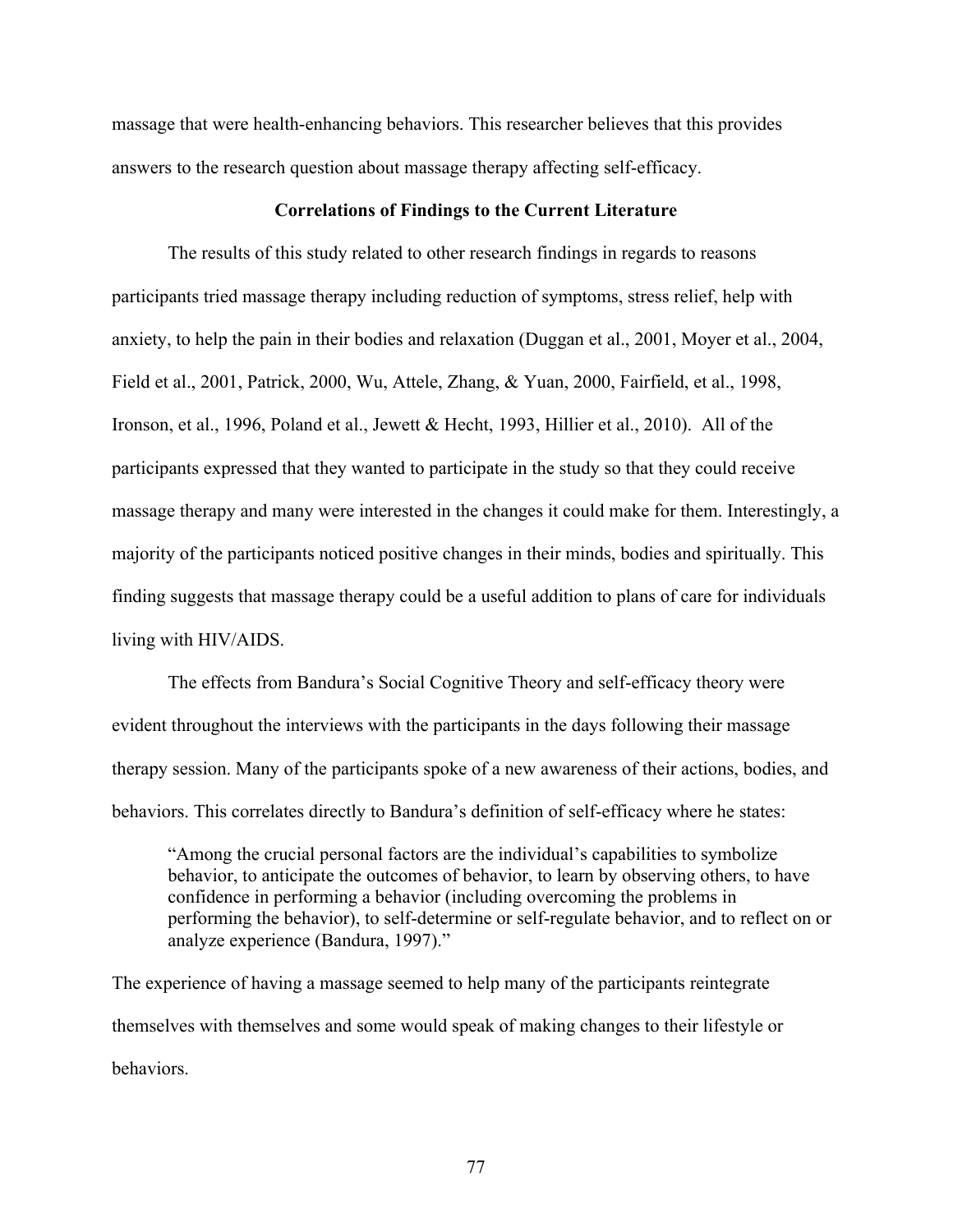Another finding that emerged from previous studies and to the extent people think and believe and feel affects how they behave (Bandura, 1986; Bower, 1975; and Neisser, 1976). Many of the participants reported behaviors that differed from their norms following the massage therapy session. According to research cited previously from Bandura,

The natural and extrinsic effects of their actions, in turn, partly determine their thought patterns and emotional reactions (Bandura, 1986). The personal factor also encompasses the biological properties of the organism.

This effect could have the potential to change the individual thoughts and emotions, which could lead to better overall health and well-being.

The data results from this study runs parallel with the findings from Finch and

Bessonnette, 2012:

This study results support that massage therapy increases the self-efficacy of clients with multiple sclerosis, potentially resulting in a better overall adjustment to the disease and an improvement in psycho-emotional state (Finch & Bessonnette, 2012).

The data from this study show the improvement in psycho-emotional state and suggest further research is necessary to show the long-term effects of regular massage therapy for individuals living with HIV/AIDS and could expand even further to any chronic disease.

Another finding from this study that related within the research was that the many of the participants were frustrated by the drug regimen that they had to take and all of the side effects that they caused. They felt that the pills were a constant reminder of their illness (Moen et al., 2009; Townsend et al, 2003). Many of the participants were seeking out other ways to manage their disease and symptoms associated with it. They expressed relief from the anxiety, stress, bodily pains and isolation from the one massage therapy session.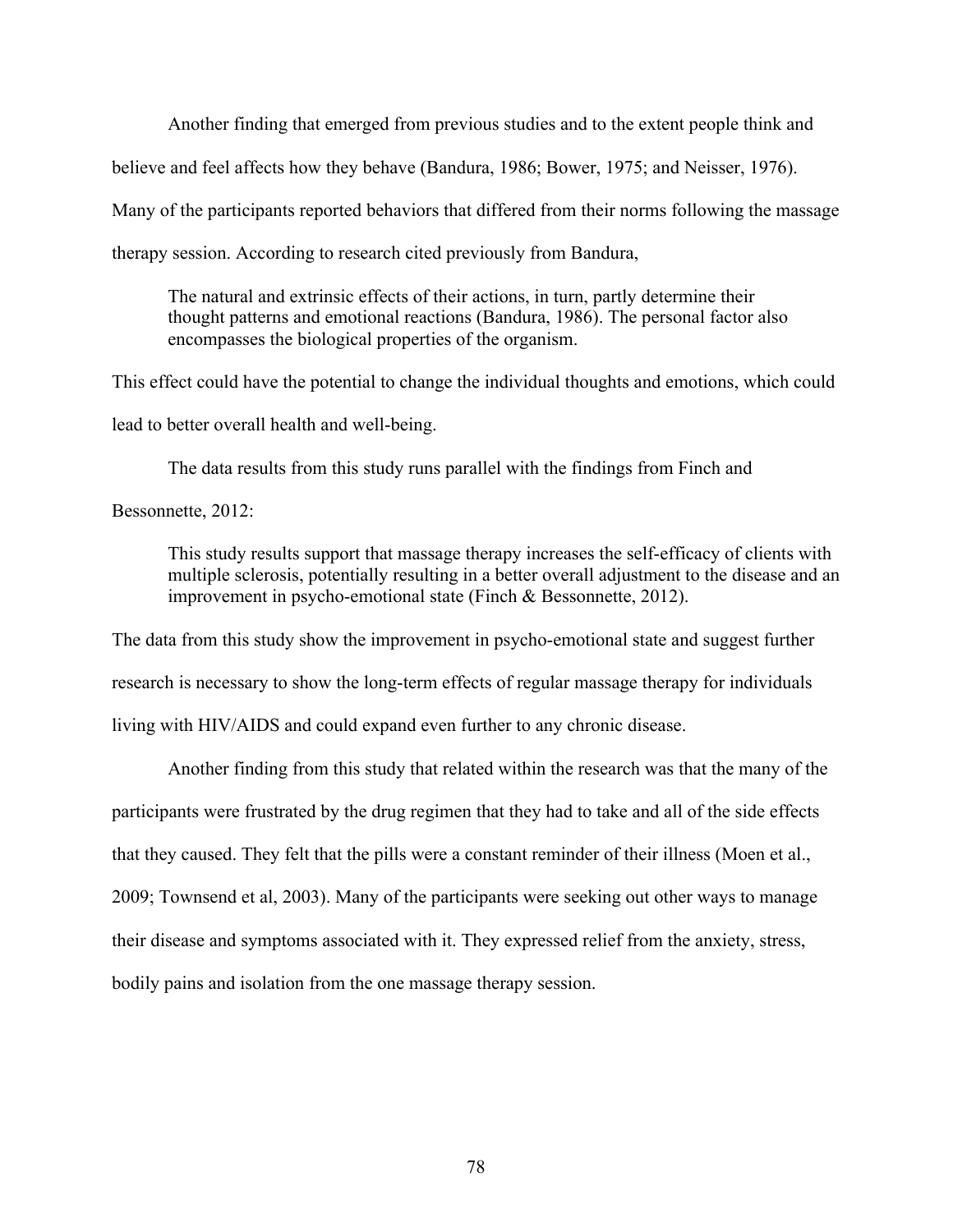#### **Limitations of the study**

This study encountered some limitations. These limitations included the participants only being able to receive one massage before being interviewed. The second limitation was the sample of participants was limited to clients of AFAN who are in-care and did not provide a representative sample population of HIV/AIDS patients living in Southern Nevada. The third limitation was that the participants were limited to AFAN clients who were inside the building during the months of November-January. Plus this excluded clients who did not physically come into AFAN as the recruitment tools were fliers left on the community resource table. The fourth limitation was that there was no way to ensure saturation had occurred. The final limitation was that the researcher was also the massage therapist and interviewed so the participants may have answered the questions differently.

#### **Conclusion**

This study provided a glimpse into the lives of individuals living with HIV/AIDS in Las Vegas and how one massage therapy session affected their feelings of self-efficacy. The subsequent interviews with each participant provided data that strongly supported the use of massage therapy as an additional treatment method that could help enhance each participant's sense of self-efficacy. Every participant in this study reported positive benefits following the massage therapy session and many expressed a newfound awareness of their bodies and their overall well-being.

This awareness is pivotal in initiating meaningful behavioral changes. The feelings of being cared for created a ripple effect where the participants begin to think about their decisions in a different light. Due to the limited time frame and study design, a longitudinal research study with HIV/AIDS patients would be an excellent tool to continue gathering data to see what the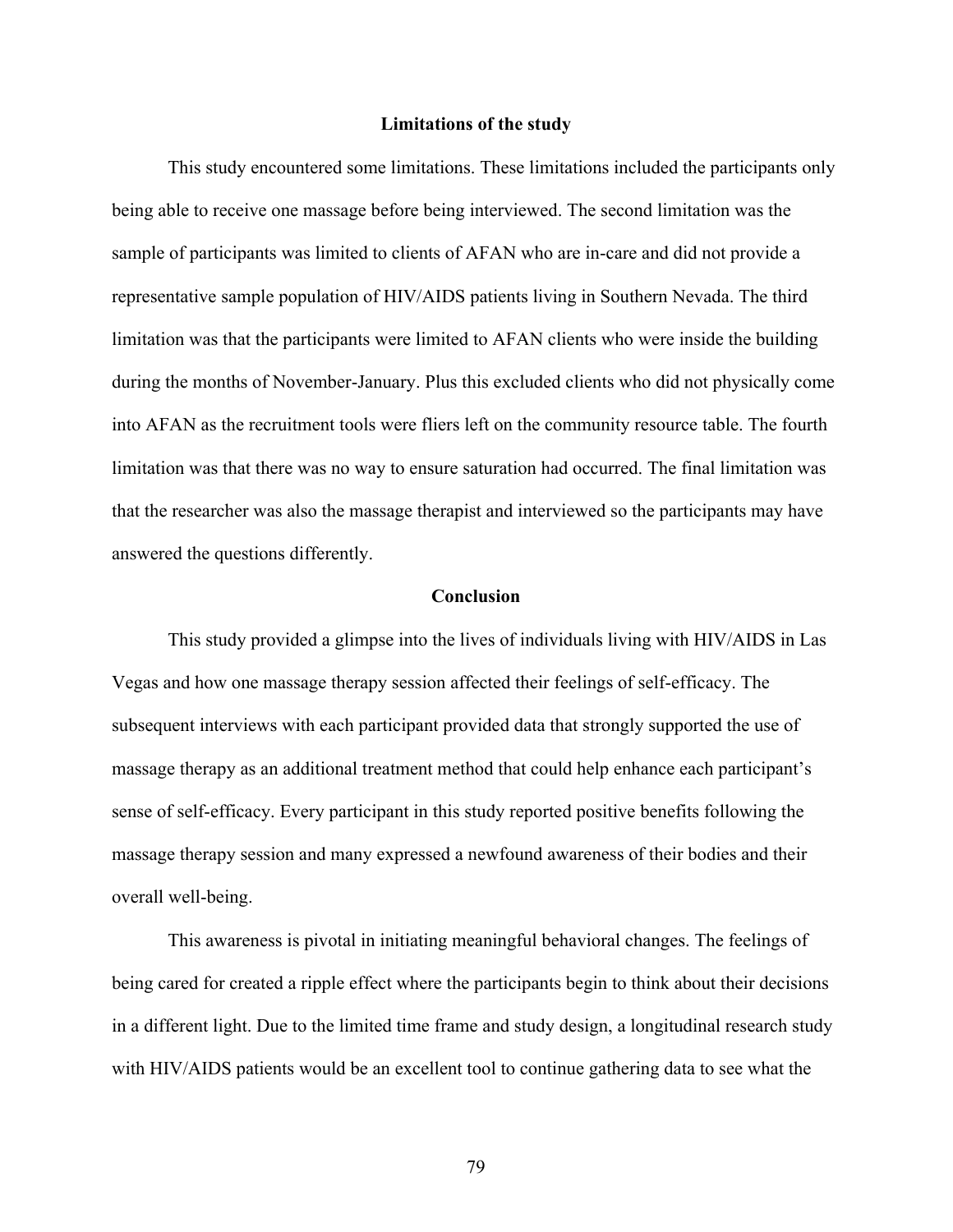long-term effects of regular massage therapy could be. Additionally, there are numerous other methods that fall under the integrated medicine umbrella that could be tested and utilized to help improve the quality of life and provide better care for people living with HIV/AIDS.

Integrating massage therapy into the plans of care for individuals living with HIV/AIDS is the next recommendation. This research shows how beneficial massage therapy is and the addition of massage therapy into the plans of care and services offered by the organizations could also be very effective in assisting clients manage the overwhelming emotions, symptoms and management of their disease.

This research could be applicable to individuals living with other chronic diseases. The symptoms and emotions that the participants expressed echo those of patients this researcher worked with in her years working with hospice patients. The human emotions and the experience of being ill create a different dynamic for the affected individual as well as those who love them. The introduction of touch through the method of massage therapy can provide a meaningful human connection that helps to provide comfort in ways that words cannot.

I strongly believe from this study and from my years of working as a massage therapist that touch is the missing link in our cycle of health and illness. Modern medicine has created miraculous discoveries and ways of extending our life cycles, yet our most basic human needs are being overlooked in the "busy" or hectic pace of medicine. At our most basic human level, human beings are complex organisms that require food, air, water, shelter and human contact to thrive. Many of us have the first four necessities but the lack of human touch is destroying our health, physically, mentally and spiritually. I believe that with more research and education about the importance of human touch, we can reverse many of the modern day afflictions that are impacting our health.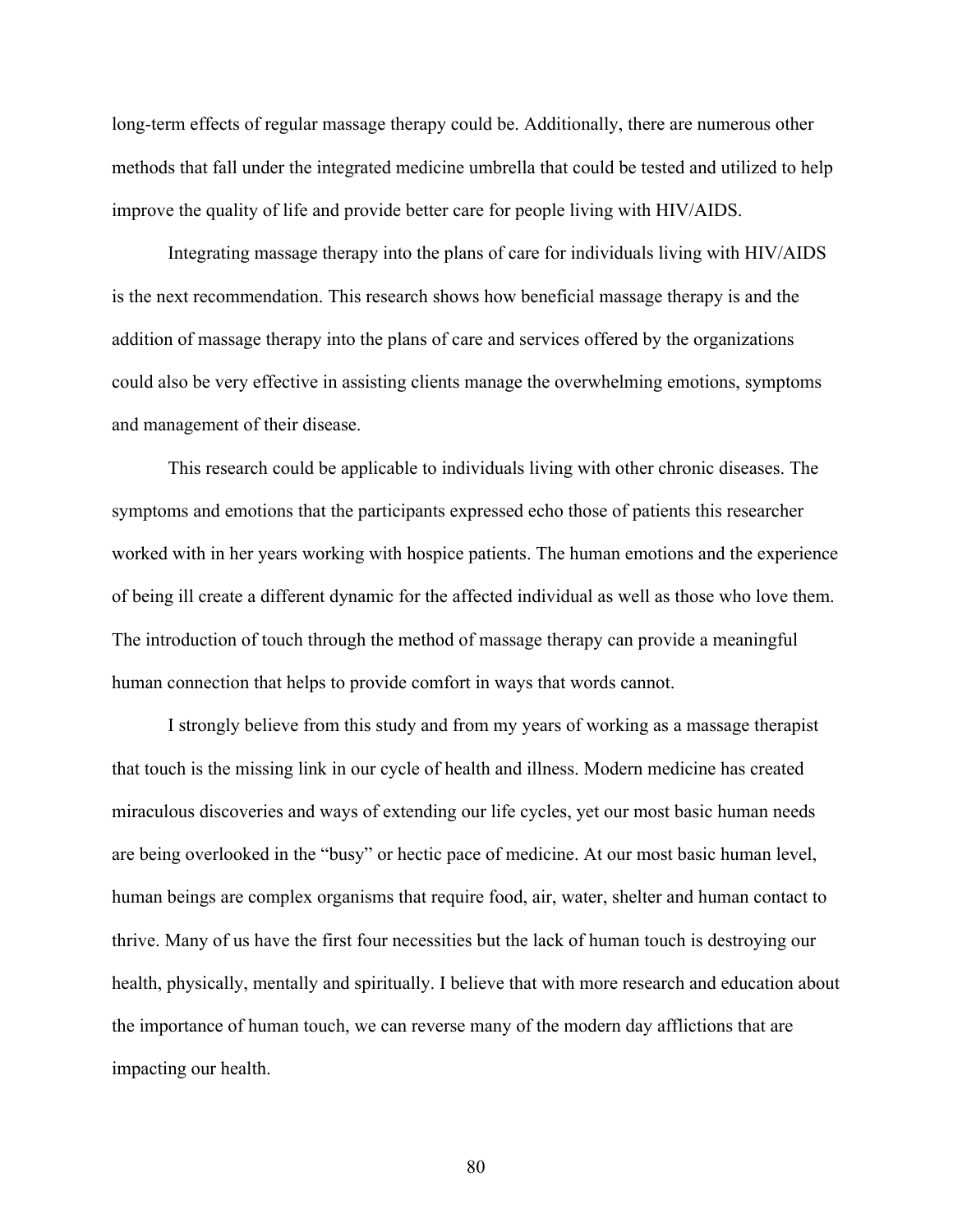#### **Implications for Public Health**

The implications for the field of public health are evident from the findings of this study. Massage therapy programs are needed to help members of the community who have HIV/AIDS to reduce anxiety and stress as well as to help reconnect bodies, minds and spirits. Several participants spoke of prior drug or alcohol abuse and this addition into the plans of care could also help decrease usage and create a new way of mediating stress and manage emotions. Massage therapy can help the mental, physical, and emotional problems that further impact the health of individuals living with HIV/AIDS.

The addition of massage therapy could begin to expand HIV/AIDS treatments in Las Vegas to a more integrated model of care in which patients could receive a more comprehensive plan of care. The lack of the integrated model further contributes to the health disparities for this population as well. Many of the participants in this study expressed exceedingly high levels of stress and a lack of a cohesive and supportive community. The introduction of massage therapy to HIV/AIDS care could provide more support and exponential health benefits to those who receive it.

The addition of massage therapy to HIV/AIDS care could also create a pathway for more integrated health methods to become accessible to those infected in the community. As shown in the literature of Ho, Robles & Pawluch, those living with HIV/AIDS understood the necessity of the drugs and expressed deep resentment & frustrations about the medications. Their research also showed that the participants were able to assert agency and control over their health care choices when given options. This is important so that individuals are empowered to take charge of their health. Massage therapy and other integrative methods are effective ways to help individuals recognize their role in the health decisions made everyday.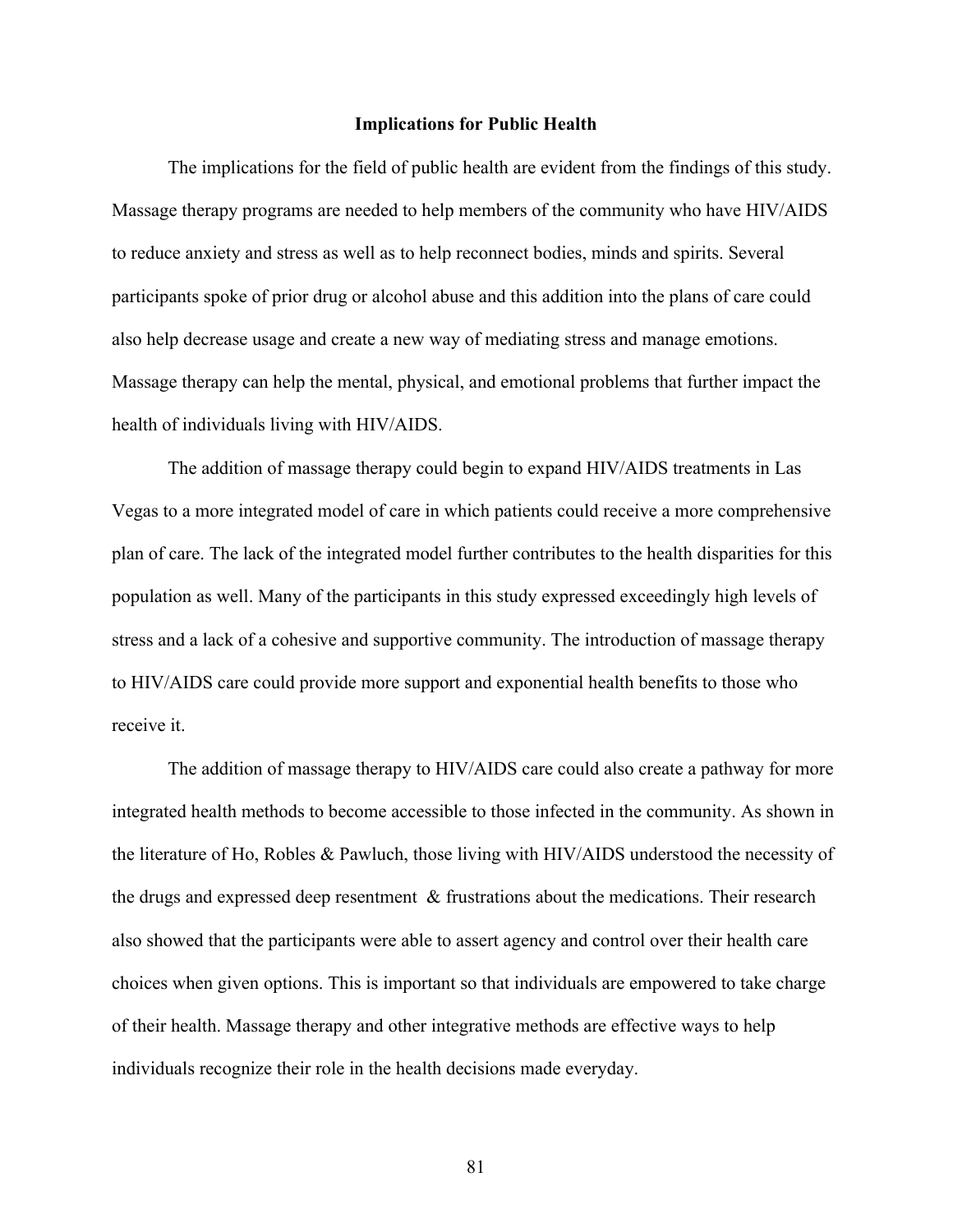## **Appendix 1**

## **Discussion Guide & Questions:**

### **How Does Massage Therapy Affect Self-Efficacy for People Living With HIV/AIDS?**

- 1. Introductions are made between the participant and researcher.
- 2. Introduction to the study
	- a. Discuss current knowledge on HIV/AIDS & massage and explain the lack of knowledge about HIV/AIDS, massage therapy & self-efficacy
- 3. Informed Consent
	- a. Discuss the project with the participant and get an oral consent.
- 4. Discussion Protocol
	- a. Explain the parameters of the study and that the participant is going to be asked questions about their thoughts on massage therapy, self –efficacy, & touch.
- 5. Face to face
	- -Have you ever had a massage?
	- -If so, how was your experience?

-If not, why not?

-How did you feel while receiving the massage?

-Did you notice any differences in your body following the treatment?

- -Did you notice any differences mentally following the treatment?
- -Did you notice any differences emotionally following the treatment?
- -Did you notice any differences spiritually following the treatment?
- -Did you experience any changes in sleep?
- -Did you experience any changes in appetite?
- -Did you experience any changes in other areas?

-How do you think massage therapy could change the plans of care for individuals living with chronic diseases such as HIV/AIDS?

6. Discussion Ends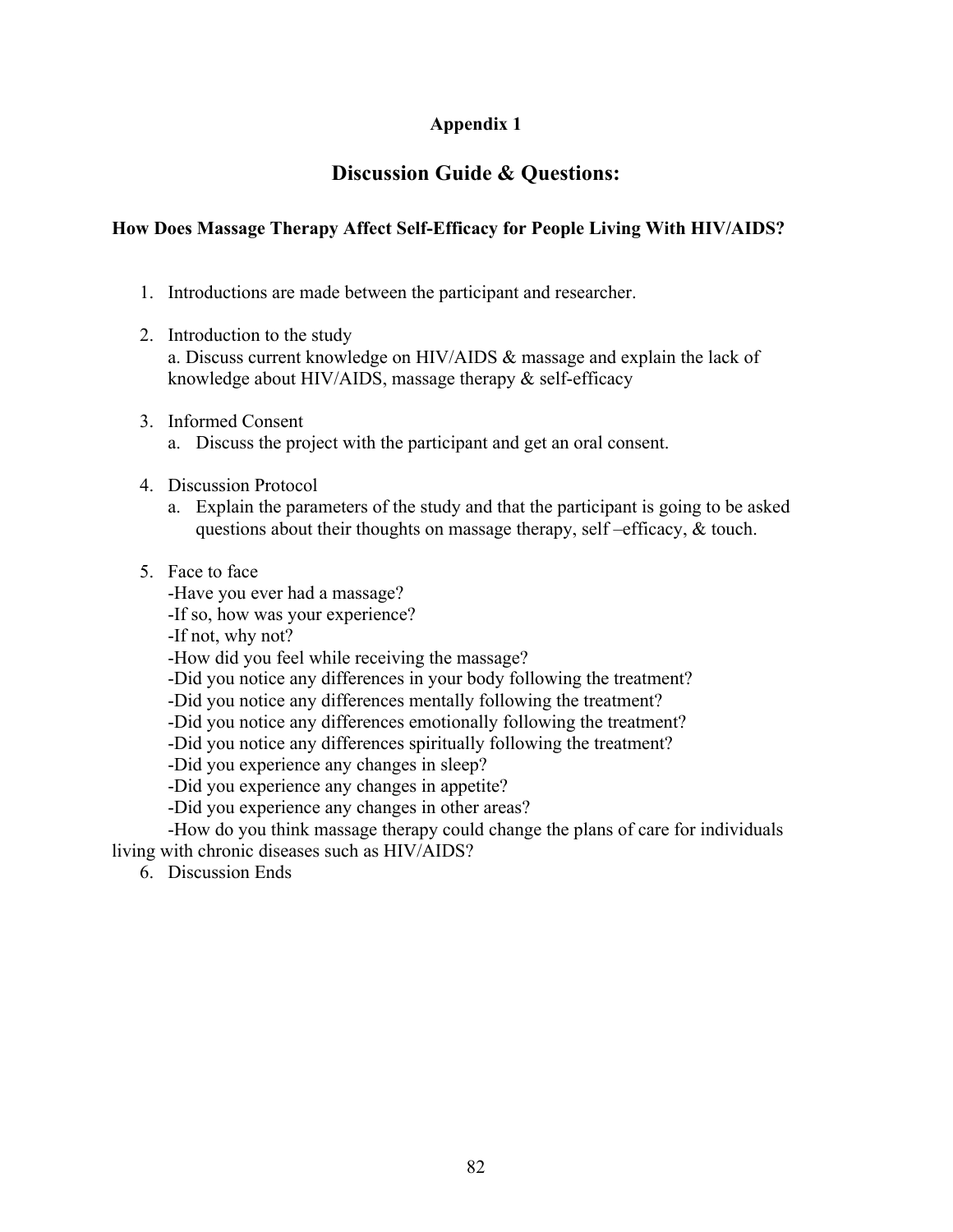#### **References**

- Alan, J.D., Focusing on living, not dying: A naturalistic study of self-care among seropositive gay men. Holistic Nurs Pract 1990;4 56-63.
- Antoni, S.,Schneiderman,M.H., & Fletcher, N., M.A. (1994) Psychosocial counseling to improve quality of life in HIV infection. *Patient Education & Counseling*. (24). 217- 235.
- Armstrong, D., Gosling, A., Weinman, J., & Marteau, T. (1997). The place of inter-rater reliability in qualitative research: an empirical study. *Sociology*, *3 1*(3), 597-606.
- Bandura, A., (1977). Psychological Review 84, 191-215.
- Bandura, A. (1978). Reflections on self-efficacy. *Advances in behaviour research and therapy*, *1*(4), 237-269.
- Bandura, A. (1982). Self-efficacy mechanism in human agency. *American psychologist*, *37*(2), 122.
- Bandura, A. (1986). The explanatory and predictive scope of self-efficacy theory. *Journal of social and clinical psychology*, *4*(3), 359-373.
- Bandura, A. (1994). Self-efficacy. In V.S. Ramachaudran (Ed.) *Encyclopedia of human behavior* (Vol. 4, pp. 71-81). New York: Academic Press. (Reprinted in H. Friedman [Ed.], *Encyclopedia of mental health.* San Diego: Academic Press, 1998).

Bandura, A. (1997). *Self-efficacy: The exercise of control*. Macmillan.

- Baranowski, T., Perry, C. L., & Parcel, G. S. (2002). How individuals, environments, and health behavior interact. *Health behavior and health education. San Francisco, CA: Jossey-Bass*, 165-84.
- Barnes, P. M., Bloom, B. and Nahin, R. L. Complementary and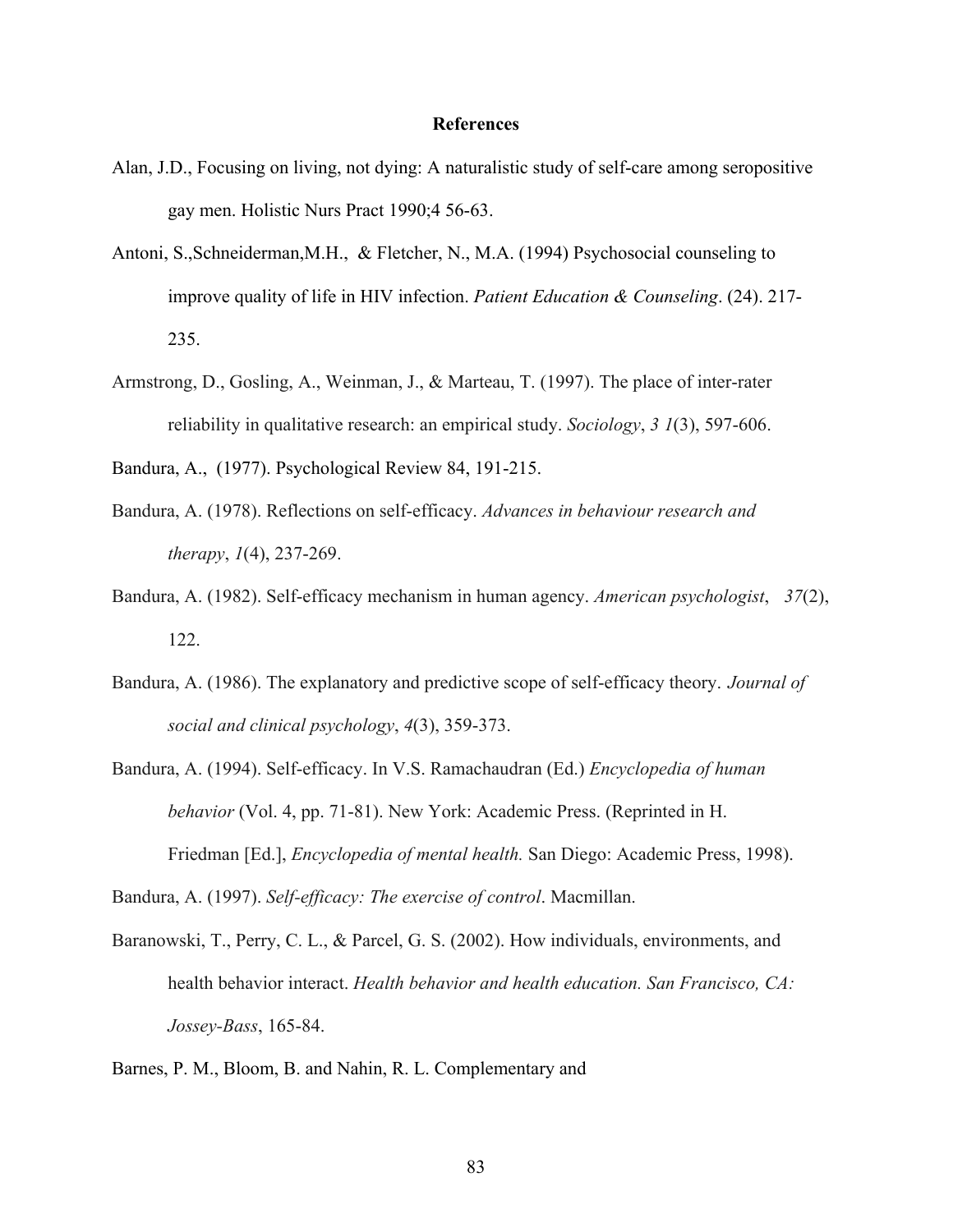alternative medicine use among adults and children: United States,

2007. CDC National Health Statistics Report #12. 2008.

- Baxter, S. (June, 30 2010). *Value of massage therapy*. Retrieved from http://www.livestrong.com
- Birk, T. J., McGrady, A., MacArthur, R. D., & Khuder, S. (2000). The Effects of Massage Therapy Alone and in Combination with Other Complementary Therapies on Immune System Measures and Quality of Life in Human Immunodeficiency Virus. *Journal Of Alternative & Complementary Medicine*, *6*(5), 405.
- Bowlby, J. (1995) (1950). *Maternal Care and Mental Health*. The masterwork series (2<sup>nd</sup> ed.) Northvale, NJ: Jason Aronson. ISBN 1-56821-757-9. OCLC 33105354. [Geneva, World Health Organization, Monograph series no.3].
- Braun, V., & Clarke, V. (2013) *Successful Qualitative Research: A practical guide for beginners.* London. Sage.
- Briggs, C.L. (1986). *Learning how to ask: A sociolinguistic appraisal of the role of the interview in social science research.* Cambridge: Cambridge University Press.
- Brown, F. (1986). The classification and nomenclature of viruses: summary of results of meetings of the International Committee on Taxonomy of Viruses in Sendai, September 1984. *Intervirology*, *25*(3), 141-143.
- Carter, A.J., Bourgeois, S., O'Brien, N., Abelson, K., Tharao, W., Greene, S., Margolese, S., Kaida, A., Sanchez, M., Palmer, A. K., Cescon, A., de Pokomandy, A., Loutfy, M.R., Women-specific HIV/AIDS services: Identifying & defining the components of holistic service delivery for women living with HIV/AIDS. *Journal of the International AIDS Society.* 2013, 16:17433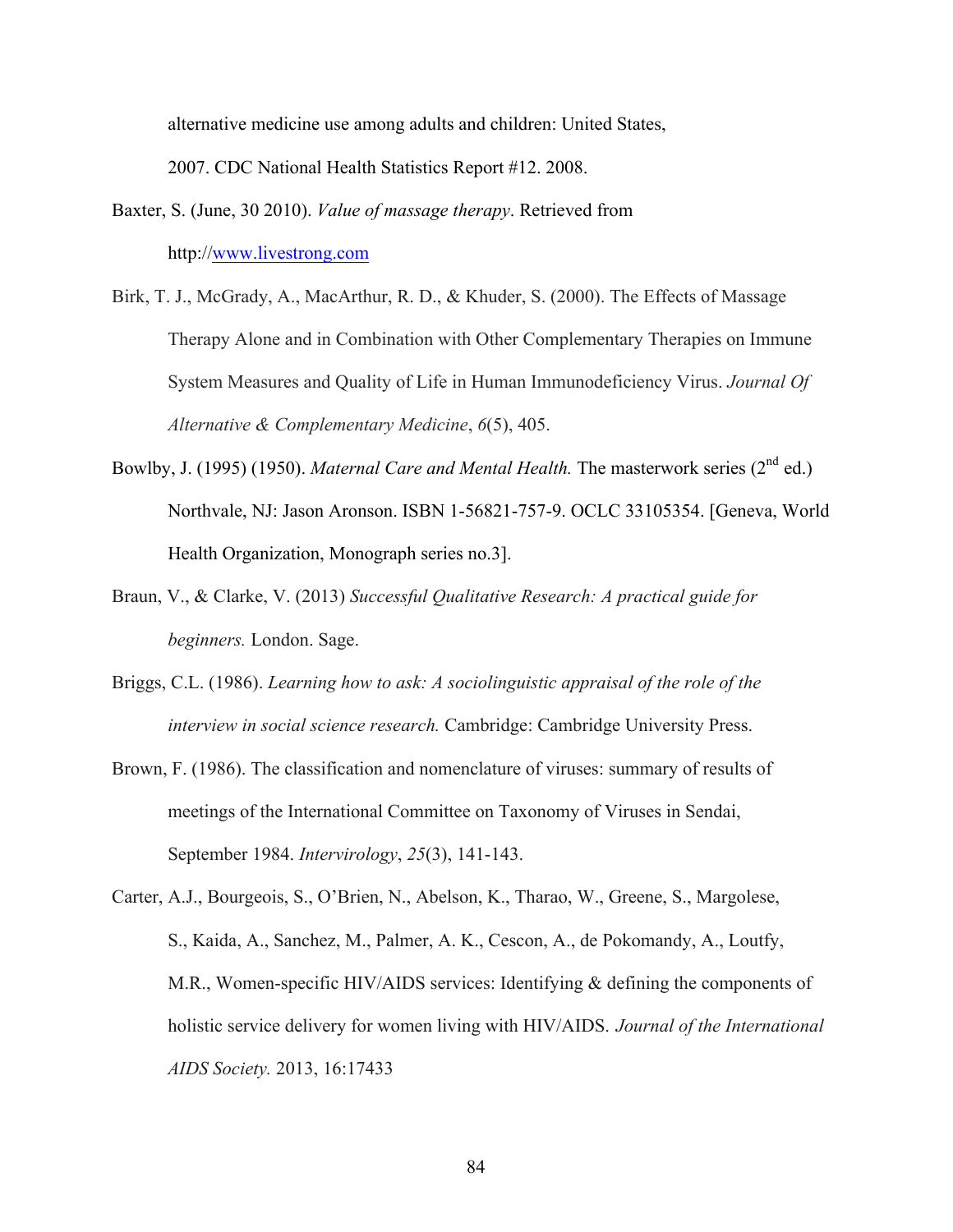- Cassileth, B. R., & Vickers, A. J. (2003). Massage therapy for symptom control: outcome study at a major cancer center. *Memorial Sloan-Kettering Cancer Center*, Retrieved from http://dx.doi.org/10.1016/j.jpainsymman.2003.12.016.
- CDC. HIV infection in two brothers receiving intravenous therapy for hemophilia. MMWR 1992; 41:228-31.
- Cornwall, A. and Jewkes, R. 1995. What is participatory research? *Social Science & Medicine*, 41: 1667–1676.
- Crawford, M. & Unger, R. (2004). *Women and gender: A feminist psychology* ( $4<sup>th</sup>$  ed.). New York: McGraw-Hill.
- Creswell, J. W. (2012). *Qualitative inquiry and research design: Choosing among five approaches*. Sage.
- Creswell, J. W., & Creswell, J. W. (2013). Qualitative inquiry and research design: Choosing among five approaches. Los Angeles: SAGE Publications.
- Creswell, J. W. (2009). Research design: Qualitative, quantitative, and mixed methods approaches. Los Angeles: Sage.
- Darko, D. F., Mitler, M. M., & Miller, J. C. (1998). Growth hormone, fatigue, poor sleep, and disability in HIV infection. *Neuroendocrinology*, *67*(5), 317-324.
- Daruna, J.H., Morgan, J.E., Psychosocial effects on immune function: Neuroendocrine pathways. Psychosomatics 1990;1:2-12.
- Dillon K., Minschoff, B., Baker, K., Positive emotional states an enhancement of the immune system. Int J Psychiatry Med 1985;15:13-18.
- Dowling, M. (2007). From Husserl to van Manen. A review of different phenomenological approaches. *International journal of nursing studies*, *44*(1), 131-142.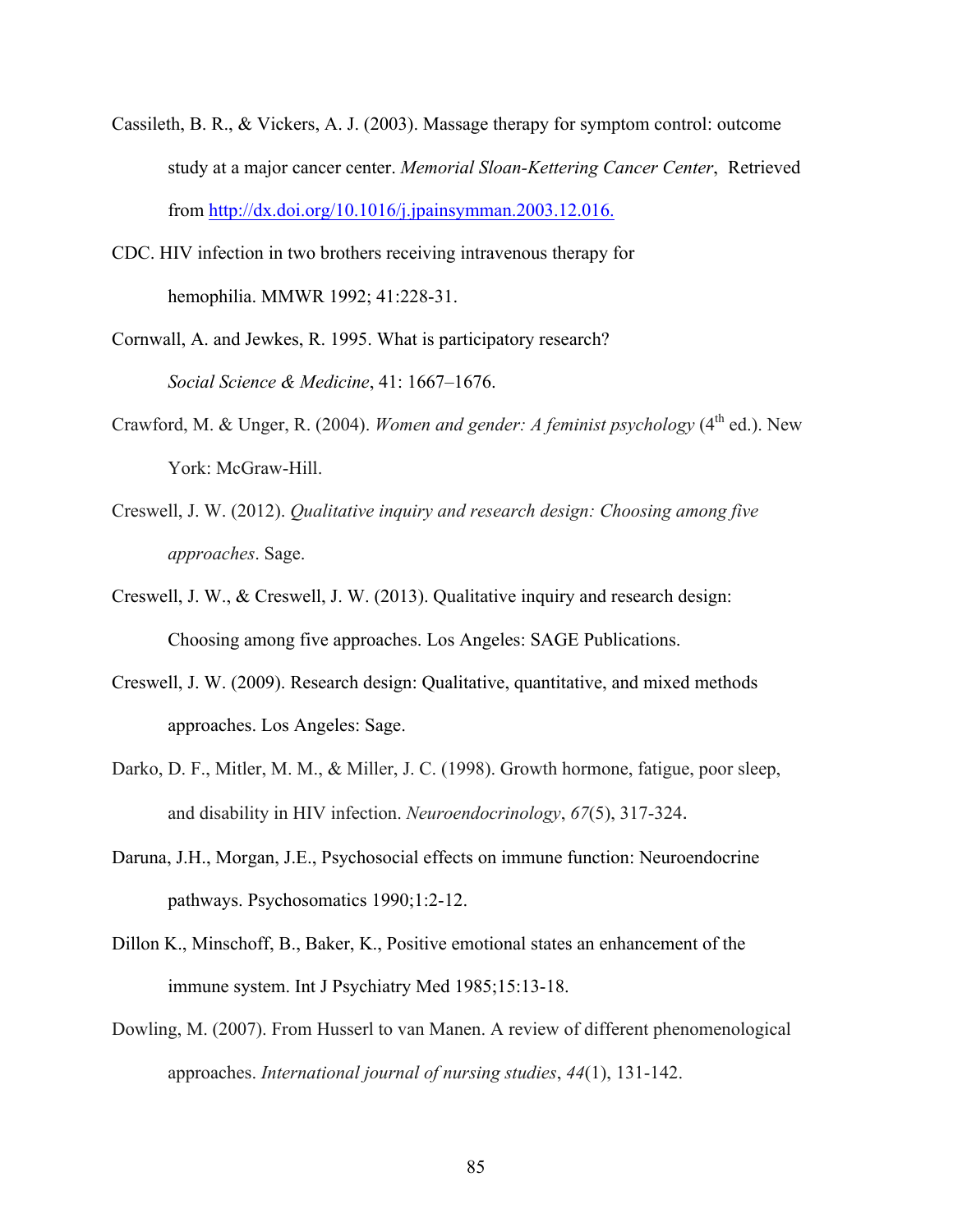Duggan, J. Peterson, W.S., Schutz, M., Khuder, S., Charkraborty,J. Use of Complementary & Alternative Therapies in HIV-Infected Patients*. AIDS Patient Care & STD's*. 2001; 15 (3):159-167.

Dutta, M. J. 2007. Communicating about culture and health: Theorizing culture-centered and cultural sensitivity approaches. *Communication Theory*, 17: 304–328.

- Dwyer, J.T., Slavato-Schille, A.M., Coulston, A., Casey, V.A., Cooper, W.C., Selles, W.D., The use of unconventional remedies among HIV-positive men living in California. *Journal of Associated Nurses AIDS Care*. 1995; 6: 17-28.
- Ernst, E. (2008). Massage therapy for cancer palliation and supportive care: a systematic review of randomized clinical trials. *Supportive Care Cancer*, *10*(17), 6. 333-337. doi: 10.1007/s00520-008-0569-z.
- Fairfield, K.M., Eisenberg, D. M., Davis, R.B., Libman, H., & Phillips, R.S. (1999). Patterns of Use, Expenditures and Perceived Efficacy of Complementary And Alternative Therapies in HIV Infected Patients. *Archives of Internal Medicine*, 1158 (20) 2257-2264.
- Fairfield, K.M., Eisenberg, D.M., Davis, R.B., Libman, H., & Phillips, R.S. (1998). Alternative Therapies in HIV Infected Patients. *Archives of Internal Medicine*, 58 (20) 2257-2264.
- Farrell, K., Wicks, M. N., & Martin, J. C. (2004). Chronic disease self-management improved with enhanced self-efficacy. *Clinical Nursing Research*, *13*(4), 289-308.

Field, T. (1998). Massage therapy effects. *American Psychologist*, *53*(12), 1270-1281.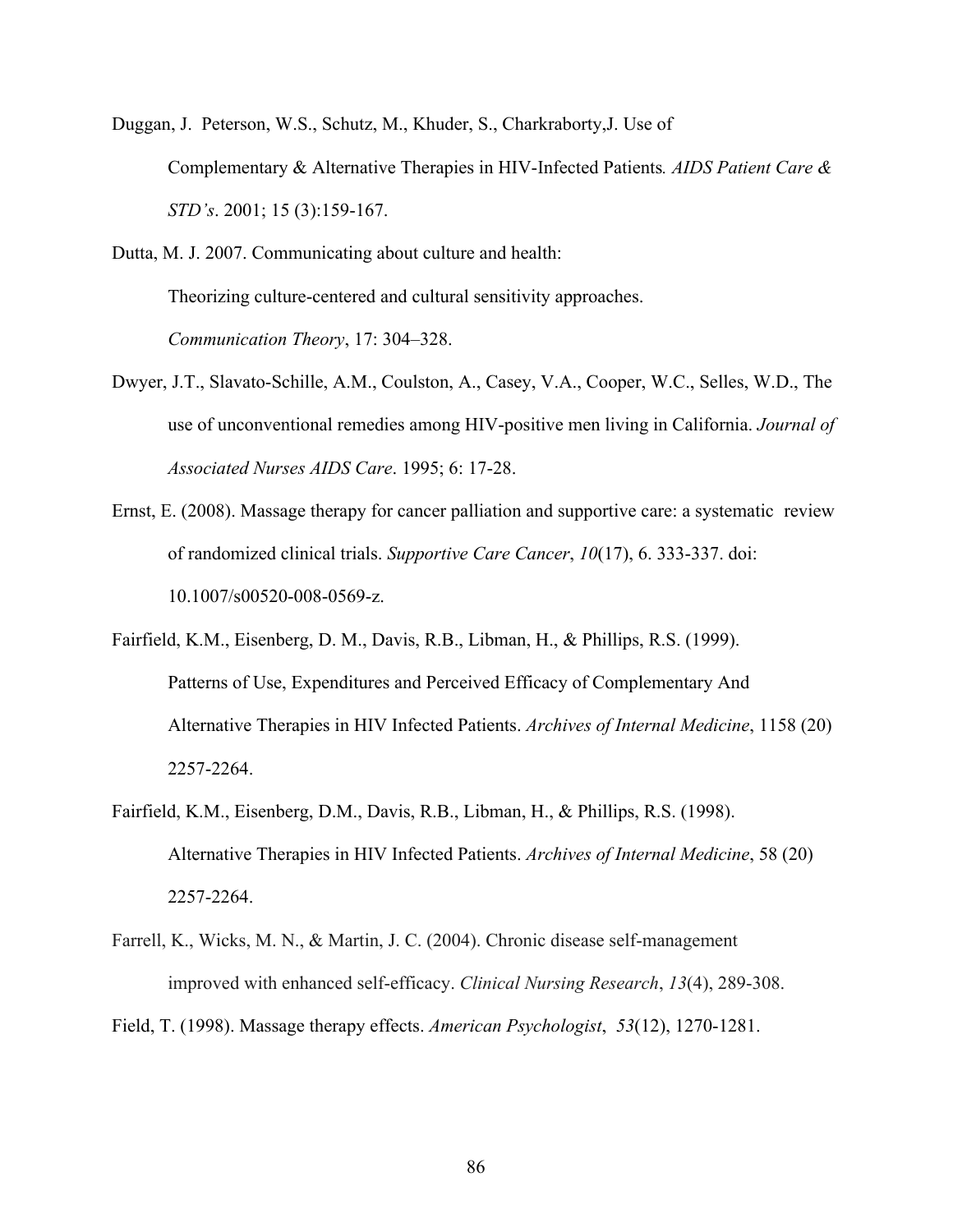- Field, T., Diego, M.A., Hernandez-Reif, M., Shaw, K., Friedman, L., & Ironson, G., HIV Adolescents Show Improved Immune Function Following Massage Therapy*. International Journal of Neuroscience*. 2001 (106); 35-45.
- Field, T., Figueiredo, B., Hernandez-Reif, M., Diego, M., Deeds, O., & Ascencio, A. (2008). Massage therapy reduces pain in pregnant women, alleviates prenatal depression in both parents and improves their relationships. *Journal of bodywork and movement therapies*, *12*(2), 146-150.
- Field, T., (2014). Touch. Boston: Massachusetts Institute of Technology.
- Finch, P., & Becker, P., 2007. Changes in the self-efficacy of massage therapy clients following massage therapy. Journal of Bodywork and Movement Therapies 11, 267-272.
- Finch, P., & Bessonnette, S. (2014). A pragmatic investigation into the effects of massage therapy on the self efficacy of multiple sclerosis clients. *Journal of bodywork and movement therapies*, *18*(1), 11-16.
- Foote-Ardah, C.E. (2004). Sociocultural barriers to the use of complementary and alternative medicine for HIV. *Qual Health Res.*14(5):593-611.
- Furin, J. (1995). *Becoming my own doctor: Gay men, AIDS and alternative therapy use in West Hollywood, California*. Unpublished doctoral dissertation, University of California at Los Angeles.
- Gavey, N. (1989). Feminist poststructuralism and discourse analysis: contributions to feminist psychology. *Psychology of Women Quarterly, 13,* 459-475.
- Geijtenbeek, T.B.H, Kwon, D.S., Torensma, R., van Vliet, S.J., van Duijnhoven, G.C.F., Middel, J., Cornelissen, I.L., Nottet, H. S.,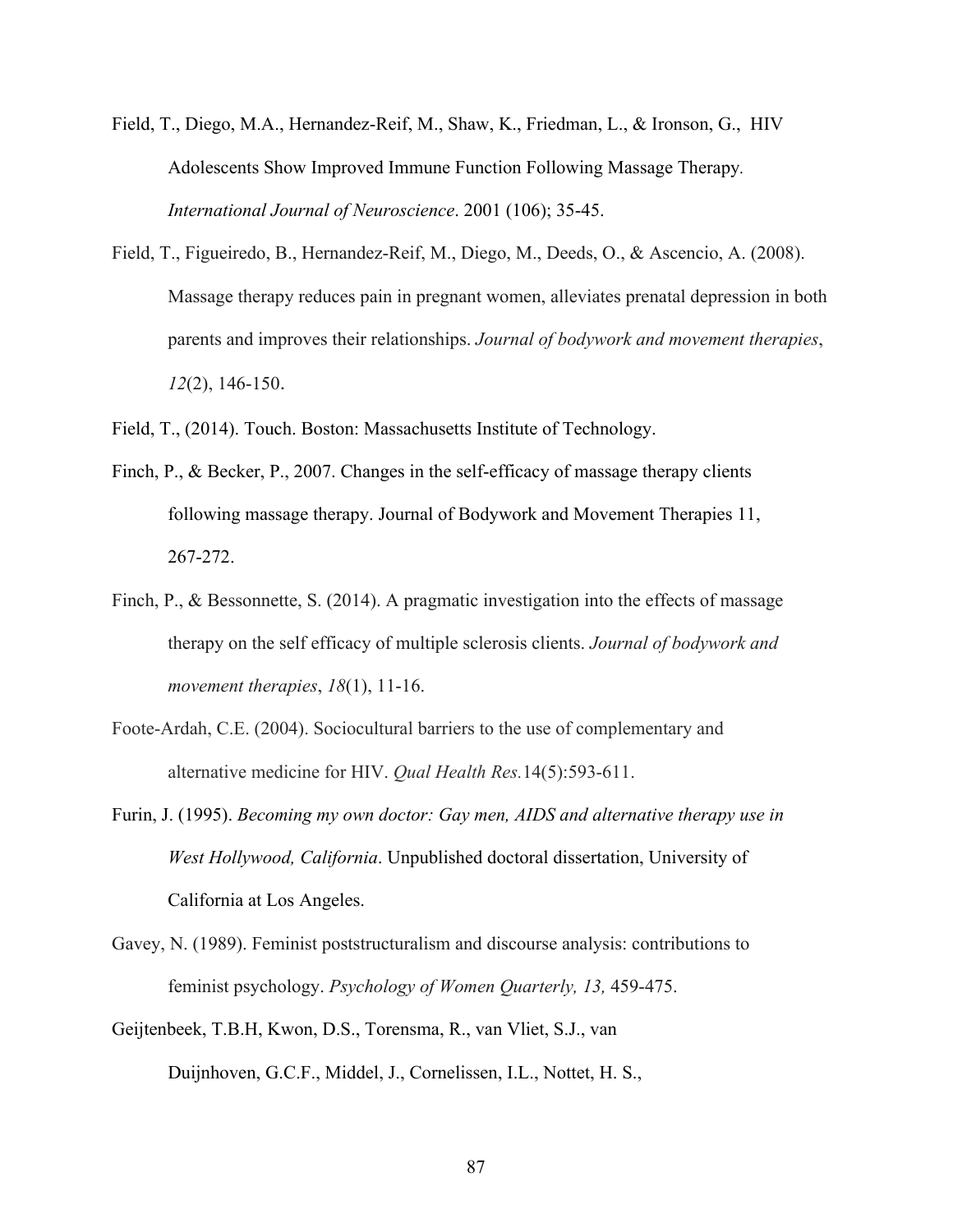KewalRumani, V.N.,Littman, D. R., Figdor, C.G., van Koryk, Y. (2000). DC-SIGN, a Dendritic Cell-Specific HIV-1-Binding Protein that Enhances *trans-*Infection of T Cells. *Cell*, 100 (5). 587-597.

- Gottlieb, MS, MD, HM Schanker, MD, PT Fan, MD, A Saxon, MD, JD Weisman, DO. (1981). Pneumocystis Pneumonia-Los Angeles. *Morbidity & Mortality Weekly Report, 30 (21),*  1-3. http://www.cdc.gov/mmwr/preview/mmwrhtml/june\_5.htm
- Green M., Green, R, Santoro, W. Daily relaxation modify serum and salivary immunoglobulins and psychophysiological symptom severity. Biofeedback Self-Regul 1988;13:187-199.
- Green, J., & Thorogood, N. (2009). Group interviews. *Qualitative Methods for Health Research*, 123-146.
- Gubrium, J.F, & Holstein, J.A. (2002). From the individual interview to the interview society. In J.F. Gubrium & J.A. Holstein (Eds), *Handbook of interview research:Context and method* (pp.3-32). Thousand Oaks, CA: Sage.
- Gudmundsdotter, A., Sjodin, A., Bogstrom, B., Hejdeman, R., There-Palm, A., Alaeus, K., Lidman, B.,Wahren, B. (2006) Therapeutic Immunization for HIV. *Springer Seminars in Immune Pathology.* Vol.28 Issue 3. Pp. 221-230.
- Hayman, B., Wilkes, L., & Jackson, D. (2012). Journaling: Identification of challenges and reflection on strategies. *Nurse Researcher*, *19*(3), 27-31.
- Heckman, T. G., Anderson, E. S., Sikkema, K. J., Kochman, A., Kalichman, S. C., & Anderson, T. (2004). Emotional distress in nonmetropolitan persons living with HIV disease enrolled in a telephone-delivered, coping improvement group intervention. Health Psychology, 23, 94-100.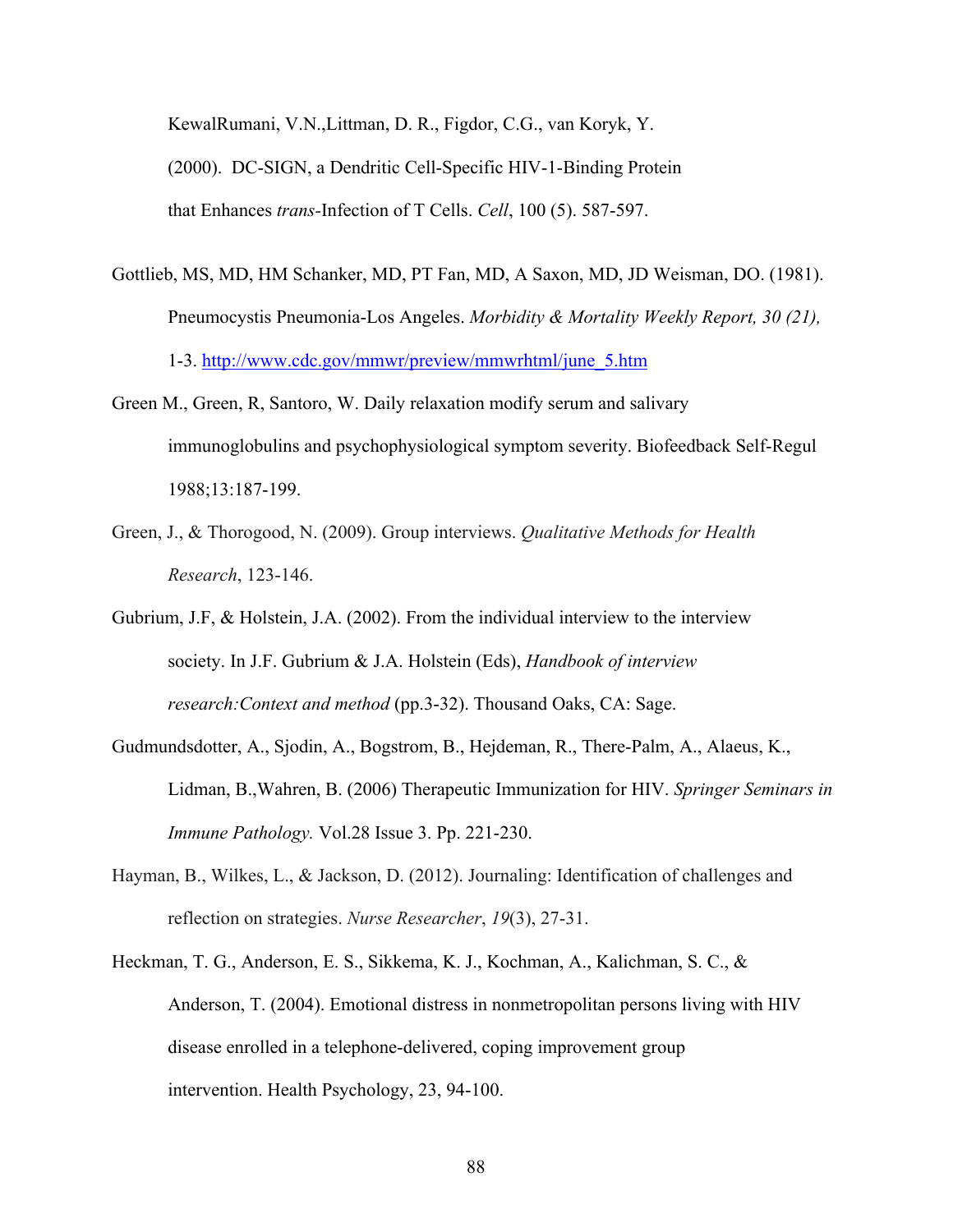Hendrickson, M.M., Clinical outcomes and patient perceptions of acupuncture and/or massage therapies in HIV-infected individuals. *AIDS CARE*, 2001. 13. (6):743-748.

Hernandez-Reif, M., Shor-Posner, G., Baez, J., Soto, S., Mendoza, R., Castillo, R., Quintero, N., Perez, E., & Zhang, G., Dominican Children with HIV not receiving Antiretrovirals: Massage Therapy Influences their Behavior and Development. *Evidence-Based Complementary & Alternative Medicine* 2008: 5(3) 345-354.

- Hillier, S. L., Louw, Q., Morris, L., Uwimana, J., & Statham, S. (2010). Massage therapy for people with HIV/AIDS. *The Cochrane Library*.
- Ho, E.Y., & Robles, J. Cultural Resources for Health Participation: Examining Biomedicine, Acupuncture, and Massage Therapy For HIV-Related Peripheral Neuropathy. *Health Communication.* (2011) Vol.26, Issue 2.
- Holliday, A. (1999). Small cultures. *Applied linguistics*, *20*(2), 237-264.
- Ironson, G., Field, T., Scafidi, F., Hashimoto, M., Kumar, M., Kumar, A., & Fletcher, M. A. (1996). Massage therapy is associated with enhancement of the immune system's cytotoxic capacity. *International Journal of Neuroscience*, *84*(1-4), 205-217.
- Ironson, G., Balbin, E., Solomon, G., Fahey, J., Klimas, N., Schneiderman, N., & Fletcher, M. A. (2001). Relative preservation of natural killer cell cytotoxicity and number in healthy AIDS patients with low CD4 cell counts. *Aids*, *15*(16), 2065-2073.
- Jewett, J. & Hecht, F. (1993) Preventive health care for adults with HIV infection. *Journal of the American Medical Association*, 269, 1144-1153.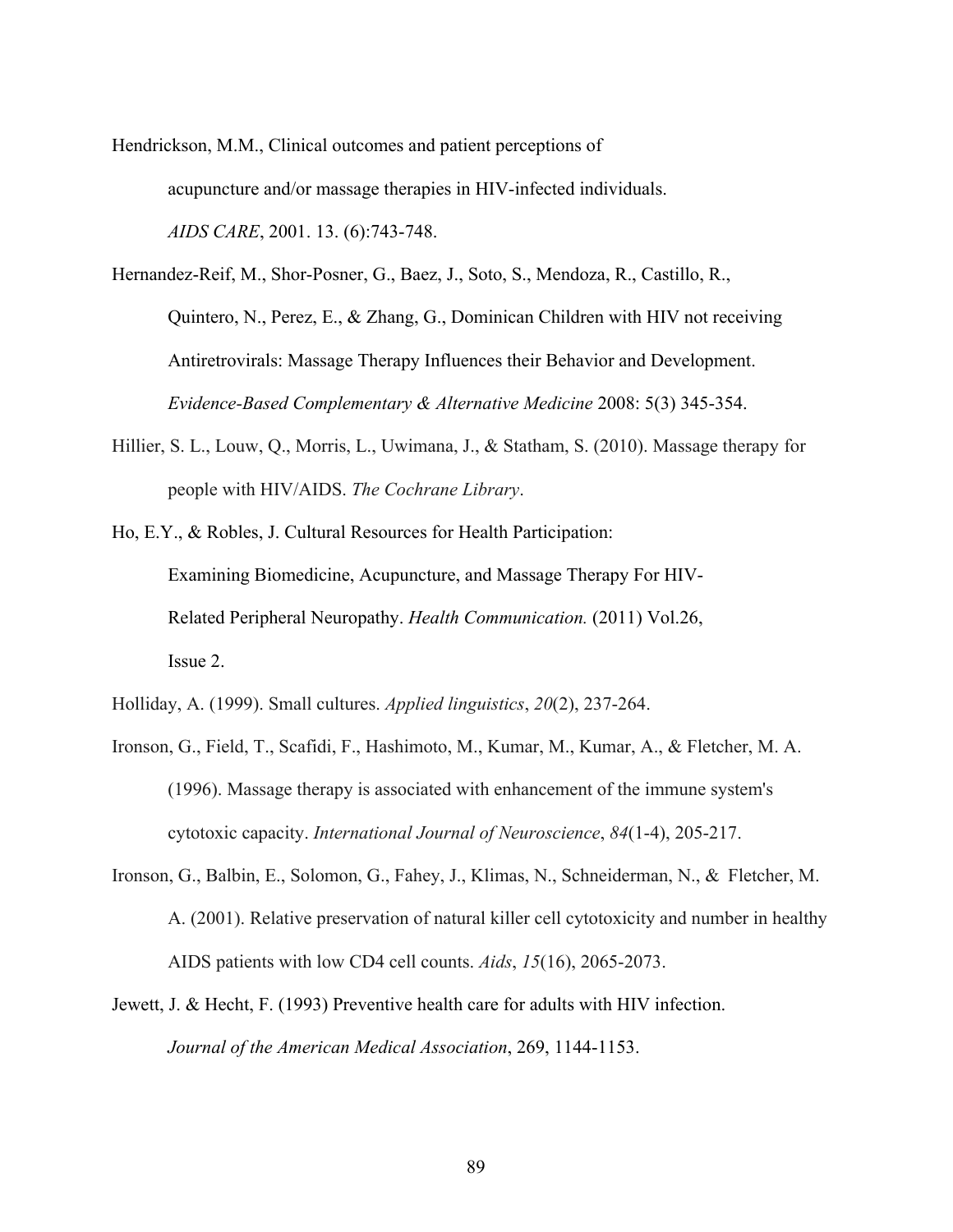Joint United Nations Programme on HIV/AIDS (2014) 2014 UNAIDS Fact Sheet. Retrieved from:

http://www.unaids.org/sites/default/files/media\_asset/20140716\_FactSheet\_en.pd

- Kellington S, the Listen Up! Project Advisory Group. Listen up! Women are talking about . . . Women's health research phase 1 report. Vancouver: AIDS Vancouver and Positive Women's Network; 1999.
- Knippels, H. M. A., & Weiss, J. J. (2000). Use of alternative medicine in a sample of HIVpositive gay men: an exploratory study of prevalence and user characteristics. *AIDS care*, *12*(4), 435-446.

Kvale, S. (2007). *Doing Interviews.* London: Sage.

- Langdridge, D. (2007). *Phenomenological Psychology: Theory, research & method.*  Harlow, UK: Pearson Educational Ltd.
- Lutgendorf, S., Antoni, M.H., Schneiderman, N & Fletcher, M.A. (1994) Psychosocial counseling to improve quality of life in HIV infection. *Patient Education & Counseling*. (24). 217-235.
- Madhavan, P.N. & Schwartz, S.A.. Biofeedback: A Practitioner's Guide. New York, NY: Guilford Press, (2) 1995.
- McGrady, G. A., Sung, J. F., Rowley, D. L., & Hogue, C. J. (1992). Preterm delivery and low birth weight among first-born infants of black and white college graduates. *American Journal of Epidemiology*, *136*(3), 266-276.
- Mills, E., Wu, P., & Ernst, E. (2005). Complementary therapies for the treatment of HIV: in search of the evidence. *International journal of STD & AIDS*, *16*(6), 395-403.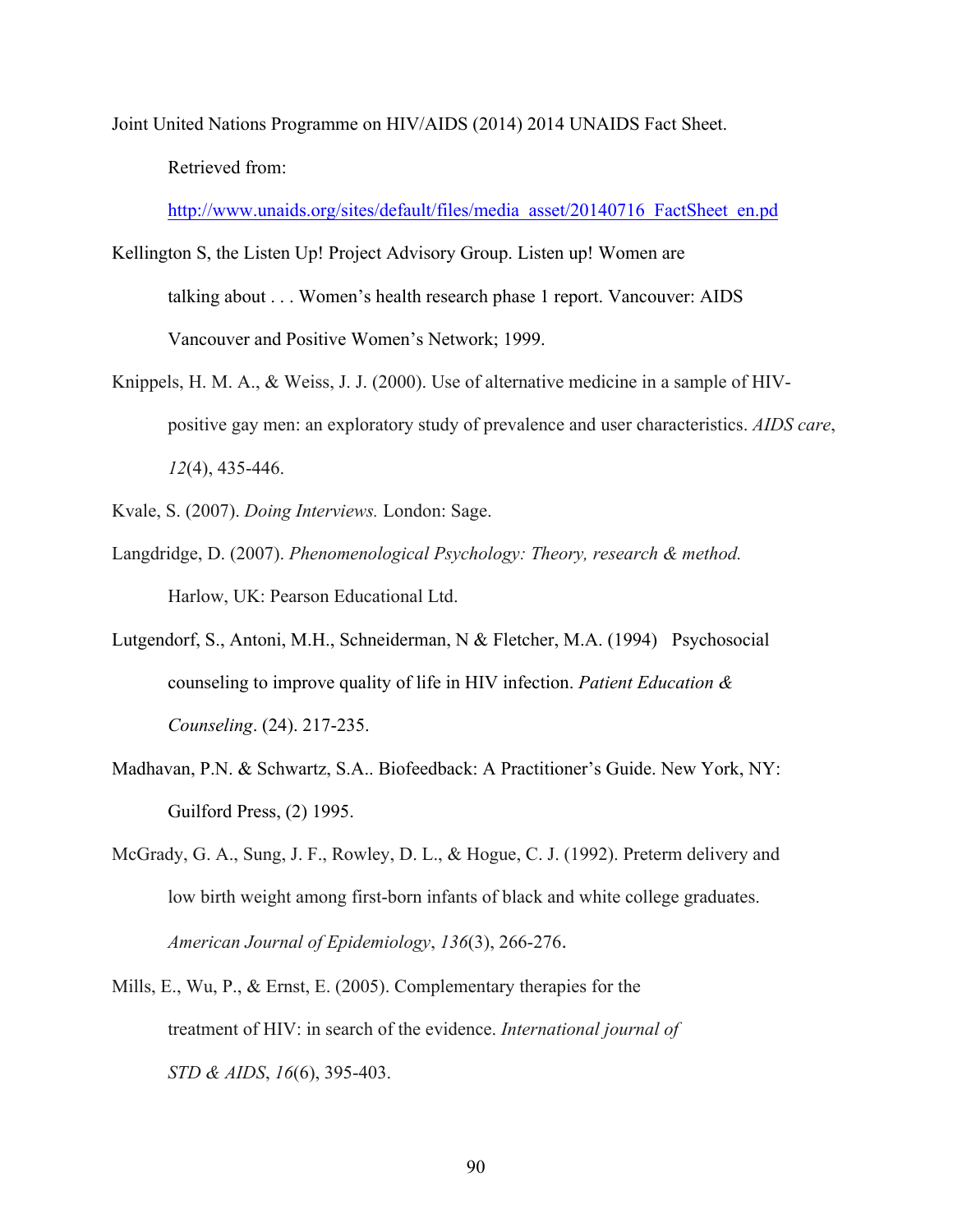Montagu, A., (1986). Touching: The Human Significance of the Skin. New York. Harper & Row, Publishers, Inc.

Moustakas, C. (1994). Phenomenological research methods. Thousand Oaks, CA: Sage.

Moyer, C.A., Rounds, J., & Hannum, J.W., A Meta-Analysis of Massage Therapy Research*. American Psychological Association*. 2004; 130: 3-18.

Moen, J., Bohm, A., Tillenius, T., Antonov, K., Nilsson, J. L. G. and

Ring, L. 2009. "I don't know how many of these [medicines] are necessary."—A focus group study among elderly users of multiple medicines. *Patient Education and Counseling*, 74: 135–141.

National Health Interview Survey (2012) www.cdc.gov. Retrieved: April 8, 2015

- Nccih.nih.gov Complementary, Alternative or Integrative Health: What's In a Name? Retrieved: April 6, 2015
- Nieswiadomy, R. M. (1993). Quantitative Research Designs. *Foundations of Nursing Research.(2nd ed.).(p 135). Norwalk: Appleton & Lange*.
- Novick, G. (2008) Is there a bias against telephone interviews in qualitative research? *Research in Nursing & Health,* 31, 391-398.
- Oakley, A. (1981). Interviewing women: a contradiction in terms. In H. Roberts (Ed.). *Doing feminist research* (pp. 30-61). London: Routledge & Kegan Paul.
- Older, J., (1982). Touching Is Healing: A Revolutionary Breakthrough in Medicine. New York. Henry, Holt & Company.
- Ostrow M.J., Cornelisse, P.G., Katherine, V., Craib, K.J., Schechter, M.T., O'Shaugnessy, M., Montaner, J.S., Hogg, R.S. (1997) Determinants of complementary therapy use in HIV-infected individuals receiving antiretroviral or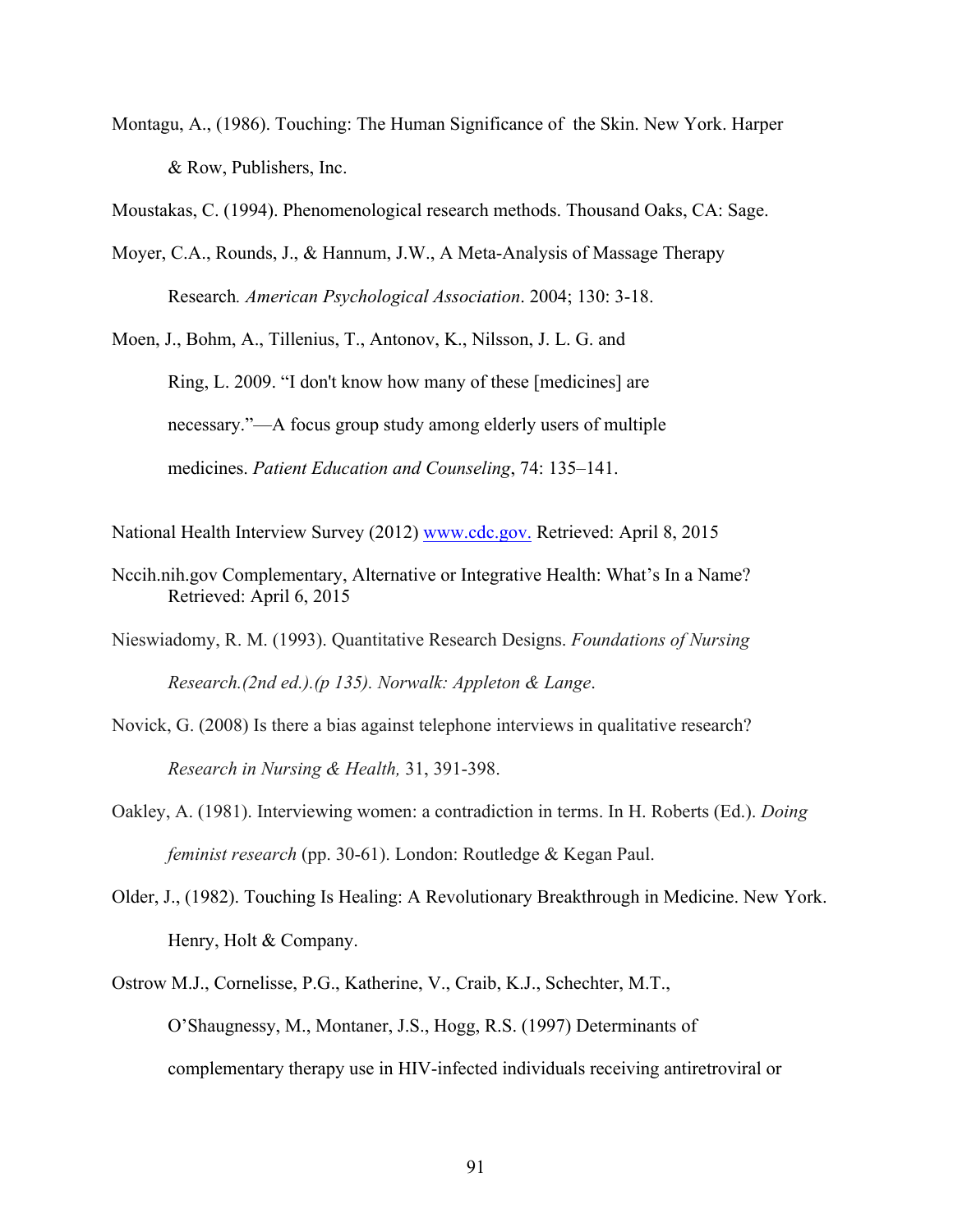anti-opportunistic agents. *Journal of Acquired Immune Deficiency Syndrome Human Retroviral*, 15 (2) 115-120.

- Ozsoy M, Ernst E. How effective are complementary therapies for HIV and AIDS? A systematic review. International Journal of STD and AIDS 1999;10:629–635.
- Patrick, L. (2000). Nutrients and HIV: N-acetylcysteine, alpha-lipoic acid, L-glutamine, and Lcarnitine. *Altern Med Rev*, *5*, 60-62.
- Pawluch, D., Cain, R., Gillett, J., (2000). Lay Constructions of HIV & Complementary Therapies. *Social Science & Medicine,* 51 (2). 251-264.
- Polit, D. F., & Beck, C. T. (2008). *Nursing research: Generating and assessing evidence for nursing practice*. Lippincott Williams & Wilkins.
- Pound, P., Britten, N., Morgan, M., Yardley, L., Pope, C. and Daker-White, G. 2005. Resisting medicines: A synthesis of qualitative studies of medicine taking. *Social Science and Medicine*, 61: 133–155.
- Poland, R. E., Gertsik, L., Favreau, J. T., Smith, S. I., Mirocha, J. M., Rao, U., & Daar, E. S. (2013). Open-Label, Randomized, Parallel-Group Controlled Clinical Trial of Massage for Treatment of Depression in HIV-Infected Subjects. *Journal Of Alternative & Complementary Medicine*, *19*(4), 334-340. doi:10.1089/acm.2012.0058.
- Riazi, A., Thompson, A.J., Hobart, J.C., 2004. Self-efficacy predicts self-reported health status in multiple sclerosis. Multiple Sclerosis 10 (1), 61-66.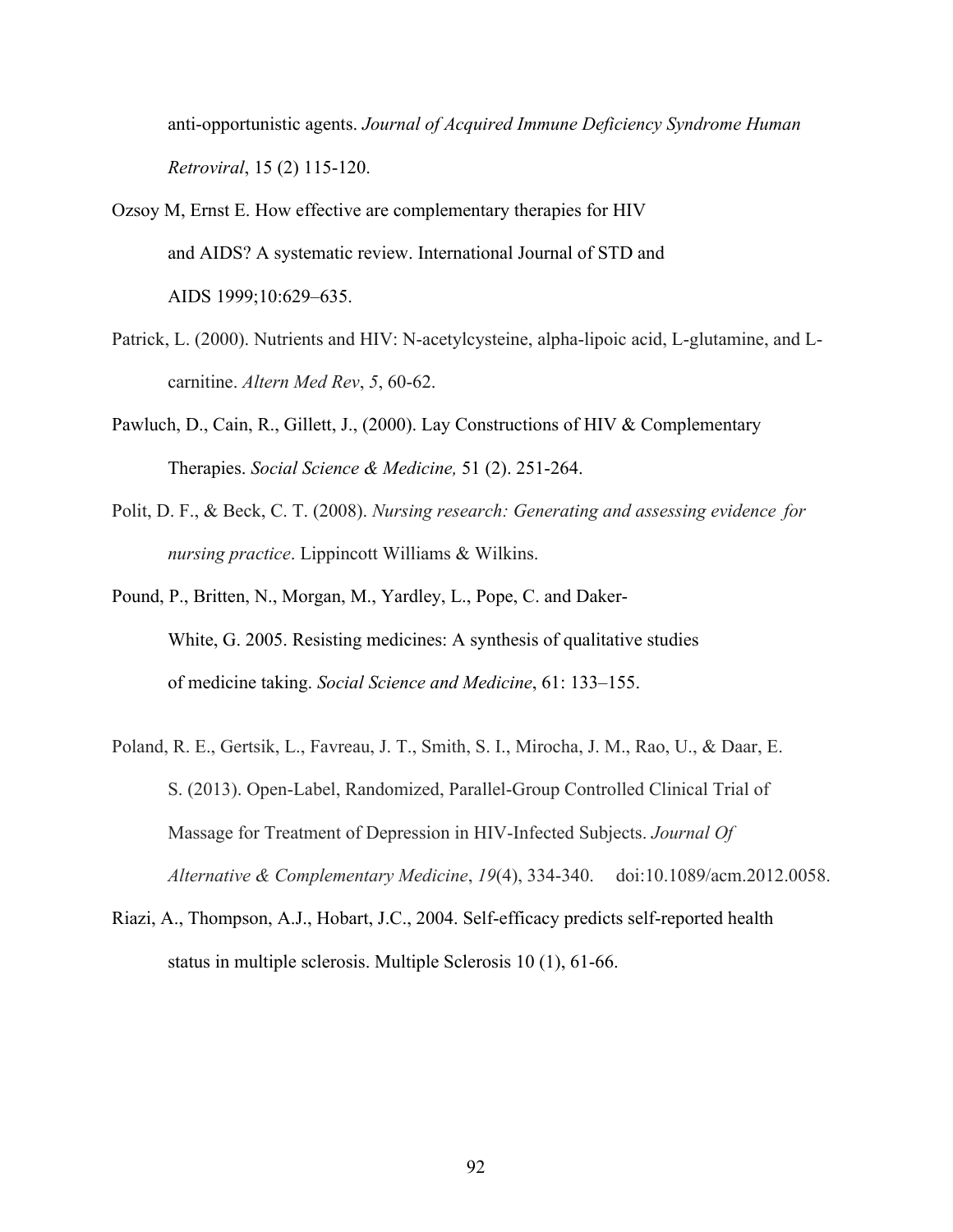- Rose, J. H., O'Toole, E. E., Skeist, R., Pfeiffer, B., & Carlsen, W. R. (1998). Complementary therapies for older adults: An exploratory survey of primary care physicians' attitudes. *Clinical gerontologist*, *19*(1), 3-19.
- Rubin, H.J., & Rubin, I.S. (1995). *Qualitative interviewing: The art of hearing data.*  Thousand Oaks, CA: Sage.
- Sadosky, A., McDermott, A. M., Brandenburg, N. A. and Strauss, M. 2008. A review of the epidemiology of painful diabetic peripheral neuropathy, post herpetic neuralgia, and less commonly studied neuropathic pain conditions. *Pain Practice*, 8: 45–56.
- Sargeant S, Jones E. Barriers in access to primary health care for young HIV+ women: a qualitative research study. Vancouver: YouthCO AIDS Society and Positive Women's Network; 2008.
- Schanberg, S. (1994). Genetic basis for touch effects. In T. Field (Ed). *Touch in Early Development* (pp.67-80). Hillsdale, NJ: Eribaum.
- Schwandt, T. (2000). Three epistemological stances for qualitative inquiry: Interpretivism, hermeneutics, and social constructionism. In N.K. Denzin & Y.S. Lincoln (Eds), *The Sage Handbook of qualitative research* (2<sup>nd</sup> ed., pp. 189-213). Thousand Oaks, CA: Sage.
- Sinnakaruppan, I., MacDonald, K., McCafferty, A., Mattison, P., 2010. An exploration of the relationship between self-efficacy and hopelessness in multiple sclerosis. International Journal of Rehabilitation Research 33 (1), 26-33.
- Southern Nevada Health District. (2015). HIV/AIDS Surveillance Program Fast Facts. Retrieved from http://health.nv.gov
- Sowell R, Seals B, Moneyham L, Guillory J, Demi A, Cohen L. Barriers to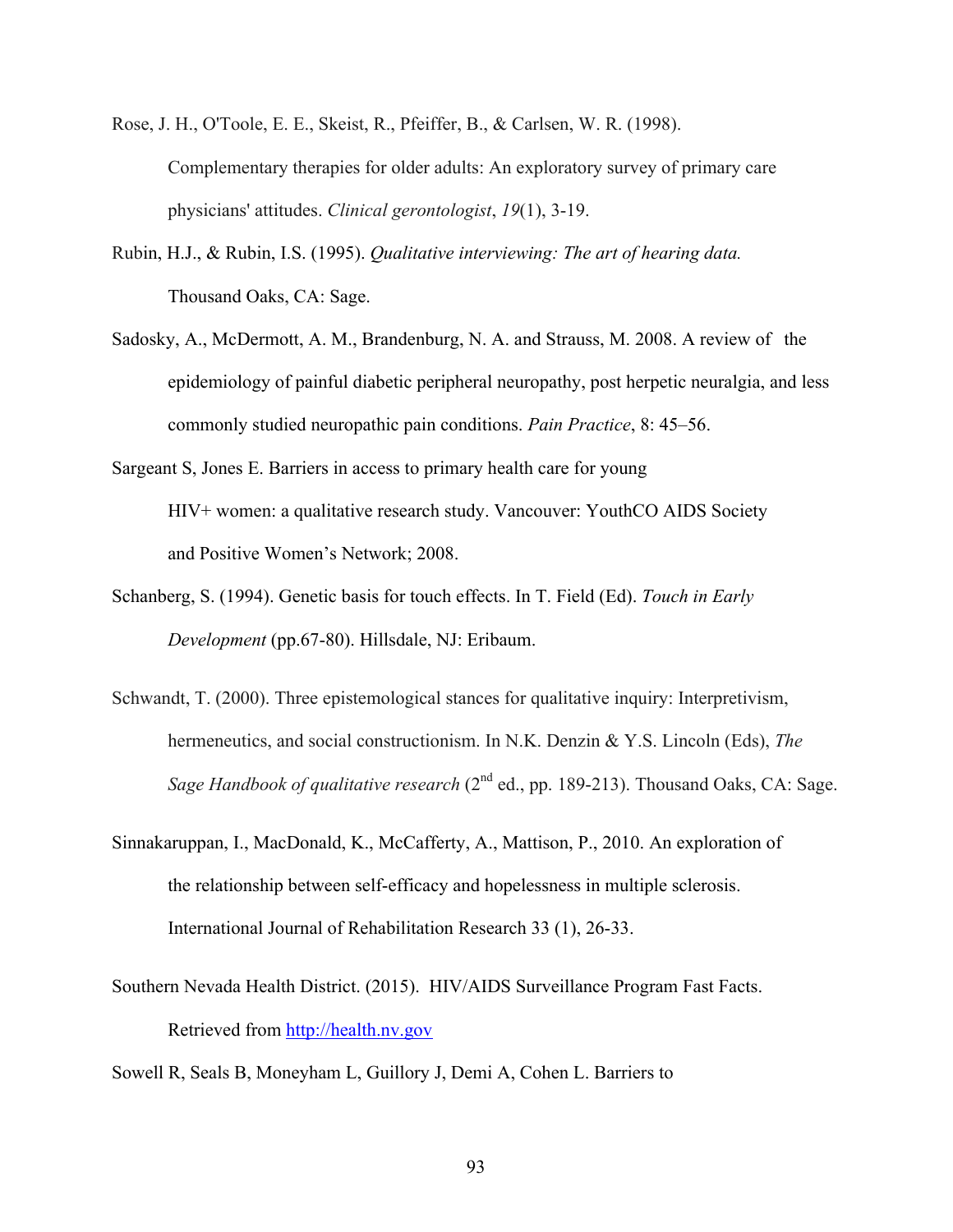health-seeking behaviors for women infected with HIV.

Nursingconnections.1996;9(3):5-17.

- Sparber A, Wotton JC, Bauer L, Curt G, Eisenberg D, Levin T, Steinberg SM. Use of complementary medicine by adult patients participating in HIV/AIDS clinical trials. J Alter Complement Med 2000;6:415–422
- Spiegelberg, H. (1975). Doing phenomenology: Essays on and in phenomenology. The Hague: Nijhoff.
- Spitz, R. A. (1965). The first year of life: A psychoanalytic study of normal and deviant development of object relations.
- Standish, L. J., Greene, K. B., Bain, S., Reeves, C., Sanders, F., Wines, R. C. M., ... & Calabrese, C. (2001). Alternative medicine use in HIV-positive men and women: demographics, utilization patterns and health status. *AIDS care*, *13*(2), 197-208.
- Sutherland, D, Bissett, A., Malcolm, J., Dowling, L., Alternative therapies in AIDS [abstract]. International Conference on AIDS. 1990;6:285.
- Swanson, B., Keithley, J. K., Zeller, J. M., & Cronin-Stubbs, D. (2000). Complementary and alternative therapies to manage HIV-related symptoms. *Journal of the Association of Nurses in AIDS Care*, *11*(5), 40-60.
- Thomson, R., & Holland, J. (2005). 'Thanks for the memory': memory books as a methodological resource in biographical research. *Qualitative Research*, *5*(2), 201-219.
- Townsend, A., Hunt, K. and Wyke, S. 2003. Managing multiple morbidity in mid-life: A qualitative study of attitudes to drug use. *British Medical Journal*, 327: 837–841.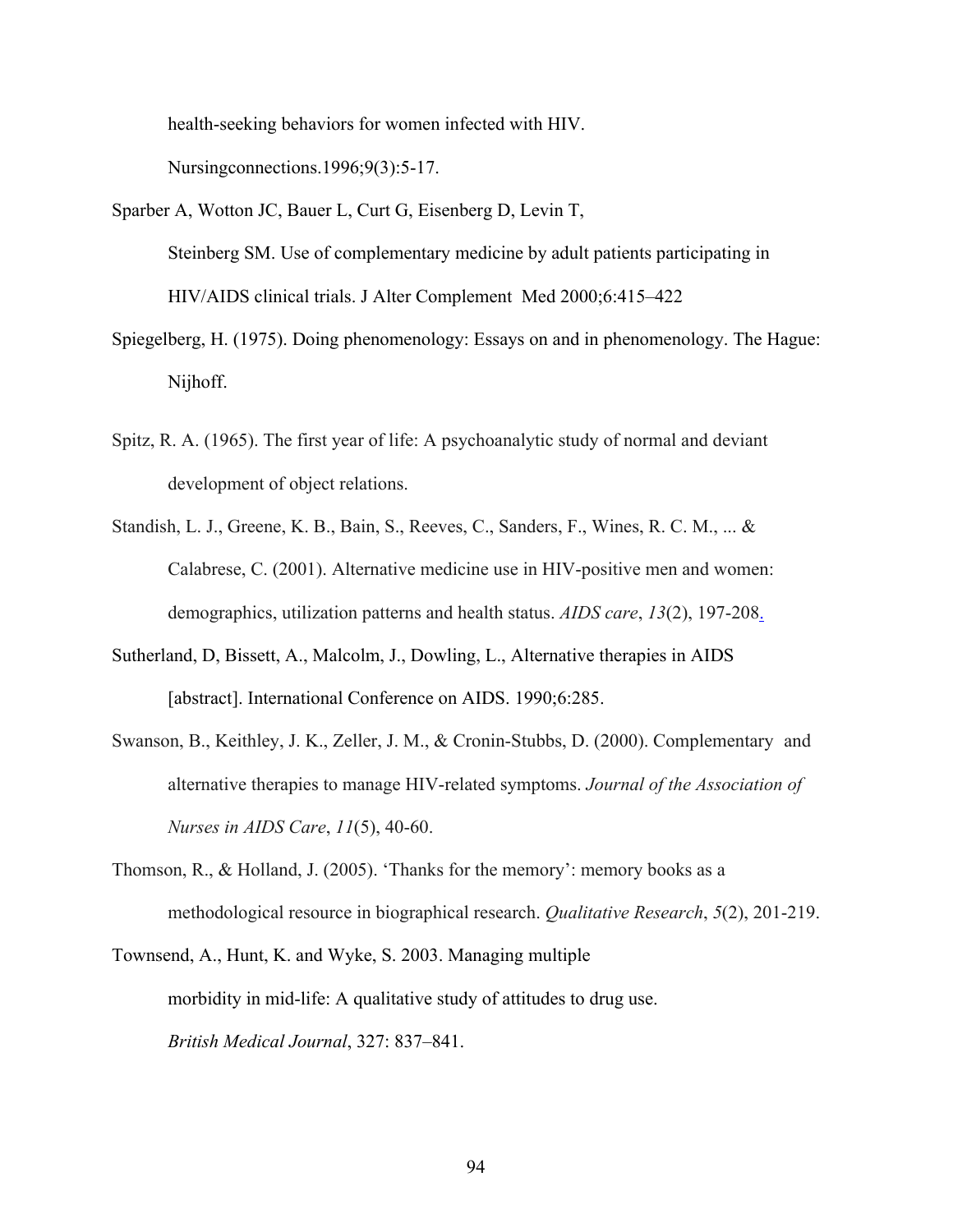- UNAIDS Report on the Global AIDS Epidemic 2010 Retrieved: March 15, 2014 www.unaids.gov.
- Weaver, K (2002). "Adaptive coping relates to greater quality of life in HIV plus women via lower perceived stress". *Psychosomatic medicine (0033-3174)*, 64 (1), p. 122.
- Weaver, K. E., Llabre M.M., Duran, R.E., Antoni, M.H., Ironson, G., Penedo, F.J., Schneiderman, N. A stress and coping model of medication adherence and viral l load in HIV-positive men and women on highly active antiretroviral therapy (HAART) Health Psychol. 2005; 24:385-92.
- Whooten, J.C., & Sparber, A. (2001). Surveys of Complementary & Alternative Medicine: Part III. Use of Alternative & Complementary Therapies for HIV/AIDS. *Journal of Alternative & Complementary Medicine*, (7) 4, 371-377.
- Wieder, D., & Zimmerman, D. (1977). The diary: diary interview methods. *Urban Life*, *5*(4), 479-498.
- Williams, A., Selwyn, P., Liberti, L., Molde, S., Njike, V., McCorkie, R., Zelterman, D., & Katz, D. (2005). A randomized controlled trial of meditation and massage effects on quality of life in people with late-stage disease: a pilot study. *Journal of Palliative Medicine*, *8*(5), 939-952.
- Willig, C. (2001). *Introducing qualitative research in psychology: Adventures in theory and method.* Buckingham: Open University Press.
- World Health Organization. (2014). Fact Sheet N. 360 on HIV/AIDS. Retrieved from http://www.who.int.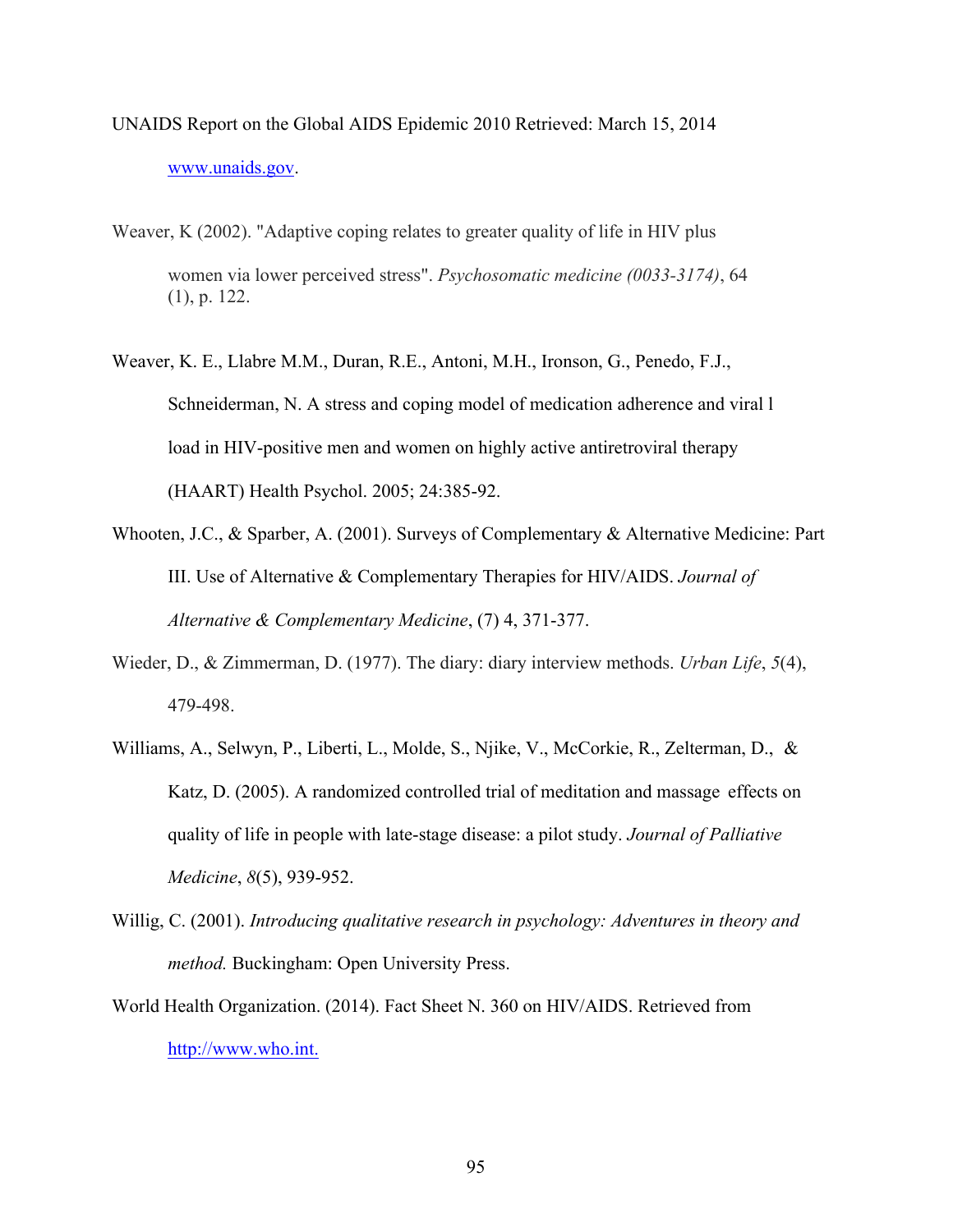Wu, J. A., Attele, A. S., Zhang, L., & Yuan, C. S. (2001). Anti-HIV activity of medicinal herbs: usage and potential development. *The American Journal of Chinese Medicine*, *29*(01), 69-81.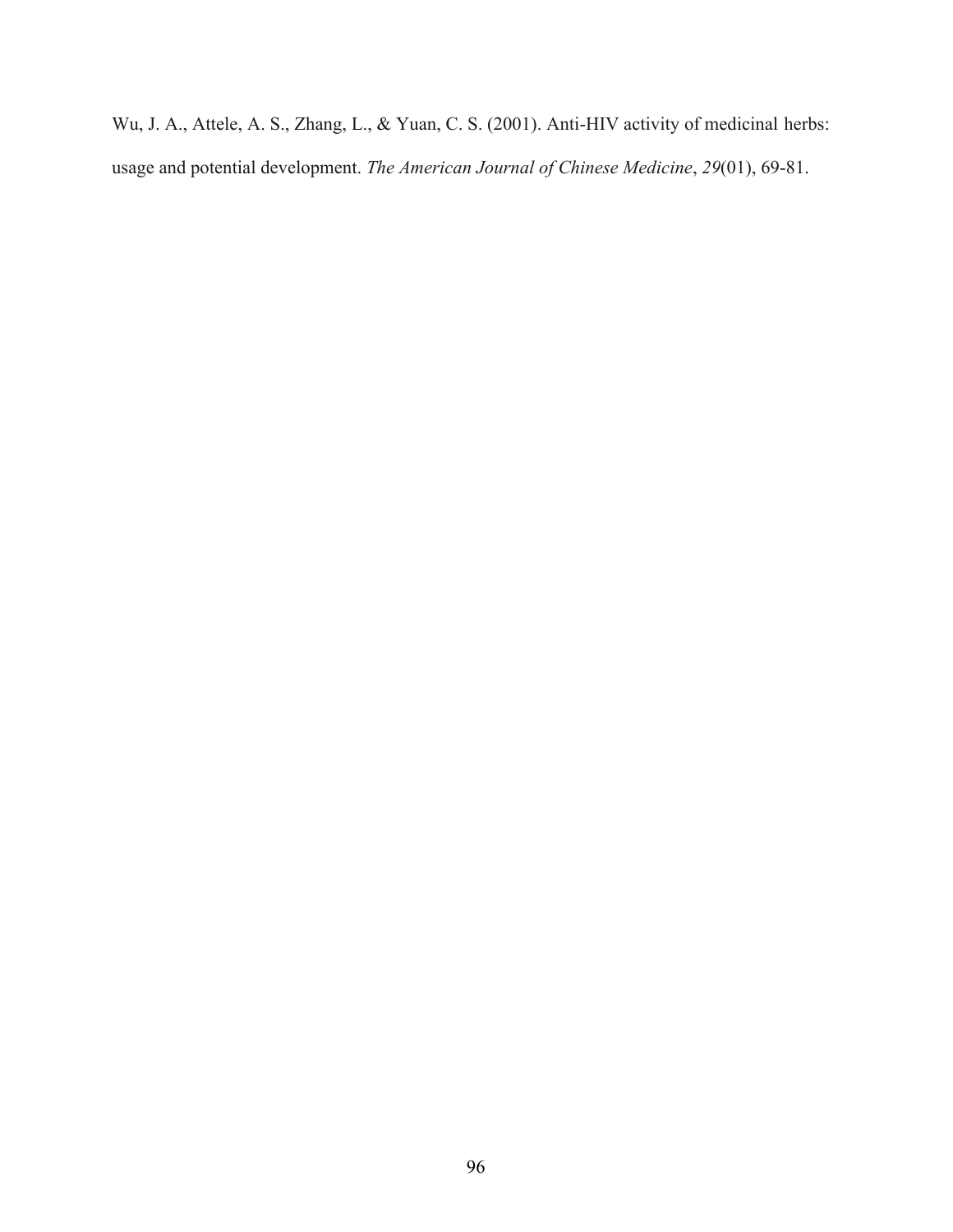# **Curriculum Vitae**

# **Anne Weisman, LMT, MPH, Ph.D.**

5510 Casa Palazzo Court• Las Vegas, NV 89141 • (702) 210-1052• annieeweisman@gmail.com

## **Education**

| Ph.D. in Public Health, University of Nevada, Las Vegas                | 2011-2016                 |
|------------------------------------------------------------------------|---------------------------|
| Master of Public Health, University of Nevada, Las Vegas               | 2007-2011                 |
| Bachelor of Arts Communications, University of Nevada, Las Vegas       | 1999-2002                 |
| Certification Nevada School of Massage Therapy                         | 2005-2006                 |
| <b>Professional Experience</b>                                         |                           |
| Director of Integrative Medicine & Wellness<br>UNLV School of Medicine | Current                   |
| Massage Therapist<br>Caesar's Palace                                   | 2010-2011<br>2014-current |
| <b>Graduate Research Assistant</b><br>University of Nevada, Las Vegas  | 2011-2015                 |
| Massage Therapist<br>Nathan Adelson Hospice                            | 2006-2014                 |
| Founder/Massage Therapist<br><b>Healing Hands Foundation</b>           | 2005-current              |
| <b>Poster Presentations &amp; Abstracts</b>                            |                           |
| American Public Health Association                                     | Washington, D.C.          |

|                                                                                  | 2011 |
|----------------------------------------------------------------------------------|------|
| Implementing Teen Pregnancy Prevention In African American Churches: A Review of |      |
| Partnerships & Pilot Sites                                                       |      |